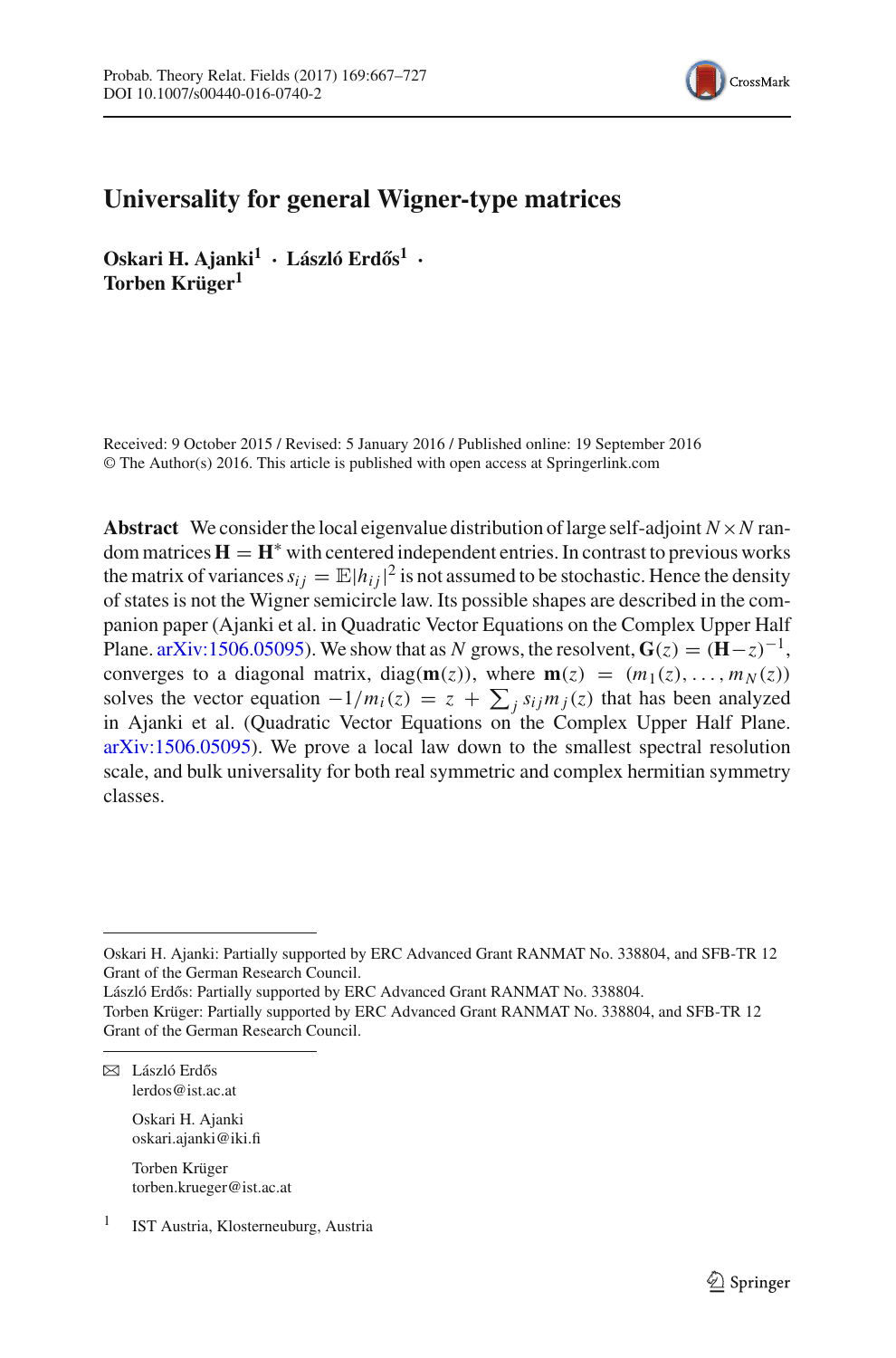**Keywords** Eigenvector delocalization · Rigidity · Anisotropic local law · Local spectral statistics

**Mathematics Subject Classification** 60B20 · 15B52

# **Contents**

| 3 Local law away from local minima enterpretation of the set of the set of the set of the set of the set of the set of the set of the set of the set of the set of the set of the set of the set of the set of the set of the  |  |
|--------------------------------------------------------------------------------------------------------------------------------------------------------------------------------------------------------------------------------|--|
|                                                                                                                                                                                                                                |  |
|                                                                                                                                                                                                                                |  |
|                                                                                                                                                                                                                                |  |
|                                                                                                                                                                                                                                |  |
|                                                                                                                                                                                                                                |  |
| 5 Rigidity and delocalization of eigenvectors enters on the set of the set of the set of the set of the set of the set of the set of the set of the set of the set of the set of the set of the set of the set of the set of t |  |
|                                                                                                                                                                                                                                |  |
|                                                                                                                                                                                                                                |  |
|                                                                                                                                                                                                                                |  |
|                                                                                                                                                                                                                                |  |
|                                                                                                                                                                                                                                |  |
|                                                                                                                                                                                                                                |  |
|                                                                                                                                                                                                                                |  |
|                                                                                                                                                                                                                                |  |

# <span id="page-1-0"></span>**1 Introduction**

In the seminal paper [\[31](#page-60-0)] Wigner introduced random self-adjoint matrices,  $\mathbf{H} = \mathbf{H}^*$ , with centered, identically distributed and independent entries (subject to the symmetry constraint). He proved that the empirical density of the eigenvalues converges to the semicircle distribution. Wigner also conjectured that the distribution of the distance between consecutive eigenvalues (*gap statistics*) is universal, hence it is the same as in the Gaussian model. His revolutionary observation was that these universality phenomena hold for much larger classes of physical systems and only the basic symmetry type determines local spectral statistics. It is generally believed, but mathematically unproven, that random matrix theory (RMT), among many other examples, also describes the local statistics of random Schrödinger operators in the delocalized regime and quantization of chaotic classical Hamiltonians.

The first rigorous results on the local eigenvalue statistics in the bulk spectrum were given by Dyson, Mehta and Gaudin in the 60's. These concerned the Gaussian models and identified their local correlation functions. According to Wigner's universality hypothesis, these statistics should hold independently of the common law of the matrix elements. This conjecture was resolved recently in a series of works. The strongest result on Wigner matrices in the bulk spectrum is Theorem 7.2 in [\[13\]](#page-59-1), see [\[19](#page-60-1)[,30](#page-60-2)] for a summary of the history and related results. In fact, the *three-step* approach developed in [\[14](#page-59-2)[,17](#page-60-3),[20](#page-60-4)] also applies for *generalized Wigner matrices* that allow for non-identically distributed matrix elements as long as the variance matrix  $s_{ij} := \mathbb{E}|h_{ij}|^2$  is stochastic,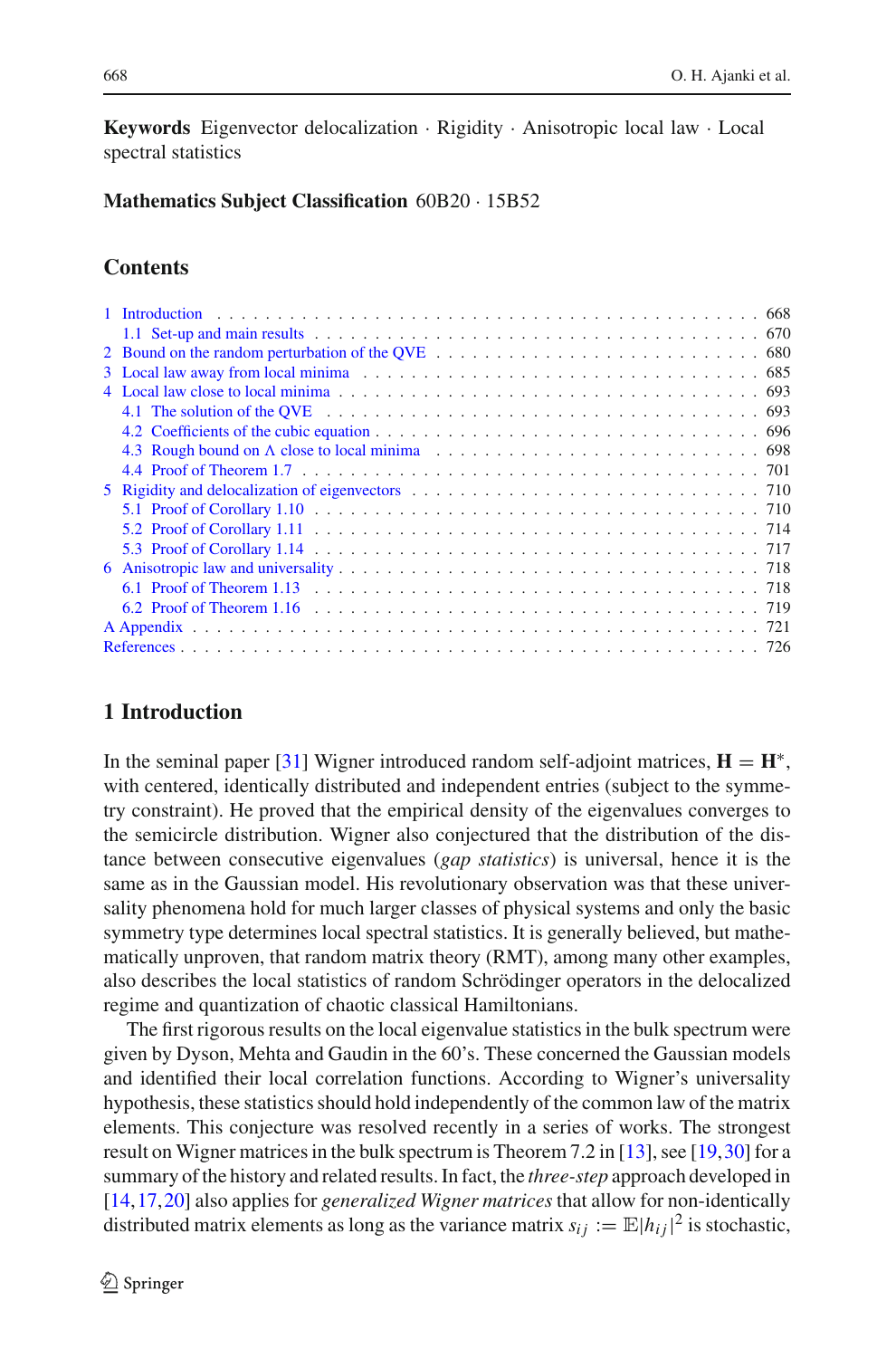i.e.  $\sum_j s_{ij} = 1$  (in particular, independent of the index *i*). The stochasticity of **S** guarantees that the eigenvalue density is given by the semicircle law and the diagonal elements  $G_{ii} = G_{ii}(z)$  of the resolvent

$$
\mathbf{G}(z) = (\mathbf{H} - z)^{-1}, \quad \text{Im}\, z > 0,\tag{1.1}
$$

<span id="page-2-3"></span>become not only deterministic but also independent of *i* as the the matrix size *N* goes to infinity. They asymptotically satisfy a system of self-consistent equations

$$
-\frac{1}{G_{ii}} \approx z + \sum_{j} s_{ij} G_{jj}, \qquad (1.2)
$$

<span id="page-2-1"></span><span id="page-2-0"></span>that reduces to a particularly simple scalar equation

$$
-\frac{1}{m} = z + m,\tag{1.3}
$$

for the common value  $m \approx G_{ii}$  for all *i* as  $N \to \infty$ . The solution  $m = m(z)$  of [\(1.3\)](#page-2-0) is the Stieltjes transform of the Wigner semicircle law.

In this paper we consider a general variance matrix **S** without stochasticity condition. We show that the approximate self-consistent Eq. [\(1.2\)](#page-2-1) still holds, but it does not simplify to a scalar equation. In fact,  $G_{ii}$  remains *i*-dependent even as  $N \to \infty$  and it is close to the solution *mi* of the *Quadratic Vector Equation* (QVE)

$$
-\frac{1}{m_i} = z + \sum_j s_{ij} m_j,\tag{1.4}
$$

<span id="page-2-2"></span>under the additional condition that  $\text{Im } m_i > 0$ .

In the context of random matrices importance of this equation has been realized by Girko [\[23](#page-60-5)], Shlyakhtenko [\[29](#page-60-6)], Khorunzhy and Pastur [\[25\]](#page-60-7), see also Guionnet [\[24\]](#page-60-8), as well as Anderson and Zeitouni [\[5](#page-59-3),[6\]](#page-59-4), but no detailed study has been initiated. In the companion paper  $[1]$  we analyzed  $(1.4)$  in full detail. See also Section 3 of  $[2]$  $[2]$  for how the QVE is related to other random matrix models. We showed that  $\langle m \rangle := N^{-1} \sum_i m_i$ is the Stieltjes transform of a probability density  $\rho$  that is supported on a finite number of intervals, inside of which it is a real analytic function.We also described the behavior of  $\rho$  near the edges of its support; it features only square root or cubic root (cusp) singularities and an explicit one parameter family of profiles interpolating between them as a gap in the support closes.

The main result of the current paper is the universality of the local eigenvalue statistics in the bulk for Wigner-type matrices with a general variance matrix (cf. Theorem [1.16\)](#page-12-0). This extends Wigner's vision towards full universality by considering a much larger class of matrix ensembles than previously studied. In particular, we demonstrate that local statistics, as expected, are fully independent of the global density. This fact has already been established for very general  $\beta$ -ensembles in [\[10\]](#page-59-7) (see also [\[8](#page-59-8),[28](#page-60-9)]) and for additively deformed Wigner ensembles having a density with a single interval support [\[27](#page-60-10)]. Our class admits a general variance matrix and allows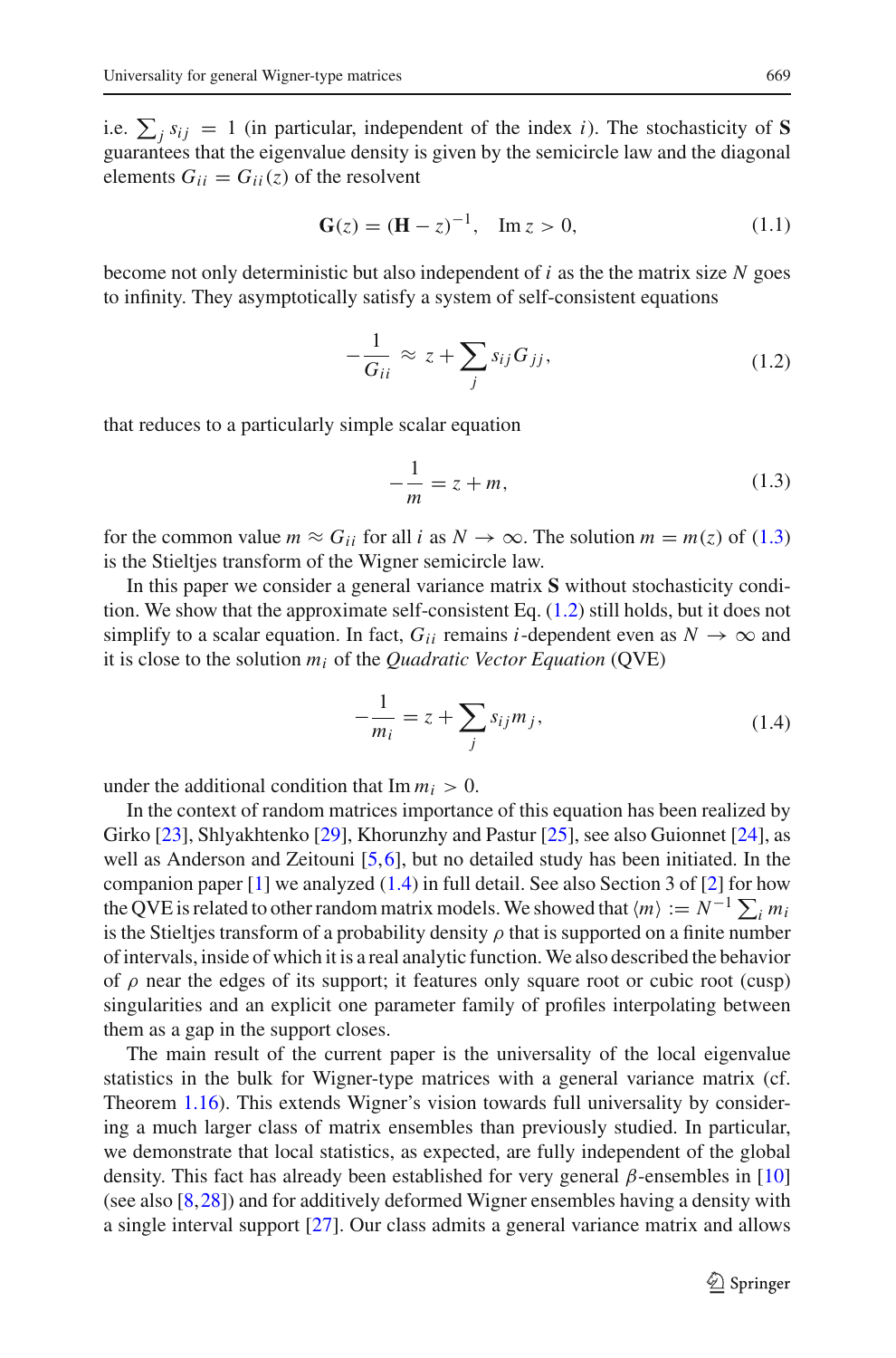for densities with several intervals (we do not, however, consider non-centered distributions here; an extension to matrices with non-centered entries on the diagonal may be incorporated in our analysis with additional technical effort).

Following the three-step approach, we first prove *local laws* for **G** on the scale  $\eta = \text{Im } z \gg N^{-1}$ , i.e. down to the optimal scale just slightly above the eigenvalue spacing. This is the main and novel part of our analysis. The previous proofs (see [\[14](#page-59-2)] for a pedagogical presentation) heavily relied on properties of the semicircle law, especially on its square root edge singularity. With possible cubic root singularities and small gaps in the support of  $\rho$  an additional scale appears which needs to be controlled. The second step is to prove universality for Wigner-type matrices with a tiny Gaussian component via *Dyson Brownian motion* (DBM). The method of *local relaxation flow*, introduced first in [\[16](#page-59-9),[17\]](#page-60-3), also heavily relies on the semicircle law since it requires that the global density remain unchanged along DBM. In [\[18](#page-60-11)] a new method was developed to localize the DBM that proves universality of the gap statistics around a fixed energy  $\tau$  in the bulk, assuming that the local law holds near  $\tau$ (we remark that a similar result was obtained independently in [\[26\]](#page-60-12)). Since Wignertype matrices were one of the main motivations for [\[18](#page-60-11)], it was formulated such that it could be directly applied once the local laws are available. Finally, the third step is a perturbation result to remove the tiny Gaussian component using the *Green function comparison* method that first appeared in [\[20\]](#page-60-4) and can be applied to our case basically without any modifications.

In a separate paper  $[3]$  we apply the results of this work and  $[1]$  to treat Gaussian random matrices with correlated entries. Assuming translation invariance of the correlation structure in these Gaussian matrix ensembles we prove an optimal local law, bulk universality and non-trivial decay of off-diagonal resolvent entries.

#### <span id="page-3-0"></span>**1.1 Set-up and main results**

Let  $\mathbf{H}^{(N)} \in \mathbb{C}^{N \times N}$  be a sequence of self-adjoint random matrices. In particular, if the entries of **H** are real then  $\mathbf{H}^{(N)}$  is symmetric. The matrix ensemble  $\mathbf{H} = \mathbf{H}^{(N)}$  is said to be of **Wigner-type** if its entries  $h_{ij}$  are independent for  $i \leq j$  and centered, i.e.,

$$
\mathbb{E}h_{ij} = 0 \quad \text{for all} \quad i, j = 1, \dots, N. \tag{1.5}
$$

The dependence of **H** and other quantities on the dimension *N* will be suppressed in our notation. The matrix of variances,  $\mathbf{S} = (s_{ij})_{i,j=1}^N$ , is defined through

$$
s_{ij} := \mathbb{E}|h_{ij}|^2. \tag{1.6}
$$

<span id="page-3-1"></span>It is symmetric with non-negative entries. In  $[1]$  it was shown that for every such matrix **S** the **quadratic vector equation** (QVE),

$$
-\frac{1}{m_i(z)} = z + \sum_{j=1}^{N} s_{ij} m_j(z), \text{ for all } i = 1, ..., N \text{ and } z \in \mathbb{H}, \quad (1.7)
$$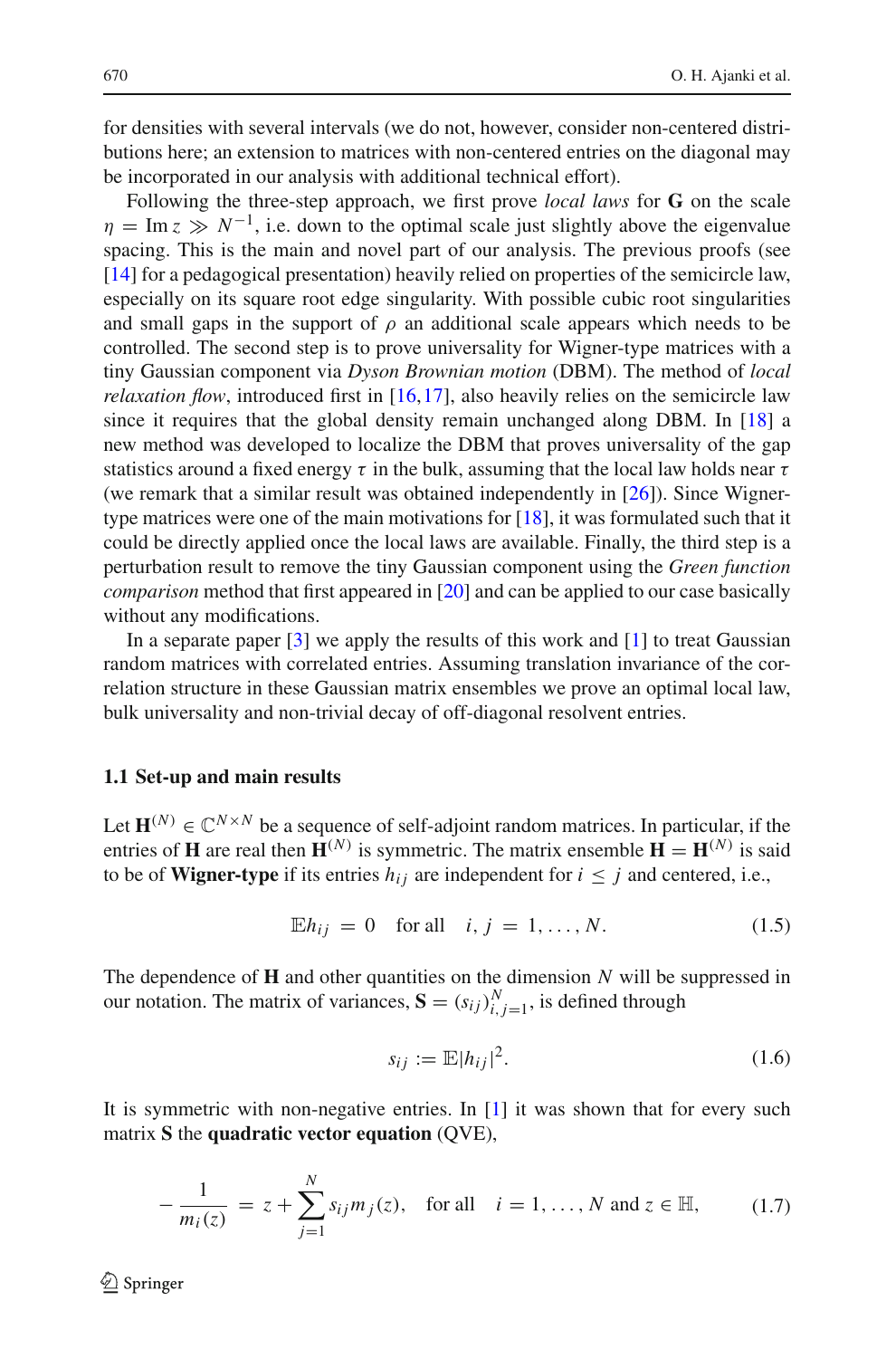for a function  $\mathbf{m} = (m_1, \dots, m_N) : \mathbb{H} \to \mathbb{H}^N$  on the complex upper half plane,  $\mathbb{H} = \{z \in \mathbb{C} : \text{Im} z > 0\}$ , has a unique solution. The main result of this paper is to establish the local law for Wigner-type matrices, i.e. that for large *N* the resolvent,  $G(z) = (H - z)^{-1}$ , with spectral parameter  $z = \tau + i\eta \in \mathbb{H}$ , is close to the diagonal matrix, diag( $m(z)$ ), as long as  $\eta \gg N^{-1}$ . As a consequence, we obtain rigidity estimates on the eigenvalues and complete delocalization for the eigenvectors. Combining this information with the Dyson–Brownian motion, we obtain universality of the eigenvalue gap statistics in the bulk.

We now list the assumptions on the variance matrices  $S = S^{(N)}$ . The restrictions on **S** are controlled by three **model parameters**,  $p, P > 0$  and  $L \in \mathbb{N}$ , which do not depend on *N*. These parameters will remain fixed throughout this paper.

<span id="page-4-1"></span>(A) For all *N* the matrix **S** is **flat**, i.e.,

$$
s_{ij} \le \frac{1}{N}, \quad i, j = 1, \dots, N. \tag{1.8}
$$

<span id="page-4-2"></span>(B) For all *N* the matrix **S** is **uniformly primitive**, i.e.,

$$
(\mathbf{S}^{L})_{ij} \ge \frac{p}{N}, \quad i, j = 1, ..., N. \tag{1.9}
$$

(C) For all *N* the matrix **S** induces a **bounded solution** of the QVE, i.e., the unique solution **m** of [\(1.7\)](#page-3-1) corresponding to **S** is bounded,

$$
|m_i(z)| \le P, \quad i = 1, ..., N, \quad z \in \mathbb{H}.
$$
 (1.10)

<span id="page-4-0"></span>*Remark 1.1* (Boundedness and normalization) The assumption on the boundedness of **m** is an implicit condition in the sense that it can be checked only after solving [\(1.7\)](#page-3-1). In Theorem 6.1 of [\[1\]](#page-59-5) we list sufficient, explicitly checkable conditions on **S**, which ensure  $(1.10)$ . We also remark that the assumption  $(1.8)$  can be replaced by  $s_{ij} \leq C/N$  for some positive constant *C*. This will lead to a rescaling (cf. Remark 2.2) of [\[1\]](#page-59-5)) of **m**. We pick the normalization  $C = 1$  just for convenience.

*Remark 1.2* (Primitivity) The primitivity condition [\(1.9\)](#page-4-2) excludes some important models, e.g. matrices of the form

$$
H = \begin{pmatrix} 0 & X \\ X^* & 0 \end{pmatrix},
$$

whose eigenvalues yield the singular values of the Gram matrix **XX**∗, where **X** has independent centered entries with an arbitrary variance profile. Condition (B) is not a mere technicality; Gram matrices may have singularities in the spectrum near 0 (often referred to as the 'hard-edge') that require separate treatment; but even away from 0 some new ideas are needed. The complete analysis is presented in [\[4](#page-59-11)], where we prove local laws for Gram matrices.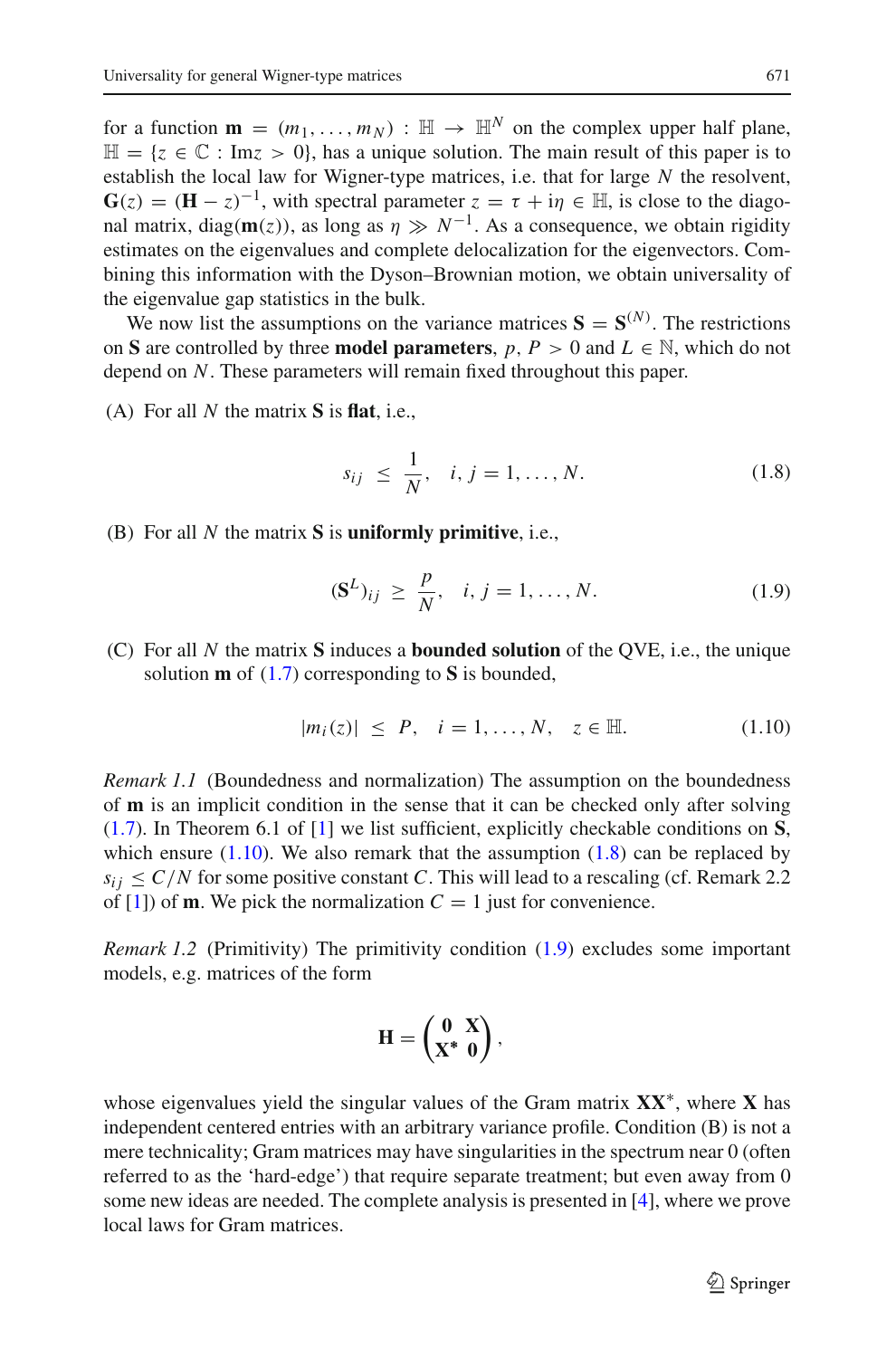In addition to the assumptions on the variances of  $h_{ij}$ , we also require uniform boundedness of higher moments. This leads to another basic model parameter,  $\mu =$  $(\mu_1, \mu_2, \dots)$ , which is a sequence of non-negative real numbers.

<span id="page-5-4"></span>(D) For all *N* the entries  $h_{ij}$  of the random matrix **H** have **bounded moments**,

$$
\mathbb{E}|h_{ij}|^{k} \le \mu_{k} s_{ij}^{k/2}, \quad k \in \mathbb{N}, \ i, j = 1, ..., N. \tag{1.11}
$$

In order to state our main result, in the next corollary we collect a few facts about the solution of the QVE that are proven in  $[1]$  $[1]$ . Although these properties are sufficient for the formulation of our results, for their proofs we will need much more precise information about the solution of the QVE. Theorems [4.1](#page-26-2) and [4.2](#page-27-0) summarize everything that is needed from [\[1](#page-59-5)] besides the existence and uniqueness of the solution of the QVE. In particular, the statement of Corollary [1.3](#page-5-0) follows easily from Theorem [4.1](#page-26-2) below.

<span id="page-5-0"></span>**Corollary 1.3** (Solution of QVE) *Suppose* **S** *satisfies* (A)–(C)*. Let*  $\mathbf{m}: \mathbb{H} \to \mathbb{H}^N$  *be the solution the QVE* [\(1.7\)](#page-3-1) *corresponding to* **S***. Then* **m** *is analytic and has a continuous extension (denoted again by* **m***) to the closed upper half plane,*  $\mathbf{m} : \overline{\mathbb{H}} \to \overline{\mathbb{H}}^N$ *, with*  $\overline{\mathbb{H}} := \mathbb{H} \cup \mathbb{R}$ *. The function*  $\rho : \mathbb{R} \to [0, \infty)$ *, defined by* 

$$
\rho(\tau) := \lim_{\eta \downarrow 0} \frac{1}{\pi N} \sum_{i=1}^{N} \text{Im} m_i(\tau + i\eta), \tag{1.12}
$$

<span id="page-5-2"></span>*is a probability density. Its support is contained in* [−2, 2] *and is a union of closed disjoint intervals*

$$
\operatorname{supp} \rho = \bigcup_{k=1}^{K} [\alpha_k, \beta_k], \quad \text{where} \quad \alpha_k < \beta_k < \alpha_{k+1}. \tag{1.13}
$$

<span id="page-5-3"></span>*There exists a positive constant* δ∗*, depending only on the model parameters p, P and L, such that the sizes of these intervals are bounded from below by*

$$
\beta_k - \alpha_k \ge 2\delta_*.\tag{1.14}
$$

<span id="page-5-1"></span>Note that [\(1.14\)](#page-5-1) provides a lower bound on the length of the intervals that constitute supp  $\rho$ , while the length of the gaps,  $\alpha_{k+1} - \beta_k$ , between neighboring intervals can be arbitrarily small. Figure [1](#page-6-0) shows a shape that the density of states typically might have. In particular,  $\rho$  may have gaps in its support and may have additional zeros (cusps) in the interior of supp  $\rho$ . However, the behavior of  $\rho$  on the domain  $\rho \leq \varepsilon$ , for some sufficiently small  $\varepsilon > 0$ , can be completely characterized by universal shape functions. For more details see Theorem 2.6 of [\[1](#page-59-5)].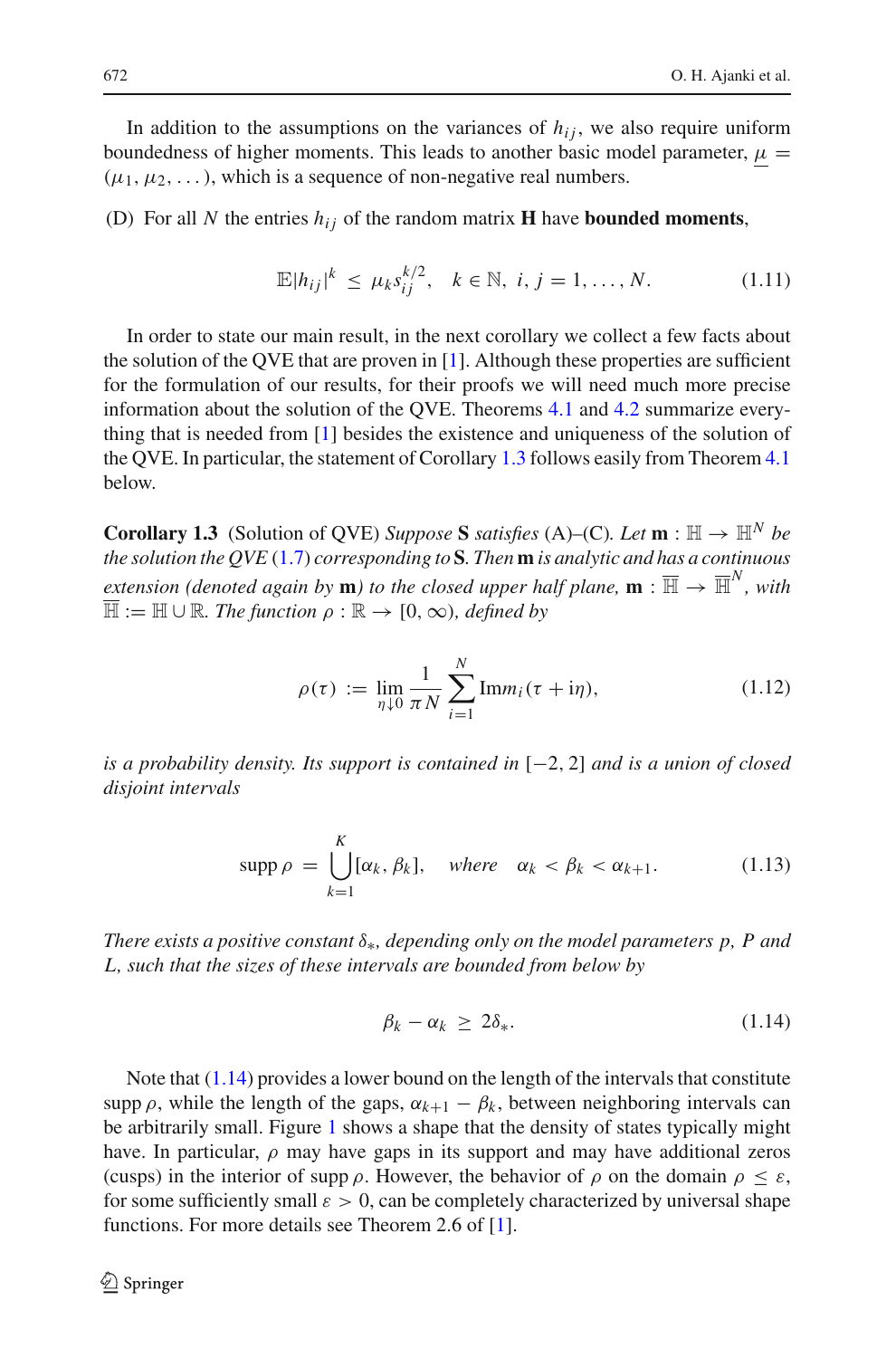<span id="page-6-0"></span>

**Definition 1.4** (*Density of states*) The function  $\rho$  defined in [\(1.12\)](#page-5-2) is called the **density of states**. Its harmonic extension to the upper half plane

$$
\rho(\tau + i\eta) := \int_{\mathbb{R}} \Pi_{\eta}(\tau - \sigma) \rho(\sigma) d\sigma,
$$
  

$$
\Pi_{\eta}(\tau) := \frac{1}{\pi} \frac{\eta}{\tau^2 + \eta^2}; \quad \tau \in \mathbb{R}, \quad \eta > 0,
$$
 (1.15)

<span id="page-6-3"></span>is again denoted by  $\rho$ . With a slight abuse of notation we still write supp  $\rho$ , as in [\(1.13\)](#page-5-3), for the support of the density of states as a function on the real line.

The density of states will be shown to be the eigenvalue distribution of **H** in the large *N* limit on the macroscopic scale. For any fixed values  $\tau_1, \tau_2 \in \mathbb{R}$  with  $\tau_1 < \tau_2$ it satisfies

$$
\lim_{N \to \infty} \frac{\left| \text{Spec}(\mathbf{H}^{(N)}) \cap [\tau_1, \tau_2] \right|}{N \int_{\tau_1}^{\tau_2} \rho^{(N)}(\tau) \, \mathrm{d}\tau} = 1,\tag{1.16}
$$

<span id="page-6-1"></span>provided the denominator does not vanish in the limit. The identity  $(1.16)$  motivates the terminology of density of states for the function  $\rho$ . The harmonic extension of  $\rho$ to  $\mathbb H$  is a version of the density of states, that is smoothed out on the scale  $\eta$ . It satisfies the identity  $\rho(z) = (\pi N)^{-1} \sum_{k} \text{Im} m_k(z)$  not just for  $z \in \mathbb{R}$  (cf. [\(1.12\)](#page-5-2)) but for all  $z \in \overline{\mathbb{H}}$  and it will be used in the statement of our main result, Theorem [1.7.](#page-7-0)

In fact, Theorem [1.7,](#page-7-0) implies a local version of  $(1.16)$ , where the length of the interval,  $[\tau_1, \tau_2]$ , may converge to zero as N tends to infinity. Our estimates and thus the proven speed of convergence depend on the distance of the interval to the edges of supp  $\rho$  and even on the length of the closest gap in this case. We introduce a function  $\Delta : \mathbb{R} \to [0, \infty)$ , which encodes this relation.

<span id="page-6-2"></span>**Definition 1.5** (*Local gap size*) Let  $\alpha_k$  and  $\beta_k$  be the **edges** of the support of the density of states (cf. [\(1.13\)](#page-5-3)) and  $\delta_*$  the constant introduced in Corollary [1.3.](#page-5-0) Then for any  $\delta \in [0, \delta_*)$  we set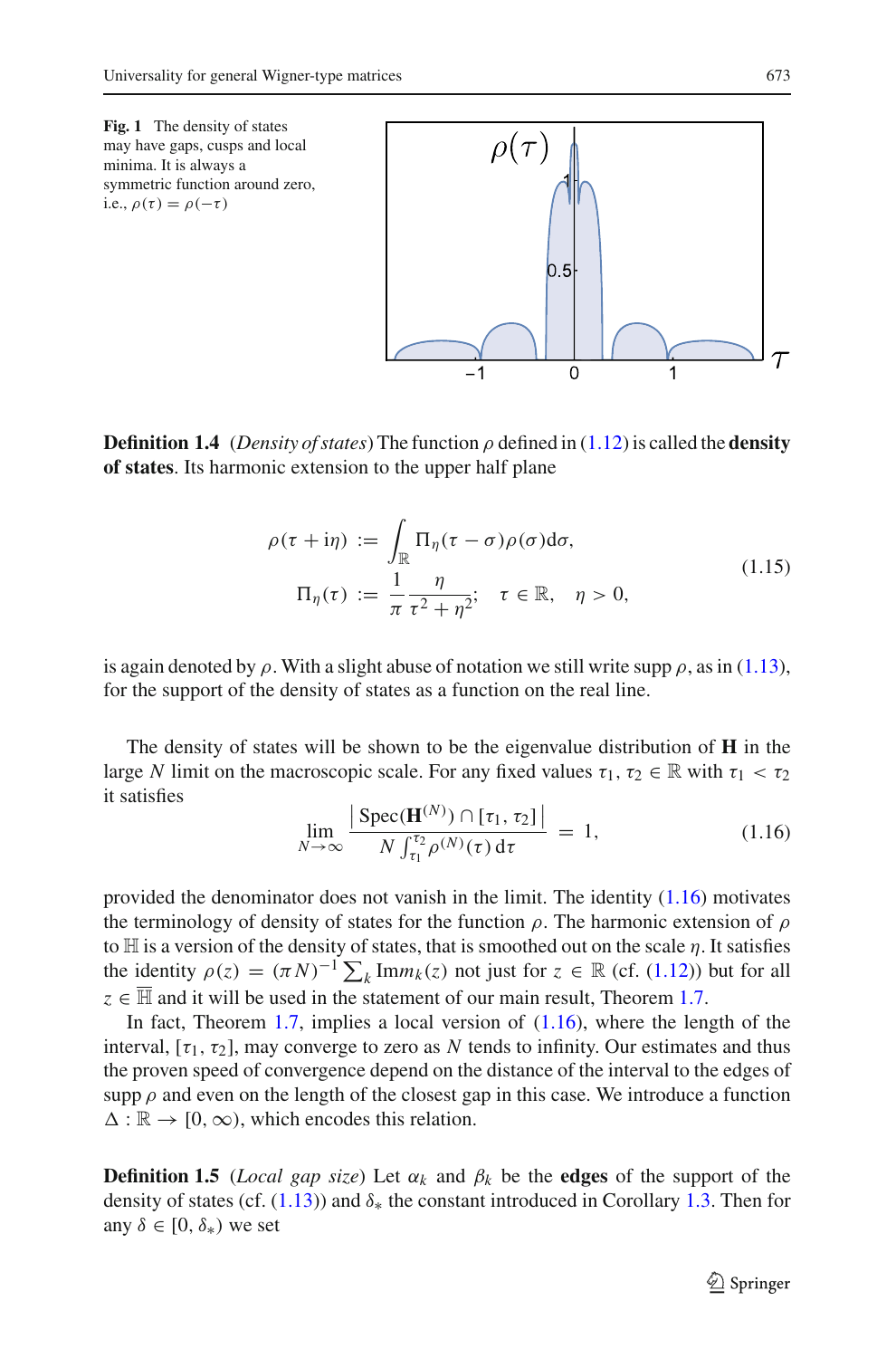<span id="page-7-2"></span>
$$
\Delta_{\delta}(\tau) := \begin{cases}\n\alpha_{k+1} - \beta_k & \text{if } \beta_k - \delta \leq \tau \leq \alpha_{k+1} + \delta \text{ for some } k = 1, ..., K - 1, \\
1 & \text{if } \tau \leq \alpha_1 + \delta \text{ or } \tau \geq \beta_K - \delta, \\
0 & \text{otherwise.} \n\end{cases}
$$
\n(1.17)

Finally, we fix an arbitrarily small **tolerance exponent**  $\gamma \in (0, 1)$ . This number will stay fixed throughout this paper in the same fashion as the model parameters  $P$ ,  $p$ , *L* and  $\mu$ . Our main result is stated for spectral parameters  $z = \tau + i\eta$  whose imaginary parts satisfy

$$
\eta \ge N^{\gamma - 1}.\tag{1.18}
$$

For a compact statement of the main theorem we define the notion of stochastic domination, introduced in [\[12,](#page-59-12)[14\]](#page-59-2). This notion is designed to compare sequences of random variables in the large *N* limit up to small powers of *N* on high probability sets.

<span id="page-7-1"></span>**Definition 1.6** (*Stochastic domination*) Suppose  $N_0$ :  $(0, \infty)^2 \rightarrow \mathbb{N}$  is a given function, depending only on the model parameters  $p$ ,  $P$ ,  $L$  and  $\mu$ , as well as on the tolerance exponent  $\gamma$ . For two sequences,  $\varphi = (\varphi^{(N)})_N$  and  $\psi = (\psi^{(N)})_N$ , of non-negative random variables we say that  $\varphi$  is **stochastically dominated** by  $\psi$  if for all  $\varepsilon > 0$  and  $D > 0$ ,

$$
\mathbb{P}\Big(\varphi^{(N)} > N^{\varepsilon}\psi^{(N)}\Big) \le N^{-D}, \quad N \ge N_0(\varepsilon, D). \tag{1.19}
$$

In this case we write  $\varphi \prec \psi$ .

Basic properties of the stochastic domination that are used extensively in this paper are listed in Lemma [A.1.](#page-54-1) The threshold  $N_0(\varepsilon, D) = N_0(\varepsilon, D; P, p, L, \mu, \gamma)$  will always be an explicit function whose value will be increased throughout the paper, though we will not follow its form. This will happen only finitely many times, ensuring that  $N_0$  stays finite. The threshold is uniform in all other parameters, e.g. in the spectral parameter  $z$ , as well as in the indices  $i$ ,  $j$ ,... of the matrix entries, that the sequences  $\varphi$  and  $\psi$  may depend on. Typically, we will not mention the existence of  $N_0$  - it is implicit in the notation  $\varphi \prec \psi$ . As an example, we see that the bounded moment condition, (D), implies

$$
|h_{ij}| \prec N^{-1/2}.
$$

Actually, the function  $N_0$  depends only on finitely many moment parameters  $(\mu_1, \ldots, \mu_M)$  instead of the entire sequence  $\mu$ , where now the number of required moments  $M = M(\varepsilon, D; P, p, L, \gamma)$ , is an explicit function.

Now we are ready to state our main result on the local law. Suppose  $\mathbf{H} = \mathbf{H}^{(N)}$  is a sequence of self-adjoint random matrices with the corresponding sequence  $S = S^{(N)}$ of variance matrices and  $\rho = \rho^{(N)}$  the induced sequence of densities of state. Recall that  $\delta_*$  is the positive constant, depending only on p, P and L, introduced in Corollary [1.3](#page-5-0) and  $\Delta_{\delta}$  is defined as in Definition [1.5.](#page-6-2)

<span id="page-7-0"></span>**Theorem 1.7** (Local law) *Suppose that assumptions* (A)–(D) *are satisfied and fix an arbitrary*  $\gamma \in (0, 1)$ *. There is a deterministic function*  $\kappa = \kappa^{(N)} : \mathbb{H} \to (0, \infty]$  *such that uniformly for all*  $z = \tau + i\eta \in \mathbb{H}$  *with*  $\eta > N^{\gamma-1}$  *the resolvents* [\(1.1\)](#page-2-3) *of the random matrices*  $\mathbf{H} = \mathbf{H}^{(N)}$  *satisfy*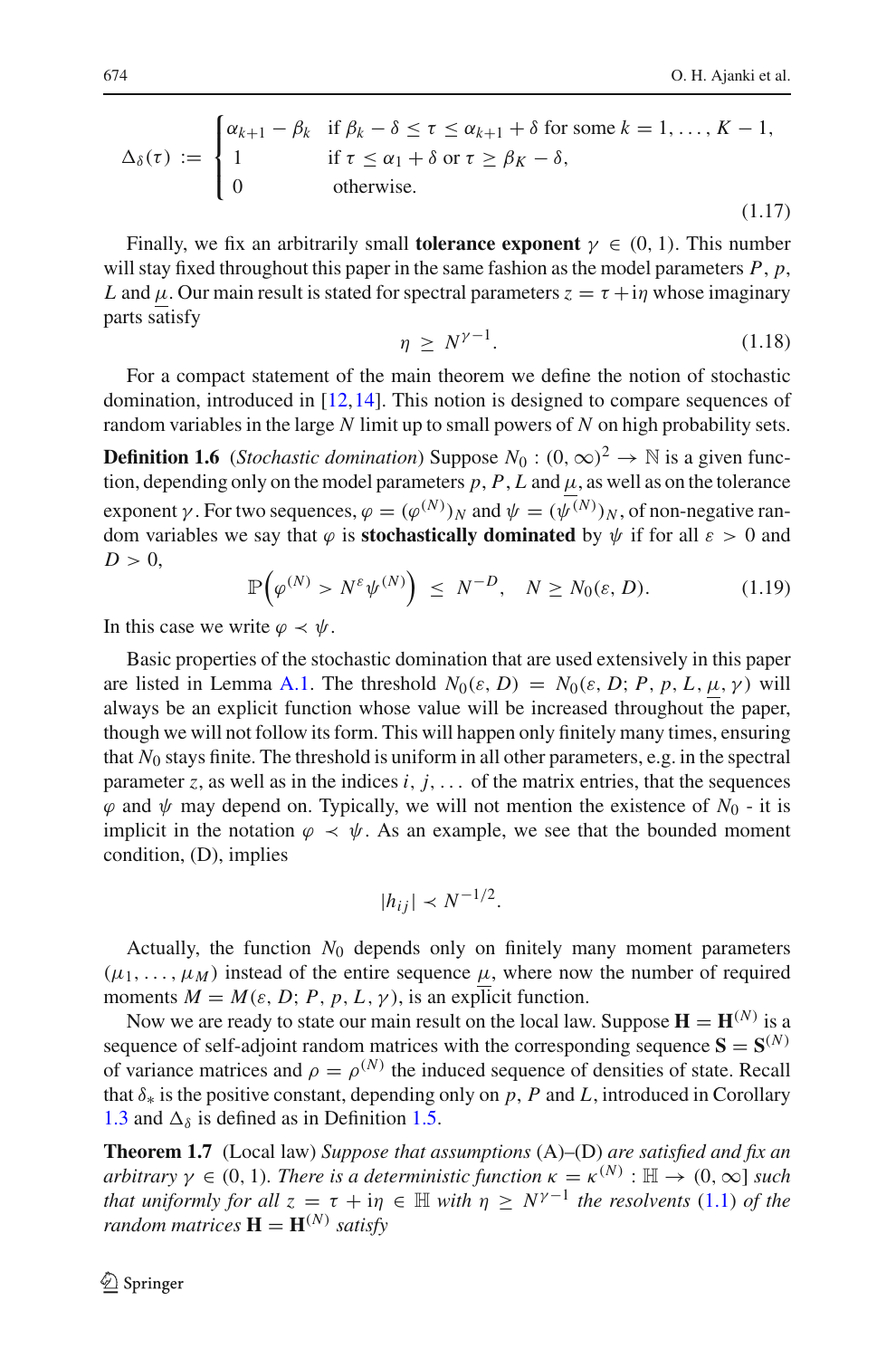$$
\max_{i,j} |G_{ij}(z) - m_i(z)\delta_{ij}| \prec \sqrt{\frac{\rho(z)}{N\eta} + \frac{1}{N\eta} + \min\left\{\frac{1}{\sqrt{N\eta}}, \frac{\kappa(z)}{N\eta}\right\}}.
$$
 (1.20)

<span id="page-8-2"></span>*Furthermore, for any sequence of deterministic vectors*  $\mathbf{w} = \mathbf{w}^{(N)} \in \mathbb{C}^N$  *with*  $\max_i |w_i| \leq 1$  *the averaged resolvent diagonal has an improved convergence rate.* 

$$
\left| \frac{1}{N} \sum_{i=1}^{N} \overline{w}_i \left( G_{ii}(z) - m_i(z) \right) \right| \prec \min \left\{ \frac{1}{\sqrt{N\eta}}, \frac{\kappa(z)}{N\eta} \right\}.
$$
 (1.21)

<span id="page-8-3"></span>*In particular, for*  $w_i = 1$  *this implies* 

$$
\left| \frac{1}{N} \text{Im} \text{Tr} \, \mathbf{G}(z) - \pi \rho(z) \right| \prec \min \left\{ \frac{1}{\sqrt{N\eta}}, \frac{\kappa(z)}{N\eta} \right\}.
$$
 (1.22)

<span id="page-8-4"></span>*The function* κ *may be chosen to be*

$$
\kappa(z) = \frac{1}{\Delta(\tau)^{1/3} + \rho(z)},
$$
\n(1.23)

*where*  $\Delta = \Delta_{\delta}$ , *with some*  $\delta \in (0, \delta_*)$  *that depends only on the model parameters p, P and L.*

*In the regime, where z is not too close to the support of the density of states in the sense that*

$$
(\Delta(\tau)^{1/3} + \rho(z)) \operatorname{dist}(z, \operatorname{supp} \rho) \ge \frac{N^{\gamma}}{(N\eta)^2},
$$
\n(1.24)

<span id="page-8-6"></span><span id="page-8-5"></span>κ *maybe improved to*

$$
\kappa(z) = \frac{\eta}{\text{dist}(z, \text{supp}\,\rho) \,(\Delta(\tau)^{1/3} + \rho(z))} + \frac{1}{N\eta \text{dist}(z, \text{supp}\,\rho)^{1/2}(\Delta(\tau)^{1/3} + \rho(z))^{1/2}}.
$$
(1.25)

The size of  $\rho(z)$  is described in [\(4.5\)](#page-27-1) below. Theorem [1.7](#page-7-0) can be localized to a spectral interval  $I \subset \mathbb{R}$ , i.e., the statements hold for  $\text{Re } z \in I$  provided [\(1.10\)](#page-4-0) applies for  $z \in I + i(0, \infty)$ . In particular, in the bulk of the spectrum Theorem [1.7](#page-7-0) simplifies considerably.

<span id="page-8-1"></span>**Corollary 1.8** (Local law in the bulk) *Assume* (A)*,* (B) *and* (D) *with L* = 1*. Suppose there is a constant*  $\rho_* > 0$  *and an interval*  $I \subset$  *supp*  $\rho$  *such that*  $\rho(\tau) \ge \rho_*$  *for all*  $\tau \in I$ . Then uniformly for all  $z = \tau + i\eta$ , with  $\tau \in I$  and  $\eta \geq N^{\gamma-1}$ , and non-random  $\mathbf{w} \in \mathbb{C}^N$  *satisfying*  $\max_i |w_i|$  < 1*, the local laws hold* 

$$
\begin{aligned}\n\max_{i,j=1}^{N} |G_{ij}(z) - m_i(z)\delta_{ij}| &\prec \frac{1}{\sqrt{N\eta}}, \quad \text{and} \\
\left| \frac{1}{N} \sum_{i=1}^{N} \overline{w}_i \left( G_{ii}(z) - m_i(z) \right) \right| &\prec \frac{1}{N\eta},\n\end{aligned} \tag{1.26}
$$

<span id="page-8-0"></span>*where* ρ<sup>∗</sup> *is considered as an additional model parameter.*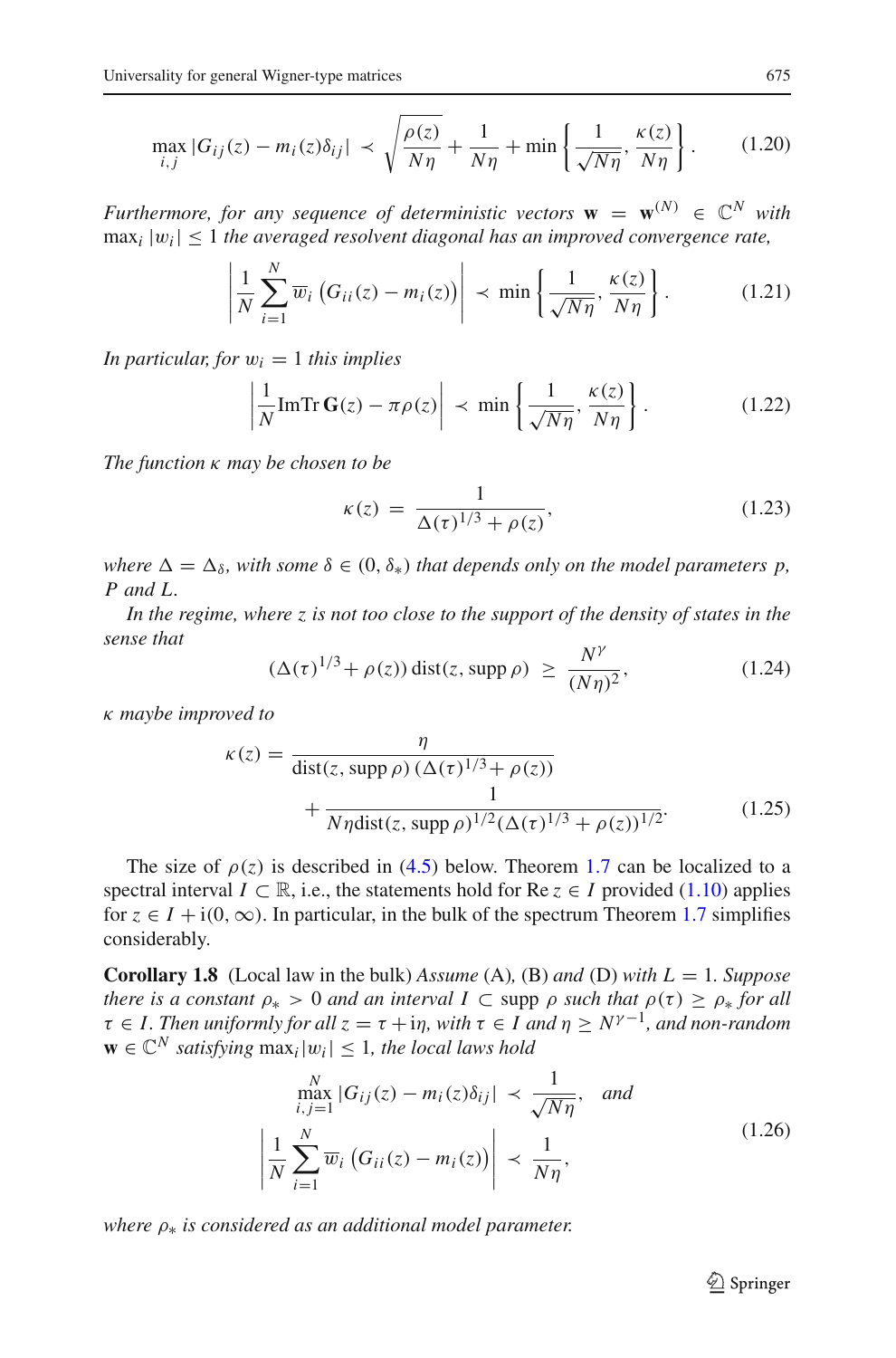Here the additional assumption  $L = 1$  is only used to guarantee (cf. (i) of Theo-rem 6.1 in [\[1\]](#page-59-5)) that the solution  $\mathbf{m}(z)$  of the QVE stays bounded around  $z = 0$ . Indeed, if *z* is bounded away from zero then (i) of Lemma 5.4 in [\[1\]](#page-59-5) implies  $\|\mathbf{m}\|_{\infty} := \max_i |m_i|$ is bounded by a constant independent of *N* in the bulk of the spectrum. Therefore, if  $dist(I, 0) \ge \delta$  for some  $\delta > 0$ , or  $\sup\{\|\mathbf{m}(z)\|_{\infty} : \text{Re } z \in I\} \le P$  is known for some  $P < \infty$ , then the assumption  $L = 1$  can be removed, and [\(1.26\)](#page-8-0) holds with  $\delta$  or *P*, respectively, considered as model parameters.

Theorem [1.7](#page-7-0) generalizes the previous local laws for stochastic variance matrices **S** (see [\[14\]](#page-59-2) and references therein). It is valid for densities  $\rho$  with an edge behavior different from the square root growth that is known from Wigner's semicircular law. In particular, singularities that interpolate between a square root and a cubic root are possible. In the bulk of the support of the density of states, i.e., where  $\rho$  is bounded away from zero, the function  $\kappa$  is bounded. The same is true near the edges, unless the nearby gap is small. The bound deteriorates near small gaps in the support of  $\rho$ .

In applications, the sequence  $S = S^{(N)}$  satisfying (A)–(C) may be constructed by discretizing a piecewise 1/2-Hölder continuous limit function (cf. Remark 6.2 in [\[1\]](#page-59-5)). As a particularly simple example, suppose *f* is a smooth, non-negative, symmetric,  $f(x, y) = f(y, x)$ , function on [0, 1]<sup>2</sup> with a positive diagonal,  $f(x, x) > 0$ . Then the sequence of variance matrices,

$$
s_{ij}^{(N)} := \frac{1}{N} f\left(\frac{i}{N}, \frac{j}{N}\right), \quad i, j = 1, \dots, N,
$$

satisfies conditions  $(A)$ – $(C)$ . The validity of  $(C)$  can be verified by using the general criteria (cf. Theorem 2.10 and Theorem 6.1 of  $[1]$  $[1]$ ) for uniform boundedness. In this case the solution,  $\mathbf{m} = (m_1, \dots, m_N)$ , of the QVE converges to a limit in the sense that

$$
\sup_{z\in\mathbb{H}}\max_{i=1}^N\left|m_i(z)-m(i/N;z)\right|\,\to\,0,
$$

where  $m : [0, 1] \times \overline{\mathbb{H}} \to \overline{\mathbb{H}}$  is the solution of the continuous QVE,

$$
-\frac{1}{m(x;z)} = z + \int_0^1 f(x,y)m(y;z)dy, \quad x \in [0,1], \ z \in \overline{\mathbb{H}}.
$$

The continuous QVE such as this one fall into the class of general QVEs thoroughly analyzed in the companion paper [\[1\]](#page-59-5). In particular, the stability analysis applies and the density of states converges to a limit

$$
\rho^{(N)}(\tau) \to \frac{1}{\pi} \int_0^1 \text{Im}m(x;\tau) \text{d}x.
$$

<span id="page-9-0"></span>We introduce a notion for expressing that events hold with high probability in the limit as *N* tends to infinity.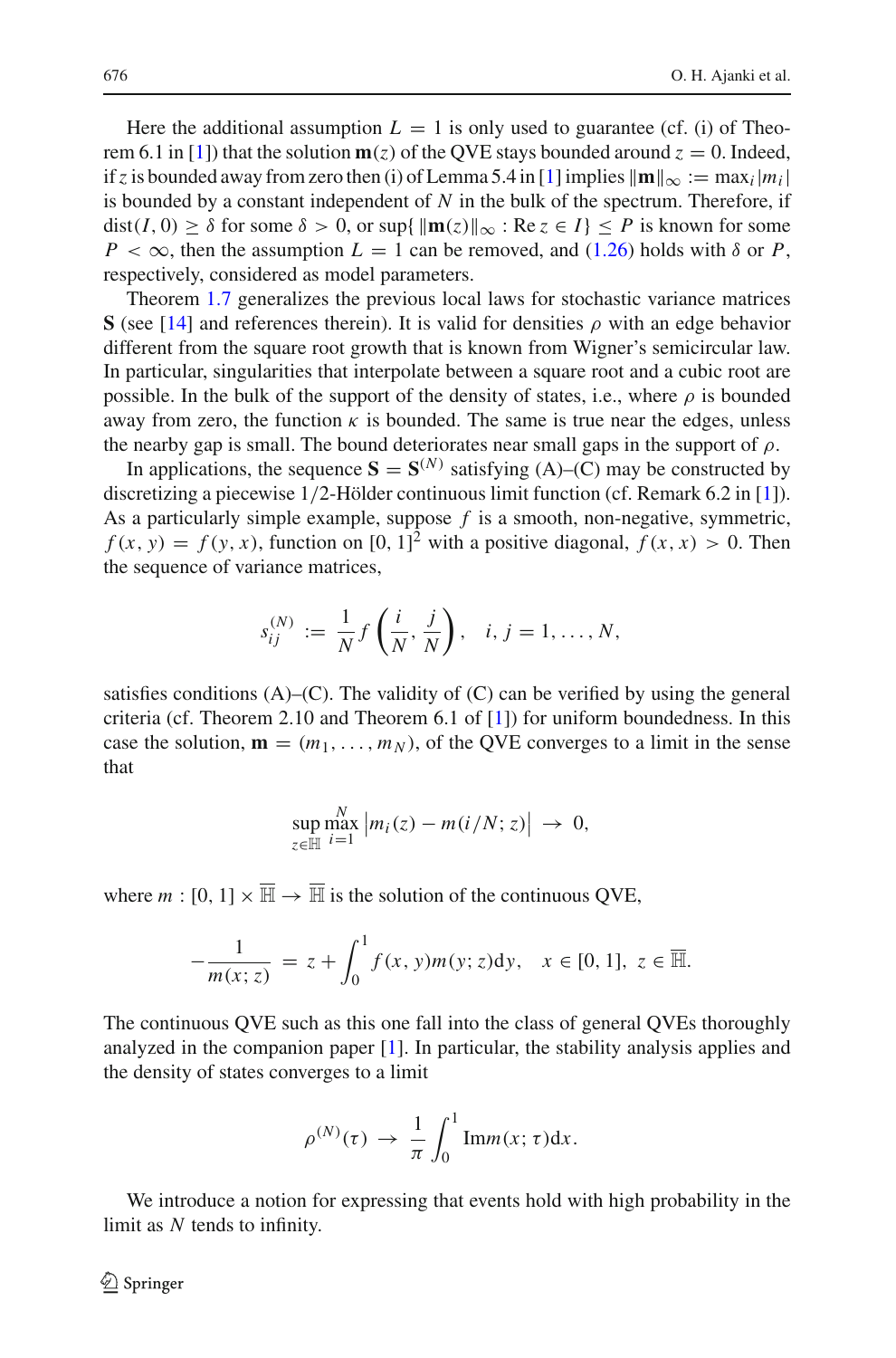**Definition 1.9** (*Overwhelming probability*) Suppose  $N_0$  : (0, ∞)  $\rightarrow$  N is a given function, depending only on the model parameters  $p$ ,  $P$ ,  $L$  and  $\mu$ , as well as on the tolerance exponent  $\gamma$ . For a sequence  $A = (A^{(N)})_N$  of random events we say that *A* hold **asymptotically with overwhelming probability** (a.w.o.p.), if for all  $D > 0$ :

$$
\mathbb{P}(A^{(N)}) \ge 1 - N^{-D}, \quad N \ge N_0(D). \tag{1.27}
$$

There is a simple connection between the notions of stochastic domination and asymptotically overwhelming probability. For two sequences  $A = A^{(N)}$  and  $B = B^{(N)}$ the statement '*A* implies *B* a.w.o.p.' is equivalent to  $\mathbb{1}_A \prec \mathbb{1}_B$ , where the threshold  $N_0$ , implicit in the stochastic domination, does not depend on  $\varepsilon$ , i.e.,  $N_0(\varepsilon, D) = N_0(D)$ .

We denote by  $\lambda_1 < \cdots < \lambda_N$  the eigenvalues of the random matrix **H**. The following corollary shows that the eigenvalue distribution converges to the density of states as *N* tends to infinity.

<span id="page-10-0"></span>**Corollary 1.10** (Convergence of cumulative eigenvalue distribution) *Assume* (A)– (D). Then uniformly for all  $\tau \in \mathbb{R}$  the cumulative empirical eigenvalue distribution *approaches the integrated density of states,*

$$
\left| \# \{ i : \lambda_i \le \tau \} - N \int_{-\infty}^{\tau} \rho(\omega) d\omega \right| \prec \min \left\{ \frac{1}{\Delta(\tau)^{1/3} + \rho(\tau)}, N^{1/5} \right\}.
$$
 (1.28)

<span id="page-10-4"></span>*Furthermore, for an arbitrary tolerance exponent*  $\gamma \in (0, 1)$  *there are no eigenvalues away from the support of the density of states,*

$$
\max_{k=0}^{K} \# \{ i : \beta_k + \delta_k < \lambda_i < \alpha_{k+1} - \delta_k \} = 0 \quad a.w.o.p., \tag{1.29}
$$

<span id="page-10-3"></span>*where we interpret*  $\beta_0 := -\infty$ ,  $\alpha_{K+1} := +\infty$  *and*  $\delta_k$  *is defined as*  $\delta_0 := \delta_K :=$ *N*<sup>γ</sup> <sup>−</sup>2/3*, as well as*

$$
\delta_k := \frac{N^{\gamma}}{(\alpha_{k+1} - \beta_k)^{1/3} N^{2/3}}, \quad k = 1, \dots, K - 1.
$$
 (1.30)

<span id="page-10-2"></span>Based on  $(1.16)$  we define the index,  $i(\tau)$ , of an eigenvalue that we expect to be located close to the spectral parameter  $\tau$  by

$$
i(\tau) := \left\lceil N \int_{-\infty}^{\tau} \rho(\omega) d\omega \right\rceil. \tag{1.31}
$$

<span id="page-10-1"></span>Here,  $\lceil \omega \rceil$  denotes the smallest integer that is bigger or equal to  $\omega$  for any  $\omega \in \mathbb{R}$ .

<span id="page-10-5"></span>**Corollary 1.11** (Rigidity of eigenvalues) *Assume* (A)–(D)*, and let*  $\gamma \in (0, 1)$  *be an arbitrary tolerance exponent. Denote*

$$
\varepsilon_k := N^{\gamma} \min \left\{ \frac{1}{N^{3/5}}, \frac{1}{(\alpha_{k+1} - \beta_k)^{1/9} N^{2/3}} \right\}, \quad k = 1, \dots, K - 1, \quad (1.32)
$$

 $\mathcal{D}$  Springer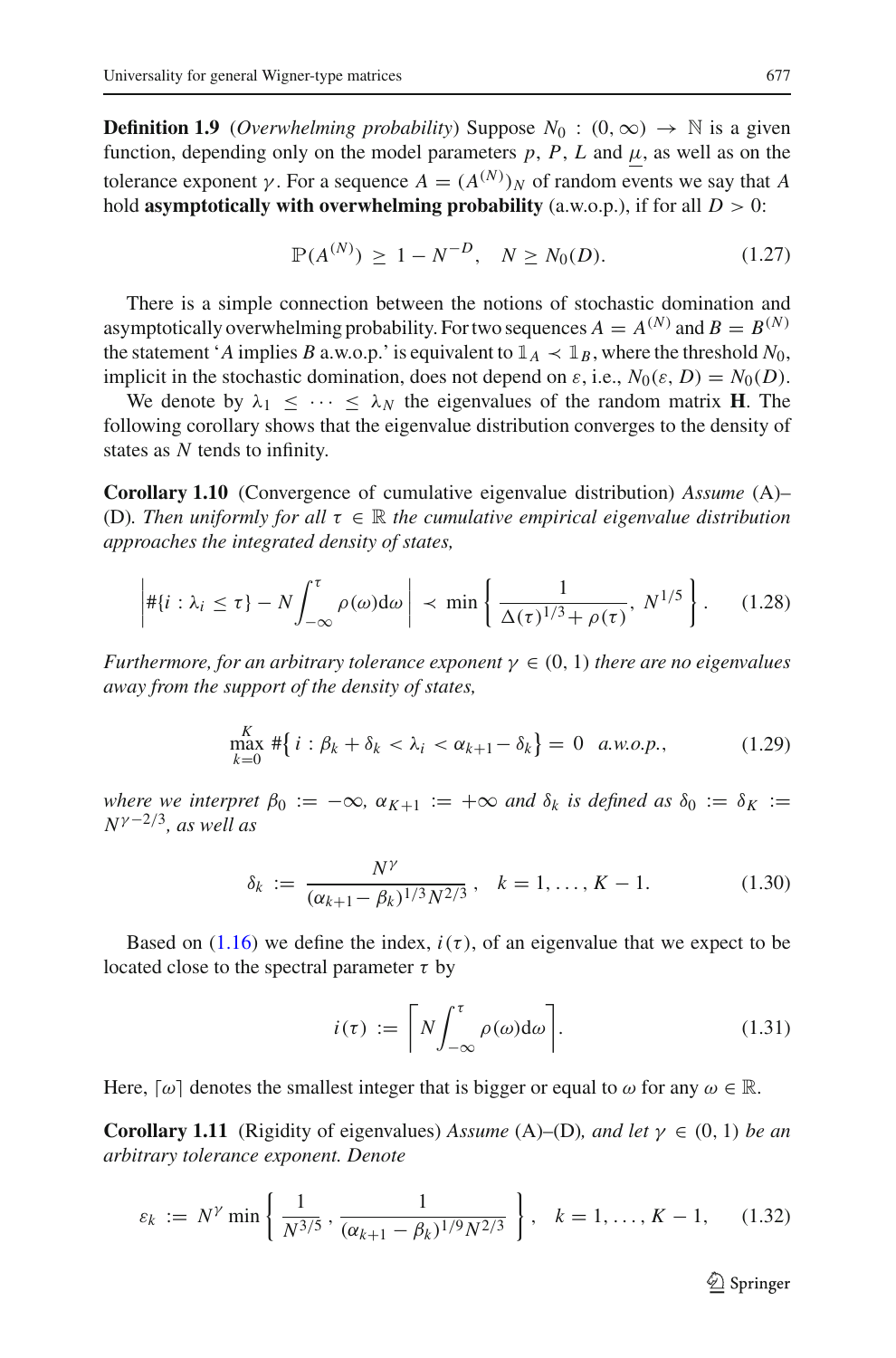<span id="page-11-5"></span>*and*  $\varepsilon_0 := \varepsilon_K := N^{\gamma - 2/3}$ *. Then uniformly for every* 

$$
\tau \in \bigcup_{k=1}^{K} [\alpha_k + \varepsilon_{k-1}, \beta_k - \varepsilon_k], \qquad (1.33)
$$

<span id="page-11-4"></span>*the eigenvalues satisfy the rigidity*

<span id="page-11-2"></span>
$$
|\lambda_{i(\tau)} - \tau| \prec \min\left\{ \frac{1}{(\Delta(\tau)^{1/3} + \rho(\tau))\rho(\tau)N}, \frac{1}{N^{3/5}} \right\}.
$$
 (1.34)

*Furthermore, if*  $\tau$  *is close to the extreme edge,*  $\tau \in (\alpha_1, \alpha_1 + \varepsilon_0)$  *or*  $\tau \in (\beta_K - \varepsilon_K, \beta_K]$ *, then*

$$
|\lambda_{i(\tau)} - \tau| \prec N^{-2/3}.
$$
\n(1.35)

*Finally, if*  $\tau \in (\beta_k - \varepsilon_k, \alpha_{k+1} + \varepsilon_k)$  *for some*  $1 \leq k \leq K - 1$ *, then the corresponding eigenvalue is close to an internal edge in the sense that*

$$
\lambda_{i(\tau)} \in \left[\beta_k - 2\varepsilon_k, \beta_k + \delta_k\right] \cup \left[\alpha_{k+1} - \delta_k, \alpha_{k+1} + 2\varepsilon_k\right] \quad a.w.o.p.,\tag{1.36}
$$

<span id="page-11-3"></span>*where*  $\delta_k$  *is defined in* [\(1.30\)](#page-10-2)*.* 

*Remark 1.12* (Eigenvalues outside supp  $\rho$ ) The statements [\(1.35\)](#page-11-2) and [\(1.36\)](#page-11-3) are an immediate consequence of [\(1.34\)](#page-11-4) and [\(1.29\)](#page-10-3). They simply express the fact that the small number of  $O(N^{\epsilon})$  eigenvalues, very close to the edges, are found in the space that is left for them by the other eigenvalues for which the rigidity statement [\(1.34\)](#page-11-4) applies. For an illustration see Fig. [2.](#page-12-1) We also note that results of this type date back to at least [\[7\]](#page-59-13) (in the sample covariance context).

<span id="page-11-1"></span>**Theorem 1.13** (Anisotropic law) *Assume* (A)–(D) *and fix arbitrary*  $\gamma > 0$ *. Then uniformly for all*  $z = \tau + i\eta \in \mathbb{H}$  *with*  $\eta \geq N^{\gamma-1}$ *, and for any two deterministic* 2*-unit vectors* **w**, **v** *we have*

$$
\left| \sum_{i,j=1}^{N} \overline{w}_i G_{ij}(z) v_j - \sum_{i=1}^{N} m_i(z) \overline{w}_i v_i \right| \prec \sqrt{\frac{\rho(z)}{N\eta}} + \frac{1}{N\eta} + \min \left\{ \frac{1}{\sqrt{N\eta}}, \frac{\kappa(z)}{N\eta} \right\},\tag{1.37}
$$

<span id="page-11-6"></span>*where* κ *is the function from Theorem* [1.7](#page-7-0)*.*

<span id="page-11-0"></span>**Corollary 1.14** (Delocalization of eigenvectors) *Assume* (A)–(D) *and fix arbitrary*  $\gamma > 0$ *. Let*  $\mathbf{u}^{(i)} \in \mathbb{C}^N$  *be the*  $\ell^2$ -normalized eigenvector of **H** corresponding to the *eigenvalue* λ*<sup>i</sup> . All eigenvectors are delocalized in the sense that for any deterministic unit vector*  $\mathbf{b} \in \mathbb{C}^N$  *we have* 

$$
\left|\mathbf{b} \cdot \mathbf{u}^{(i)}\right| \prec \frac{1}{\sqrt{N}}.\tag{1.38}
$$

<span id="page-11-7"></span>*In particular, the eigenvectors are completely delocalized, i.e.,*  $\|\mathbf{u}^{(i)}\|_{\infty} = \max_{j} |u_j^{(i)}|$  $\prec N^{-1/2}$ .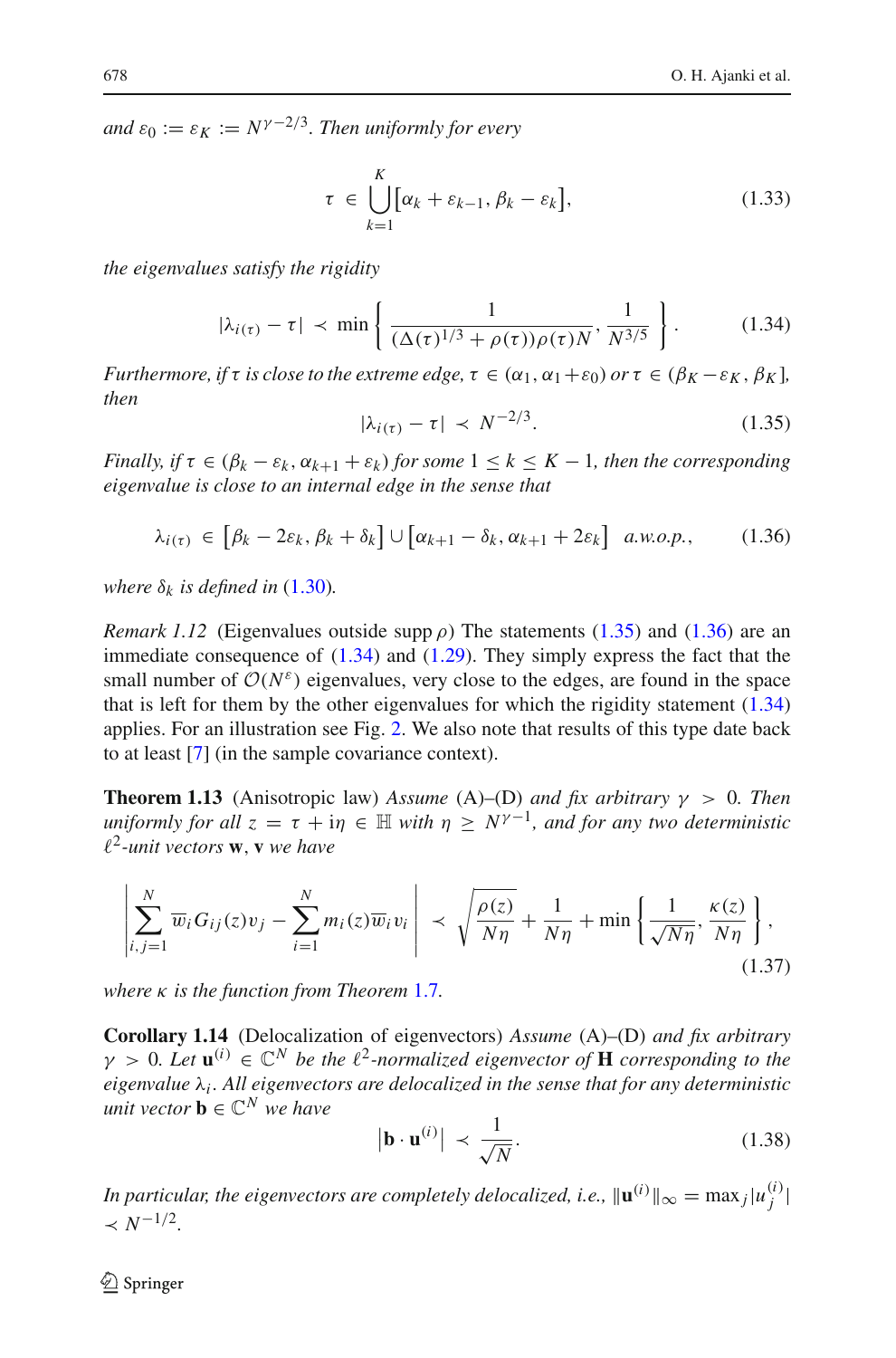<span id="page-12-1"></span>

**Definition 1.15** (*q*-*full random matrix*) We say that **H** is *q***-full** for some  $q > 0$ (independent of  $N$ ) if either of the following applies:

- **H** is real symmetric and  $\mathbb{E}h_{ij}^2 \ge q/N$  for all  $i, j = 1, ..., N$ ;
- **H** is complex hermitian and for all *i*,  $j = 1, \ldots, N$  the real symmetric  $2 \times 2$ matrix,

$$
\sigma_{ij} := \begin{pmatrix} \mathbb{E}(\text{Re}h_{ij})^2 & \mathbb{E}(\text{Re}h_{ij})(\text{Im}h_{ij}) \\ \mathbb{E}(\text{Re}h_{ij})(\text{Im}h_{ij}) & \mathbb{E}(\text{Im}h_{ij})^2 \end{pmatrix},
$$

is strictly positive definite such that  $\sigma_{ij} \ge q/N$ .

If **H** is real symmetric, then the *q*-fullness of **H** is equivalent to the property (B) with  $L = 1$  and  $q = p$ . On the other hand, in the complex hermitian case the *q*-fullness condition is stronger than a lower bound on  $\mathbb{E}|h_{ij}|^2 = s_{ij}$ , and it can not be captured by the matrix **S** alone.

<span id="page-12-0"></span>**Theorem 1.16** (Universality) *Suppose* (A) *and* (D) *hold, and* **H** *is q-full. Then for all*  $\varepsilon > 0$ ,  $n \in \mathbb{N}$  and all smooth compactly supported observables  $F : \mathbb{R}^n \to \mathbb{R}$ , there *are two positive constants C and c, depending on* ε, *q and F in addition to the model parameters, such that for any*  $\tau \in \mathbb{R}$  *with*  $\rho(\tau) \geq \varepsilon$  *the local eigenvalue distribution is universal,*

$$
\left| \mathbb{E} F \left( \left( N \rho(\lambda_{i(\tau)}) (\lambda_{i(\tau)} - \lambda_{i(\tau)+j}) \right)_{j=1}^n \right) - \mathbb{E}_G F \left( \left( N \rho_{\rm sc}(0) (\lambda_{\lceil N/2 \rceil} - \lambda_{\lceil N/2 \rceil + j}) \right)_{j=1}^n \right) \right| \leq C N^{-c}.
$$

*Here,*  $\mathbb{E}_{G}$  *denotes the expectation with respect to the standard Gaussian ensemble, i.e., with respect to GUE and GOE in the cases of complex Hermitian and real symmetric* **H***, respectively, and*  $\rho_{sc}(0) = 1/(2\pi)$  *is the value of Wigner's semicircle law at the origin.*

This theorem concerns the universality in the bulk.With the help of our local law one may also prove a weaker version of the universality at the edges (including the internal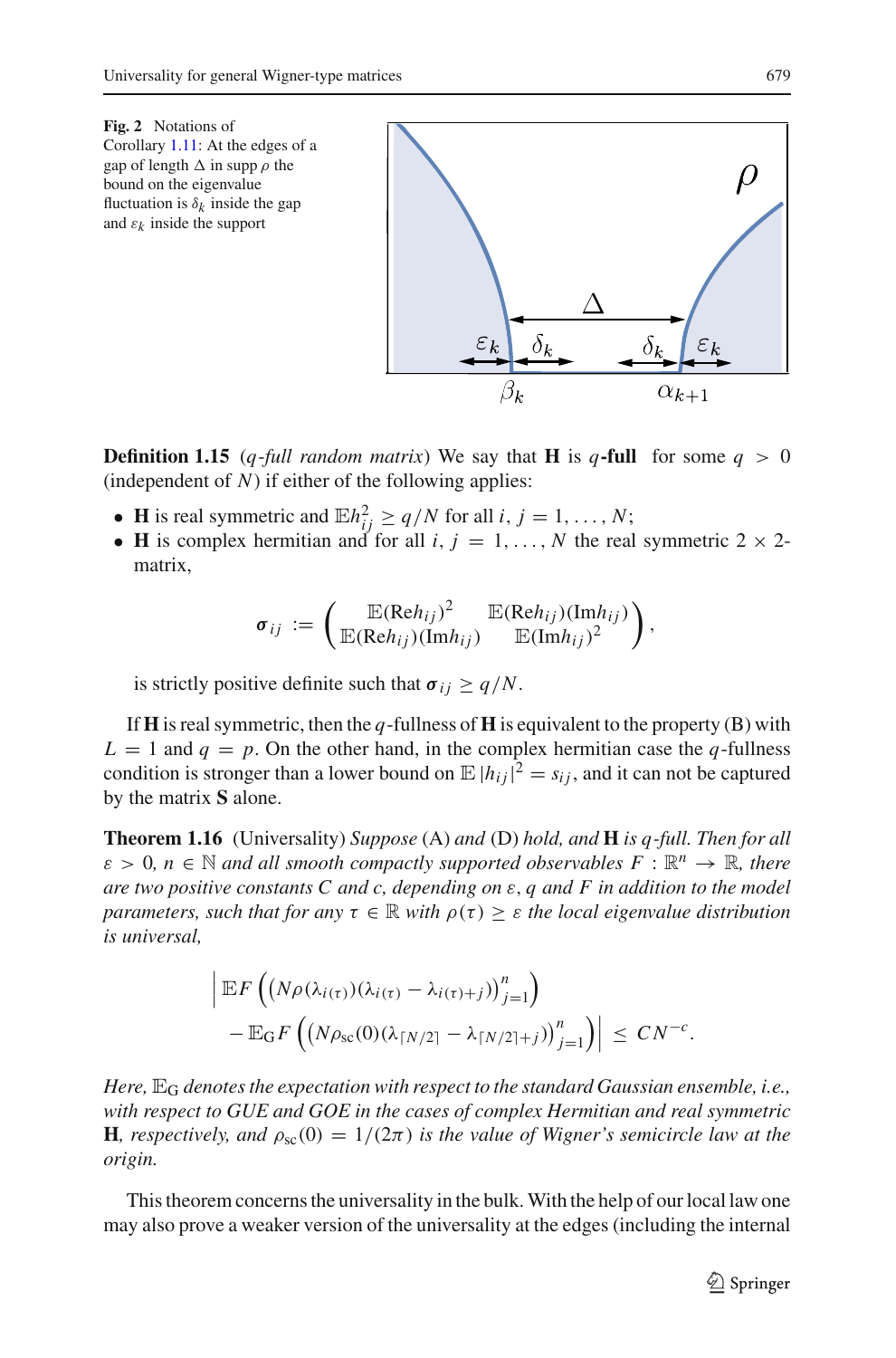edges). Since our local law, Theorem [1.7,](#page-7-0) is optimal at the edges, a direct application of the Green function comparison theorem from Section 6 of [\[22](#page-60-13)] (with straightforward adjustments) shows edge universality in the sense that the edge statistics may depend only on the second moments encoded in the matrices  $\sigma_{ij}$ . In particular, it is the same as the edge statistics of a Wigner-type matrix with centered Gaussian entries with coinciding second moments. This argument holds for the extreme edges as well as for the internal edges. However, it does not yet prove the *Tracy-Widom law*, i.e. that the edge statistics is independent even of the variances **S**.

**Convention 1.17** (Constants and comparison relation) *We use the convention that every positive constant with a lower star index, such as* δ∗*, c*<sup>∗</sup> *and* λ∗*, explicitly depends only on the model parameters P, p and L from* (B)–(D)*. These dependencies can be reconstructed from the proofs, but we will not follow them. Constants*  $c, c_1, c_2, \ldots, C, C_1, C_2, \ldots$  *also depend only on P, p and L. They will have a local meaning within a specific proof.*

*For two non-negative functions*  $\varphi$  *and*  $\psi$  *depending on a set of parameters*  $u \in U$ , *we use the* **comparison relation**

$$
\varphi \, \gtrsim \, \psi, \tag{1.39}
$$

*if there exists a positive constant c, depending explicitly on P, p and L such that*  $\varphi(u) \geq c\psi(u)$  *for all*  $u \in U$ . The notation  $\psi \sim \varphi$  *means that both*  $\psi \lesssim \varphi$  *and*  $ψ$   $\gtrsim$  φ hold true. In this case we say that  $ψ$  and φ are **comparable**. We also write  $\psi = \varphi + \mathcal{O}(\vartheta)$ *, if*  $|\psi - \varphi| \leq \vartheta$ *.* 

We denote the normalized scalar product between two vectors **u**,  $\mathbf{w} \in \mathbb{C}^N$  and the average of a vector by

$$
\langle \mathbf{u}, \mathbf{w} \rangle := \frac{1}{N} \sum_{i=1}^{N} \overline{u}_i w_i, \text{ and } \langle \mathbf{w} \rangle := \frac{1}{N} \sum_{i=1}^{N} w_i,
$$
 (1.40)

respectively. Note that with this convention  $|\langle \mathbf{u}, \mathbf{u} \rangle| = N^{-1} ||\mathbf{u}||_{\ell^2}^2$ .

### <span id="page-13-0"></span>**2 Bound on the random perturbation of the QVE**

We will make the following standing assumptions for the rest of this paper,

• *The assumptions* (A)–(D) *hold true and an arbitrary tolerance exponent*  $\gamma \in (0, 1)$ *is fixed;*

which are always assumed to hold unless explicitly otherwise stated.

We introduce the notation  $\mathbf{G}^{(V)}$  for the resolvent of the matrix  $\mathbf{H}^{(V)}$ , which is identical to **H** except for the removal of the rows and columns corresponding to the indices  $V \subseteq \{1, \ldots, N\}$ . The enumeration of the indices is kept, even though  $\mathbf{G}^{(V)}$ has a lower dimension.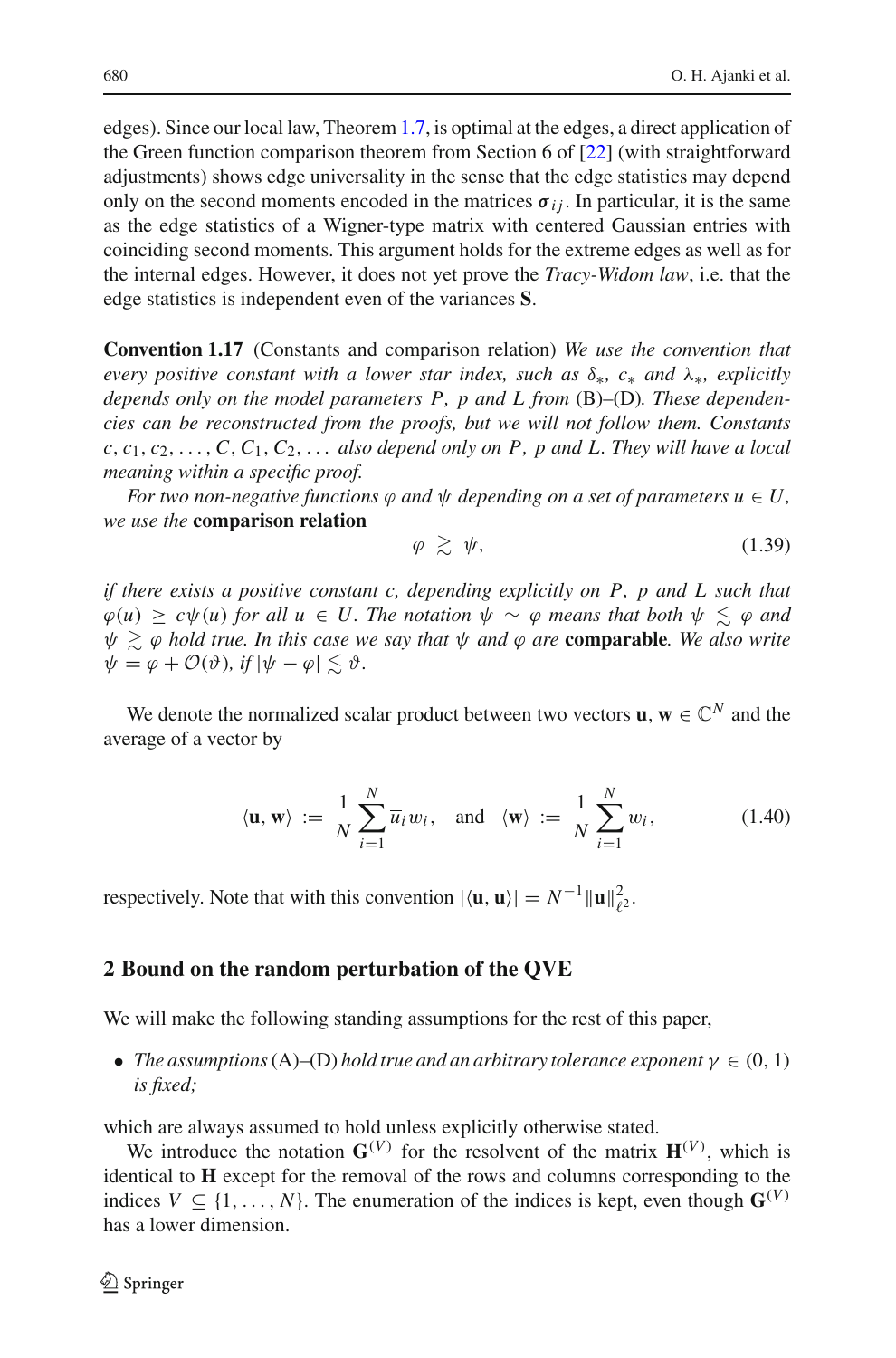The diagonal elements of the resolvent,  $\mathbf{g} := (G_{11}, \ldots, G_{NN})$ , satisfy the perturbed quadratic vector equation

$$
-\frac{1}{g_i(z)} = z + \sum_{j=1}^{N} s_{ij} g_j(z) + d_i(z),
$$
\n(2.1)

<span id="page-14-2"></span><span id="page-14-1"></span>for all  $z \in \mathbb{H}$  and  $i = 1, \ldots, N$ . The random perturbation  $\mathbf{d} = (d_1, \ldots, d_N)$  is given by

$$
d_k := \sum_{i \neq j}^{(k)} h_{ki} G_{ij}^{(k)} h_{jk} + \sum_{i}^{(k)} (|h_{ki}|^2 - s_{ki}) G_{ii}^{(k)}
$$

$$
- \sum_{i}^{(k)} s_{ki} \frac{G_{ik} G_{ki}}{g_k} - h_{kk} - s_{kk} g_k.
$$
(2.2)

Here and in the following, the upper indices on the sums indicate which indices are not summed over. For the proof of this simple identity as well as [\(2.3\)](#page-14-0) below via the Schur complement formula we refer to  $[14]$ . As in  $(2.2)$  we will often omit the dependence on the spectral parameter *z* in our notation, i.e.,  $G_{ij} = G_{ij}(z)$ ,  $d_k = d_k(z)$ , etc.

We will now derive an upper bound on  $\|\mathbf{d}\|_{\infty} = \max_i |d_i|$ , provided  $|g_i - m_i|$ is bounded by a small constant. At the same time we will control the off-diagonal elements  $G_{kl}$  of the resolvent. These satisfy the identity

$$
G_{kl} = G_{kk} G_{ll}^{(k)} \sum_{i,j}^{(kl)} h_{ki} G_{ij}^{(kl)} h_{jl} - G_{kk} G_{ll}^{(k)} h_{kl},
$$
 (2.3)

<span id="page-14-0"></span>for  $k \neq l$ . The strategy in what follows below is that [\(2.2\)](#page-14-1) and [\(2.3\)](#page-14-0) are used to improve a rough bound on the entries of the resolvent **G** to get the correct bounds on the random perturbation and the off-diagonal resolvent elements. Later, in Sect. [3,](#page-18-0) the stability of the QVE under the small perturbation, **d**, will provide the improved bound on the diagonal elements,  $G_{ii} - m_i = g_i - m_i$ .

We introduce a short notation for the difference between **g** and the solution **m** of the unperturbed Eq. [\(1.7\)](#page-3-1),

$$
\Lambda_{d}(z) := \max_{i} |G_{ii}(z) - m_{i}(z)|,
$$
  
\n
$$
\Lambda_{0}(z) := \max_{i \neq j} |G_{ij}(z)|,
$$
  
\n
$$
\Lambda(z) := \max \{ \Lambda_{d}(z), \Lambda_{0}(z) \}.
$$
\n(2.4)

The following lemma is analogous to Lemma 5.2 in [\[14\]](#page-59-2) with minor modifications. For the completeness of this paper, we repeat these arguments. One small modification is that our estimates also deal with the regime where  $|z|$  is large. To keep the formulas short we denote

$$
[z] := 1 + |z|.
$$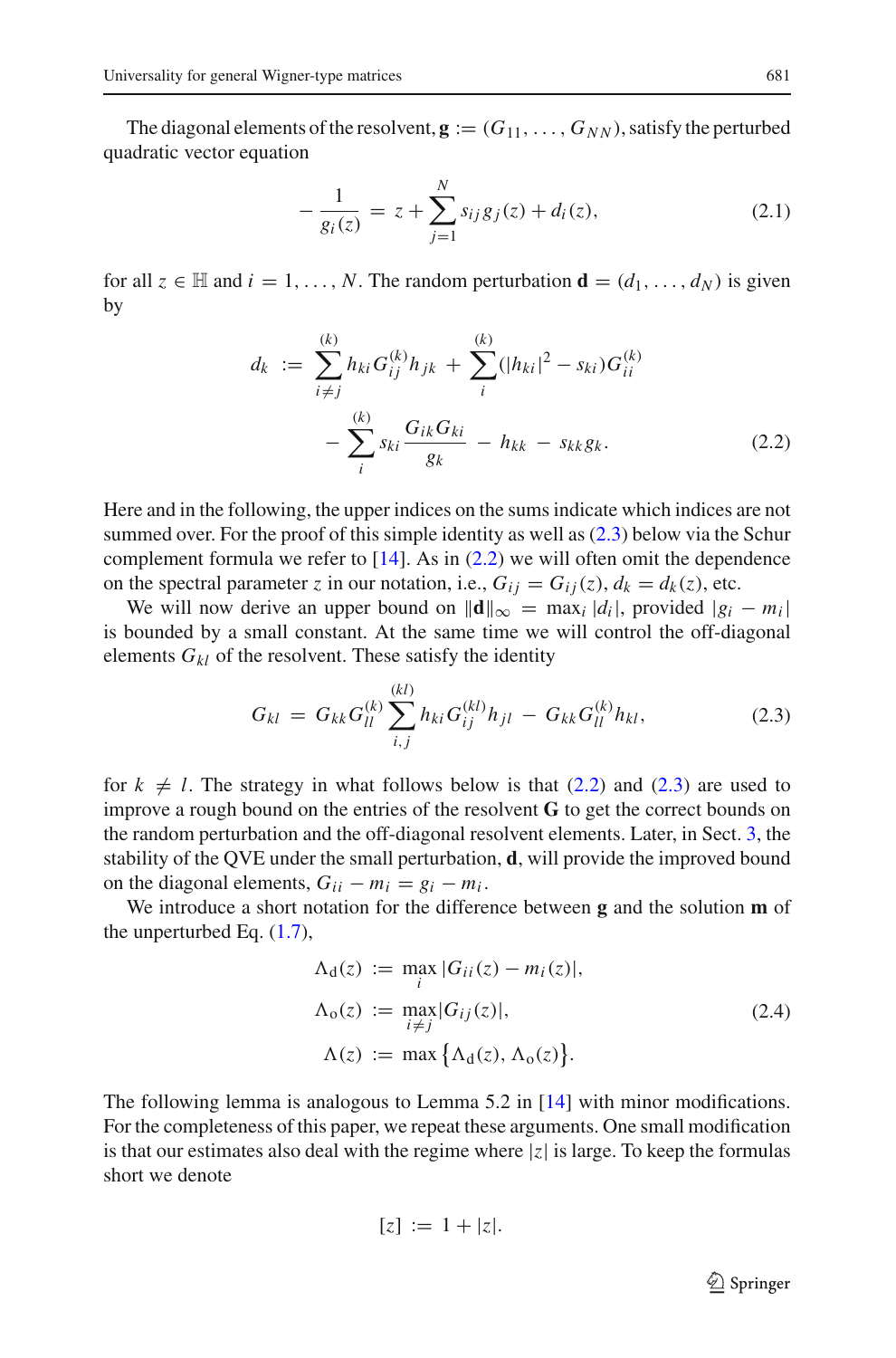The dependence of the upcoming error bounds on [*z*] is not always optimal and this dependence is not kept in the statement of our main result Theorem [1.7,](#page-7-0) either. In fact, the regime [*z*] ∼ 1 is the most interesting, since our results show that the spectrum of **H** lies a.w.o.p. inside a compact interval (cf. Corollary [1.10\)](#page-10-0). For the first reading we therefore recommend to think of  $[z] = 1$  in most of our proofs. The  $[z]$ -dependence is used mainly in order to propagate a bound from the regime of very large imaginary part of the spectral parameter (Im<sub>Z</sub>  $> N^5$ ) to the entire domain, on which Theorem [1.7](#page-7-0) holds.

<span id="page-15-0"></span>**Lemma 2.1** (Bound on perturbation) *There is a small positive constant*  $\lambda_* \sim 1$ *, such that uniformly for all spectral parameters*  $z = \tau + i\eta \in \mathbb{H}$  *with*  $\eta \geq N^{\gamma-1}$ *:* 

<span id="page-15-7"></span>
$$
|d_k(z)| \, \mathbb{1}\big(\Lambda(z) \leq \lambda_*/[z]\big) \, \prec \, [z]^{-2} \sqrt{\frac{\operatorname{Im}\langle \mathbf{g}(z) \rangle}{N\eta}} + \frac{1}{\sqrt{N}},\tag{2.5a}
$$

$$
\Lambda_{0}(z) \, \mathbb{1}\big(\Lambda(z) \leq \lambda_{*}/[z]\big) \, \prec \, [z]^{-2} \Bigg( \sqrt{\frac{\mathrm{Im}\langle \mathbf{g}(z) \rangle}{N\eta}} + \frac{1}{\sqrt{N}} \Bigg). \tag{2.5b}
$$

For the proof of this lemma we will need an additional property of the solution of the QVE that is a corollary of Theorem [4.1,](#page-26-2) where all properties of **m** taken from [\[1\]](#page-59-5) are summarized.

<span id="page-15-3"></span>**Corollary 2.2** (Bounds on solution) *The absolute value of the solution of the QVE satisfies*

<span id="page-15-1"></span>
$$
|m_i(z)| \sim [z]^{-1}, \quad z \in \mathbb{H}, \ i = 1, \dots, N. \tag{2.6}
$$

*Proof of Lemma [2.1](#page-15-0)* Here we use the three large deviation estimates,

<span id="page-15-4"></span>
$$
\left| \sum_{i \neq j}^{(k)} h_{ki} G_{ij}^{(k)} h_{jk} \right| \prec \left( \sum_{i \neq j}^{(k)} s_{ki} s_{jk} |G_{ij}^{(k)}|^2 \right)^{1/2}, \tag{2.7a}
$$

<span id="page-15-6"></span>
$$
\left| \sum_{i,j}^{(kl)} h_{ki} G_{ij}^{(kl)} h_{jl} \right| \prec \left( \sum_{i,j}^{(kl)} s_{ki} s_{jl} |G_{ij}^{(kl)}|^2 \right)^{1/2}, \qquad (2.7b)
$$

$$
\left| \sum_{i}^{(k)} (|h_{ki}^2| - s_{ki}) G_{ii}^{(k)} \right| \prec \left( \sum_{i}^{(k)} s_{ki}^2 |G_{ii}^{(k)}|^2 \right)^{1/2}.
$$
 (2.7c)

Since  $G^{(V)}$  is independent of the rows and columns of **H** with indices in *V*, these estimates follow directly from the large deviation bounds in Appendix C of [\[14](#page-59-2)]. Furthermore, we use

<span id="page-15-5"></span>
$$
|h_{ij}| \prec N^{-1/2}, \quad s_{ij} \le N^{-1}, \tag{2.8}
$$

<span id="page-15-2"></span>where latter the inequality is just assumption  $(1.8)$  and the bound on  $h_{ij}$  follows from  $(1.11)$ . We remark that the stochastic domination in  $(2.7)$  and  $(2.8)$  is uniform in *k*, *l*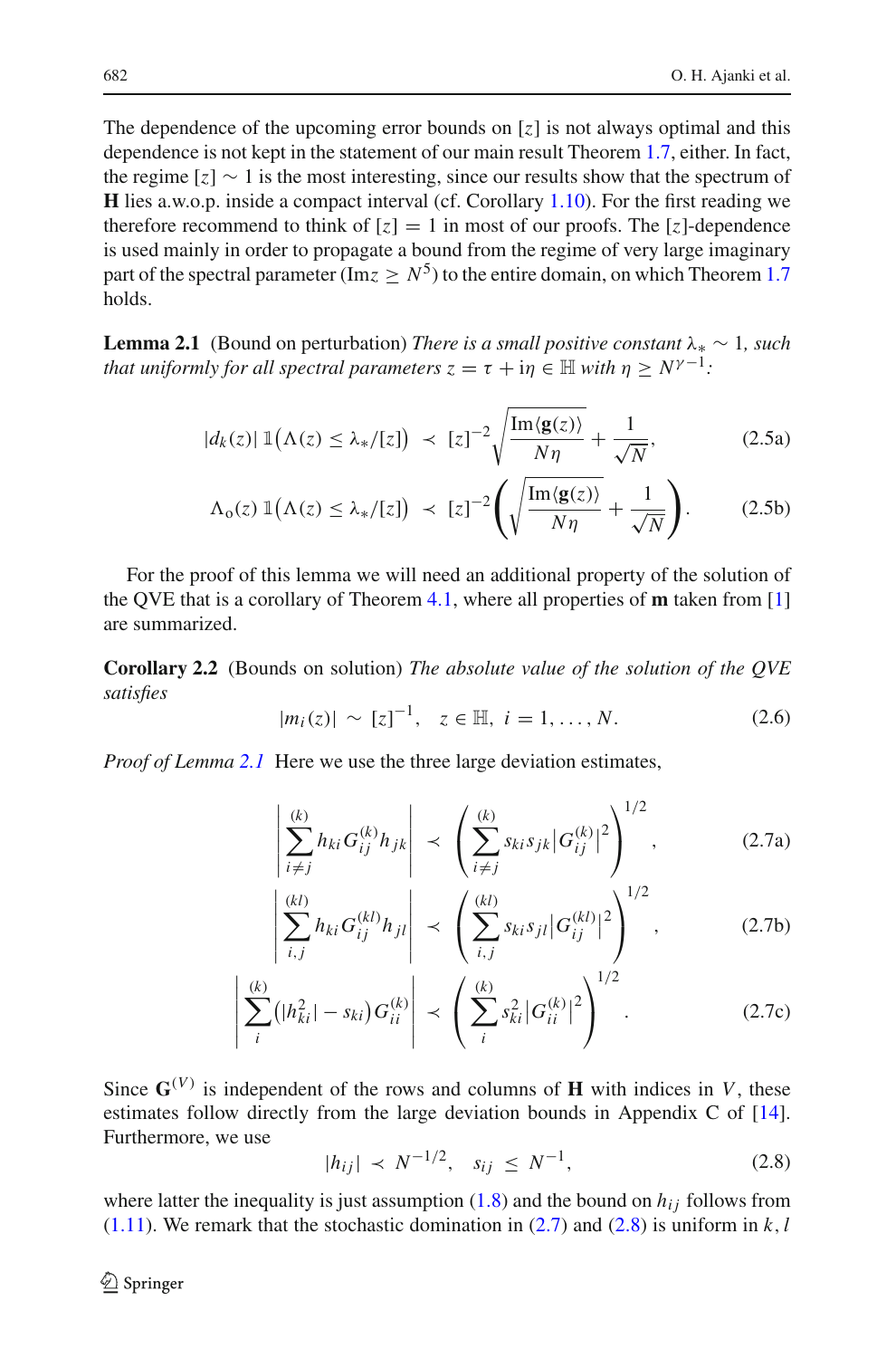and  $i$ ,  $j$ , respectively, i.e., the threshold function  $N_0$  in Definition [1.6](#page-7-1) does not depend on *i*, *j*, *k*,*l*.

We will now show that the removal of a few rows and columns in **H** will only have a small effect on the entries of the resolvent. The general resolvent identity,

$$
G_{ij} = G_{ij}^{(k)} + \frac{G_{ik}G_{kj}}{G_{kk}}, \quad k \notin \{i, j\},
$$
 (2.9)

<span id="page-16-2"></span><span id="page-16-0"></span>leads to the bound

$$
\left|G_{ij}^{(k)}-G_{ij}\right|1\left(\Lambda\leq\lambda_{*}/[z]\right)=\frac{\left|G_{ik}G_{kj}\right|}{|g_{k}|}1\left(\Lambda\leq\lambda_{*}/[z]\right)\lesssim[z]\Lambda_{0}^{2}.\qquad(2.10)
$$

In the inequality we used that  $|m_k(z)| \sim [z]^{-1}$  (cf. Corollary [2.2\)](#page-15-3),  $|g_k| = |m_k| + \mathcal{O}(\Lambda)$ and that  $\lambda_*$  is chosen to be small enough. We use [\(2.10\)](#page-16-0) in a similar calculation for  $G_{ij}^{(l)}$  and find that on the event where  $\Lambda \leq \lambda_*/[z]$ ,

$$
\left|G_{ij}^{(kl)} - G_{ij}^{(l)}\right| = \frac{\left|G_{ik}^{(l)} G_{kj}^{(l)}\right|}{\left|G_{kk}^{(l)}\right|} \lesssim \frac{(\left|G_{ik}\right| + \mathcal{O}(\left[z\right]\Lambda_o^2))(\left|G_{kj}\right| + \mathcal{O}(\left[z\right]\Lambda_o^2))}{\left|g_k\right| + \mathcal{O}(\left[z\right]\Lambda_o^2)}.
$$
\n(2.11)

Again using [\(2.10\)](#page-16-0) and that the denominator of the last expression is comparable to  $[z]^{-1}$ , we conclude

$$
|G_{ij}^{(kl)} - G_{ij}| \, \mathbb{1}\big(\Lambda \leq \lambda_*/[z]\big) \lesssim [z]\Lambda_0^2,\tag{2.12}
$$

<span id="page-16-3"></span>provided  $\lambda_*$  is small. Therefore, we see that it is possible to remove one or two upper indices from  $G_{ij}$  for the price of a term, whose size is at most  $[z]\Lambda_0^2$ .

We have now collected all necessary ingredients and use them to estimate all the terms in  $(2.2)$  one by one. We start with the first summand. By  $(2.7a)$  we find

$$
\left| \sum_{i \neq j}^{(k)} h_{ki} G_{ij}^{(k)} h_{jk} \right|^2 \prec \sum_{i \neq j}^{(k)} s_{ki} s_{jk} |G_{ij}^{(k)}|^2 \leq \frac{1}{N^2} \sum_{i \neq j}^{(k)} |G_{ij}^{(k)}|^2.
$$
 (2.13)

With the help of [\(2.10\)](#page-16-0) we remove the upper index from  $G_{ij}^{(k)}$  and get

$$
\left|\sum_{i\neq j}^{(k)} h_{ki} G_{ij}^{(k)} h_{jk}\right|^2 \mathbb{1}\left(\Lambda \leq \lambda_*/[z]\right) \prec \left(\Lambda_0^2 + [z]^2 \Lambda_0^4\right) \mathbb{1}\left(\Lambda \leq \lambda_*/[z]\right) \lesssim \Lambda_0^2.
$$
\n(2.14)

<span id="page-16-1"></span>For the second summand in [\(2.2\)](#page-14-1) we use the large deviation bound for the diagonal, [\(2.7c\)](#page-15-5), and find that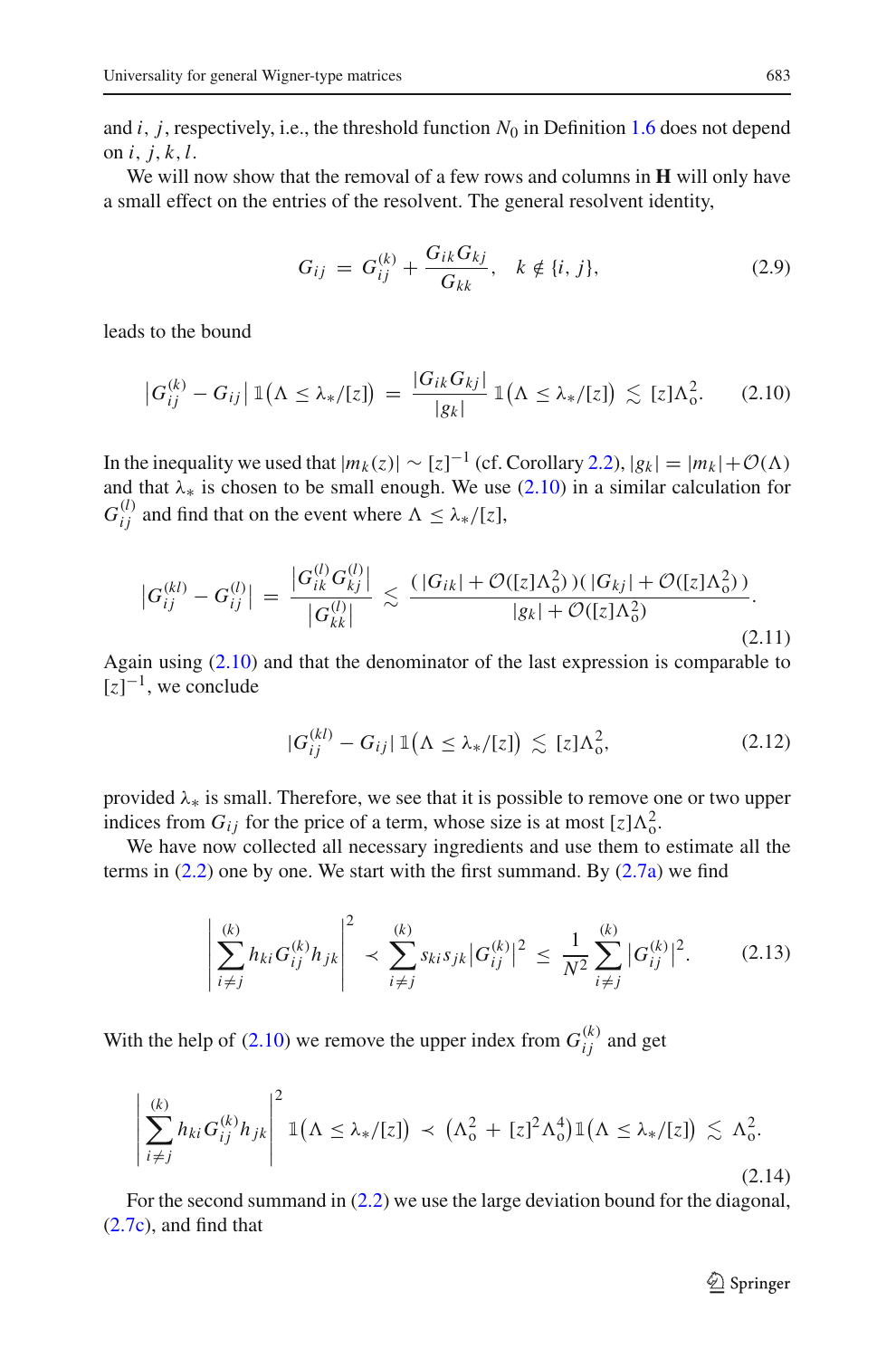$$
\left| \sum_{i}^{(k)} (|h_{ki}|^2 - s_{ki}) G_{ii}^{(k)} \right|^2 \prec \sum_{i}^{(k)} s_{ki}^2 |G_{ii}^{(k)}|^2 \le \frac{1}{N^2} \sum_{i}^{(k)} |G_{ii}^{(k)}|^2.
$$
 (2.15)

<span id="page-17-0"></span>By removing the upper index again we estimate

$$
\left|G_{ii}^{(k)}\right| \mathbb{1}\left(\Lambda \leq \lambda_{*}/[z]\right) \lesssim |m_{i}| + \Lambda_{d} + [z]\Lambda_{0}^{2}.
$$
 (2.16)

<span id="page-17-1"></span>We use this in [\(2.15\)](#page-17-0) and for sufficiently small  $\lambda_*$  we arrive at

 $\lambda$ 

$$
\left| \sum_{i}^{(k)} (|h_{ki}|^2 - s_{ki}) G_{ii}^{(k)} \right|^2 \mathbb{1}(\Lambda \le \lambda_*/[z]) \prec \frac{1}{[z]^2 N}.
$$
 (2.17)

The third summand in  $(2.2)$  is estimated directly by

$$
\left|\sum_{i}^{(k)} s_{ki} \frac{G_{ik} G_{ki}}{g_k}\right| \mathbb{1}(\Lambda \leq \lambda_*/[z]) \leq \frac{\Lambda_0^2}{|g_k|} \mathbb{1}(\Lambda \leq \lambda_*/[z]) \lesssim \Lambda_0. \tag{2.18}
$$

<span id="page-17-2"></span>We combine the estimates for the individual terms  $(2.14)$ ,  $(2.17)$ ,  $(2.18)$  and  $(2.8)$ . Altogether we conclude that

$$
|d_k| \, \mathbb{1}\left(\Lambda \leq \lambda_*/[z]\right) \prec \Lambda_0(z) + \frac{1}{\sqrt{N}}.\tag{2.19}
$$

<span id="page-17-3"></span>We will now derive in a similar fashion a stochastic domination bound for the offdiagonal error term  $\Lambda$ <sub>o</sub>. Afterwards, we will combine the two bounds and infer the claim of the lemma. For the off-diagonal error term we proceed along the same lines as for  $|d_k|$ , using [\(2.3\)](#page-14-0) instead of [\(2.2\)](#page-14-1). For  $k \neq l$  we find

$$
|G_{kl}|^2 \prec |g_k|^2 |G_{ll}^{(k)}|^2 \left( \frac{1}{N^2} \sum_{i,j}^{(kl)} |G_{ij}^{(kl)}|^2 + \frac{1}{N} \right). \tag{2.20}
$$

Here, we applied the large deviation bound [\(2.7b\)](#page-15-6). Using the Ward identity for the resolvent **G**(*kl*) ,

$$
\sum_{j}^{(kl)} |G_{ij}^{(kl)}|^2 = \frac{\operatorname{Im} G_{ii}^{(kl)}}{\eta},\tag{2.21}
$$

and [\(2.10\)](#page-16-0) for removing the upper index of  $G_{ll}^{(k)}$  we get

$$
|G_{kl}|^2 \, \mathbb{1}\big(\Lambda \leq \lambda_*/[z]\big) \, \prec \, [z]^{-4} \left(\frac{1}{N^2 \eta} \sum_{i}^{(kl)} \text{Im} G_{ii}^{(kl)} + \frac{1}{N}\right). \tag{2.22}
$$

<sup>2</sup> Springer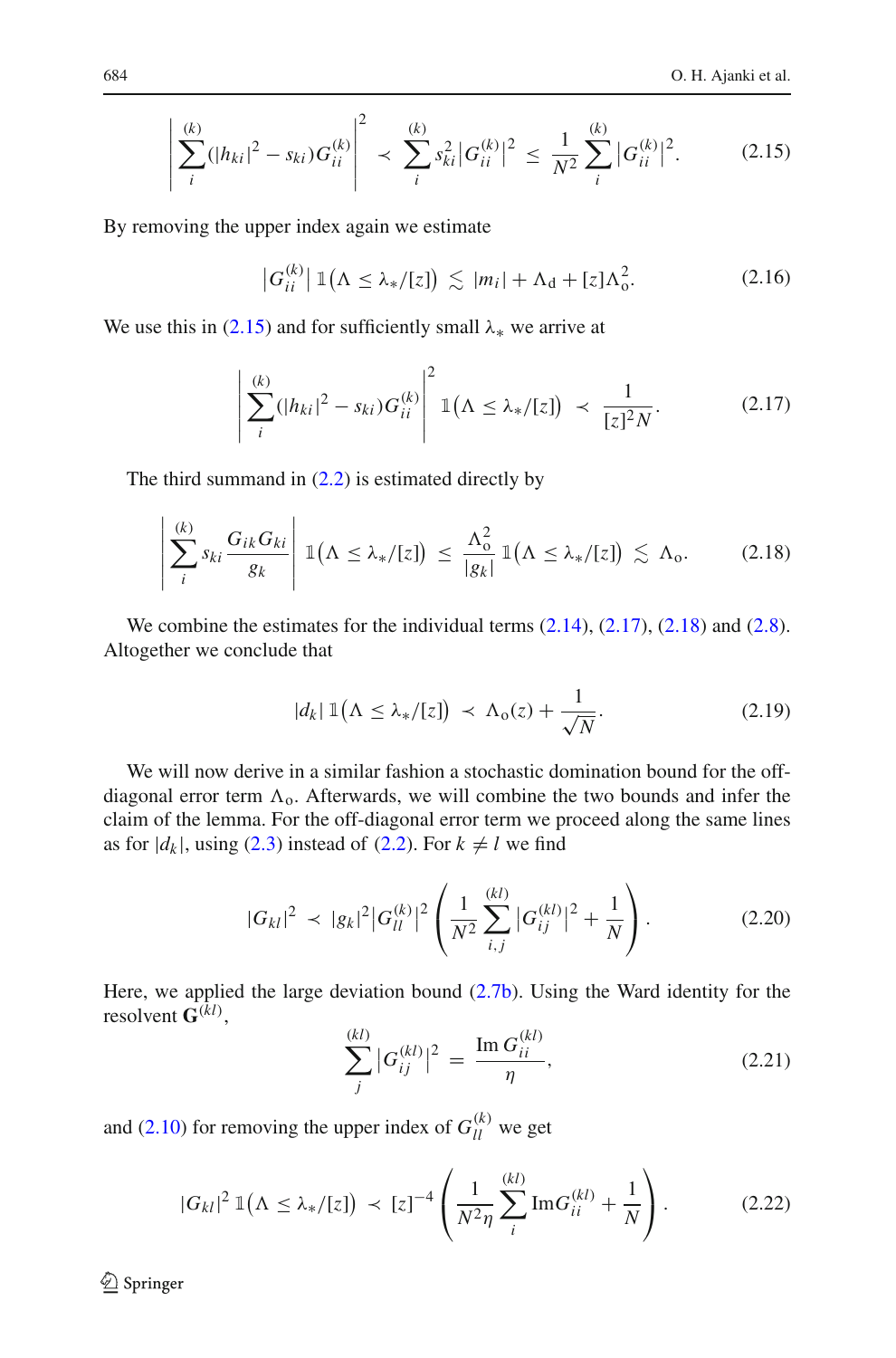We remove the upper indices from  $G_{ii}^{(kl)}$  and end up with

$$
\Lambda_{o} 1\left(\Lambda \leq \lambda_{*}/[z]\right) \prec [z]^{-2} \left(\sqrt{\frac{\operatorname{Im}\left\langle \mathbf{g} \right\rangle}{N\eta}} + \sqrt{\frac{[z]}{N\eta}} \Lambda_{o} + \frac{1}{\sqrt{N}}\right). \tag{2.23}
$$

<span id="page-18-1"></span>The bound remains true without the summand containing  $\Lambda_0$  on the right hand side, since this term can be absorbed into the left hand side, as its coefficient is bounded by  $N^{-\gamma/2}$ , while on the left  $\Lambda_0$  is not multiplied by a small coefficient. Putting [\(2.19\)](#page-17-3) and  $(2.23)$  together yields the desired result  $(2.5)$ .

#### <span id="page-18-0"></span>**3 Local law away from local minima**

In this section we will use the stability of the QVE to establish the main result away from the local minima of the density of states inside its own support, i.e. away from the set

$$
\mathbb{M} := \{ \tau \in \text{supp } \rho : \tau \text{ is the location of a local minimum of } \rho \}. \tag{3.1}
$$

<span id="page-18-7"></span>The case where *z* is close to M requires a more detailed analysis. This is given is Sect. [4.](#page-26-0) At the end of this section we will also sketch the proof of Corollary [1.8.](#page-8-1) In this section we prove the following.

<span id="page-18-4"></span>**Proposition 3.1** (Local law away from local minima) *Let* δ<sup>∗</sup> *be any positive constant, depending only on the model parameters p, P and L. Then, uniformly for all*  $z = \tau + i\eta$ *with*  $\eta > N^{\gamma-1}$  *and* dist(*z*, M) >  $\delta_*$ *, we have* 

$$
[z]^2 \Lambda_{d}(z) + \|\mathbf{d}(z)\|_{\infty} \prec [z]^{-2} \sqrt{\frac{\rho(z)}{N\eta} + \frac{[z]^{-6}}{N\eta} + \frac{1}{\sqrt{N}}},
$$
 (3.2a)

<span id="page-18-6"></span><span id="page-18-5"></span><span id="page-18-2"></span>
$$
\Lambda_{0}(z) \prec [z]^{-2} \sqrt{\frac{\rho(z)}{N\eta} + \frac{[z]^{-4}}{N\eta} + \frac{[z]^{-2}}{\sqrt{N}}}.
$$
 (3.2b)

*Furthermore, on the same domain, for any sequence of deterministic vectors*  $\mathbf{w} =$  $\mathbf{w}^{(N)} \in \mathbb{C}^N$  *with the uniform bound,*  $\|\mathbf{w}\|_{\infty} \leq 1$ *, we have* 

$$
|\langle \mathbf{w}, \mathbf{g}(z) - \mathbf{m}(z) \rangle| \prec [z]^{-3} \frac{\rho(z)}{N\eta} + \frac{[z]^{-7}}{(N\eta)^2} + \frac{[z]^{-2}}{N}
$$
 (3.3)

<span id="page-18-3"></span>This proposition, combined with the properties of  $\rho$  given in Theorem [4.1](#page-26-2) later, yields the local law (Theorem [1.7\)](#page-7-0) away from the set M. Indeed, using  $\rho(z) \gtrsim [z]^{-2} \eta$ (cf. relations [\(4.5\)](#page-27-1) below) and  $\kappa(z) \ge 0$  we see that [\(3.2\)](#page-18-2) implies [\(1.20\)](#page-8-2).

In order to see that also the averaged local law  $(1.21)$  follows from  $(3.3)$  we split the domain  $\{z \in \mathbb{H} : dist(z, \mathbb{M})\} \ge \delta_*$  into three subdomains that are considered separately. To this end, let  $B_0$  and  $B_1$  be the upper bounds on  $\kappa$  from [\(1.23\)](#page-8-4) and [\(1.25\)](#page-8-5), respectively.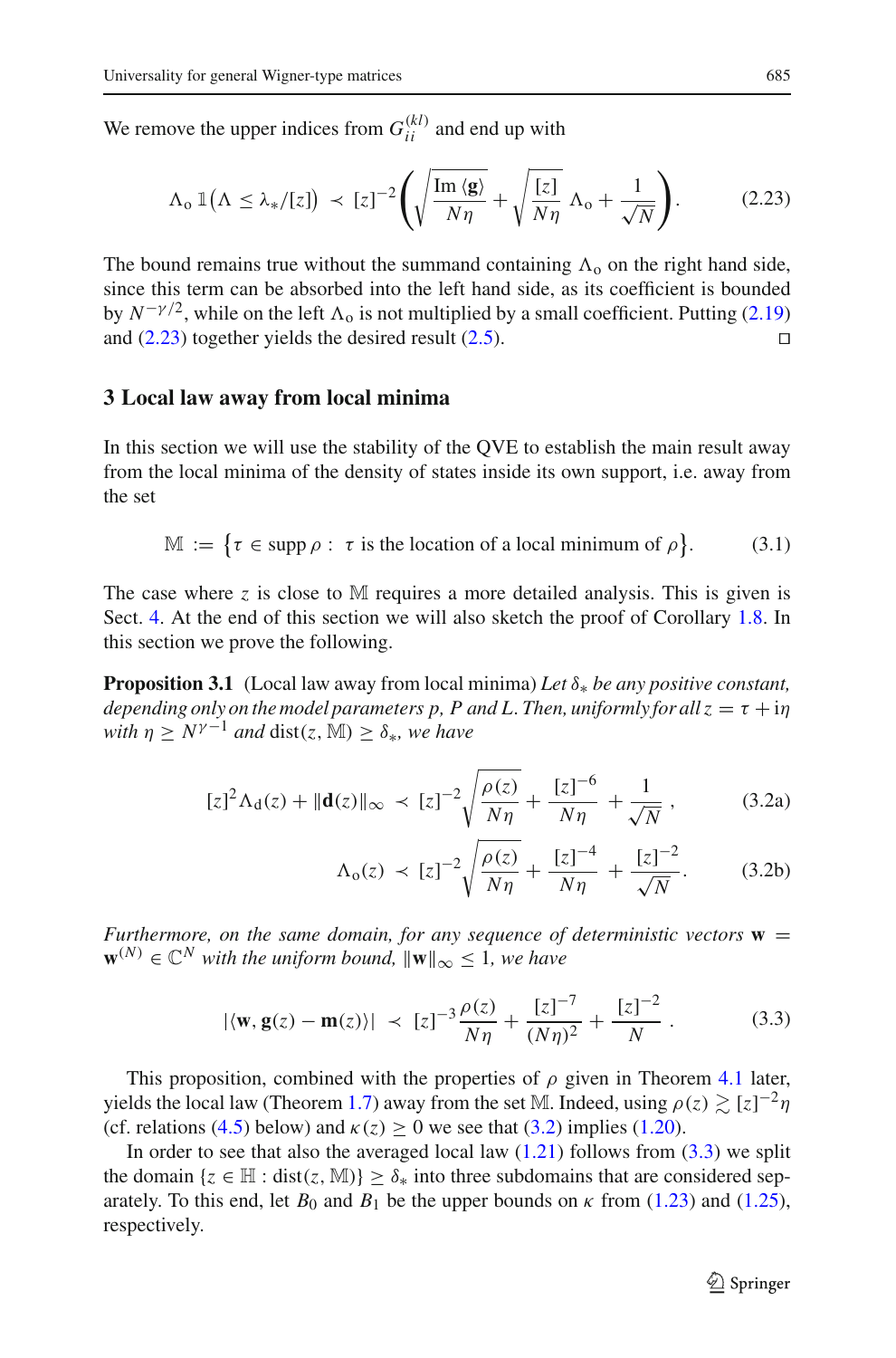First we consider the regime  $\eta \ge \delta_*/2$ . Using  $\Delta^{1/3} + \rho \lesssim 1$  we see that  $B_0 \gtrsim 1$ . Similarly, we get  $B_1 \gtrsim \eta[z]^{-1}$ . Since  $(N\eta)^{-1}B_k$ ,  $k = 0, 1$ , are both bigger than the right hand side of [\(3.3\)](#page-18-3), we obtain [\(1.21\)](#page-8-3) for  $\eta \ge \delta_*/2$ .

Now we consider the regime  $\eta \leq \delta_{*}/2$ , which is split into two cases depending on whether dist(Re *z*, supp  $\rho$ ) = 0, or not. In the former case [*z*]  $\leq 1$  and  $dist(z, \text{supp }\rho) = \eta$ , and [\(4.5a\)](#page-27-2) implies  $\rho(\text{Re } z) \sim 1$ . Feeding these estimates into [\(1.23\)](#page-8-4) and [\(1.25\)](#page-8-5) yields  $B_0 \sim 1$  and  $B_1 \gtrsim 1$ . These imply [\(1.21\)](#page-8-3).

Finally, suppose dist(Re *z*, supp  $\rho$ )  $\geq \delta_*/2$  and  $\eta \leq \delta_*/2$ . In this regime  $\Delta \sim 1$ (cf. [\(1.17\)](#page-7-2)), while [\(4.5f\)](#page-27-3) implies  $\rho \sim \eta [z]^{-2}$ . Hence,  $B_0 \sim 1$  and  $B_1 \gtrsim \eta [z]^{-1}$ , and  $(N\eta)^{-1}$  min{*B*<sub>0</sub>, *B*<sub>1</sub>} ≥ [*z*]<sup>-1</sup>*N*<sup>-1</sup>. By comparing with the right hand side of [\(3.3\)](#page-18-3) we conclude that [\(1.21\)](#page-8-3) applies for all dist(*z*, M)  $\geq \delta_*$ .

The proof of Proposition [3.1](#page-18-4) uses a continuity argument in *z*. In particular, continuity of the solution of the QVE is needed. The statement of the following corollary is part of the properties of **m** listed in Theorem [4.1](#page-26-2) below.

<span id="page-19-4"></span>**Corollary 3.2** (Stieltjes-transform representation) *For every i* = 1, ..., *N* there is *a probability density*  $p_i : \mathbb{R} \to [0, \infty)$  *with support in* [-2, 2] *such that*  $m_i$  *is the Stieltjes-transform of this density, i.e.,*

$$
m_i(z) = \int_{\mathbb{R}} \frac{p_i(\tau) d\tau}{\tau - z}, \quad z \in \mathbb{H}.
$$
 (3.4)

<span id="page-19-3"></span><span id="page-19-1"></span>*The solution of the QVE is uniformly Hölder-continuous,*

$$
\|\mathbf{m}(z_1) - \mathbf{m}(z_2)\|_{\infty} \lesssim |z_1 - z_2|^{1/3}, \quad z_1, z_2 \in \overline{\mathbb{H}}.
$$
 (3.5)

Since the solution can be extended to the real line, it is the harmonic extension to the complex upper half plane of its own restriction to the real line. Therefore, Im $m_i(\tau) = \pi p_i(\tau)$  for  $\tau \in \mathbb{R}$ . The density of states is the average of the probability densities  $p_i$ , i.e.,  $\rho = \langle \mathbf{p} \rangle$ .

Since we will estimate the difference,  $\mathbf{g} - \mathbf{m}$ , we start by deriving an equation for this quantity. Using the QVE for **m** and the perturbed Eq. [\(2.1\)](#page-14-2) for **g** we find

$$
g_i - m_i = -\frac{1}{z + (\mathbf{S}\mathbf{g})_i + d_i} + \frac{1}{z + (\mathbf{S}\mathbf{m})_i}
$$
  
= 
$$
\frac{(\mathbf{S}(\mathbf{g} - \mathbf{m}))_i + d_i}{(z + (\mathbf{S}\mathbf{g})_i + d_i)(z + (\mathbf{S}\mathbf{m})_i)}
$$
  
= 
$$
m_i^2 (\mathbf{S}(\mathbf{g} - \mathbf{m}))_i + m_i (g_i - m_i) (\mathbf{S}(\mathbf{g} - \mathbf{m}))_i + m_i g_i d_i.
$$
 (3.6)

<span id="page-19-0"></span>Rearranging the terms leads to

$$
((1 - diag(m)^{2}S)(g - m))_{i} = m_{i}(g_{i} - m_{i})(S(g - m))_{i} + m_{i}^{2} d_{i} + m_{i}(g_{i} - m_{i}) d_{i}.
$$
 (3.7)

<span id="page-19-2"></span>In the proof of Proposition [3.1](#page-18-4) we will view  $(3.7)$  as a quadratic equation for **g** − **m** and we use its stability to bound  $\Lambda_d$  in terms of  $\|\mathbf{d}\|_{\infty}$ . We will now demonstrate this effect in the case when *z* is far away from the support of the density of states.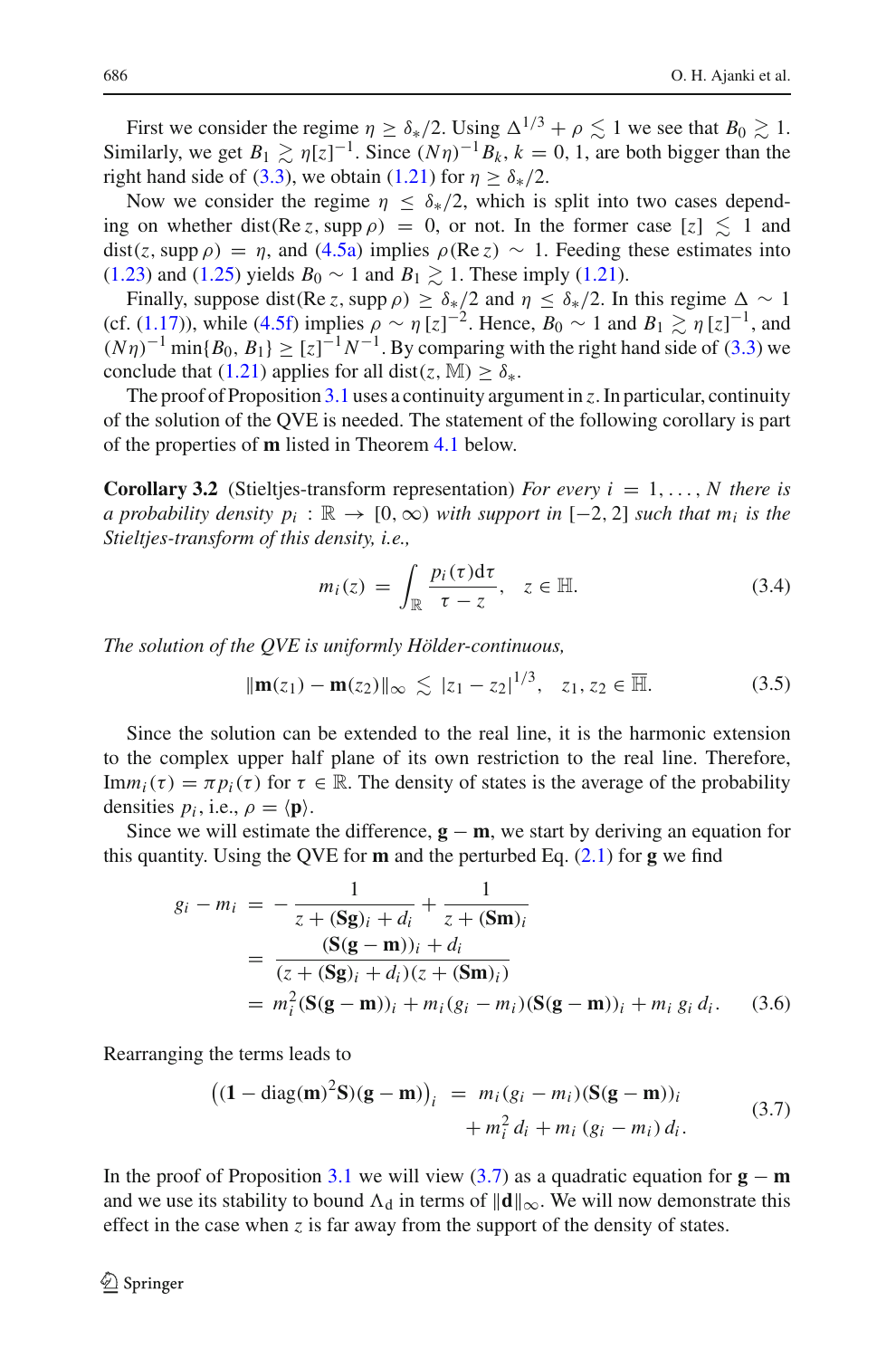<span id="page-20-0"></span>**Lemma 3.3** (Stability far away from support) *For*  $z \in \mathbb{H}$  *with*  $|z| \ge 10$ *, we have* 

$$
\Lambda_{d}(z) \mathbb{1}(\Lambda_{d}(z) \le 4|z|^{-1}) \lesssim |z|^{-2} \|\mathbf{d}(z)\|_{\infty}.
$$
 (3.8)

*Furthermore, there is a matrix valued function*  $\mathbf{T} : \mathbb{H} \to \mathbb{C}^{N \times N}$ *, depending only on* **S** and satisfying the uniform bound  $\|\mathbf{T}(z)\|_{\infty\to\infty} \lesssim 1$ , such that for all  $\mathbf{w} \in \mathbb{C}^N$  and  $|z| \geq 10$  *the averaged difference between* **g** *and* **m** *satisfies the improved bound* 

$$
\begin{aligned} & \left| \left\langle \mathbf{w}, \mathbf{g}(z) - \mathbf{m}(z) \right\rangle \right| \mathbb{1} \left( \Lambda_d(z) \le 4|z|^{-1} \right) \\ &\lesssim |z|^{-2} \left( \|\mathbf{w}\|_{\infty} \|\mathbf{d}(z)\|_{\infty}^2 + |\langle \mathbf{T}(z)\mathbf{w}, \mathbf{d}(z) \rangle| \right). \end{aligned} \tag{3.9}
$$

<span id="page-20-1"></span>For a matrix **A** we denote by  $||A||_{\infty \to \infty}$  the operator norm of  $w \mapsto Aw$  on  $\ell^{\infty}$ .

*Proof* Since the matrix **S** is flat (cf. [\(1.8\)](#page-4-1)), it satisfies the norm bound  $||\mathbf{S}||_{\infty \to \infty} < 1$ .

We also have the trivial bound  $|m_i(z)| \leq 1/\text{dist}(z, \text{supp }\rho) \leq 2|z|^{-1} \leq 1/5$  at our disposal. This follows directly from the Stieltjes transform representation [\(3.4\)](#page-19-1). In particular,

$$
\|(1 - \text{diag}(\mathbf{m})^2 \mathbf{S})^{-1}\|_{\infty \to \infty} \le 2, \tag{3.10}
$$

from the geometric series. By inverting the matrix  $1 - \text{diag}(\mathbf{m})^2 \mathbf{S}$  and using the trivial bound on **m** in [\(3.7\)](#page-19-0) we find

$$
\Lambda_{d}(z) \le 4(|z|^{-1}\Lambda_{d}(z)^{2}+|z|^{-1}\Lambda_{d}(z)\|\mathbf{d}(z)\|_{\infty}+2|z|^{-2}\|\mathbf{d}(z)\|_{\infty} \Big). \qquad (3.11)
$$

Using the bound inside the indicator function from  $(3.8)$  and  $|z| \ge 10$  the assertion [\(3.8\)](#page-20-0) of the lemma follows.

The bound for the average, [\(3.9\)](#page-20-1), follows by taking the inverse of  $1 - \text{diag}(\mathbf{m})^2 S$ on both sides of [\(3.7\)](#page-19-0) and using [\(3.8\)](#page-20-0) and  $|m_i| \sim |z|^{-1}$ .

For the proof of Proposition [3.1](#page-18-4) we use the stability of [\(3.7\)](#page-19-0) also close to supp  $\rho$ . This requires more care and is carried out in detail in [\[1](#page-59-5)]. The result of that analysis is Theorem [4.2.](#page-27-0) Here we will only need the following consequence of that theorem and  $(4.5a)$ .

<span id="page-20-2"></span>**Corollary 3.4** (Stability away from minima) *Suppose* δ<sup>∗</sup> *is an arbitrary positive constant, depending only on the model parameters p, P and L. Let*  $\mathbf{d}$  :  $\mathbb{H} \to \mathbb{C}^N$ ,  $\mathbf{g} : \mathbb{H} \to (\mathbb{C}\backslash\{0\})^N$  *be arbitrary vector valued functions on the complex upper half plane that satisfy*

$$
-\frac{1}{g_i(z)} = z + \sum_{j=1}^{N} s_{ij} g_j(z) + d_i(z), \quad z \in \mathbb{H}.
$$
 (3.12)

<span id="page-20-3"></span>*There exists a positive constant*  $\lambda_* \sim 1$ , such that the QVE is stable away from M,

$$
\|\mathbf{g}(z) - \mathbf{m}(z)\|_{\infty} \mathbb{1} \left( \|\mathbf{g}(z) - \mathbf{m}(z)\|_{\infty} \le \lambda_* \right) \lesssim \|\mathbf{d}(z)\|_{\infty},
$$
  
 $z \in \mathbb{H}, \text{ dist}(z, \mathbb{M}) \ge \delta_*.$  (3.13)

 $\mathcal{D}$  Springer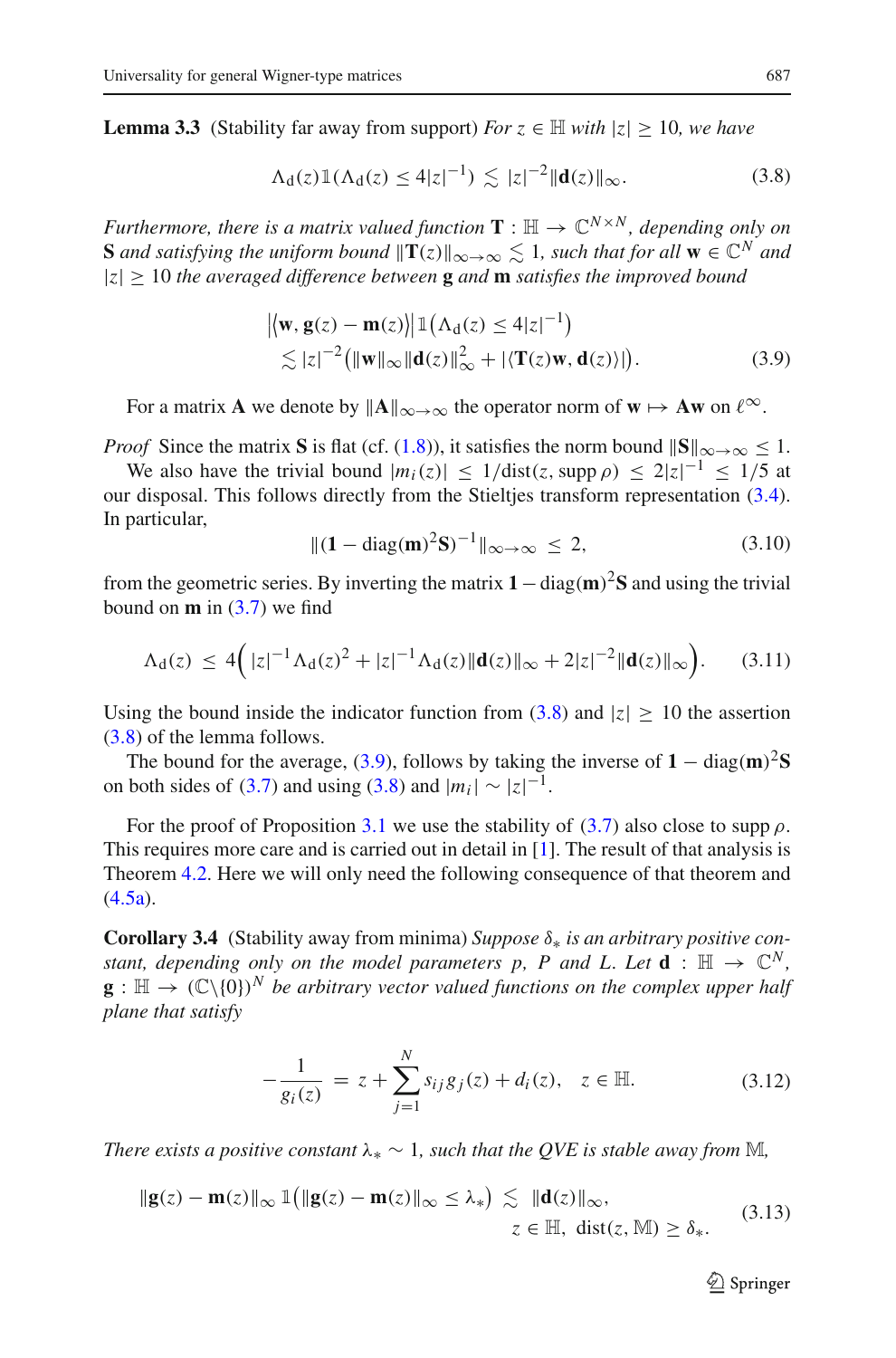*Furthermore, there is a matrix valued function*  $\mathbf{T} : \mathbb{H} \to \mathbb{C}^{N \times N}$ *, depending only on*  $S$ *and satisfying the uniform bound*  $\|\mathbf{T}(z)\|_{\infty\to\infty} \leq 1$ , such that for all  $\mathbf{w} \in \mathbb{C}^N$ ,

<span id="page-21-2"></span>
$$
|\langle \mathbf{w}, \mathbf{g}(z) - \mathbf{m}(z) \rangle| \mathbb{1} \left( \|\mathbf{g}(z) - \mathbf{m}(z)\|_{\infty} \le \lambda_* \right) \lesssim \|\mathbf{w}\|_{\infty} \|\mathbf{d}(z)\|_{\infty}^2 + |\langle \mathbf{T}(z)\mathbf{w}, \mathbf{d}(z) \rangle|,
$$
  
for  $z \in \mathbb{H}$  with  $\text{dist}(z, \mathbb{M}) > \delta_*.$  (3.14)

<span id="page-21-1"></span>Furthermore, the following fluctuation averaging result is needed. It was first established for generalized Wigner matrices with Bernoulli distributed entries in [\[21\]](#page-60-14).

**Theorem 3.5** (Fluctuation averaging) *For any*  $z \in \mathbb{H}$ , with Im  $z \geq N^{\gamma-1}$ , and any *sequence of deterministic vectors*  $\mathbf{w} = \mathbf{w}^{(N)} \in \mathbb{C}^N$  *with the uniform bound,*  $\|\mathbf{w}\|_{\infty} \leq 1$ *the following holds true: If*  $\Lambda_0(z) \prec \Phi/[z]^2$  *for some deterministic (N-dependent)*  $\Phi \leq N^{-\gamma/3}$  *and*  $\Lambda(z) \prec N^{-\gamma/3}/(1+|z|)$ *, then* 

$$
|\langle \mathbf{w}, \mathbf{d}(z) \rangle| \prec [z]^{-1} \Phi^2 + \frac{1}{N}, \tag{3.15}
$$

<span id="page-21-0"></span>*where*  $\mathbf{d}(z)$  *is defined in* [\(2.2\)](#page-14-1)*.* 

*Proof* The proof directly follows the one given in [\[14\]](#page-59-2). We only mention some minor necessary modifications. Let  $Q_k X := X - \mathbb{E}[X | \mathbf{H}^{(k)}]$  be the complementary projection to the conditional expectation of a random variable *X* given the matrix  $\mathbf{H}^{(k)}$ , in which the *k*-th row and column are removed. From the definition of **d** in [\(2.2\)](#page-14-1) and Schur's complement formula in the form,

$$
\frac{1}{G_{kk}} = h_{kk} - z - \sum_{i,j}^{(k)} h_{ki} G_{ij}^{(k)} h_{jk},
$$
\n(3.16)

<span id="page-21-3"></span>we infer the identity

$$
d_k = -Q_k \frac{1}{G_{kk}} - s_{kk} G_{kk} - \sum_i^{(k)} s_{ki} \frac{G_{ik} G_{ki}}{G_{kk}}.
$$

In particular, we have that a.w.o.p.

$$
\left|d_k + Q_k \frac{1}{G_{kk}}\right| \lesssim \frac{|z|^{-1}}{N} + [z]\Lambda_0^2.
$$

Thus, proving  $(3.15)$  reduces to showing

$$
\left|\frac{1}{N}\sum_{k=1}^N \overline{w}_k Q_k \frac{1}{G_{kk}}\right| \prec [z]^{-1} \Phi^2 + \frac{1}{N}.
$$

In the setting where **H** is a generalized Wigner matrix and  $|z| < 10$  this bound is precisely the content of Theorem 4.7 from [\[14](#page-59-2)].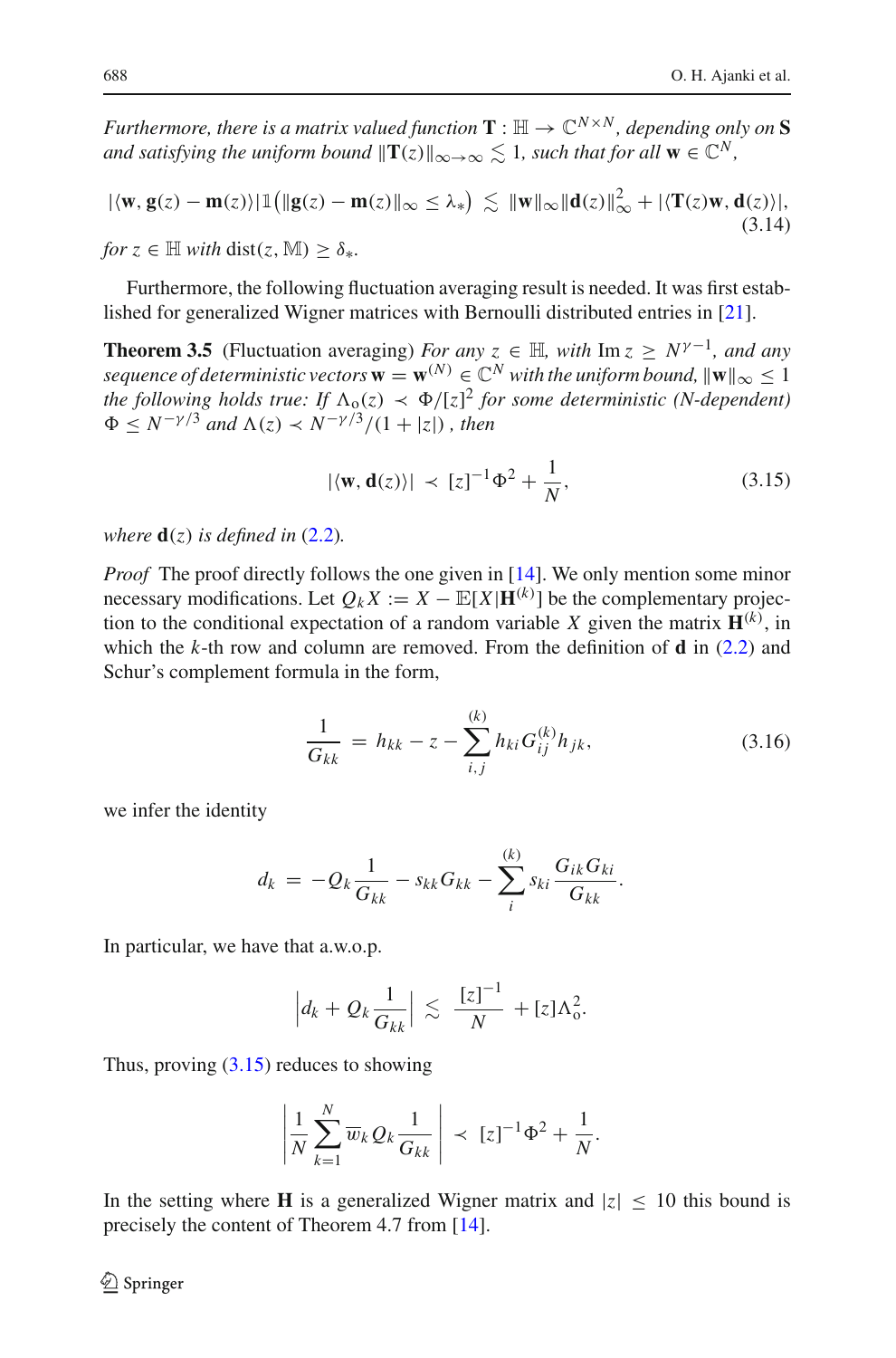<span id="page-22-0"></span>The a priori bound used in the proof of that theorem is replaced by

$$
\left| Q_k \frac{1}{G_{kk}^{(V)}} \right| \prec \Lambda_0 + \frac{1}{\sqrt{N}}, \tag{3.17}
$$

for any  $V \subseteq \{1, \ldots, N\}$  with *N*-independent size. This bound is proven in the same way as  $(2.19)$ . Here, the  $N_0$  hidden in the stochastic domination depends on the size |*V*| of the index set. Following the proof of Theorem 4.7 given in [\[14\]](#page-59-2) with [\(3.17\)](#page-22-0) and tracking the *z*-dependence,

$$
\frac{1}{|G_{kk}^{(V)}(z)|} \prec [z],
$$

yields the fluctuation averaging, Theorem [3.5.](#page-21-1)  $\Box$ 

*Proof of Proposition* [3.1](#page-18-4) Let us show first that [\(3.3\)](#page-18-3) follows directly from [\(3.2\)](#page-18-2) by applying the fluctuation averaging, Theorem [3.5.](#page-21-1) Indeed, [\(3.2\)](#page-18-2) provides a deterministic bound on the off-diagonal error,  $\Lambda_{\rm o}$ , which is needed to apply the fluctuation averaging to the second terms on the right hand sides of  $(3.14)$  and  $(3.9)$ . It also shows that the indicator functions on the left hand sides of  $(3.14)$  and  $(3.9)$  are a.w.o.p. nonzero. The stability bound  $(3.9)$  valid in the large |*z*| regime is necessary to get the correct  $[z]$ -factors in  $(3.3)$ . Thus,  $(3.3)$  is proven, provided  $(3.2)$  is true.

The proof of [\(3.2\)](#page-18-2) is split into the consideration of two different regimes. In the first regime the absolute value of *z* is large,  $|z| > N^5$ . In this case we make use only of weak a priori bounds on the resolvent elements and the entries of **d**. Together with Lemma [3.3](#page-19-2) they will suffice to prove [\(3.2\)](#page-18-2) in this case. In the second regime,  $|z| \le N^5$ , we use a continuity argument. We will establish a gap in the possible values that the continuous function,  $z \mapsto [z] \Lambda(z)$ , might have. Here, the stability result Corollary [3.4](#page-20-2) is used. We use this gap to propagate the bound with the help of Lemma [A.2](#page-54-2) in the appendix from  $|z| = N^5$  to the whole domain where  $|z| \le N^5$ ,  $\eta \ge N^{\gamma-1}$  and we stay away from M.

Regime 1: Let  $|z| > N^5$ . We show that the indicator functions in the statement of Lemma [2.1](#page-15-0) are a.w.o.p. not vanishing. We start by showing that the diagonal contribution,  $\Lambda_d$ , to  $\Lambda$  is sufficiently small. The reduced resolvent elements for an arbitrary  $V \subseteq \{1, \ldots, N\}$  satisfy

$$
|G_{ij}^{(V)}(z)| \le \eta^{-1} \le N^{1-\gamma}.
$$
 (3.18)

<span id="page-22-2"></span><span id="page-22-1"></span>From this and the definition of **d** in [\(2.2\)](#page-14-1) we read off the a priori bound,

$$
\|\mathbf{d}(z)\|_{\infty} \prec N^{2-\gamma}.\tag{3.19}
$$

<span id="page-22-3"></span>Here, we used the general resolvent identity [\(2.9\)](#page-16-2) in the form  $G_{ik}G_{ki} = g_k(g_i - G_{ii}^{(k)})$ . Since **g** satisfies the perturbed QVE [\(2.1\)](#page-14-2) and  $|\sum_{j=1}^{N} s_{ij}g_j(z) + d_i(z)| \prec N^{2-\gamma}$  from [\(3.19\)](#page-22-1) and [\(3.18\)](#page-22-2) we conclude that uniformly for  $|z| \ge N^2$  we have

$$
|g_k(z)| \le 2|z|^{-1}, \quad \text{a.w.o.p.} \tag{3.20}
$$

 $\mathcal{D}$  Springer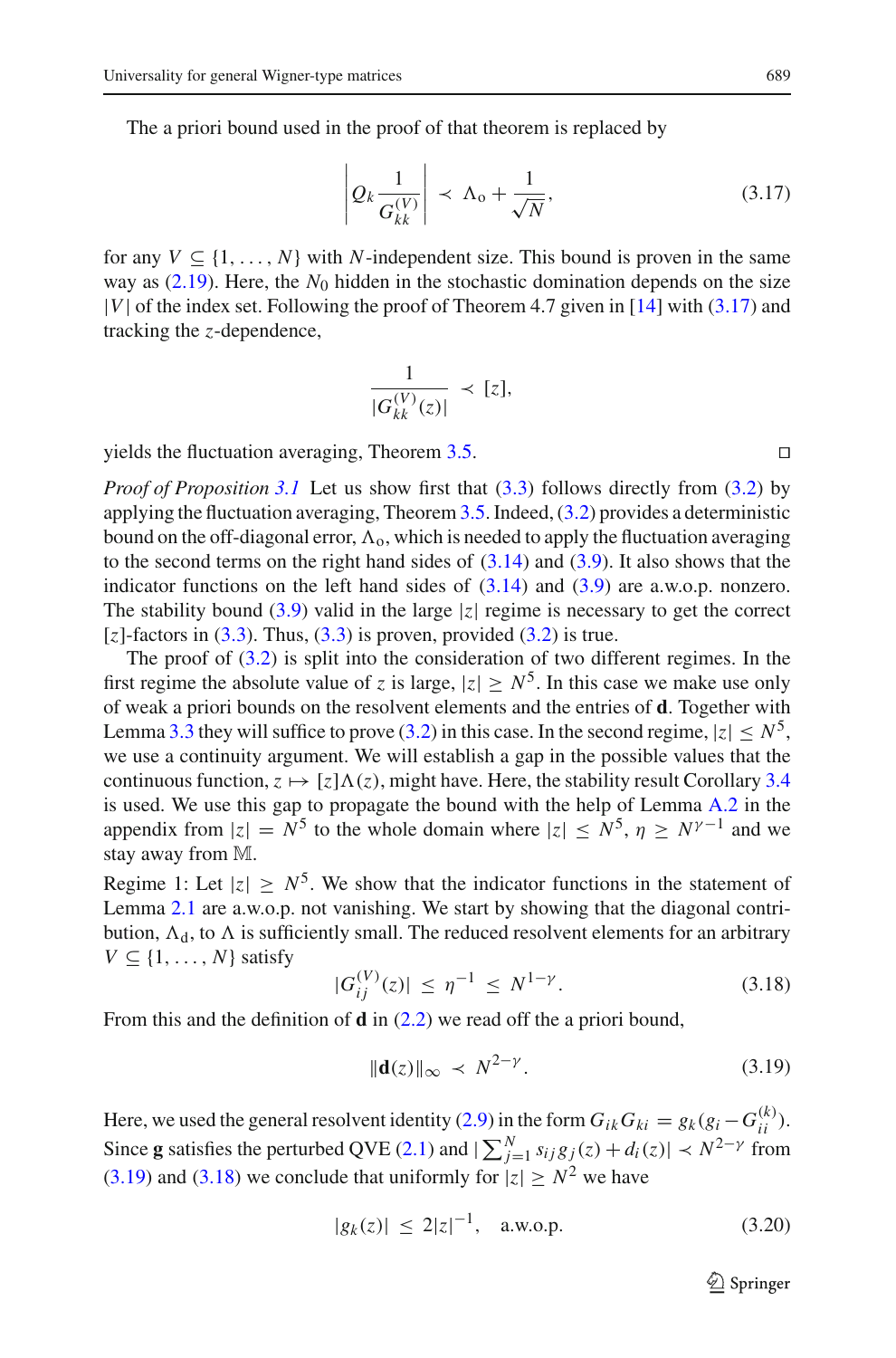With the trivial bound  $|m_i(z)| \leq 1/\text{dist}(z, \text{supp }\rho)$  on the solution of the QVE we infer that on this domain the indicator function in  $(3.8)$  is a.w.o.p. non-zero and therefore uniformly for  $|z| \geq N^2$ . Lemma [3.3](#page-19-2) yields

$$
\Lambda_{d}(z) \lesssim |z|^{-2} \|\mathbf{d}(z)\|_{\infty} \leq N^{-\gamma/2} |z|^{-1}, \quad \text{a.w.o.p.} \tag{3.21}
$$

<span id="page-23-0"></span>In the last inequality we have used [\(3.19\)](#page-22-1) in the form  $\|\mathbf{d}\|_{\infty} < N^{-\gamma/2}N^2$  a.w.o.p. (cf. Definitions [1.6](#page-7-1) and [1.9\)](#page-9-0) and the extra factor  $[z]^{-2}$  on the right hand side of [\(3.8\)](#page-20-0). Thus, for  $|z| \ge N^2$  the diagonal contribution to  $\Lambda$  does not play a role in the indicator function in the statement of Lemma [2.1.](#page-15-0)

Now we derive a similar bound for the off-diagonal contribution  $\Lambda_0$ . Using the resolvent identity [\(2.9\)](#page-16-2) for  $i = j$  again, the bound  $|h_{ij}| \lt N^{-1/2}$  on the entries of the random matrix and the a priori bound on the reduced resolvent elements, [\(3.18\)](#page-22-2), in the expansion formula [\(2.3\)](#page-14-0) yields

$$
|G_{kl}(z)| \prec (|g_k(z)g_l(z)| + |G_{kl}(z)G_{lk}(z)|)N^{2-\gamma}, \quad |G_{kl}(z)| \prec |g_k(z)|N^{3-\gamma}, \tag{3.22}
$$

for  $k \neq l$ . With the bound [\(3.20\)](#page-22-3) we conclude that

$$
\Lambda_0(z) \prec |z|^{-2} N^{2-\gamma} + |z|^{-1} N^{5-2\gamma} \Lambda_0(z), \quad |z| \ge N^2. \tag{3.23}
$$

Thus,  $\Lambda_0 \prec N^{-3}|z|^{-1}$  on the domain where  $|z| \ge N^5$ . We conclude that Lemma [2.1](#page-15-0) applies in this regime even without the indicator functions in the formulas [\(2.5\)](#page-15-7). We use the bound from this lemma for the norm of **d** and the off-diagonal contribution,  $\Lambda_0$ , to  $\Lambda$ , while we use the first inequality in [\(3.21\)](#page-23-0) for the diagonal contribution,  $\Lambda_d$ . In this way, we get

$$
|z|^2 \Lambda_d + \|\mathbf{d}\|_{\infty} \prec |z|^{-2} \sqrt{\frac{\rho}{N\eta}} + |z|^{-2} \sqrt{\frac{\Lambda_d}{N\eta}} + \frac{1}{\sqrt{N}},
$$

$$
|z|^2 \Lambda_o \prec \sqrt{\frac{\rho}{N\eta}} + \sqrt{\frac{\Lambda_d}{N\eta}} + \frac{1}{\sqrt{N}},
$$
(3.24)

<span id="page-23-1"></span>where we also used  $g_k = m_k + \mathcal{O}(\Lambda_d)$ . Applying the weighted Cauchy-Schwarz inequality,  $\sqrt{\alpha\beta} \le \theta \alpha + \theta^{-1}\beta$ , we find for any  $\varepsilon \in (0, \gamma)$  that the right hand side of the first inequality can be estimated further by

$$
|z|^2\Lambda_{\rm d}+\|\mathbf{d}\|_\infty\prec |z|^{-2}\sqrt{\frac{\rho}{N\eta}}+N^{-\varepsilon}|z|^2\Lambda_{\rm d}+|z|^{-6}\frac{N^{\varepsilon}}{N\eta}+\frac{1}{\sqrt{N}}.
$$

The term  $N^{-\varepsilon}|z|^2 \Lambda_d$  can be absorbed into the left hand side and by the definition of the stochastic domination and since  $\varepsilon$  is arbitrarily small the remaining  $N^{\varepsilon}$  on the right hand side can be replaced by 1 without changing the correctness of this bound (cf. (i) and (ii) of Lemma  $A.1$ ). In this way we arrive at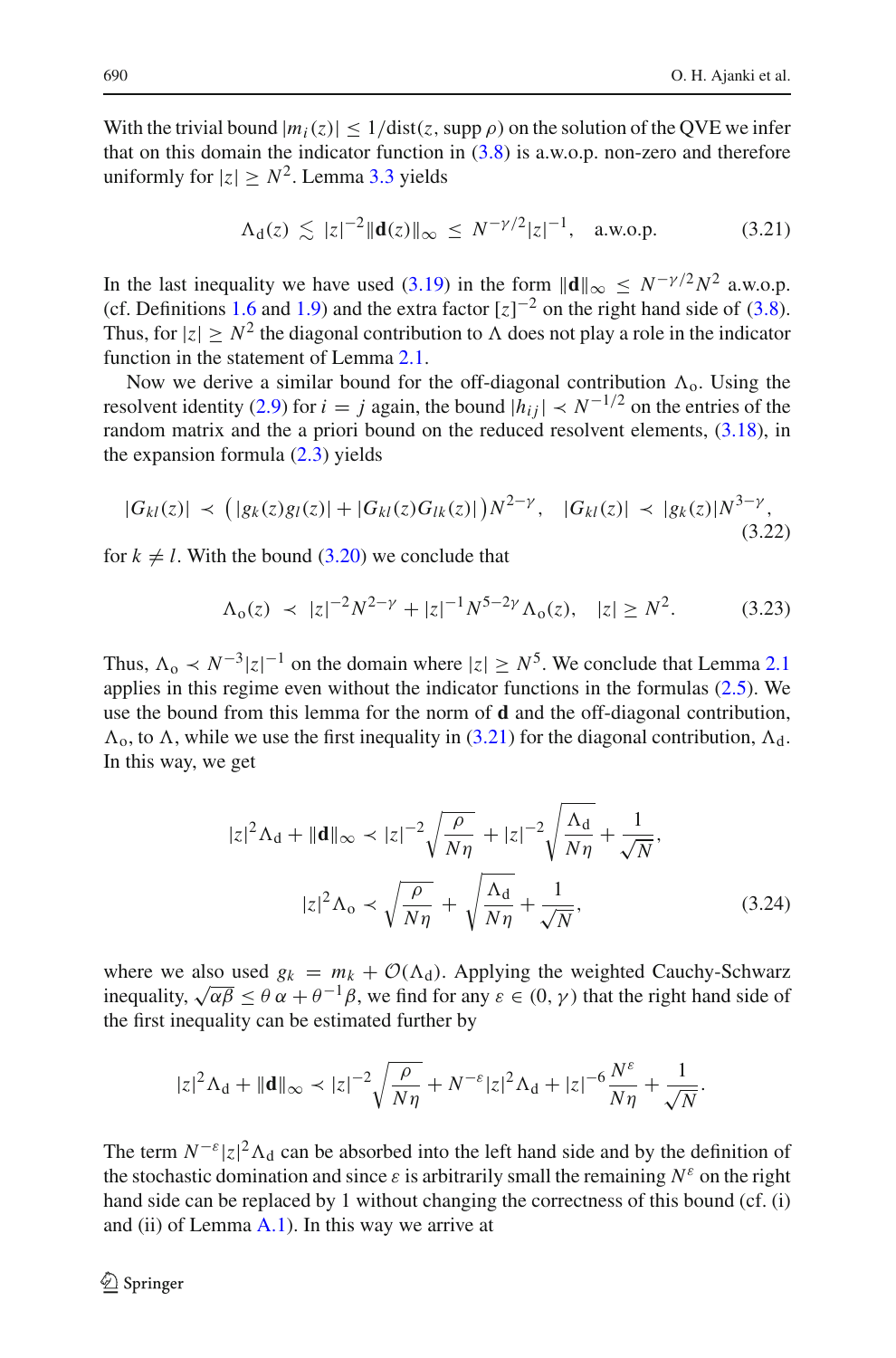$$
|z|^2 \Lambda_{\rm d} + \|\mathbf{d}\|_{\infty} \, \prec \, |z|^{-2} \sqrt{\frac{\rho}{N\eta}} + \frac{|z|^{-6}}{N\eta} + \frac{1}{\sqrt{N}}.
$$

For the bound on the off-diagonal error term we plug this result into  $(3.24)$  and get

$$
\Lambda_{\rm o} \prec |z|^{-2} \sqrt{\frac{\rho}{N\eta}} + \frac{|z|^{-6}}{N\eta} + \frac{|z|^{-3}}{N^{1/4}} \sqrt{\frac{1}{N\eta}} + \frac{|z|^{-2}}{\sqrt{N}}.
$$

Regime 2: Now let  $|z| \leq N^5$  and suppose that  $\delta_*$  is a positive constant, depending only on the model parameters  $p$ ,  $P$  and  $L$ . The diagonal contribution,  $\Lambda_d$ , satisfies

$$
\Lambda_{\mathbf{d}}(z) \, \mathbb{1}\big(\Lambda_{\mathbf{d}}(z) \le \lambda_*/[z]\big) \lesssim [z]^{-2} \|\mathbf{d}(z)\|_{\infty},\tag{3.25}
$$

<span id="page-24-0"></span>according to [\(3.8\)](#page-20-0) in Lemma [3.3](#page-19-2) (for  $|z| \ge 10$ ) and [\(3.13\)](#page-20-3) from Corollary [3.4](#page-20-2) (for  $|z| \leq 10$ ), where  $\lambda_*$  is a sufficiently small positive constant.

We will now establish a gap in the possible values of  $\Lambda(z)$  by showing (cf. [\(3.29\)](#page-25-0) below) that the right hand side of  $(3.25)$  is much less than  $\lambda_*/[z]$ . To this end we estimate the norm of **d** in [\(3.25\)](#page-24-0) by Lemma [2.1](#page-15-0) and also use the bound on the offdiagonal contribution,  $\Lambda_0$ , from the same lemma,

$$
\left( [z]^2 \Lambda_d + \|\mathbf{d}\|_{\infty} \right) \mathbb{1} \left( \Lambda \le \lambda_* / [z] \right) \prec [z]^{-2} \sqrt{\frac{\text{Im} \langle \mathbf{g} \rangle}{N\eta}} + \frac{1}{\sqrt{N}},
$$
\n
$$
[z]^2 \Lambda_0 \mathbb{1} \left( \Lambda \le \lambda_* / [z] \right) \prec \sqrt{\frac{\text{Im} \langle \mathbf{g} \rangle}{N\eta}} + \frac{1}{\sqrt{N}}.
$$
\n(3.26)

<span id="page-24-1"></span>Now we use  $\text{Im}\langle \mathbf{g} \rangle = \pi \rho + \text{Im}\langle \mathbf{g} - \mathbf{m} \rangle \lesssim \rho + \Lambda_d$  to estimate the first terms on the right hand side of [\(3.26\)](#page-24-1):

$$
\sqrt{\frac{\operatorname{Im}\langle \mathbf{g} \rangle}{N\eta}} \, \lesssim \, \sqrt{\frac{\pi\rho}{N\eta}} + \sqrt{\frac{1}{N\eta} \, \Lambda_{\text{d}}}.
$$

Using again the weighted Cauchy-Schwarz inequality in the second term yields

$$
\left( [z]^2 \Lambda_d + \|\mathbf{d}\|_{\infty} \right) \mathbb{1} \left( \Lambda \leq \lambda_* / [z] \right) \prec [z]^{-2} \sqrt{\frac{\rho}{N\eta}} + [z]^{-6} \frac{N^{\varepsilon}}{N\eta} + \frac{1}{\sqrt{N}} + N^{-\varepsilon} [z]^2 \Lambda_d.
$$

<span id="page-24-2"></span>The term  $N^{-\varepsilon}[z]^2 \Lambda_d$  can be absorbed (cf. (ii) of Lemma [A.1\)](#page-54-1) into the left hand side and we arrive at

$$
\left( [z]^2 \Lambda_{\mathbf{d}} + \|\mathbf{d}\|_{\infty} \right) \mathbb{1} \left( \Lambda \le \lambda_*/[z] \right) \prec [z]^{-2} \sqrt{\frac{\rho}{N\eta}} + \frac{[z]^{-6}}{N\eta} + \frac{1}{\sqrt{N}}. \tag{3.27}
$$

 $\mathcal{D}$  Springer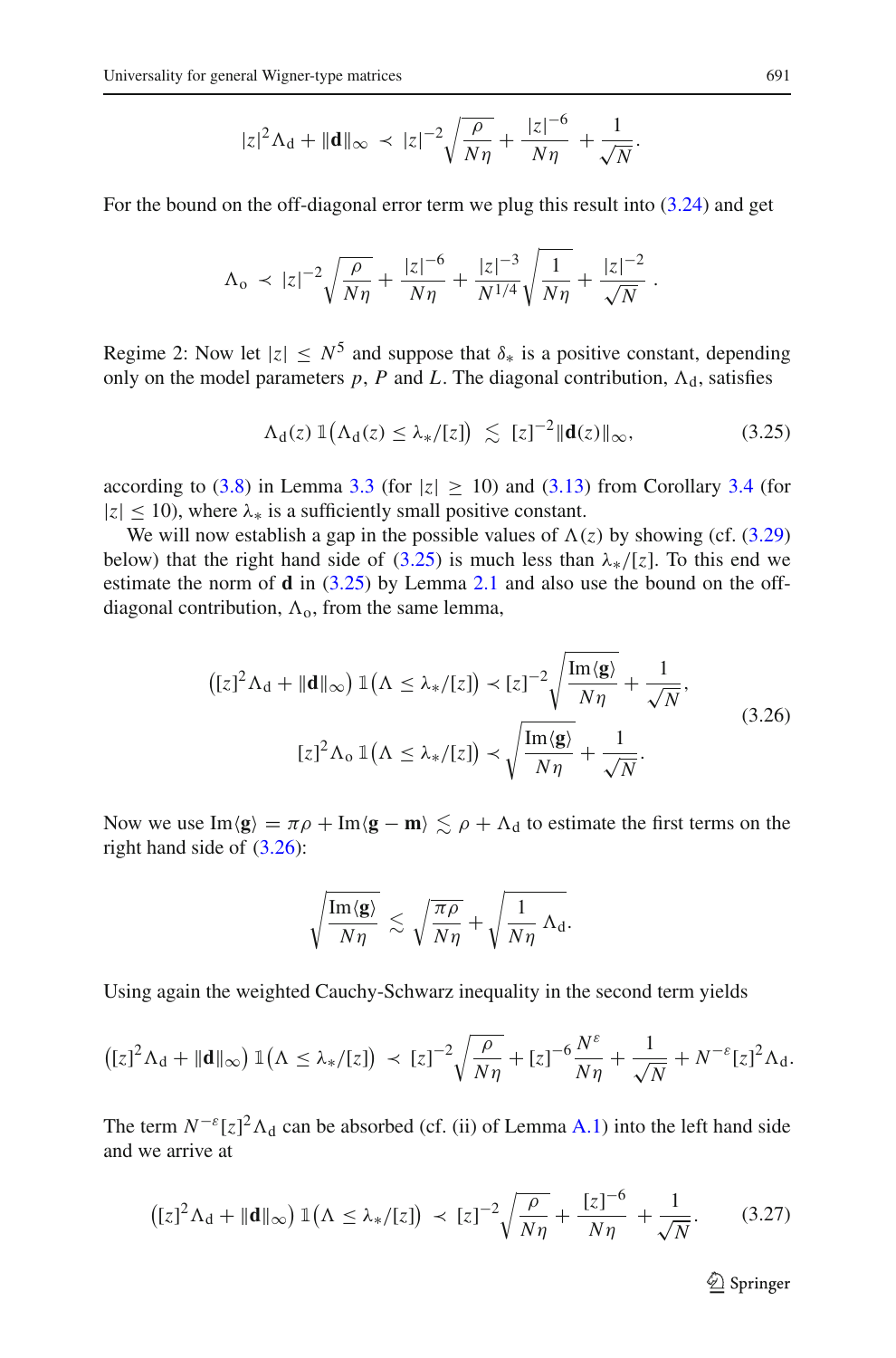For the off-diagonal error terms we plug this into the second bound of [\(3.26\)](#page-24-1) after using  $\text{Im}\langle \mathbf{g} \rangle \lesssim \rho + \Lambda_d$  and get

$$
\Lambda_{\rm o} \prec [z]^{-2} \sqrt{\frac{\rho}{N\eta}} + \frac{[z]^{-6}}{N\eta} + \frac{[z]^{-3}}{N^{1/4}} \sqrt{\frac{1}{N\eta}} + \frac{[z]^{-2}}{\sqrt{N}}.
$$
 (3.28)

<span id="page-25-1"></span>In particular, we combine [\(3.27\)](#page-24-2) and [\(3.28\)](#page-25-1) to establish a gap in the values that  $\Lambda$  can take,

$$
\Lambda \mathbb{1}\big(\Lambda \le \lambda_*/[z]\big) \prec [z]^{-1} N^{-\gamma/2}.\tag{3.29}
$$

<span id="page-25-0"></span>Here we used  $\eta \geq N^{\gamma-1}$ . This shows that either  $\Lambda \geq \lambda_*/[z]$  or  $\Lambda \leq N^{-\gamma/4}/[z]$ a.w.o.p.

Now we apply Lemma [A.2](#page-54-2) on the connected domain

$$
\left\{z\in\mathbb{H}: \text{Im}z\geq N^{\gamma-1}, \text{dist}(z,\mathbb{M})\geq \delta_*, |z|\leq N^5\right\},\
$$

with the choices

$$
\varphi(z) := [z] \Lambda(z), \quad \Phi(z) := N^{-\gamma/3}, \quad z_0 := iN^5.
$$
\n(3.30)

The continuity condition  $(A.1)$  of the lemma for these two functions follows from the Hölder-continuity, [\(3.5\)](#page-19-3), of the solution of the QVE and the weak continuity of the resolvent elements,

$$
|G_{ij}(z_1) - G_{ij}(z_2)| \le \frac{|z_1 - z_2|}{(\text{Im} z_1)(\text{Im} z_2)} \le N^2 |z_1 - z_2|.
$$
 (3.31)

The condition [\(A.3\)](#page-55-1) holds since by [\(3.2\)](#page-18-2) on the first regime we have a.w.o.p.  $\varphi(z_0) \leq$  $\Phi(z_0)$ . Finally, [\(3.29\)](#page-25-0) implies a.w.o.p.  $\varphi \mathbb{1}(\varphi \in [\Phi - N^{-1}, \Phi]) < \Phi - N^{-1}$  and thus [\(A.2\)](#page-55-2). We infer that a.w.o.p.  $\varphi \leq \Phi$ . In particular, the indicator function in [\(3.27\)](#page-24-2) and  $(3.28)$  is non-zero a.w.o.p. Thus,  $(3.27)$  and  $(3.28)$  imply  $(3.2)$  in the second regime.  $\Box$ 

We will now sketch the proof of Corollary [1.8.](#page-8-1) The set-up in this corollary differs slightly from the one used in the rest of this paper, because the uniform bound (assumption  $(C)$ ) on the solution of  $(1.7)$  is not assumed. We therefore use additional information from [\[1](#page-59-5)] about **m** in this more general setting.

*Proof of Corollary [1.8](#page-8-1)* Since the boundedness assumption (C) on the solution of the QVE is dropped in this corollary, its proof starts by showing that nevertheless for some constant  $P > 0$  we have

$$
|m_i(z)| \le P, \quad i = 1, \dots, N, \ z \in I + i(0, \infty). \tag{3.32}
$$

<span id="page-25-2"></span>In this setting the solution  $m(z)$  is not guaranteed to be extendable as a Höldercontinuous function with *N*-independent Hölder-norm to  $z \in \overline{\mathbb{H}}$ . The density of states,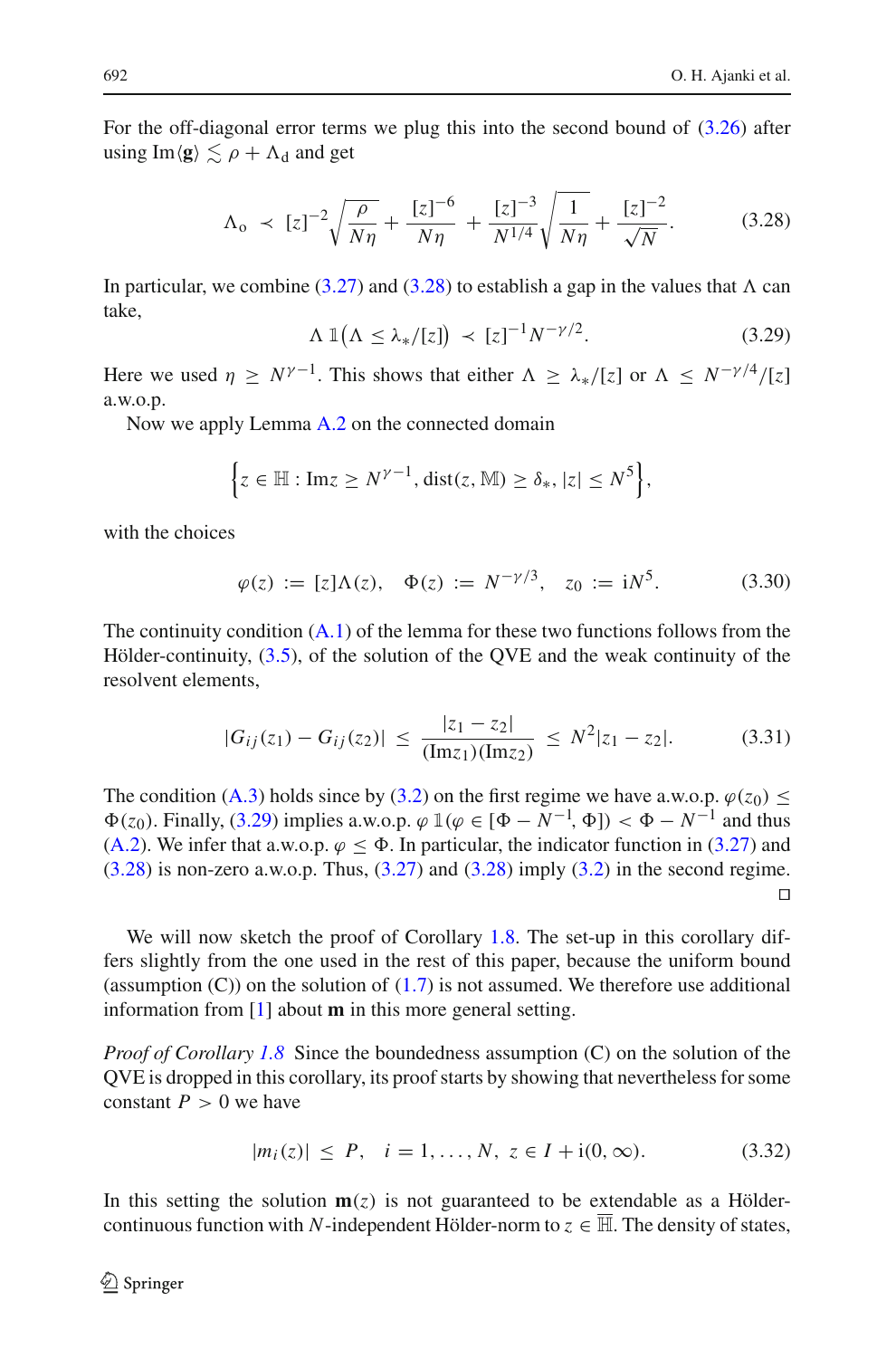defined by [\(1.12\)](#page-5-2), however still has a Hölder-norm with Hölder-exponent 1/13 that is independent of  $N$  (cf. (i) of Proposition 7.1 and (i) of Theorem 6.1 in [\[1](#page-59-5)]). Here, we used  $L = 1$  for the model parameter from assumption (B). Furthermore,  $(3.32)$ follows from the lower bound on the density of states and (i) of Lemma 5.4 and (i) of Theorem 6.1 in  $[1]$ . For the proof of Proposition [3.1](#page-18-4) we only used the properties of the solution of  $(1.7)$ , valid for  $\zeta$  in the entire complex upper half plane, that are listed in Corollaries [2.2,](#page-15-3) [3.2](#page-19-4) and [3.4.](#page-20-2) These properties remain true for Re $z \in I$  (cf. Theorem 2.1, (i) of Theorem 2.12, (i) of Proposition 5.3 and Proposition 7.1 in [\[1](#page-59-5)]) if only  $(3.32)$  instead of  $(1.10)$  is satisfied. Thus,  $(3.2a)$ ,  $(3.2b)$  and  $(3.3)$  hold for  $z \in I + i[N^{\gamma-1}, \infty)$  and Corollary [1.8](#page-8-1) is proven.

#### <span id="page-26-1"></span><span id="page-26-0"></span>**4 Local law close to local minima**

#### **4.1 The solution of the QVE**

In this subsection we state a few facts about the solution **m** of the QVE [\(1.7\)](#page-3-1) and about the stability of this equation against perturbations. These facts are summarized in two theorems that are taken from the companion paper [\[1\]](#page-59-5). The first theorem contains regularity properties of **m**. Furthermore, it provides lower and upper bounds on the imaginary part, Im $\langle m \rangle = \pi \rho$ , by explicit functions. It is a combination of the statements from Theorem 2.1, Theorem 2.4, Theorem 2.6 and Corollary A.1 of [\[1](#page-59-5)].

<span id="page-26-2"></span>**Theorem 4.1** (Solution of the QVE) Let the sequence  $S = S^{(N)}$  satisfy the assump*tions* (A)-(C). Then for every component,  $m_i : \mathbb{H} \to \mathbb{H}$ , of the unique solution,  $\mathbf{m} = (m_1, \ldots, m_N)$ , of the QVE there is a probability density  $p_i : \mathbb{R} \to [0, \infty)$  with *support in the interval* [−2, 2]*, such that*

$$
m_i(z) = \int_{\mathbb{R}} \frac{p_i(\tau) d\tau}{\tau - z}, \quad z \in \mathbb{H}, \quad i = 1, \dots, N. \tag{4.1}
$$

*The probability densities are comparable,*

$$
p_i(\tau) \sim p_j(\tau), \quad \tau \in \mathbb{R}, \quad i, j = 1, \ldots, N. \tag{4.2}
$$

*The solution* **m** *has a uniformly Hölder-continuous extension (denoted again by* **m***) to the closed complex upper half plane*  $\mathbb{H} = \mathbb{H} \cup \mathbb{R}$ ,

$$
\|\mathbf{m}(z_1) - \mathbf{m}(z_2)\|_{\infty} \lesssim |z_1 - z_2|^{1/3}, \quad z_1, z_2 \in \overline{\mathbb{H}}.
$$
 (4.3)

*Its absolute value satisfies*

$$
|m_i(z)| \sim [z]^{-1}, \quad z \in \overline{\mathbb{H}}, \quad i = 1, \ldots, N.
$$

*Let*  $\rho : \mathbb{R} \to [0,\infty), \tau \mapsto \langle \mathbf{p}(\tau) \rangle$  *be the density of states, defined in* [\(1.12\)](#page-5-2)*. Then there exists a positive constant*  $\delta_* \sim 1$  *such that the following holds true. The support of the density consists of K* ∼ 1 *disjoint intervals of lengths at least* 2δ∗*, i.e.,*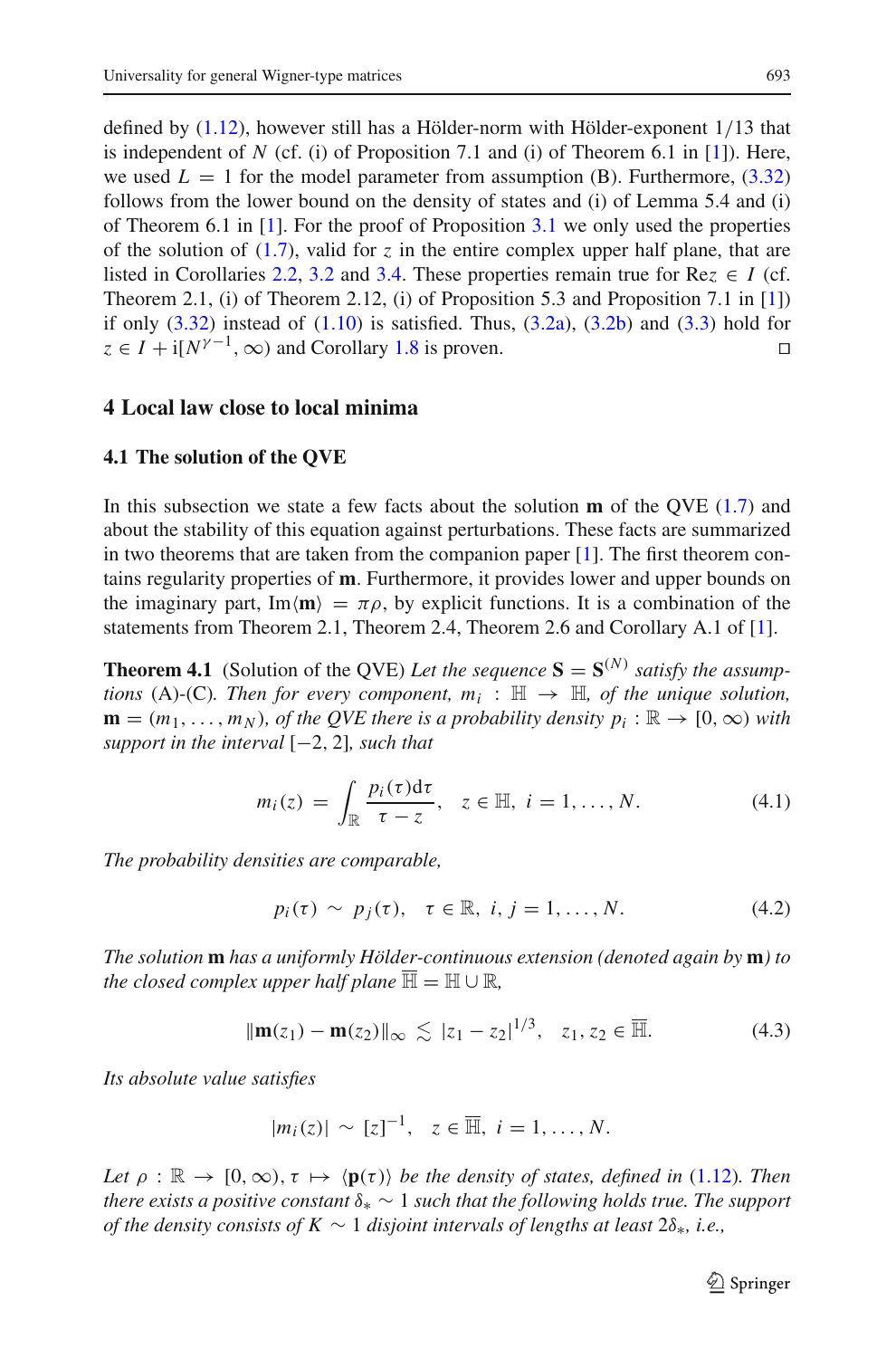supp  $\rho = \bigcup$ *K i*=1  $[\alpha_i, \beta_i],$  where  $\beta_i - \alpha_i \geq 2\delta_*,$  and  $\alpha_i < \beta_i < \alpha_{i+1}.$  (4.4)

*The size of the harmonic extension* [\(1.15\)](#page-6-3) *of* ρ*, up to constant factors, is given by explicit functions as follows. Let*  $n \in [0, \delta_*]$ .

• **Bulk:** *Close to the support of the density of states but away from the local minima in*  $M$  (*cf.* [\(3.1\)](#page-18-7)*)* the function  $\rho$  *is comparable to* 1*, i.e.,* 

<span id="page-27-1"></span>
$$
\rho(\tau + i\eta) \sim 1, \quad \tau \in \text{supp }\rho, \text{ dist}(\tau, \mathbb{M}) \ge \delta_*. \tag{4.5a}
$$

<span id="page-27-5"></span><span id="page-27-2"></span>• **At an internal edge:** At the edges  $\alpha_i$ ,  $\beta_{i-1}$  with  $i = 2, \ldots, K$  in the direction *where the support of the density of states continues the size of* ρ *is*

$$
\rho(\alpha_i + \omega + i\eta) \sim \rho(\beta_{i-1} - \omega + i\eta) \sim \frac{(\omega + \eta)^{1/2}}{(\alpha_i - \beta_{i-1} + \omega + \eta)^{1/6}},\qquad(4.5b)
$$

*for all*  $\omega \in [0, \delta_*]$ .

<span id="page-27-6"></span>• **Inside a gap:** *Between two neighboring edges*  $\beta_{i-1}$  *and*  $\alpha_i$  *with*  $i = 2, \ldots, K$ *, the function* ρ *satisfies*

$$
\rho(\beta_{i-1}+\omega+i\eta) \sim \rho(\alpha_i-\omega+i\eta) \sim \frac{\eta}{(\alpha_i-\beta_{i-1}+\eta)^{1/6}(\omega+\eta)^{1/2}},\tag{4.5c}
$$

*for all*  $\omega \in [0, (\alpha_i - \beta_{i-1})/2]$ .

• **Around an extreme edge:** At the extreme points  $\alpha_1$  and  $\beta_K$  of supp  $\rho$  the density *of states grows like a square root,*

$$
\rho(\alpha_1 + \omega + i\eta) \sim \rho(\beta_K - \omega + i\eta) \sim \begin{cases} (\omega + \eta)^{1/2}, & \omega \in [0, \delta_*], \\ \frac{\eta}{(|\omega| + \eta)^{1/2}}, & \omega \in [-\delta_*, 0]. \end{cases}
$$
\n(4.5d)

<span id="page-27-7"></span>• **Close to a local minimum:** *In a neighborhood of a local minimum in the interior of the support of the density of states, i.e., for*  $\tau_0 \in \mathbb{M} \cap \text{int supp } \rho$ , we have

$$
\rho(\tau_0 + \omega + i\eta) \sim \rho(\tau_0) + (|\omega| + \eta)^{1/3}, \quad \omega \in [-\delta_*, \delta_*]. \tag{4.5e}
$$

<span id="page-27-4"></span><span id="page-27-3"></span>• **Away from the support:** *Away from the interval in which* supp ρ *is contained*

$$
\rho(z) \sim \frac{\text{Im}z}{|z|^2}, \quad z \in \overline{\mathbb{H}}, \text{ dist}(z, [\alpha_1, \beta_K]) \ge \delta_*.
$$
 (4.5f)

<span id="page-27-0"></span>The next theorem shows that the QVE is stable under small perturbations, **d**, in the sense that once a solution of the perturbed QVE [\(4.6\)](#page-28-0) is sufficiently close to **m**, then the difference between the two can be estimated in terms of  $\|\mathbf{d}\|_{\infty}$ . In [\[1](#page-59-5)] it is stated as Proposition 10.1.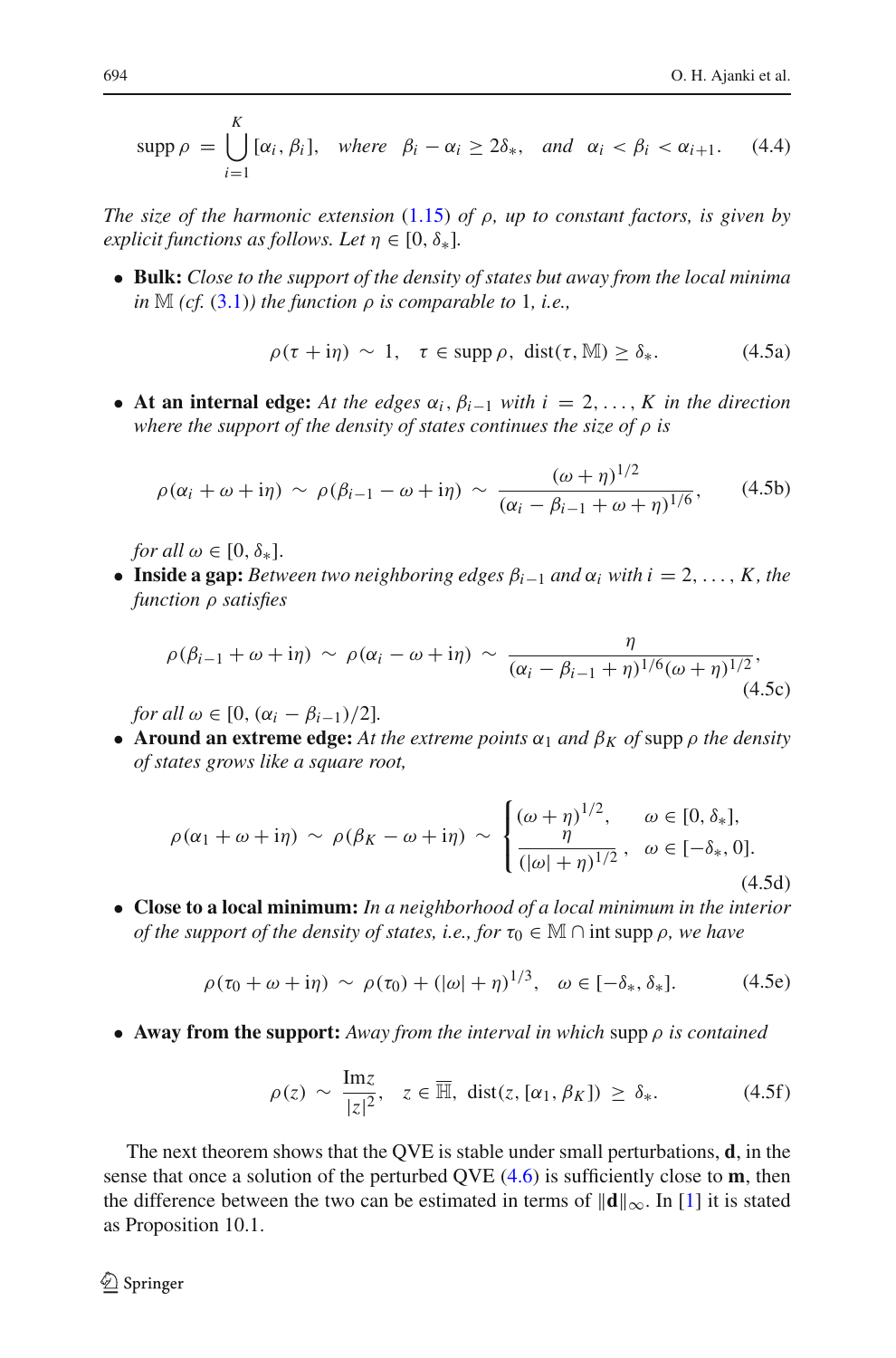**Theorem 4.2** (Stability) *There exists a scalar function*  $\sigma : \overline{\mathbb{H}} \to [0, \infty)$ *, three vector*  $\alpha$  *valued functions* **s**,  $\mathbf{t}^{(1)}$ ,  $\mathbf{t}^{(2)}$  :  $\overline{\mathbb{H}} \to \mathbb{C}^N$ , a matrix valued function  $\mathbf{T} : \overline{\mathbb{H}} \to \mathbb{C}^{N \times N}$ , *all depending only on* **S***, and a positive constant* λ∗*, depending only on the model parameters p, P and L, such that for two arbitrary vector valued functions*  $\mathbf{d} : \mathbb{H} \rightarrow$  $\mathbb{C}^N$  *and*  $\mathbf{g} : \mathbb{H} \to (\mathbb{C} \setminus \{0\})^N$  *that satisfy* 

$$
-\frac{1}{g_i(z)} = z + \sum_{j=1}^{N} s_{ij} g_j(z) + d_i(z), \quad z \in \mathbb{H},
$$
\n(4.6)

<span id="page-28-6"></span><span id="page-28-0"></span>*the difference between*  $\mathbf{g} = \mathbf{g}(z)$  *and*  $\mathbf{m} = \mathbf{m}(z)$  *is bounded in terms of* 

<span id="page-28-7"></span><span id="page-28-5"></span>
$$
\Theta = \Theta(z) := \left| \left\langle \mathbf{s}(z), \mathbf{g}(z) - \mathbf{m}(z) \right\rangle \right|, \quad z \in \mathbb{H}, \tag{4.7}
$$

*in the following two ways. On the whole complex upper half plane*

$$
\|\mathbf{g} - \mathbf{m}\|_{\infty} \mathbb{1} \left( \|\mathbf{g} - \mathbf{m}\|_{\infty} \leq \lambda_* \right) \lesssim \Theta + \|\mathbf{d}\|_{\infty},\tag{4.8}
$$

$$
|\langle \mathbf{w}, \mathbf{g} - \mathbf{m} \rangle| \mathbb{1} \big( \| \mathbf{g} - \mathbf{m} \|_{\infty} \le \lambda_* \big) \lesssim \| \mathbf{w} \|_{\infty} \Theta + \| \mathbf{w} \|_{\infty} \| \mathbf{d} \|_{\infty}^2 + |\langle \mathbf{Tw}, \mathbf{d} \rangle|, \quad (4.9)
$$

*for any non-random*  $\mathbf{w} \in \mathbb{C}^N$ . The scalar function  $\Theta : \overline{\mathbb{H}} \to [0, \infty)$  *satisfies a cubic equation*

$$
\left|\Theta^3 + \pi_2 \Theta^2 + \pi_1 \Theta \right| \mathbb{1} \big( \| \mathbf{g} - \mathbf{m} \|_{\infty} \le \lambda_* \big) \lesssim \| \mathbf{d} \|_{\infty}^2 + |\langle \mathbf{t}^{(1)}, \mathbf{d} \rangle| + |\langle \mathbf{t}^{(2)}, \mathbf{d} \rangle|. \tag{4.10}
$$

<span id="page-28-1"></span>*The coefficients*  $\pi_1, \pi_2 : \mathbb{H} \to \mathbb{C}$  *may depend on* **S** *and* **g***. They satisfy* 

<span id="page-28-2"></span>
$$
|\pi_1(z)| \sim \frac{\text{Im}z}{\rho(z)} + \rho(z)(\rho(z) + \sigma(z)), \tag{4.11a}
$$

$$
|\pi_2(z)| \sim \rho(z) + \sigma(z), \tag{4.11b}
$$

<span id="page-28-4"></span>*for all*  $z \in \mathbb{H}$ *. Moreover, the functions*  $\sigma$ ,  $s$ ,  $\mathbf{t}^{(1)}$ ,  $\mathbf{t}^{(2)}$  *and*  $\mathbf{T}$  *are regular in the sense that* 

$$
|\sigma(z_1) - \sigma(z_2)| + ||\mathbf{s}(z_1) - \mathbf{s}(z_2)|| \lesssim |z_1 - z_2|^{1/3}, \quad z_1, z_2 \in \overline{\mathbb{H}}, \quad (4.12)
$$

$$
\sigma(z) + \|\mathbf{s}(z)\|_{\infty} + \|\mathbf{t}^{(1)}(z)\|_{\infty} + \|\mathbf{t}^{(2)}(z)\|_{\infty} + \|\mathbf{T}(z)\|_{\infty \to \infty} \lesssim 1, \quad z \in \overline{\mathbb{H}}.
$$
\n(4.13)

*Furthermore, the function* σ *is related to the density of states by*

<span id="page-28-3"></span>
$$
\sigma(\alpha_i) \sim \sigma(\beta_{i-1}) \sim (\alpha_i - \beta_{i-1})^{1/3}, \quad i = 2, \ldots, K,
$$
 (4.14a)

$$
\sigma(\alpha_1) \sim \sigma(\beta_K) \sim 1, \tag{4.14b}
$$

$$
\sigma(\tau_0) \lesssim \rho(\tau_0)^2, \quad \tau_0 \in \mathbb{M} \setminus \{ \alpha_i, \beta_i \}. \tag{4.14c}
$$

We warn the reader that in this paper  $\Theta$  and  $\sigma$  denote the absolute values of the quantities denoted by the same symbols in Proposition 10.1 of [\[1](#page-59-5)]. The function  $\sigma$  appears naturally in the analysis of the QVE. Analogous to the more explicitly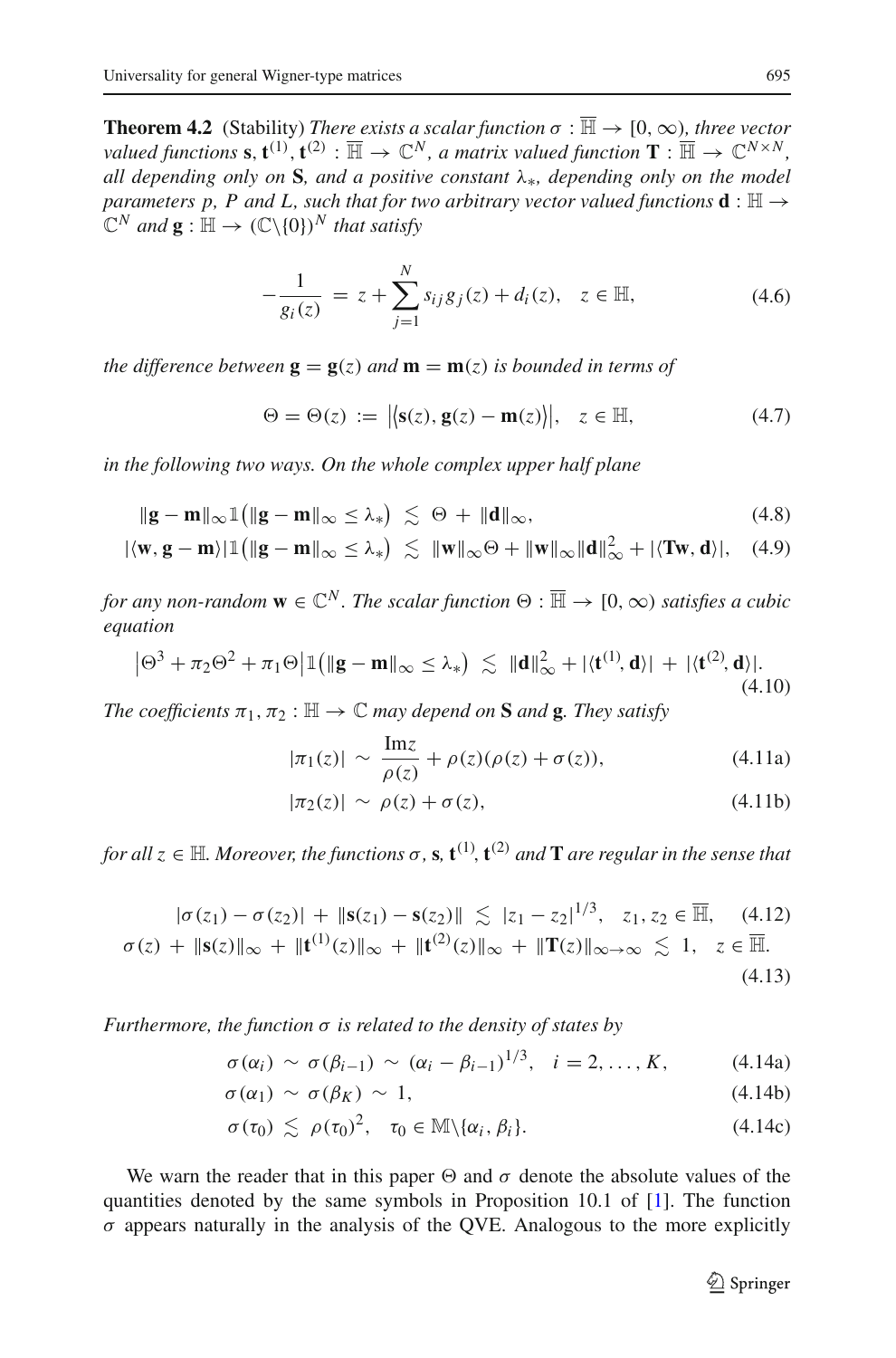constructed function  $\Delta$  from Definition [1.5,](#page-6-2) at an edge the value of  $\sigma^3$  encodes the size of the corresponding gap in supp  $\rho$ . At the local minima in  $\mathbb{M}\setminus\{\alpha_i, \beta_i\}$  the value of  $\sigma^3$  is small, provided the density of states has a small value at the minimum. In this sense it is again analogous to  $\Delta$ , which vanishes at these internal minima.

## <span id="page-29-0"></span>**4.2 Coefficients of the cubic equation**

The stability of QVE near the points in M requires a careful analysis of the cubic equation [\(4.10\)](#page-28-1) for  $\Theta$  from Theorem [4.2.](#page-27-0) For this, we will provide a more explicit description of the upper and lower bounds from [\(4.11\)](#page-28-2) on the coefficients,  $\pi_1$  and  $\pi_2$ , of the cubic equation.

<span id="page-29-3"></span>**Proposition 4.3** (Behavior of the coefficients) *There exist*  $\delta_*$ ,  $c_* \sim 1$  *such that for all*  $\eta \in [0, \delta_*]$  *the coefficients,*  $\pi_1$  *and*  $\pi_2$ *, of the cubic Eq.* [\(4.10\)](#page-28-1) *satisfy the following bounds.*

• **Around an internal edge:** At the edges  $\alpha_i$ ,  $\beta_{i-1}$  of the gap with length  $\Delta :=$  $\alpha_i - \beta_{i-1}$  *for*  $i = 2, \ldots, K$ *, we have* 

<span id="page-29-2"></span>
$$
|\pi_1(\alpha_i + \omega + i\eta)| \sim |\pi_1(\beta_{i-1} - \omega + i\eta)| \sim (|\omega| + \eta)^{1/2} (|\omega| + \eta + \Delta)^{1/6},
$$
  

$$
|\pi_2(\alpha_i + \omega + i\eta)| \sim |\pi_2(\beta_{i-1} - \omega + i\eta)| \sim (|\omega| + \eta + \Delta)^{1/3},
$$
  

$$
\omega \in [-c_*\Delta, \delta_*].
$$
 (4.15a)

<span id="page-29-5"></span>• **Well inside a gap:** *Between two neighboring edges* β*i*−<sup>1</sup> *and* α*<sup>i</sup> of the gap with length*  $\Delta := \alpha_i - \beta_{i-1}$  *for*  $i = 2, \ldots, K$ *, the first coefficient,*  $\pi_1$ *, satisfies* 

$$
|\pi_1(\alpha_i - \omega + i\eta)| \sim |\pi_1(\beta_{i-1} + \omega + i\eta)| \sim (\eta + \Delta)^{2/3}, \quad \omega \in \left[c_*\Delta, \frac{\Delta}{2}\right].
$$
\n(4.15b)

*The second coefficient,*  $\pi_2$ *, satisfies the upper bounds,* 

$$
\begin{array}{l}\n|\pi_2(\alpha_i - \omega + i\eta)| \lesssim (\eta + \Delta)^{1/3}, \\
|\pi_2(\beta_{i-1} + \omega + i\eta)| \lesssim (\eta + \Delta)^{1/3}, \quad \omega \in \left[c_*\Delta, \frac{\Delta}{2}\right].\n\end{array} \tag{4.15c}
$$

<span id="page-29-6"></span>• **Around an extreme edge:** *Around the extreme points*  $\alpha_1$  *and*  $\beta_K$  *of* supp  $\rho$ *, we have*

$$
\begin{aligned} |\pi_1(\alpha_1 + \omega + i\eta)| &\sim |\pi_1(\beta_K - \omega + i\eta)| \sim (\omega + \eta)^{1/2} \quad \omega \in [-\delta_*, \delta_*].\\ |\pi_2(\alpha_1 + \omega + i\eta)| &\sim |\pi_2(\beta_K - \omega + i\eta)| \sim 1, \end{aligned} \tag{4.15d}
$$

<span id="page-29-4"></span><span id="page-29-1"></span>• **Close to a local minimum:** *In a neighborhood of the local minimum in the interior of the support of the density of states, i.e. for*  $\tau_0 \in \mathbb{M} \cap \text{int supp } \rho$ , we have

$$
|\pi_1(\tau_0 + \omega + i\eta)| \sim \rho(\tau_0)^2 + (|\omega| + \eta)^{2/3}, \quad \omega \in [-\delta_*, \delta_*].
$$
 (4.15e)  

$$
|\pi_2(\tau_0 + \omega + i\eta)| \sim \rho(\tau_0) + (|\omega| + \eta)^{1/3},
$$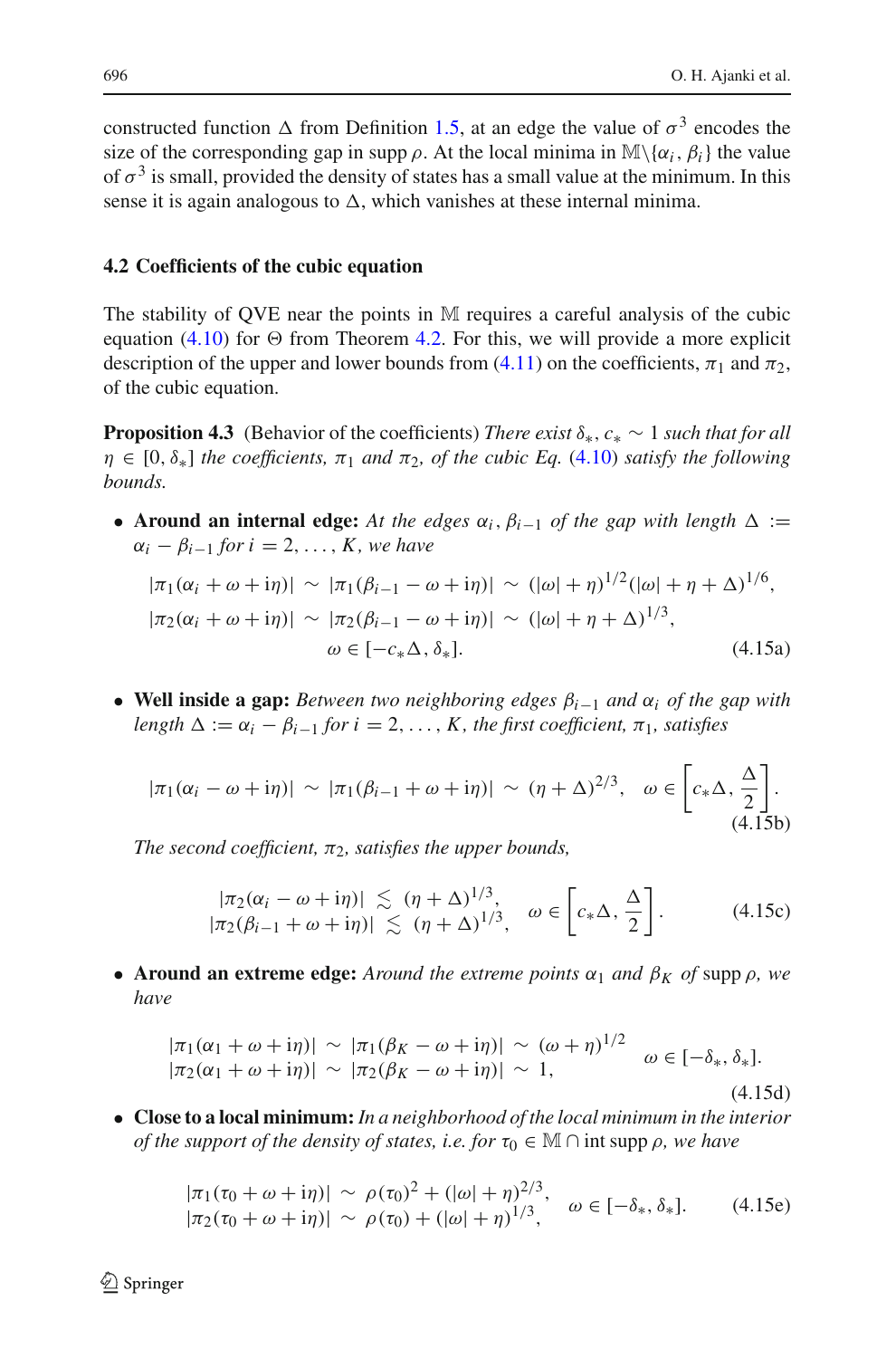*Proof* The proof is split according to the cases above. In each case we combine the general formulas [\(4.11\)](#page-28-2) with the knowledge about the harmonic extension,  $\rho$ , of the density of states from Theorem [4.1](#page-26-2) and about the behavior of the positive Höldercontinuous function,  $\sigma$ , at the minima in M from [\(4.14\)](#page-28-3). The positive constant  $\delta_*$  is chosen to have at most the same value as in Theorem [4.1.](#page-26-2) We start with the simplest case.

Around an extreme edge: By the Hölder-continuity of  $\sigma$  (cf. [\(4.12\)](#page-28-4)) and because  $\sigma$  is comparable to 1 at the points  $\alpha_1$  and  $\beta_K$  (cf. [\(4.14\)](#page-28-3)), this function is comparable to 1 in the whole  $\delta_{*}$ -neighborhood of the extreme edges. Thus, using [\(4.11\)](#page-28-2) inside this neighborhood, we find

$$
|\pi_1(z)| \sim \frac{\text{Im}z}{\rho(z)} + \rho(z), \quad |\pi_2(z)| \sim 1.
$$

The claim now follows from the behavior of  $\rho$ , given in Theorem [4.1,](#page-26-2) inside this domain.

Close to a local minimum: In this case  $\rho + \sigma$  is comparable to  $\rho$ . In fact, using the 1/3-Hölder-continuity of σ (cf. [\(4.12\)](#page-28-4)) and its bound at the minimum,  $\tau_0 \in M$ , (cf.  $(4.14)$ ) we find

$$
\rho(z) \le \rho(z) + \sigma(z) \lesssim \rho(z) + \rho(\tau_0)^2 + |z - \tau_0|^{1/3} \sim \rho(z), \quad |z - \tau_0| \le \delta_*.
$$
\n(4.16)

In the last relation we used the behavior [\(4.5e\)](#page-27-4) of  $\rho$  from Theorem [4.1.](#page-26-2) By [\(4.11\)](#page-28-2) we conclude that inside the  $\delta_*$ -neighborhood of  $\tau_0$ ,

$$
|\pi_1(z)| \sim \frac{\text{Im}z}{\rho(z)} + \rho(z)^2, \quad |\pi_2(z)| \sim \rho(z). \tag{4.17}
$$

Using the upper and lower bounds on  $\rho(z)$  again, gives the desired result, [\(4.15e\)](#page-29-1).

Around an internal edge: First we prove the bounds on  $|\pi_2|$ , starting from [\(4.11\)](#page-28-2). The upper bound simply uses the  $1/3$ -Hölder-continuity and the behavior at the edge points of  $\sigma$ .

$$
|\pi_2(z)| \sim \rho(z) + \sigma(z) \lesssim \rho(z) + \Delta^{1/3} + |z - \tau_0|^{1/3}, \tag{4.18}
$$

<span id="page-30-0"></span>where  $\tau_0$  is one of the edge points  $\alpha_i$  or  $\beta_{i-1}$ . The claim follows from plugging in the size of  $\rho$  from the two corresponding domains in Theorem [4.1,](#page-26-2) i.e., the domain close to an edge, [\(4.5b\)](#page-27-5), and the domain inside a gap, [\(4.5c\)](#page-27-6).

For the lower bound we consider two different regimes. In the first case *z* is close to the edge point,  $|z - \tau_0| \leq c \Delta$ , for some small positive constant *c*, depending only on the model parameters *p*, *P* and *L*. We find

$$
|\pi_2(z)| \sim \rho(z) + \sigma(z) \gtrsim \rho(z) + \Delta^{1/3} - C|z - \tau_0|^{1/3} \sim \rho(z) + \Delta^{1/3},
$$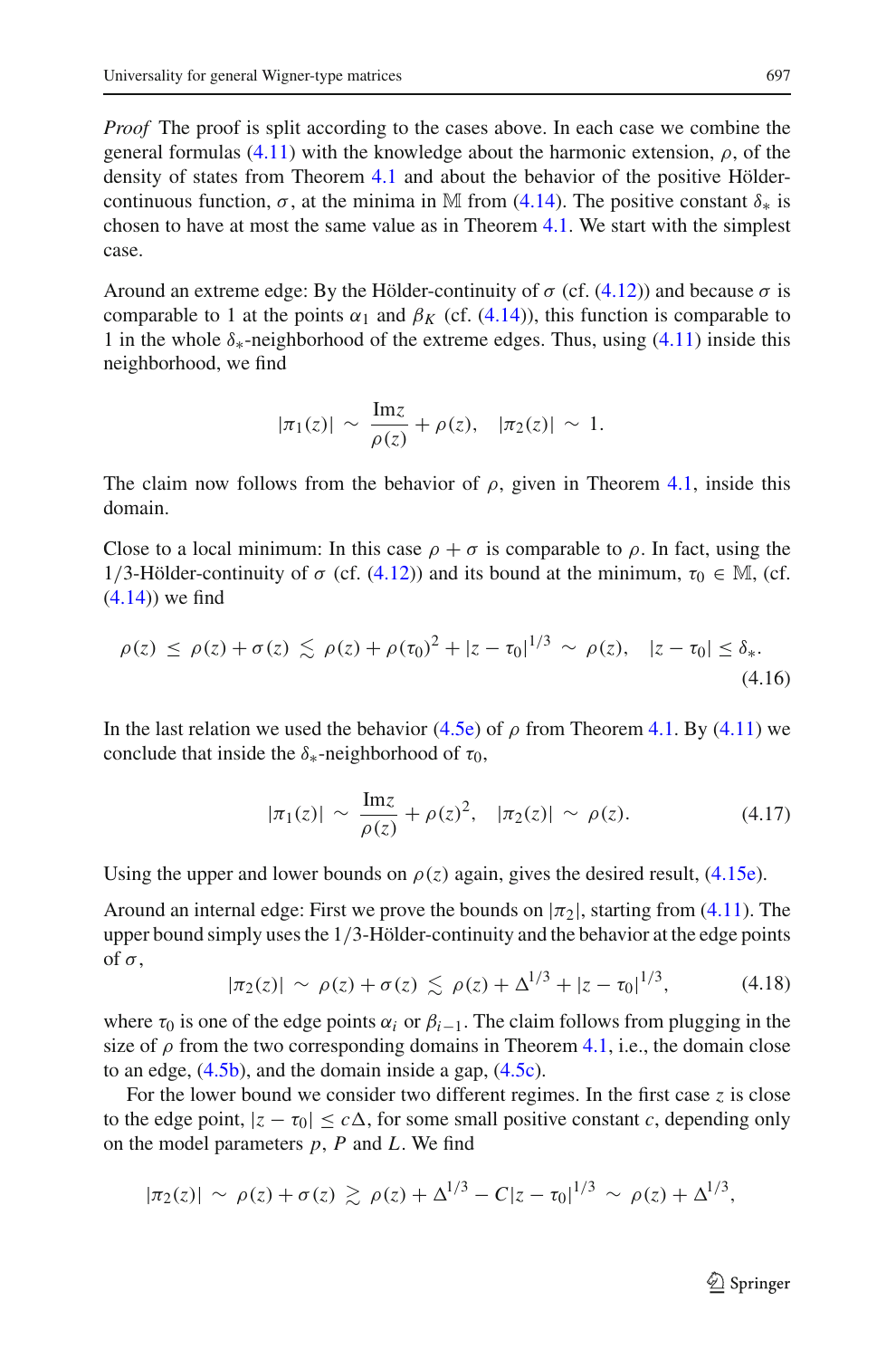provided *c* is small enough. This bound coincides with the lower bound on  $\pi_2$  in [\(4.15a\)](#page-29-2), once the size of  $\rho$  from [\(4.5b\)](#page-27-5) is used.

In the second regime,  $|z - \tau_0| \ge c\Delta$ , we simply use  $|\pi_2(z)| \gtrsim \rho(z)$  from [\(4.11\)](#page-28-2). If Rez  $\in$  supp  $\rho$ , then the size of  $\rho$  from [\(4.5b\)](#page-27-5) yields the desired lower bound. If, on the other hand, Rez lies inside a gap of supp  $\rho$ , then we use the freedom of choosing the constant  $c_*$  in Proposition [4.3.](#page-29-3) Suppose  $c_* \leq c/2$ . Then  $|z - \tau_0| \geq c \Delta$  and  $|Re z - \tau_0| \leq c_* \Delta$  imply  $Im z \gtrsim \Delta$  and

$$
\rho(z) \sim (\text{Im} z)^{1/3} \gtrsim \Delta^{1/3} + |z - \tau_0|^{1/3}.
$$

This finishes the proof of the upper and lower bound on  $|\pi_2|$  on this domain. For the claim about  $|\pi_1|$  we plug the result about  $|\pi_2|$  and the size of  $\rho$  into

$$
|\pi_1| \sim \frac{\text{Im}z}{\rho(z)} + \rho(z)|\pi_2(z)|. \tag{4.19}
$$

<span id="page-31-1"></span>Well inside a gap: For the upper bound on  $|\pi_2|$  we simply use [\(4.18\)](#page-30-0) again, which follows from [\(4.12\)](#page-28-4) and [\(4.14\)](#page-28-3). The comparison relation for  $|\pi_1|$  now follows from [\(4.19\)](#page-31-1) again. For the lower bound,  $|\pi_1| \gtrsim \text{Im}z/\rho$  and [\(4.5c\)](#page-27-6) from Theorem [4.1](#page-26-2) are sufficient. This finishes the proof of the proposition.  $\Box$ 

#### <span id="page-31-0"></span>**4.3 Rough bound on close to local minima**

In the following lemma we will see that a.w.o.p.  $\Lambda \leq c$  for some arbitrarily small constant *c* > 0. Since the local law away from M is already shown in Proposition [3.1](#page-18-4) we may restrict to bounded  $\zeta$  in the following. From here on until the end of Section [4](#page-26-0) we assume  $|z| \leq 10$ .

<span id="page-31-2"></span>**Lemma 4.4** (Rough bound) *Let* λ<sup>∗</sup> *be a positive constant. Then, uniformly for all*  $z = \tau + i\eta \in \mathbb{H}$  *with*  $\eta \geq N^{\gamma-1}$ *, the function*  $\Lambda$  *is uniformly small,* 

$$
\Lambda(z) \le \lambda_* \quad a.w.o.p. \tag{4.20}
$$

*Proof* Away from the local minima in M the claim follows from [\(3.2\)](#page-18-2) in Proposi-tion [3.1.](#page-18-4) We will therefore prove that  $\Lambda$  is smaller than any fixed positive constant in some  $\delta$ -neighborhood of M. We will use the freedom to choose the size  $\delta \sim 1$  of these neighborhoods as small as we like.

Let us sketch the upcoming argument. Close to the points in M we make use of Theorem [4.2.](#page-27-0) Using Lemma [2.1,](#page-15-0) we will see that the right hand side of the cubic equation in  $\Theta$ , [\(4.10\)](#page-28-1), is smaller than a small negative power,  $N^{-\varepsilon}$ , of *N*, provided  $\Lambda$  is bounded by a small constant,  $\Lambda \leq \lambda_*$ . This will imply that  $\Theta$  itself is small and through [\(4.8\)](#page-28-5) that the bound on  $\Lambda$  can be improved to  $\Lambda \leq \lambda_*/2$ . In this way we establish a gap in the possible values that the continuous function  $\Lambda$  can take. Lemma [A.2](#page-54-2) in the appendix is then used to propagate the bound on  $\Lambda$  from Proposition [3.1](#page-18-4) into the δ-neighborhoods of the points in M.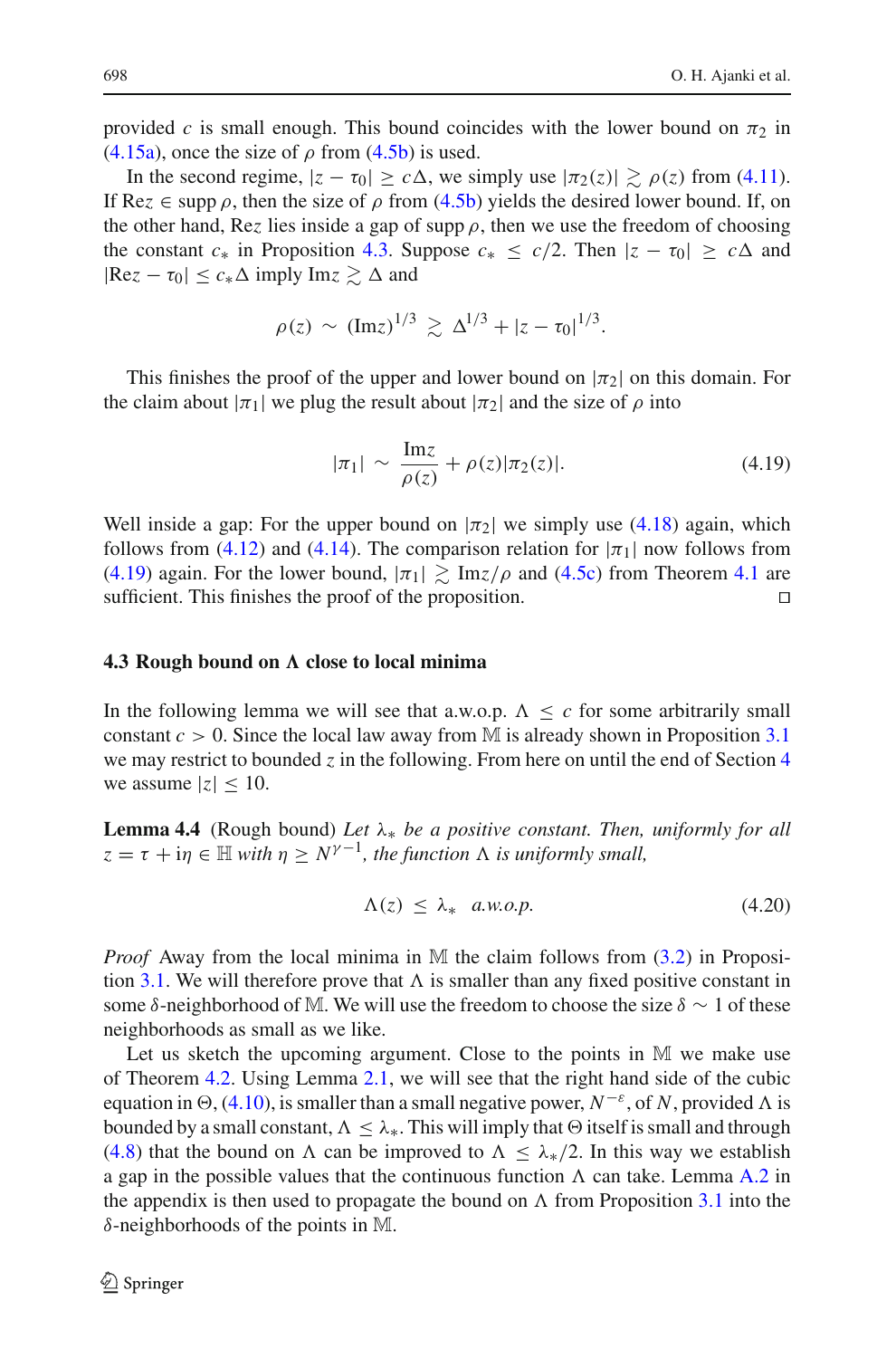Now we start the detailed proof from the fact that  $\Theta$  satisfies the cubic equation [\(4.10\)](#page-28-1), whose right hand side is bounded by  $C||\mathbf{d}||_{\infty}$  for some constant *C*, depending only on the model parameters. Note that  $\|\mathbf{d}\|_{\infty} \lesssim 1$  as long as  $\Lambda \leq \lambda_*$  because in this case  $|m_i|$  ∼ 1,  $|g_i|$  ∼ 1 and **g** satisfies the perturbed QVE with perturbation **d**. From the definition of  $\Theta$  in [\(4.7\)](#page-28-6) and the uniform bound on **s** from [\(4.13\)](#page-28-4), we get  $\Theta \lesssim \Lambda$ . Since the coefficient  $|\pi_2|$  is uniformly bounded (cf. [\(4.11\)](#page-28-2)), the cubic equation for  $\Theta$ implies the three bounds

<span id="page-32-2"></span>
$$
\Theta \, \mathbb{1}(\Lambda \leq \varepsilon_1, |\pi_1| \geq C_1 \varepsilon_1) \ \lesssim \ \frac{\|\mathbf{d}\|_{\infty}}{|\pi_1|} \,, \tag{4.21a}
$$

$$
\Theta \, \mathbb{1}(\Lambda \leq \varepsilon_2, |\pi_2| \geq C_2 \varepsilon_2) \, \lesssim \, \frac{|\pi_1|}{|\pi_2|} + \frac{\|\mathbf{d}\|_{\infty}^{1/2}}{|\pi_2|^{1/2}}, \tag{4.21b}
$$

<span id="page-32-3"></span><span id="page-32-0"></span>
$$
\Theta \, \mathbb{1}(\Lambda \leq \lambda_*) \, \lesssim \, |\pi_2| + \sqrt{|\pi_1|} + \|\mathbf{d}\|_{\infty}^{1/3}.\tag{4.21c}
$$

Here,  $\varepsilon_1, \varepsilon_2 \in (0, \lambda_*)$ , with  $\lambda_* \in (0, 1)$  from Theorem [4.2,](#page-27-0) are arbitrary constants and  $C_1, C_2 > 0$  depend only on the model parameters. We prove [\(4.21b\)](#page-32-0); the other two bounds are obtained similarly. First we show that under the assumptions  $\Lambda \leq \varepsilon_2$  and  $|\pi_2| \geq C_2 \varepsilon_2$  the second order term  $\pi_2 \Theta^2$  is at least three times larger than  $\Theta^3$  provided *C*<sub>2</sub> ∼ 1 is chosen to be sufficiently large. Indeed, since  $\Theta \le ||\mathbf{s}||_{\infty} \Lambda \le ||\mathbf{s}||_{\infty} \varepsilon_2$  and  $|\pi_2| \ge C_2 \varepsilon_2$ , it suffices to choose  $C_2 \ge 3$ ||s||<sub>∞</sub> ~ 1. Here we have also used [\(4.13\)](#page-28-4). Next we compare the second order term to the linear term  $\pi_1 \Theta$ . We may assume that  $\Theta \geq 3|\pi_1/\pi_2|$ , otherwise [\(4.21b\)](#page-32-0) holds trivially. Together with  $|\pi_2|\Theta^2 \geq 3\Theta^3$  proved above this implies that the second order term  $\pi_2\Theta^2$  dominates the left hand side of [\(4.10\)](#page-28-1). Combining this with  $|\langle \mathbf{t}^{(j)}, \mathbf{d} \rangle| \lesssim ||\mathbf{d}||_{\infty}$  (cf. [\(4.13\)](#page-28-4)) on the right hand side of [\(4.10\)](#page-28-1), hence yields

$$
\frac{1}{3}|\pi_2|\Theta^2 \leq |\Theta^3 + \pi_2\Theta^2 + \pi_1\Theta| \lesssim \|\mathbf{d}\|_{\infty}.
$$
 (4.22)

<span id="page-32-1"></span>In order to satisfy the constraint of [\(4.10\)](#page-28-1) we have also used  $\varepsilon_2 \leq \lambda_*$ . This together with [\(4.22\)](#page-32-1) yields [\(4.21b\)](#page-32-0).

Let  $\delta \in (0, 1)$  be another constant to be chosen later which depends only on the model parameters  $p$ ,  $P$ , and  $L$ . We split M into four subsets, which are treated separately,

$$
\mathbb{M}_1(\delta) := \{\tau_0 \in \mathbb{M} \setminus \partial \text{ supp } \rho : \rho(\tau_0) > \delta^{1/3}\},\
$$
  

$$
\mathbb{M}_2(\delta) := \{\tau_0 \in \partial \text{ supp } \rho : \Delta(\tau_0) > \delta^{1/2}\},\
$$
  

$$
\mathbb{M}_3(\delta) := \{\tau_0 \in \mathbb{M} \setminus \partial \text{ supp } \rho : \rho(\tau_0) \leq \delta^{1/3}\},\
$$
  

$$
\mathbb{M}_4(\delta) := \{\tau_0 \in \partial \text{ supp } \rho : \Delta(\tau_0) \leq \delta^{1/2}\}.
$$

The function  $\Delta$  is from Definition [1.5](#page-6-2) and its value is simply the length of the gap at the point  $\tau_0 \in \partial$  supp  $\rho$  where it is evaluated. We also define the  $\delta$ -neighborhoods of these subsets,

$$
\mathbb{D}_k(\delta) := \left\{ z \in \mathbb{H} : \operatorname{dist}(z, \mathbb{M}_k(\delta)) \le \delta \right\}, \quad k = 1, 2, 3, 4.
$$

 $\mathcal{D}$  Springer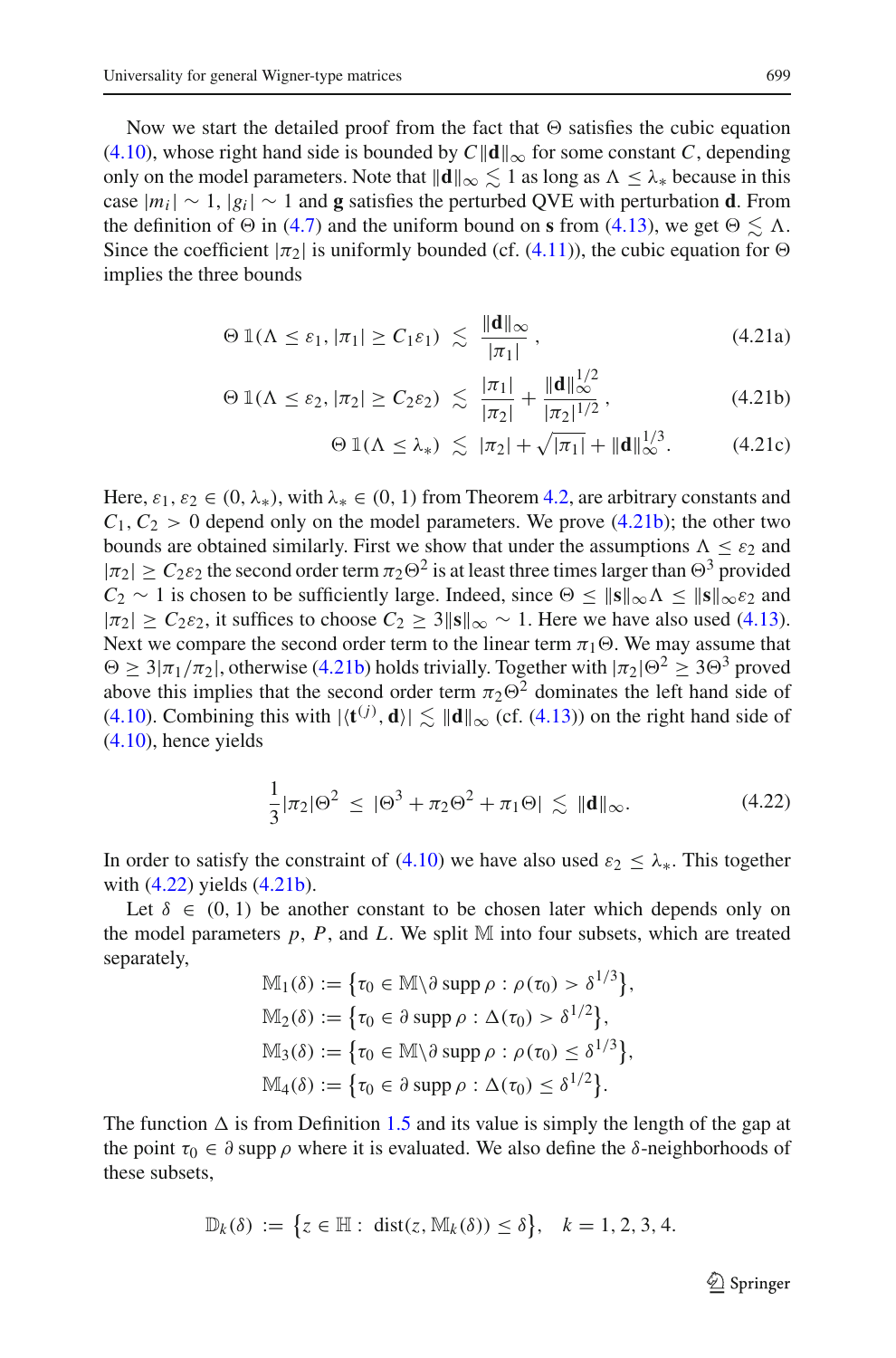As an immediate consequence of the upper and lower bounds on the coefficients,  $\pi_1$ and  $\pi_2$ , presented in Proposition [4.3,](#page-29-3) we see that

<span id="page-33-0"></span>
$$
|\pi_1(z)| \gtrsim \delta^{2/3}, \quad z \in \mathbb{D}_1(\delta), \tag{4.23a}
$$

$$
|\pi_1(z)| \lesssim \delta^{1/2}, \quad |\pi_2(z)| \gtrsim \delta^{1/6}, \quad z \in \mathbb{D}_2(\delta), \tag{4.23b}
$$

$$
|\pi_1(z)| \lesssim \delta^{1/2}, \quad |\pi_2(z)| \lesssim \delta^{1/6}, \quad z \in \mathbb{D}_3(\delta) \cup \mathbb{D}_4(\delta). \tag{4.23c}
$$

On  $\mathbb{D}_2(\delta)$  only the regimes around an internal edge, [\(4.15a\)](#page-29-2), and around an extreme edge,  $(4.15d)$ , are relevant. The case well inside the gap,  $(4.15b)$  and  $(4.15c)$ , does not apply for small enough  $\delta$ , since  $\Delta(\tau_0) > \delta^{1/2}$  but  $|\zeta - \tau_0| < \delta$ .

Now we make a choice for the two constants  $\varepsilon_1$  and  $\varepsilon_2$ . We express them in terms of  $\delta$  as

$$
\varepsilon_1 := \delta, \quad \varepsilon_2 := \delta^{1/5}.
$$

We pair the bounds on  $\Theta$  from [\(4.21\)](#page-32-2) with the corresponding bounds from [\(4.23\)](#page-33-0) on the coefficients of the cubic equation. For small enough  $\delta$  the conditions on  $\pi_1$  in [\(4.21a\)](#page-32-3) and  $\pi_2$  in [\(4.21b\)](#page-32-0) are automatically satisfied by the choice of  $\varepsilon_1$  and  $\varepsilon_2$ , as well as the upper and lower bounds from  $(4.23a)$  and  $(4.23b)$ . Thus, for small enough  $\delta$  we end up with

$$
\Theta(z) \mathbb{1}(\Lambda(z) \le \delta) \lesssim \delta^{-2/3} \|\mathbf{d}(z)\|_{\infty}, z \in \mathbb{D}_1(\delta),
$$
  
 
$$
\Theta(z) \mathbb{1}(\Lambda(z) \le \delta^{1/5}) \lesssim \delta^{1/3} + \delta^{-1/12} \|\mathbf{d}(z)\|_{\infty}^{1/2}, \quad z \in \mathbb{D}_2(\delta),
$$
  
 
$$
\Theta(z) \mathbb{1}(\Lambda(z) \le \lambda_*) \lesssim \delta^{1/6} + \|\mathbf{d}(z)\|_{\infty}^{1/3}, z \in \mathbb{D}_3(\delta) \cup \mathbb{D}_4(\delta).
$$

At this stage we use Lemma [2.1](#page-15-0) in the form of  $\|\mathbf{d}\|_{\infty} \prec N^{-\gamma/2}$  on the set where  $\Lambda \leq \lambda_*/10$ , say, and [\(4.8\)](#page-28-5) from Theorem [4.2.](#page-27-0) We may choose  $\lambda_*$  to be sufficiently small compared to the constants with the same name from these two statements. Furthermore, we choose  $\delta$  so small that  $\delta^{1/5} \leq \lambda_*$ . Since  $\|\mathbf{d}\|_{\infty} \leq N^{-\gamma/2+c}$  a.w.o.p. for an arbitrary  $c > 0$  we obtain

<span id="page-33-1"></span>
$$
\Lambda(z) \, \mathbb{1}(\Lambda(z) \le \delta) \lesssim \delta^{-2/3} N^{-\gamma/3}, z \in \mathbb{D}_1(\delta), \tag{4.24a}
$$

a.w.o.p. 
$$
\Lambda(z) \mathbb{1}(\Lambda(z) \le \delta^{1/5}) \lesssim \delta^{1/3} + \delta^{-1/12} N^{-\gamma/5}, \quad z \in \mathbb{D}_2(\delta)
$$
, (4.24b)

$$
\Lambda(z) 1\!\!1(\Lambda(z) \leq \lambda_*) \lesssim \delta^{1/6} + N^{-\gamma/7}, z \in \mathbb{D}_3(\delta) \cup \mathbb{D}_4(\delta). \qquad (4.24c)
$$

The right hand sides, including the constants from the comparison relation, can be made smaller than any given constant  $\lambda_*$  by choosing  $\delta = \delta_*$ , depending only on the model parameters, small enough and *N* sufficiently large. Furthermore, [\(4.24\)](#page-33-1) establish a gap in the possible values that  $\Lambda$  can take on the  $\delta_*$ -neighborhood of any point in M. By Proposition [3.1](#page-18-4) we have the bound  $\Lambda \prec N^{-\gamma/2}$  outside these  $\delta_*$ -neighborhoods and thus also for at least one point in the boundary of each neighborhood. Now we apply Lemma [A.2](#page-54-2) to each neighborhood and in this way we propagate the bound  $\Lambda \leq \lambda_*$  to every point *z* in the  $\delta_*$ -neighborhood of M with Im $z \ge N^{\gamma-1}$ .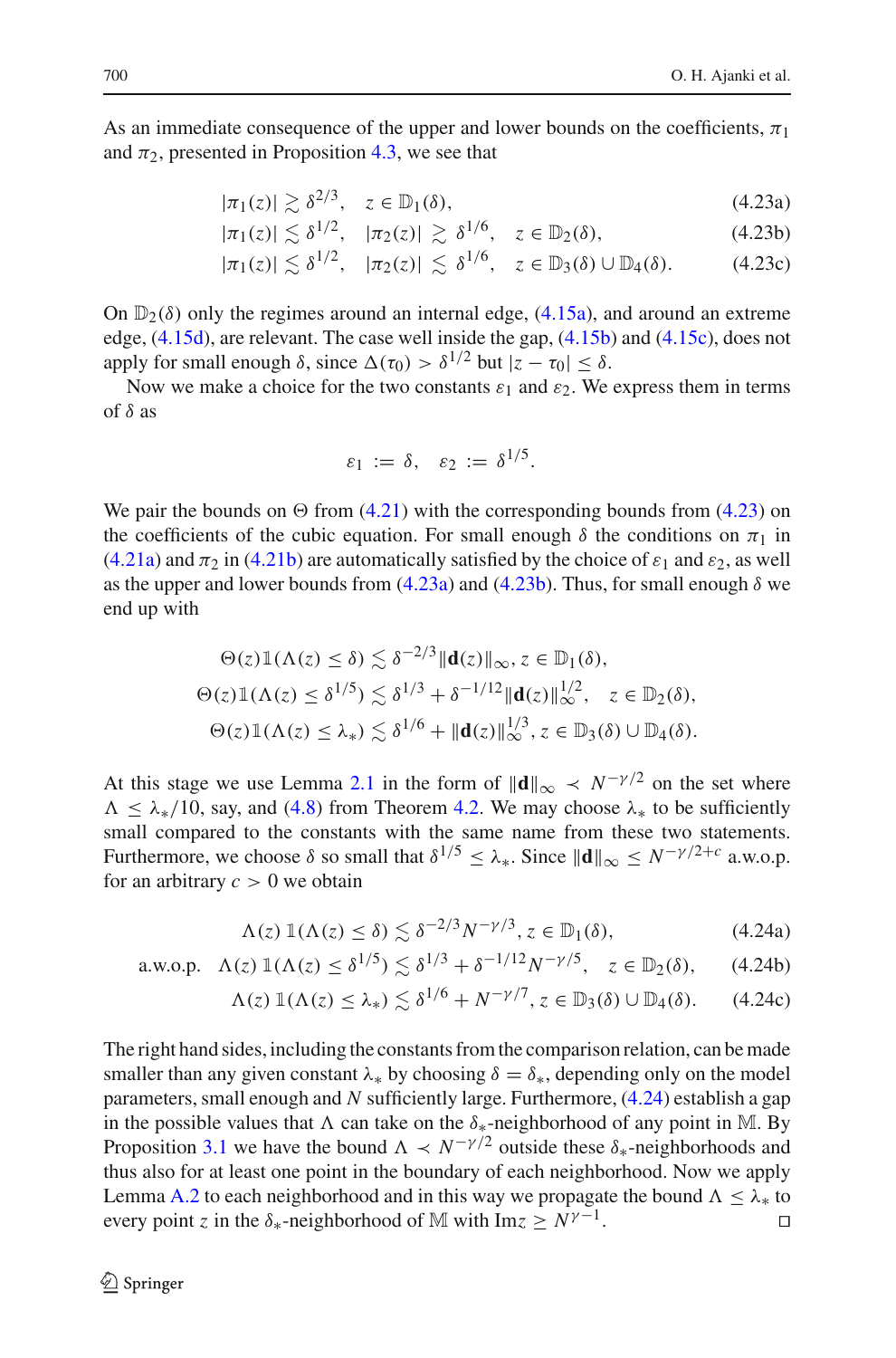#### <span id="page-34-0"></span>**4.4 Proof of Theorem [1.7](#page-7-0)**

According to Proposition [3.1](#page-18-4) the local law, Theorem [1.7,](#page-7-0) holds outside the  $\delta_{*}$ neighborhoods of the points in M. It remains to show that it is true inside these neighborhoods as well. From here on we assume that  $z \in \mathbb{H}$  satisfies dist(*z*, M)  $\leq \delta_*$ and Im<sub> $z \ge N^{\gamma-1}$ . Let  $\tau_0 \in \mathbb{M}$  be one of the closest points to *z* in M, i.e.,</sub>

$$
|z-\tau_0| = \text{dist}(z, \mathbb{M}).
$$

When  $\tau_0 \in \partial$  supp  $\rho$  we denote by  $\theta = \theta(\tau_0) \in \{\pm 1\}$  the direction that points towards the gap in supp  $\rho$  at  $\tau_0$ . In case  $\tau_0 \notin \partial$  supp  $\rho$  we make the arbitrary choice  $\theta := +1$ , i.e.,

$$
\theta := \begin{cases}\n-1 & \text{if } \tau_0 \in \{\alpha_i\}, \\
+1 & \text{if } \tau_0 \in \{\beta_i\}, \\
+1 & \text{if } \tau_0 \in \mathbb{M} \setminus \partial \text{ supp } \rho.\n\end{cases}
$$

The minimum  $\tau_0$  will be considered fixed in the following analysis. We parametrize  $\zeta$ as follows in the neighborhood of  $\tau_0 \in M$ :

<span id="page-34-1"></span>
$$
z = \tau_0 + \theta \omega + i\eta, \tag{4.25}
$$

where  $\eta \in (0, \delta_{*}]$  and  $\omega \in [-\delta_{*}, \delta_{*}]$ . We will then prove the local law in the form

$$
\Lambda(z) \prec \sqrt{\frac{\rho(z)}{N\eta}} + \frac{1}{N\eta} + \mathcal{E}(\omega, \eta),
$$
\n(4.26a)

$$
|\langle \mathbf{w}, \mathbf{g}(z) - \mathbf{m}(z) \rangle| \prec \mathcal{E}(\omega, \eta), \tag{4.26b}
$$

where the positive error function  $\mathcal{E} : [-\delta_*, \delta_*] \times (0, \delta_*] \to (0, \infty)$  is given as the unique solution of an explicit cubic equation in [\(4.30\)](#page-35-0) below.

To define *E* we introduce explicit auxiliary functions  $\tilde{\pi}_1$ ,  $\tilde{\pi}_2$  and  $\tilde{\rho}$  that are comparable in size to the corresponding functions  $\pi_1$ ,  $\pi_2$  and  $\rho$ . The reason for using these auxiliary quantities for the definition of  $\mathcal E$  instead of the original ones is twofold. Firstly, in this way  $\mathcal E$  will be an explicit function instead of one that is implicitly defined through the solution of the QVE. The function  $\mathcal E$  is explicit in the sense that there is a formula for the solution of the cubic equation that defines it and the coefficients are given by the explicit functions  $\tilde{\pi}_1$ ,  $\tilde{\pi}_2$  and  $\tilde{\rho}$ . Secondly, *E* will be monotonic of its second variable,  $\eta$ . This property will be used later. The definition of the three auxiliary functions will be different, depending on whether  $\tau_0$  is in the boundary of the support of the density of states or not. Recall the definition [\(1.17\)](#page-7-2) of  $\Delta_{\delta}(\tau)$ .

• **Edge:** If  $\tau_0 \in \partial$  supp  $\rho$ , i.e.  $\tau_0$  is an edge of a gap of size  $\Delta := \Delta_0(\tau_0)$  in the support of the density of states or an extreme edge. Then we define the three explicit functions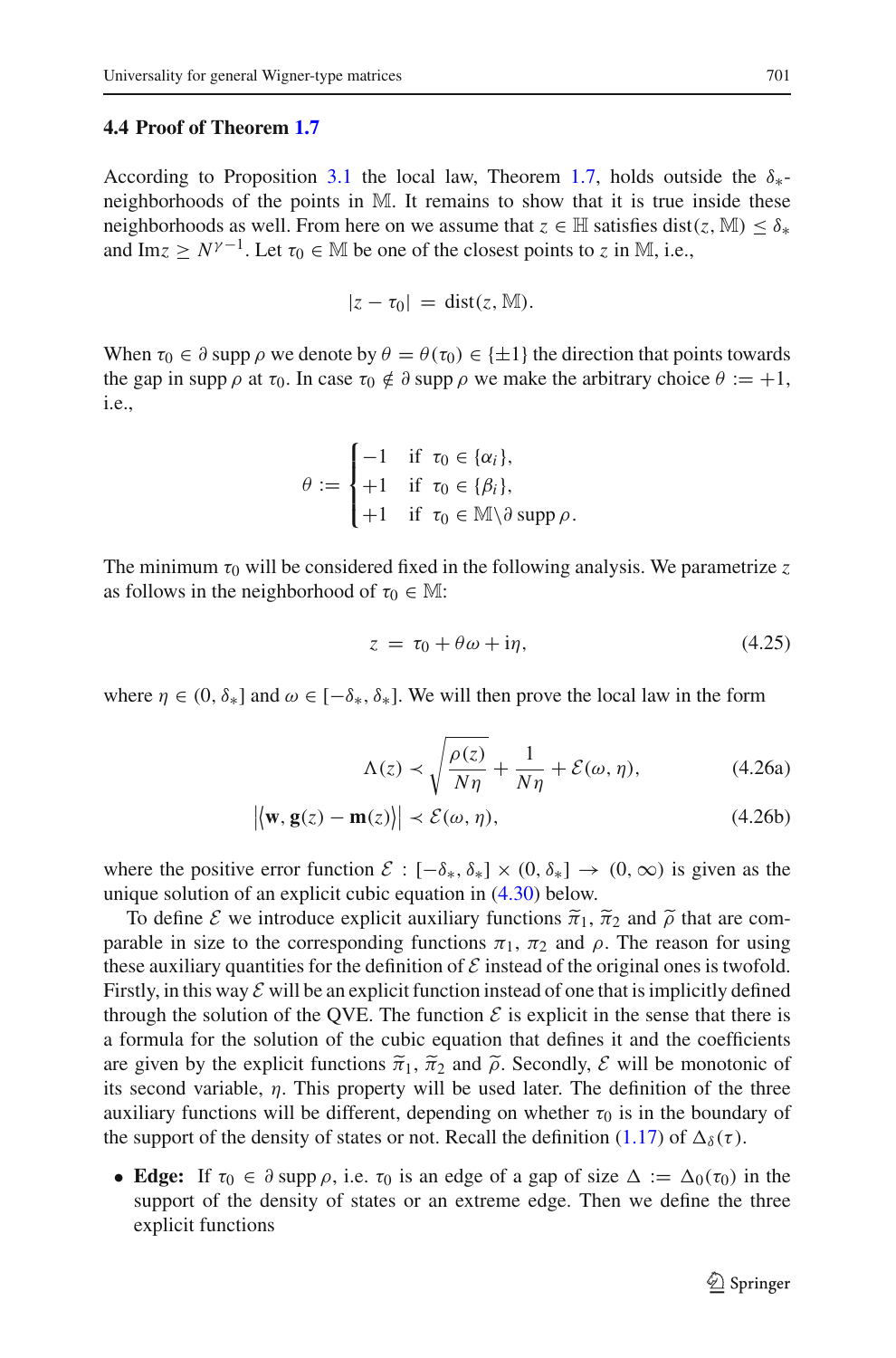$$
\widetilde{\rho}(\omega, \eta) := \begin{cases}\n\frac{(|\omega| + \eta)^{1/2}}{(\Delta + |\omega| + \eta)^{1/6}}, & \omega \in [-\delta_*, 0], \\
\frac{\eta}{(\Delta + |\omega| + \eta)^{1/6}} & \omega \in [0, c_* \Delta], & (4.27a) \\
\frac{\eta}{(\Delta + \eta)^{2/3}}, & \omega \in \left[c_* \Delta, \frac{\Delta}{2}\right]. \\
\widetilde{\pi}_1(\omega, \eta) := \begin{cases}\n(|\omega| + \eta)^{1/2}(|\omega| + \eta + \Delta)^{1/6}, & \omega \in [-\delta_*, 0], \\
(\omega + \eta)^{1/2}(\Delta + \eta)^{1/6}, & \omega \in [0, c_* \Delta], \\
(\Delta + \eta)^{2/3}, & \omega \in [c_* \Delta, \frac{\Delta}{2}]\n\end{cases} \\
\widetilde{\pi}_2(\omega, \eta) := \begin{cases}\n(|\omega| + \eta + \Delta)^{1/3}, & \omega \in [-\delta_*, 0], \\
(\Delta + \eta)^{1/3}, & \omega \in [0, c_* \Delta], \\
(\Delta + \eta)^{1/3}, & \omega \in \left[c_* \Delta, \frac{\Delta}{2}\right]\n\end{cases}\n\end{cases}
$$
\n(4.27c)

Here,  $c_* \sim 1$  is the constant from Proposition [4.3.](#page-29-3)

• **Internal minimum:** If  $\tau_0 \in \mathbb{M} \setminus \partial$  supp  $\rho$ , then we define for  $\omega \in [-\delta_*, \delta_*]$  the three functions

<span id="page-35-3"></span>
$$
\widetilde{\rho}(\omega, \eta) := \rho(\tau_0) + (|\omega| + \eta)^{1/3},\tag{4.28a}
$$

$$
\tilde{\pi}_1(\omega, \eta) := \rho(\tau_0)^2 + (|\omega| + \eta)^{2/3},\tag{4.28b}
$$

$$
\widetilde{\pi}_2(\omega,\eta) := \rho(\tau_0) + (|\omega| + \eta)^{1/3},\tag{4.28c}
$$

<span id="page-35-2"></span>By design (cf. Proposition [4.3](#page-29-3) and Theorem [4.1\)](#page-26-2) these functions satisfy

$$
\rho(\tau_0 + \theta \omega + i\eta) \sim \widetilde{\rho}(\omega, \eta), \quad \text{and} \quad |\pi_k(\tau_0 + \theta \omega + i\eta)| \sim \widetilde{\pi}_k(\omega, \eta), \tag{4.29}
$$

except in one special case where the second bound does not hold, namely when  $k = 2$ ,  $\tau_0 \in \partial$  supp  $\rho$  and  $\omega \in [c_*\Delta, \Delta/2]$ . In this case only the direction  $|\pi_2| \lesssim \tilde{\pi}_2$  is true  $(cf. (4.15c))$  $(cf. (4.15c))$  $(cf. (4.15c))$ .

We fix a positive constant  $\tilde{\varepsilon} \in (0, \gamma/16)$ . The value of the function  $\mathcal E$  at  $(\omega, \eta)$  is then defined to be the unique positive solution of the cubic equation

$$
\mathcal{E}(\omega, \eta)^3 + \tilde{\pi}_2(\omega, \eta) \mathcal{E}(\omega, \eta)^2 + \tilde{\pi}_1(\omega, \eta) \mathcal{E}(\omega, \eta)
$$
  
=  $N^{8\tilde{\varepsilon}} \frac{\mathcal{E}(\omega, \eta)}{N\eta} + \frac{\tilde{\rho}(\omega, \eta)}{N\eta} + \frac{1}{(N\eta)^2},$  (4.30)

<span id="page-35-1"></span><span id="page-35-0"></span>With the choices [\(1.23\)](#page-8-4) and [\(1.25\)](#page-8-5) for  $\kappa = \kappa(z)$  we have

$$
\mathcal{E} \le N^{9\widetilde{\varepsilon}} \min \left\{ \frac{1}{\sqrt{N\eta}}, \frac{\kappa}{N\eta} \right\},\tag{4.31}
$$

for any  $N \geq N_0$ , where the threshold  $N_0$  here depends on  $\tilde{\varepsilon}$  in addition to p, P, L,  $\mu$ and  $\gamma$ . The inequality [\(4.31\)](#page-35-1) is verified by plugging its right hand side into [\(4.30\)](#page-35-0) in place of  $\mathcal E$  and checking that on each regime the resulting expression on the right hand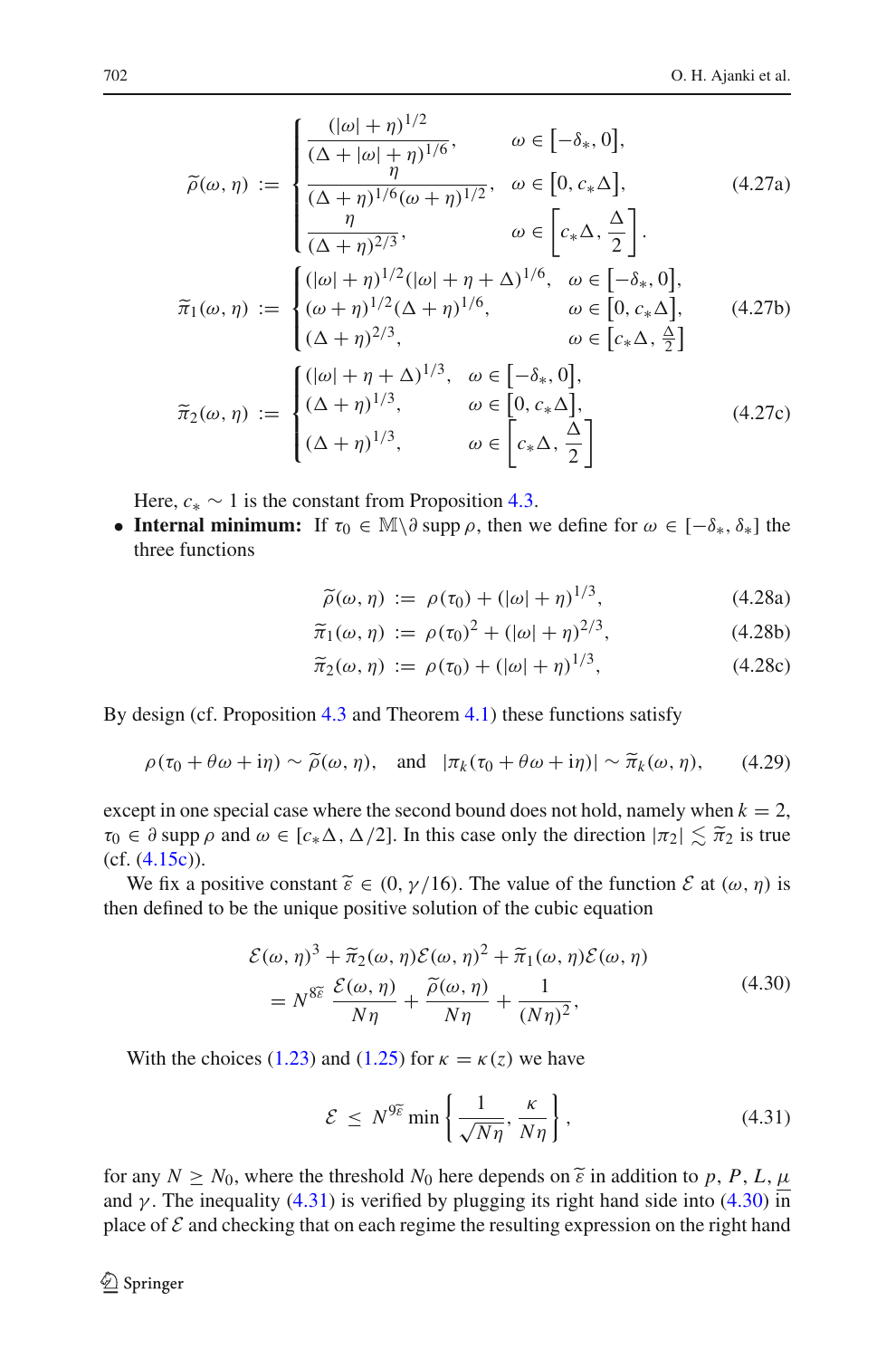side of  $(4.30)$  is smaller than the resulting expression on the left hand side of  $(4.30)$ . The factor of  $N^{9\tilde{\epsilon}}$  in [\(4.31\)](#page-35-1) can be absorbed in the stochastic domination in [\(4.26\)](#page-34-1). Thus [\(4.26\)](#page-34-1) becomes [\(1.20\)](#page-8-2) and [\(1.21\)](#page-8-3) of Theorem [1.7.](#page-7-0)

Before we start the proof of the local law  $(4.26)$ , let us motivate the definition of *E*. As a consequence of Lemma [4.4](#page-31-2) the indicator function equals one a.w.o.p. in the statement of Lemma [2.1.](#page-15-0) Thus, uniformly in the  $\delta_*$ -neighborhood of  $\tau_0$  we have

$$
\|\mathbf{d}\|_{\infty} + \Lambda_{\text{o}} \prec \sqrt{\frac{\rho + |\langle \mathbf{g} - \mathbf{m} \rangle|}{N\eta}} + \frac{1}{\sqrt{N}}.
$$
 (4.32)

<span id="page-36-0"></span>Here we used Im $\langle \mathbf{g} \rangle \lesssim \rho + |\langle \mathbf{g} - \mathbf{m} \rangle|$ . Since at the end the local law implies  $|\langle \mathbf{g} - \mathbf{g} \rangle|$ **m**)  $\vert \times \mathcal{E}$ , heuristically we may replace  $\vert \langle \mathbf{g} - \mathbf{m} \rangle \vert$  in [\(4.32\)](#page-36-0) by  $\mathcal{E}$ . In this case, from the fluctuation averaging, Theorem [3.5,](#page-21-1) we would be able to conclude that for any deterministic vector **w** with bounded entries,

$$
\|\mathbf{d}\|_{\infty}^2 + |\langle \mathbf{w}, \mathbf{d}\rangle| \prec \frac{\mathcal{E}}{N\eta} + \frac{\rho}{N\eta} + \frac{1}{(N\eta)^2}.
$$
 (4.33)

<span id="page-36-1"></span>Up to the technical factor of  $N^{8\varepsilon}$  the right hand side coincides with the right hand side of the cubic equation defining  $\mathcal E$ . On the other hand, the right hand side of the cubic equation [\(4.10\)](#page-28-1) for the quantity  $\Theta$  from Theorem [4.2](#page-27-0) is of the same form as the left hand side of [\(4.33\)](#page-36-1). Therefore, we infer

$$
|\Theta^3 + \pi_2 \Theta^2 + \pi_1 \Theta| \prec \frac{\mathcal{E}}{N\eta} + \frac{\rho}{N\eta} + \frac{1}{(N\eta)^2}.
$$
 (4.34)

<span id="page-36-2"></span>We will argue that on appropriately chosen domains out of the three summands in the cubic expression in  $\Theta$  always one is the biggest by far. Therefore, the error function  $\mathcal E$ , defined by [\(4.30\)](#page-35-0), is essentially the best bound on  $\Theta$  that one may hope to deduce from [\(4.34\)](#page-36-2). Indeed, since  $\Theta$  is by definition an average of **g** − **m**, we expect  $\Theta \prec \mathcal{E}$ .

We will now prove [\(4.26\)](#page-34-1). To this end we gradually improve the bound on  $\Theta$ . Fix some  $\varepsilon \in (0,\tilde{\varepsilon})$ . The sequence of deterministic bounds on this quantity is defined as

$$
\Phi_0 := 1, \quad \Phi_{k+1} := \max\{N^{-\varepsilon}\Phi_k, N^{9\varepsilon}\mathcal{E}\}.
$$
\n(4.35)

<span id="page-36-4"></span>From here on until the end of this section the threshold function  $N_0$  from the definition of the stochastic domination (cf. Definition [1.6\)](#page-7-1) as well as the definition of 'a.w.o.p.' (cf. Definition [1.9\)](#page-9-0) may depend on  $\varepsilon$  in addition to p, P, L,  $\mu$  and  $\gamma$ . At the end of the proof we will remove this dependence. The following lemma is essential for doing one step in the upcoming iteration.

<span id="page-36-3"></span>**Lemma 4.5** (Improving bound through cubic) *Suppose that for all*  $z \in \tau_0 +$  $[-\delta_*, \delta_*] + i[N^{\gamma-1}, \delta_*]$  *and some*  $k \in \mathbb{N}$  *the quantity*  $\Theta(z)$  *from* [\(4.7\)](#page-28-6) *fulfills*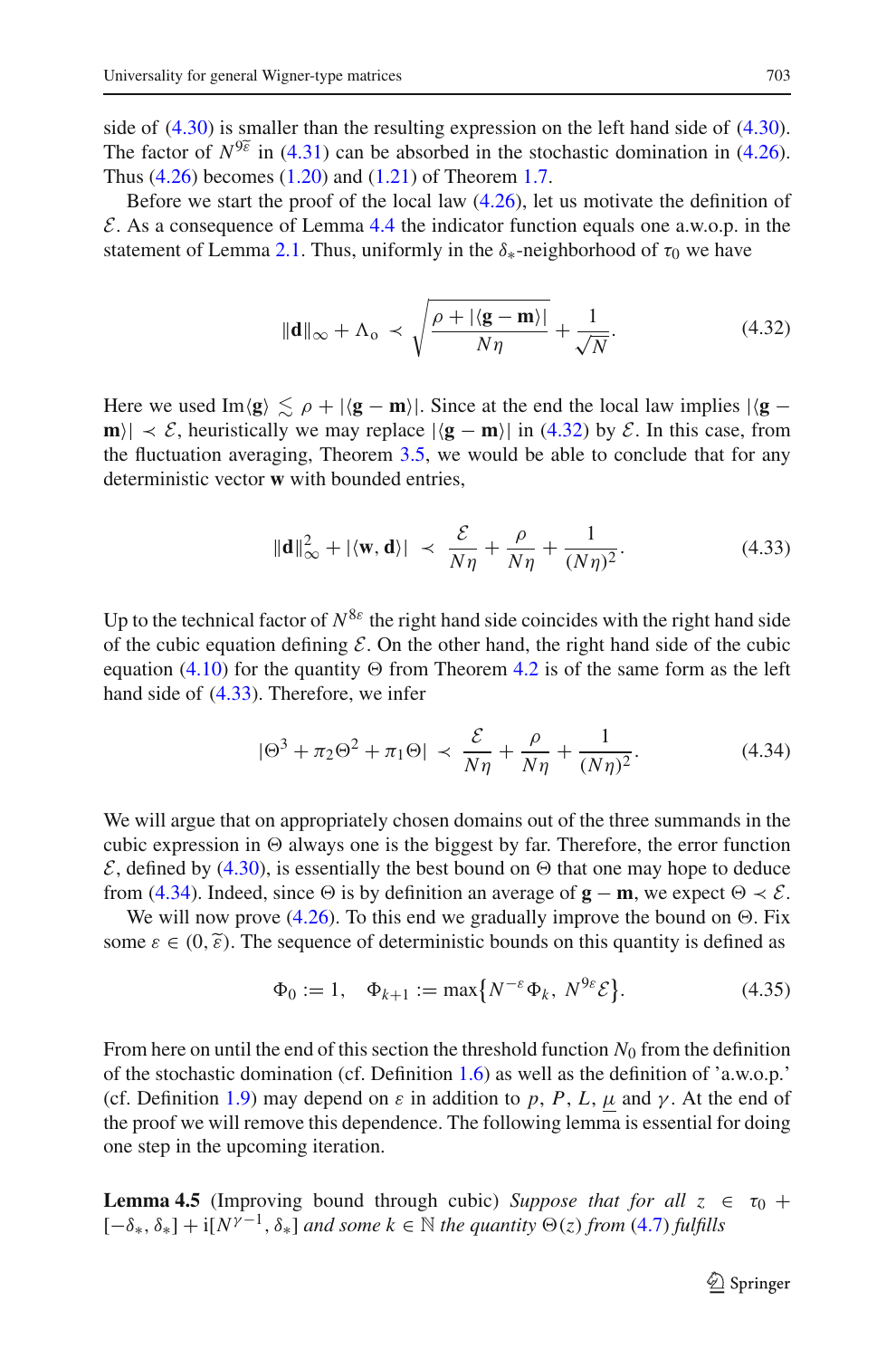$$
\left| \Theta(z)^3 + \pi_2(z) \Theta(z)^2 + \pi_1(z) \Theta(z) \right| \prec \frac{\rho(z) + \Phi_k(\omega, \eta)}{N\eta} + \frac{1}{(N\eta)^2}.
$$
 (4.36)

<span id="page-37-0"></span>*Then*  $\Theta(z) \prec \Phi_{k+1}(\omega, \eta)$ .

We will postpone the proof of this lemma until the end of this section. First we show how to use this result to prove the local law (Theorem [1.7\)](#page-7-0). Fix an integer  $k > 0$ and assume that  $\Theta + |\langle \mathbf{g} - \mathbf{m} \rangle| \prec \Phi_k$  is already proven. For  $k = 0$  this follows from the rough bound on  $\Lambda$  in Lemma [4.4,](#page-31-2)  $\Lambda \prec 1 = \Phi_0$ . As an induction step we show that  $\Theta + |\langle \mathbf{g} - \mathbf{m} \rangle| \prec \Phi_{k+1}$ .

<span id="page-37-1"></span>From [\(4.32\)](#page-36-0) we see that

$$
\|\mathbf{d}\|_{\infty} + \Lambda_{\text{o}} \prec \sqrt{\frac{\rho + \Phi_k}{N\eta}} + \frac{1}{N\eta}.
$$
 (4.37)

The right hand side is a deterministic bound on the off-diagonal error  $\Lambda$ <sub>o</sub>. Therefore the fluctuation averaging (Theorem [3.5\)](#page-21-1) is applicable to  $\langle \mathbf{t}^{(1)}, \mathbf{d} \rangle$  and  $\langle \mathbf{t}^{(2)}, \mathbf{d} \rangle$  on right hand side of the cubic equation [\(4.10\)](#page-28-1)

$$
|\langle \mathbf{t}^{(j)}, \mathbf{d} \rangle| \prec \left( \sqrt{\frac{\rho + \Phi_k}{N\eta}} + \frac{1}{N\eta} \right)^2,
$$

where  $N^{-1}$  from [\(3.15\)](#page-21-0) has been neglected since  $\rho \gtrsim \eta$ . In this way we see that the hypothesis [\(4.36\)](#page-37-0) of Lemma [4.5](#page-36-3) is satisfied. Using the lemma the bound on  $\Theta$  is improved to

$$
\Theta(z) \prec \Phi_{k+1}(\omega, \eta). \tag{4.38}
$$

In order to improve the bound on  $|\langle \mathbf{g} - \mathbf{m} \rangle|$  as well, we use the bound [\(4.9\)](#page-28-7) from Theorem [4.2](#page-27-0) for averages of **g** − **m** against bounded vectors. Since by Lemma [4.4](#page-31-2) the deviation function  $\Lambda$  is bounded by a small constant, the indicator function in [\(4.9\)](#page-28-7) is a.w.o.p. non-zero. Choosing  $\mathbf{w} = (1, \ldots, 1)$ , we find that

$$
|\langle \mathbf{g} - \mathbf{m} \rangle| \lesssim \Theta + \|\mathbf{d}\|_{\infty}^2 + |\langle \widetilde{\mathbf{w}}, \mathbf{d} \rangle|, \quad \text{a.w.o.p.,}
$$
 (4.39)

where  $\tilde{\mathbf{w}} = \mathbf{Tw}$  is a bounded,  $\|\tilde{\mathbf{w}}\|_{\infty} \leq 1$ , deterministic vector. Together with the bound [\(4.37\)](#page-37-1) we apply the fluctuation averaging (Theorem [3.5\)](#page-21-1) again,

$$
|\langle \mathbf{g} - \mathbf{m} \rangle| \prec \Phi_{k+1} + \frac{\rho + \Phi_k}{N\eta} + \frac{1}{(N\eta)^2} \lesssim N^{-\varepsilon} \Phi_k + \Phi_{k+1} \lesssim \Phi_{k+1}.
$$
 (4.40)

This concludes one step in the iteration, i.e., we have shown  $\Theta + |\langle \mathbf{g} - \mathbf{m} \rangle| \prec \Phi_{k+1}$ .

We repeat this step finitely many times and each time improve  $\Phi_k$  by a factor of  $N^{-\varepsilon}$  until it reaches its target value  $N^{9\varepsilon}$ *E* and is not improved anymore. Note that all constants in our estimates, explicit and hidden, depend only on the model parameters and  $\varepsilon$ . In particular, the number of steps needed is uniform in  $(\omega, \eta)$ . At that stage we have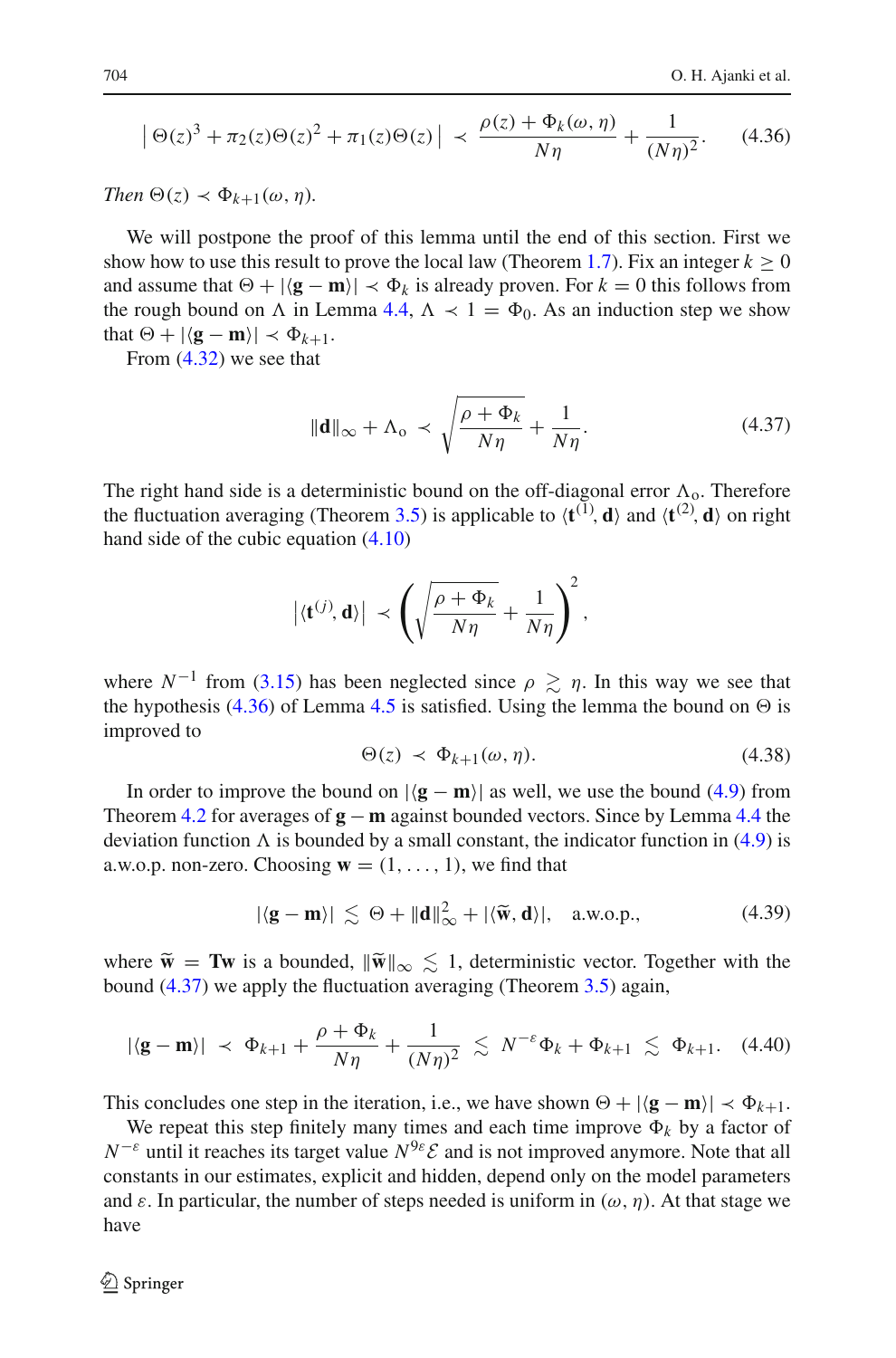$$
\Theta + |\langle \mathbf{g} - \mathbf{m} \rangle| \prec_{\varepsilon} N^{9\varepsilon} \mathcal{E},
$$

where the subindex  $\varepsilon$  indicates that the threshold  $N_0$  from the stochastic domination may depend on  $\varepsilon$ . But since  $\varepsilon > 0$  was arbitrary, we infer (cf. (i) of Lemma [A.1\)](#page-54-1) that  $\Theta + |\langle \mathbf{g} - \mathbf{m} \rangle| \prec \mathcal{E}$ , where now and until the start of the proof of Lemma [4.5](#page-36-3) below the stochastic domination is  $\varepsilon$ -independent. By [\(4.32\)](#page-36-0) we conclude

$$
\|\mathbf{d}\|_{\infty} + \Lambda_0 \prec \sqrt{\frac{\rho}{N\eta}} + \frac{1}{N\eta} + \mathcal{E}.
$$
 (4.41)

<span id="page-38-0"></span>For the bound on the diagonal contribution,  $\Lambda_d$ , we use [\(4.8\)](#page-28-5) to get

$$
\Lambda_{\mathbf{d}} \lesssim \Theta + \|\mathbf{d}\|_{\infty} \prec \sqrt{\frac{\rho}{N\eta}} + \frac{1}{N\eta} + \mathcal{E}.
$$

Finally, with the help of [\(4.9\)](#page-28-7), [\(4.41\)](#page-38-0) and the fluctuation averaging, we prove the bound on averages of **g** − **m** against any bounded,  $\|\mathbf{w}\|_{\infty} \leq 1$ , deterministic vector,

$$
|\langle \mathbf{w}, \mathbf{g} - \mathbf{m} \rangle| \prec \frac{\rho}{N\eta} + \frac{1}{(N\eta)^2} + \Theta \prec \frac{\rho}{N\eta} + \frac{1}{(N\eta)^2} + \mathcal{E}.
$$

This finishes the proof of Theorem [1.7](#page-7-0) apart from the proof of Lemma [4.5](#page-36-3) which we will tackle now.

*Proof of Lemma* [4.5](#page-36-3) The spectral parameter  $z = \tau_0 + \theta \omega + i\eta$  lies inside the  $\delta_{*}$ neighborhood of  $\tau_0$ . We fix  $\omega \in [-\delta_*, \delta_*]$  and show that the claim holds for any choice of  $\eta \in [N^{\gamma-1}, \delta_*]$ . We split the interval of possible values of  $\eta$  into two or three regimes, depending on the case we are treating.

• **Edge:** If  $\tau_0 \in \partial$  supp  $\rho$  is an edge of a gap of size  $\Delta := \Delta_0(\tau_0)$ , then we define

$$
I_1(\omega) := \left\{ \eta \in [N^{\gamma-1}, \delta_*] : \frac{(|\omega| + \eta)^{1/2}}{(|\omega| + \eta + \Delta)^{1/6}} \ge N^{-5\varepsilon} \Phi_k(\omega, \eta) \right\},
$$
  
\n
$$
I_2(\omega) := \left\{ \eta \in [N^{\gamma-1}, \delta_*] : N^{5\varepsilon} \frac{(|\omega| + \eta)^{1/2}}{(|\omega| + \eta + \Delta)^{1/6}} \le \Phi_k(\omega, \eta) \right\}
$$
  
\n
$$
\le N^{2\varepsilon} (|\omega| + \eta + \Delta)^{1/3} \right\},
$$
  
\n
$$
I_3(\omega) := \left\{ \eta \in [N^{\gamma-1}, \delta_*] : (|\omega| + \eta + \Delta)^{1/3} \le N^{-2\varepsilon} \Phi_k(\omega, \eta) \right\}.
$$

If any of the two regimes  $I_l(\omega)$  with  $l = 2, 3$  consists of a single point only, then we set  $I_l(\omega) := \emptyset$ .

• **Internal minimum:** If  $\tau_0 \in \mathbb{M} \setminus \partial$  supp  $\rho$ , then we set  $I_2(\omega) := \emptyset$  and define

$$
I_1(\omega) := \left\{ \eta \in [N^{\gamma-1}, \delta_*] : \rho(\tau_0) + (|\omega| + \eta)^{1/3} \ge N^{-2\varepsilon} \Phi_k(\omega, \eta) \right\},
$$
  

$$
I_3(\omega) := \left\{ \eta \in [N^{\gamma-1}, \delta_*] : \rho(\tau_0) + (|\omega| + \eta)^{1/3} \le N^{-2\varepsilon} \Phi_k(\omega, \eta) \right\}.
$$

 $\mathcal{D}$  Springer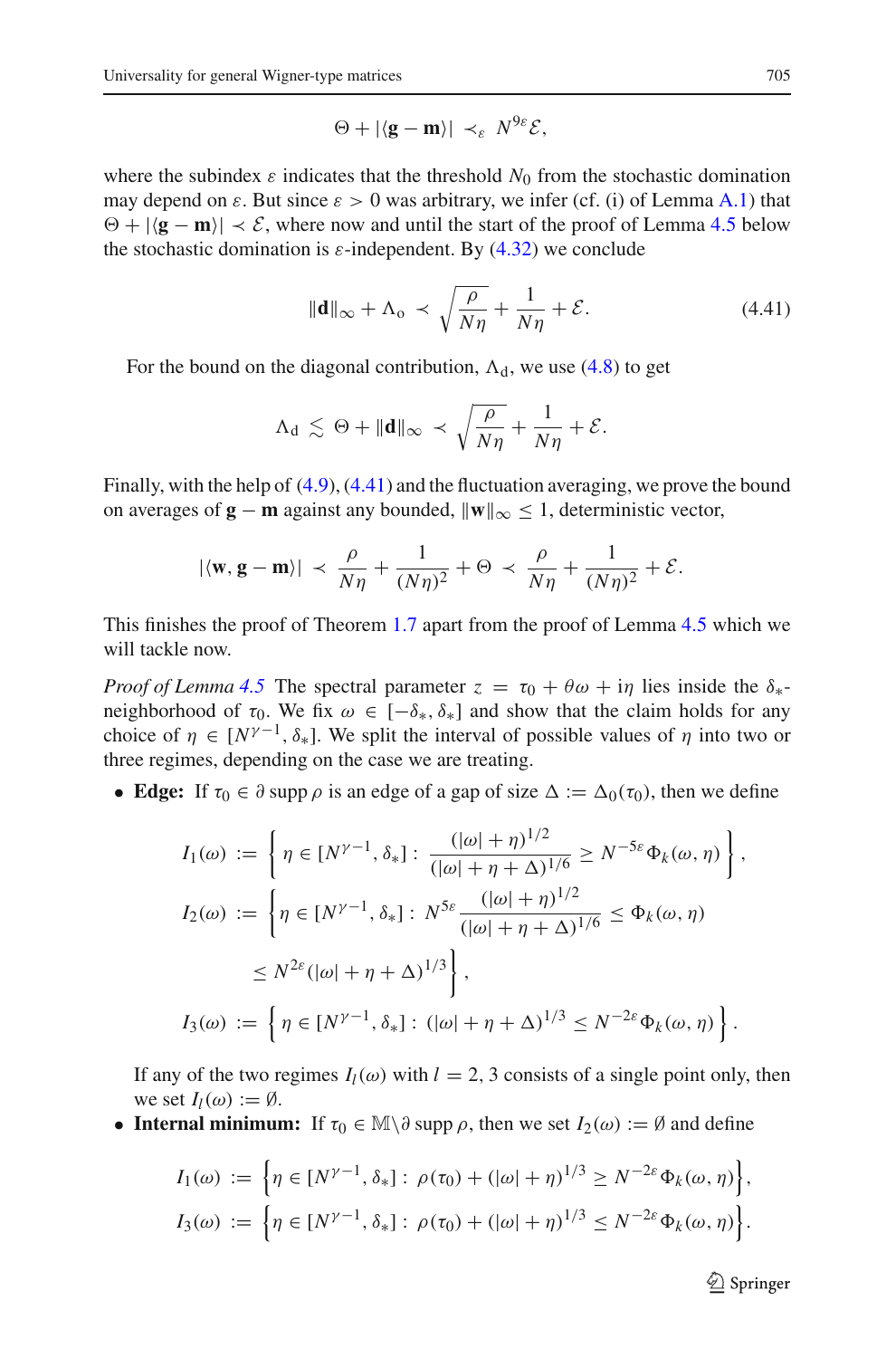If  $I_3(\omega)$  consists of a single point only, then we set  $I_3(\omega) := \emptyset$ .

In the cubic equation [\(4.30\)](#page-35-0), used to define the error function  $\mathcal{E}$ , the coefficients  $\tilde{\pi}_1$ and  $\tilde{\pi}_2$  on the left hand side are monotonously increasing functions of  $\eta$ . The linear and the constant coefficient of  $\mathcal E$  on the right hand side are monotonously decreasing in  $\eta$ . Thus,  $\mathcal E$  itself is a monotonously decreasing function of  $\eta$ . From this fact and the definition of the regimes  $I_1$ ,  $I_2$  and  $I_3$  we see that  $I_1 = [\eta_1, \delta_*]$ ,  $I_2 = [\eta_2, \eta_1]$  and  $I_3 = [N^{\gamma-1}, \eta_2]$  for some  $\eta_1, \eta_2 \in [N^{\gamma-1}, \delta_*]$ . Here, we interpret  $I_2 = \emptyset$  if  $\eta_1 \leq \eta_2$ and  $I_3 = \emptyset$  if  $n_2 \leq N^{\gamma-1}$ .

Now we define a *z*-dependent indicator function

$$
\chi(\omega, \eta)
$$
\n
$$
:= \begin{cases}\n\mathbb{1}\left(N^{-7\varepsilon}\Phi_k(\omega, \eta) \leq \Theta(\tau_0 + \theta\omega + i\eta) \leq N^{-6\varepsilon}\Phi_k(\omega, \eta)\right) & \text{if } \eta \in I_1(\omega) \\
\mathbb{1}\left(N^{-4\varepsilon}\Phi_k(\omega, \eta) \leq \Theta(\tau_0 + \theta\omega + i\eta) \leq N^{-3\varepsilon}\Phi_k(\omega, \eta)\right) & \text{if } \eta \in I_2(\omega) \\
\mathbb{1}\left(N^{-\varepsilon}\Phi_k(\omega, \eta) \leq \Theta(\tau_0 + \theta\omega + i\eta) \leq \Phi_k(\omega, \eta)\right) & \text{if } \eta \in I_3(\omega) \\
1\left(N^{-\varepsilon}\Phi_k(\omega, \eta) \leq \Theta(\tau_0 + \theta\omega + i\eta) \leq \Phi_k(\omega, \eta)\right) & \text{if } \eta \in I_3(\omega)\n\end{cases}
$$
\n(4.42)

This function fixes the values of  $\Theta$  to a small interval just below the deterministic control parameter  $\Phi_k$ . We will prove that  $\Theta$  cannot take these values, i.e.  $\chi = 0$ a.w.o.p. Figure [3](#page-39-0) illustrates this argument. Compared to Figure 6.1 in [\[14\]](#page-59-2) we see that instead of two there are now three domains,  $I_1(\omega)$ ,  $I_2(\omega)$  and  $I_3(\omega)$ , to be distinguished. The reason for this extra complication is that  $(4.10)$  is cubic in  $\Theta$ , compared to the quadratic equation for [v] that appeared in the proof of Lemma 6.2 in [\[14\]](#page-59-2). To see that  $\chi = 0$ , first note that the choice of the domains,  $I_l$ , ensures that there is always one summand on the left hand side of the cubic equation [\(4.10\)](#page-28-1) for  $\Theta$  which dominates the two others by a factor  $N^{\varepsilon}$ , whenever  $\chi$  does not vanish. In fact, by construction we have:



<span id="page-39-0"></span>**Fig. 3** The *shaded area* is forbidden for  $\Theta$ . Since the continuous function  $\Theta$  lies below this region at  $\eta = \delta_*$  it stays below it for any  $\eta \ge N^{\gamma-1}$ , hence proving  $\Theta \le \Phi_{k+1}$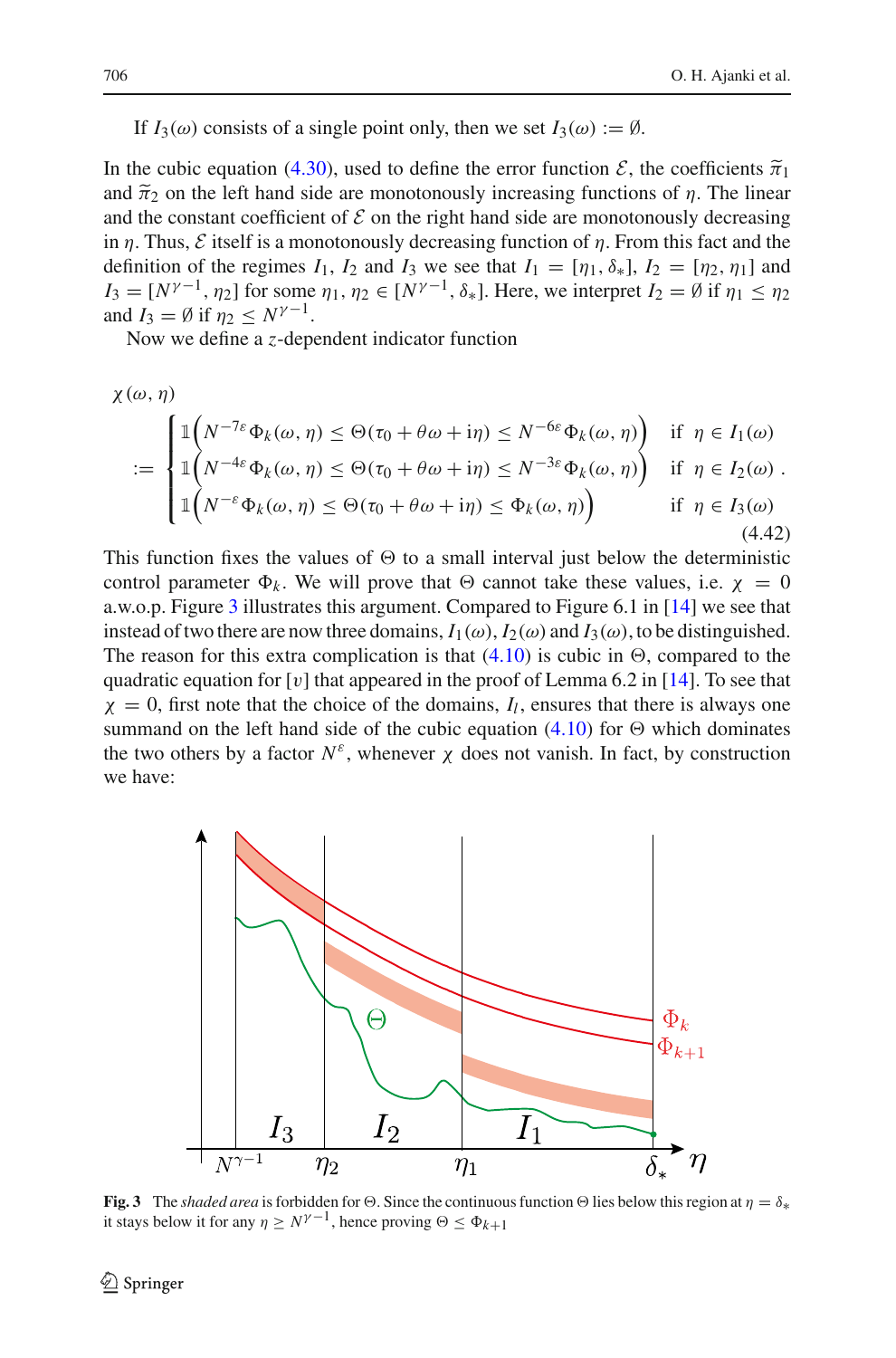<span id="page-40-0"></span>The random functions  $\Theta$  and  $\chi$  satisfy a.w.o.p.

$$
\begin{aligned} &\left(\Theta(z)^3 + \tilde{\pi}_2(\omega, \eta)\Theta(z)^2 + \tilde{\pi}_1(\omega, \eta)\Theta(z)\right)\chi(\omega, \eta) \\ &\lesssim \left|\Theta(z)^3 + \pi_2(z)\Theta(z)^2 + \pi_1(z)\Theta(z)\right|. \end{aligned} \tag{4.43}
$$

We will verify this fact at the end of the proof of this lemma. Now we will simply use it. First we combine the assumption [\(4.36\)](#page-37-0) of the lemma and [\(4.43\)](#page-40-0) to obtain

$$
N^{-\varepsilon}(\Theta^3 + \tilde{\pi}_2 \Theta^2 + \tilde{\pi}_1 \Theta) \chi \le \frac{\tilde{\rho} + \Phi_k}{N\eta} + \frac{1}{(N\eta)^2} \text{ a.w.o.p.}
$$

Here we also gave up a factor of  $N^{\varepsilon}$  to get an inequality instead of the stochastic domination, and replaced  $\rho$  by the comparable quantity  $\tilde{\rho}$ . By the definition of the indicator function  $\chi$  we have  $\Theta \chi \geq N^{-7\varepsilon} \Phi_k$ . Using this to bound the left hand side, and that  $\varepsilon < \tilde{\varepsilon}$ , we obtain

$$
(\mathcal{R}^3 + \tilde{\pi}_2 \mathcal{R}^2 + \tilde{\pi}_1 \mathcal{R})\chi \le N^{8\tilde{\epsilon}} \frac{\mathcal{R}}{N\eta} + \frac{\tilde{\rho}}{N\eta} + \frac{1}{(N\eta)^2}, \text{ a.w.o.p.},
$$
  

$$
\mathcal{R} := N^{-8\epsilon} \Phi_k.
$$

Comparing this with the defining Eq.  $(4.30)$  for  $\mathcal E$  we conclude that a.w.o.p. *N*<sup>−8ε</sup> $Φ_k$ γ < *E*.

On the other hand, by the definition of  $\Phi_k$  in [\(4.35\)](#page-36-4) we know that  $\Phi_k > N^{8\varepsilon} \mathcal{E}$ . These two inequalities yield

$$
\chi(\omega, \eta) = 0, \quad \eta \in [N^{\gamma-1}, \delta_*], \quad \text{a.w.o.p.}
$$
 (4.44)

<span id="page-40-1"></span>Now we successively, for  $l = 1, 2, 3$ , apply Lemma [A.2](#page-54-2) on the connected domains  $\tau_0 + \theta \omega + iI_l(\omega)$  with the choices  $\varphi := \Theta$  and

$$
\Phi(\tau_0 + \theta \omega + i\eta) := \begin{cases} N^{-6\varepsilon} \Phi_k(\omega, \eta) & \text{if } l = 1, \\ N^{-3\varepsilon} \Phi_k(\omega, \eta) & \text{if } l = 2, \\ \Phi_k(\omega, \eta) & \text{if } l = 3, \end{cases}
$$

$$
z_0 := \begin{cases} \tau_0 + \theta \omega + i\delta_* & \text{if } l = 1, \\ \tau_0 + \theta \omega + i\eta_1 & \text{if } l = 2, \\ \tau_0 + \theta \omega + i\eta_2 & \text{if } l = 3, \end{cases}
$$

where as explained after the definition of  $I_1$ ,  $I_2$  and  $I_3$  above we have  $I_1 = [\eta_1, \delta_*]$ ,  $I_2 = [\eta_2, \eta_1]$  and  $I_3 = [N^{\gamma-1}, \eta_2]$ . The condition [\(A.1\)](#page-55-0) of the lemma is satisfied by the definition of  $\Theta$  in [\(4.7\)](#page-28-6), the Hölder-continuity of the solution of the QVE, the weak Lipschitz-continuity of **g** with Lipschitz-constant  $N^2$  and the Hölder-continuity of **s** from [\(4.12\)](#page-28-4). The gap condition, [\(A.2\)](#page-55-2), holds because of [\(4.44\)](#page-40-1) and the definition of  $\chi$ and  $\Phi$  for an appropriate choice of the exponent  $D_3$ .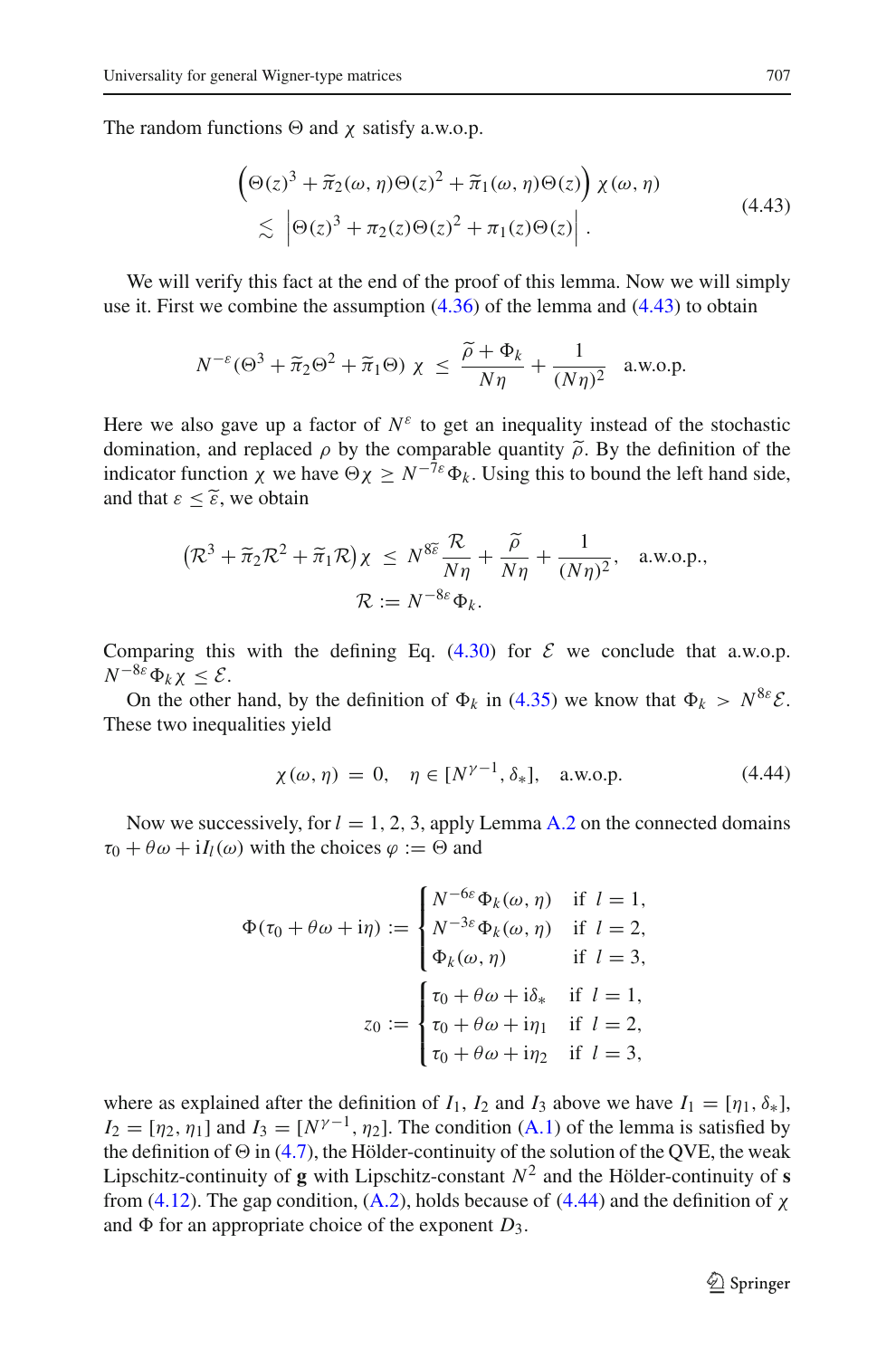The condition,  $\varphi(z_0) \leq \Phi(z_0)$  a.w.o.p., necessary for the application of Lemma [A.2](#page-54-2) on the first domain,  $\tau_0+\theta\omega+iI_1(\omega)$ , is obtained form Proposition [3.1.](#page-18-4) With Lemma [A.2](#page-54-2) we propagate the bound to all  $z \in \tau_0 + \theta \omega + iI_1(\omega)$ . Now we apply Lemma [A.2](#page-54-2) on the second domain  $\tau_0 + \theta \omega + iI_2(\omega)$ , provided  $I_2(\omega)$  is not empty. The bound [\(A.3\)](#page-55-1) for the new  $z_0 = \tau_0 + \theta \omega + i \eta_1$  is obtained from the previous step. Finally, we apply Lemma [A.2](#page-54-2) to  $\tau_0 + \theta \omega + iI_3(\omega)$ , in case it is not empty, with the new choice  $z_0 = \tau_0 + \theta \omega + i\eta_2$ . Altogether, we applied the lemma at most three times. Through this procedure we prove that a.w.o.p.  $\Theta(z) \leq \Phi(z)$  for all  $z \in \tau_0 + \theta \omega + i[N^{\gamma-1}, \delta_*].$ On the third domain,  $\tau_0 + \theta \omega + iI_3(\omega)$ , we use that a.w.o.p.  $\chi = 0$  (cf. [\(4.44\)](#page-40-1)) and thus a.w.o.p.  $\Theta(z) \leq N^{-\varepsilon} \Phi_k$ . Altogether we showed that in the  $\delta_*$ -neighborhood of  $\tau_0$ ,

a.w.o.p. 
$$
\Theta(z) \leq N^{-\varepsilon} \Phi_k \leq \Phi_{k+1}
$$
.

This finishes the proof of Lemma [4.5](#page-36-3) up to verifying the claim [\(4.43\)](#page-40-0).

For the proof of [\(4.43\)](#page-40-0) one verifies case by case that on *I*<sub>1</sub> the term  $\tilde{\pi}_1 \Theta \sim |\pi_1| \Theta$ is bigger than the two other terms,  $\tilde{\pi}_2 \Theta^2$  and  $\Theta^3$  by a factor of  $N^{\varepsilon}$ . If  $I_3$  is not empty then the term  $\Theta^3$  is the biggest. If *I*<sub>2</sub> is not empty, then  $|\pi_2| \sim \tilde{\pi}_2$  and  $\tilde{\pi}_2 \Theta^2$  is the biggest term by a factor of  $N^{\varepsilon}$ . More specifically, when  $\eta \in I_i$  and  $\chi = \chi(\omega, \eta) = 1$ we show

$$
\left|\Theta^3 + \pi_2\Theta^2 + \pi_1\Theta\right| \sim |\pi_j|\Theta^j \sim \widetilde{\pi}_j\Theta^j \sim \Theta^3 + \widetilde{\pi}_2\Theta^2 + \widetilde{\pi}_1\Theta,
$$

where  $\pi_3 = \tilde{\pi}_3 := 1$ . As an example we demonstrate these relations in a few cases:

• Well inside a gap: If  $\tau_0 \in \partial \text{ supp } \rho$  and  $\omega \in [c_*\Delta, \Delta/2]$  then  $I_2(\omega) = \emptyset$ . We now check that on  $I_1(\omega)$  the linear term in  $\Theta$  is the biggest while on  $I_3(\omega)$  the cubic term dominates. First, let  $\eta \in I_1(\omega)$ . Then the following chain of inequalities hold,

$$
\begin{aligned} \widetilde{\pi}_1 \Theta \, &\sim \, |\pi_1| \Theta \, \sim \, (\Delta + \eta)^{2/3} \Theta \gtrsim N^{-5\varepsilon} (\Delta + \eta)^{1/3} \Phi_k \Theta \, \sim \, N^{-5\varepsilon} \widetilde{\pi}_2 \Phi_k \Theta \\ &\gtrsim N^{-10\varepsilon} \Phi_k^2 \Theta. \end{aligned}
$$

Here, we used [\(4.29\)](#page-35-2), [\(4.15b\)](#page-29-5), the definition of  $I_1(\omega)$  and [\(4.27c\)](#page-35-3) in the form  $\tilde{\pi}_2 \sim (\Delta + \eta)^{1/3}$ . Now we can use  $\chi$  to replace  $\Phi_k$  by  $\Theta$ . By definition of  $\chi$  and since  $\tilde{\pi}_k \gtrsim |\pi_k|$  for  $k = 1, 2$  we also get

$$
N^{-5\varepsilon} \widetilde{\pi}_2 \Phi_k \Theta \chi \ge N^{\varepsilon} \widetilde{\pi}_2 \Theta^2 \chi \gtrsim N^{\varepsilon} |\pi_2| \Theta^2 \chi, \quad N^{-10\varepsilon} \Phi_k^2 \Theta \chi \ge N^{2\varepsilon} \Theta^3 \chi.
$$

We conclude that on  $I_1(\omega)$  the linear term in  $\Theta$  dominates the others,

$$
\widetilde{\pi}_1 \Theta \chi \gtrsim N^{\varepsilon} (\Theta^3 + \widetilde{\pi}_2 \Theta^2) \chi.
$$

Suppose now that  $\eta \in I_3(\omega)$ . In this case, using the choice of the indicator function χ,

$$
\Theta^3 \chi \geq N^{-\varepsilon} \Phi_k \Theta^2 \chi \geq N^{-2\varepsilon} \Phi_k^2 \Theta \chi.
$$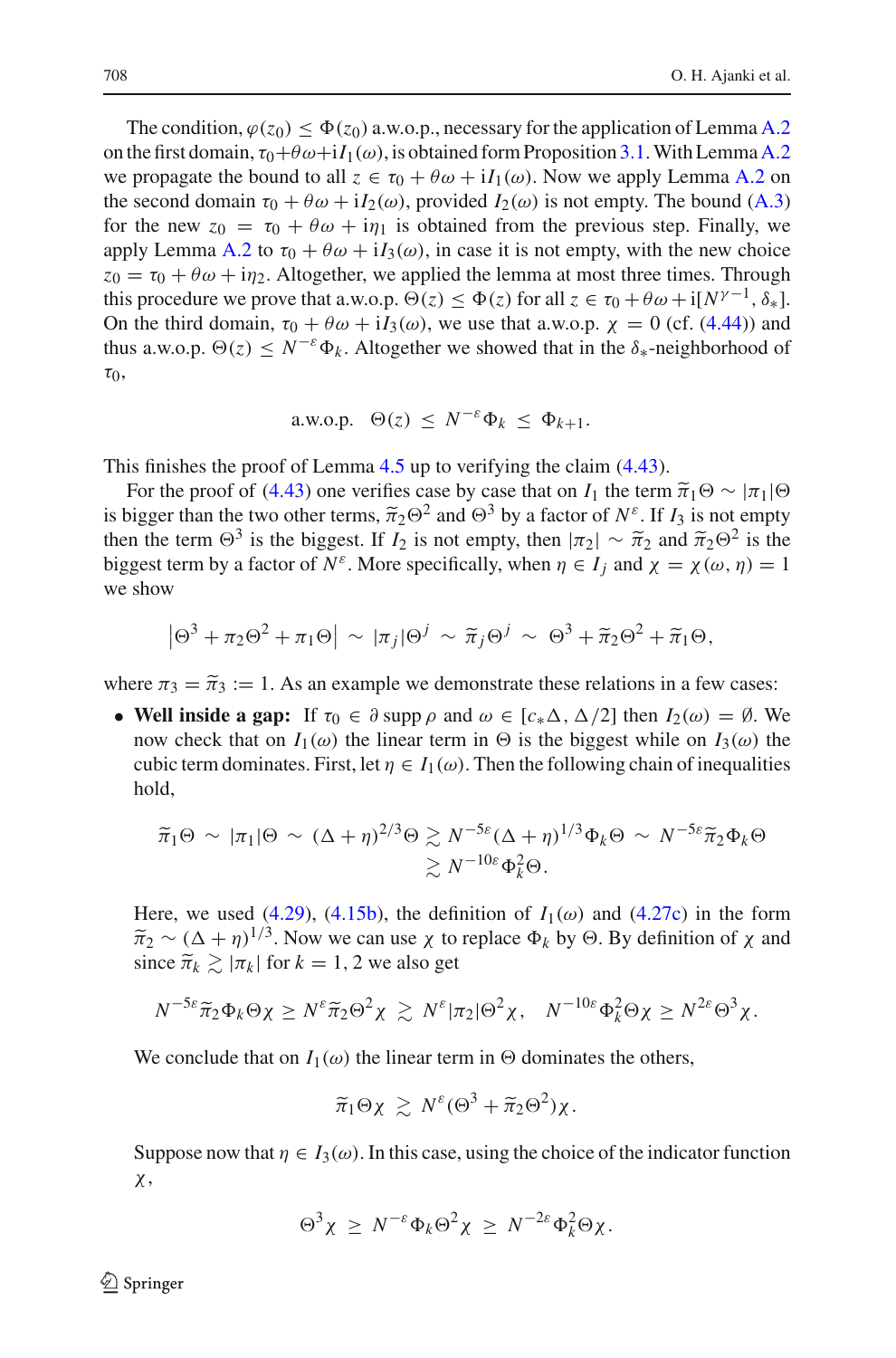By definition of  $I_3(\omega)$  and [\(4.27c\)](#page-35-3) we find that

$$
N^{-\varepsilon} \Phi_k \Theta^2 \gtrsim N^{\varepsilon} (\Delta + \eta)^{1/3} \Theta^2 \sim N^{\varepsilon} \tilde{\pi}_2 \Theta^2,
$$
  

$$
N^{-2\varepsilon} \Phi_k^2 \Theta \gtrsim N^{2\varepsilon} (\Delta + \eta)^{2/3} \Theta \sim N^{2\varepsilon} \tilde{\pi}_1 \Theta.
$$

Altogether we find that the cubic term dominates the two others,

$$
\Theta^3 \chi \gtrsim N^{\varepsilon} (\widetilde{\pi}_2 \Theta^2 + \widetilde{\pi}_1 \Theta) \chi.
$$

• **Inside a gap close to an edge on**  $I_2$ : If  $\tau_0 \in \partial$  supp  $\rho, \omega \in [0, c_* \Delta]$  and  $\eta \in I_2(\omega)$ , then we will show the quadratic term in  $\Theta$  dominates the two other terms. We have

$$
|\pi_2|\Theta^2 \sim \tilde{\pi}_2\Theta^2 \sim (\Delta + \eta)^{1/3}\Theta^2 \gtrsim N^{-2\varepsilon} \Phi_k \Theta^2,
$$

where in the inequality we used the definition of  $I_2(\omega)$ . The choice of  $\chi$  guarantees that  $\Phi_k \chi \geq N^{3\varepsilon} \Theta \chi$ . Thus, the quadratic term is larger than the cubic term by a factor of *N*ε. On the other hand

$$
(\Delta + \eta)^{1/3} \Theta^2 \chi \gtrsim N^{-4\varepsilon} (\Delta + \eta)^{1/3} \Phi_k \Theta
$$
  
\$\gtrsim N^{\varepsilon} (\omega + \eta)^{1/2} (\Delta + \eta)^{1/6} \Theta \sim N^{\varepsilon} \tilde{\pi}\_1 \Theta\$  
\$\sim N^{\varepsilon} |\pi\_1| \Theta\$.

Here, in the first inequality we used the indicator function  $\chi$  and in the second inequality the definition of  $I_2(\omega)$ . Altogether, we arrive at

$$
\widetilde{\pi}_2\Theta^2\chi\,\gtrsim\,N^{\varepsilon}(\Theta^3+\widetilde{\pi}_1\Theta)\chi.
$$

• **Internal minimum on**  $I_1$ : If  $\tau_0 \in \mathbb{M} \setminus \partial$  supp  $\rho$  and  $\eta \in I_1(\omega)$ , then the linear term is the biggest,

$$
|\pi_1|\Theta \sim \widetilde{\pi}_1 \Theta \sim \left(\rho(\tau_0)^2 + (|\omega| + \eta)^{2/3}\right)\Theta
$$
  
 
$$
\gtrsim N^{-2\varepsilon} \left(\rho(\tau_0) + (|\omega| + \eta)^{1/3}\right)\Phi_k \Theta.
$$

Here, we used [\(4.29\)](#page-35-2) and the definitions of  $\tilde{\pi}_1$  and  $I_1(\omega)$ , respectively. Since  $\Phi_k \chi \geq N^{6\varepsilon} \Theta \chi$  and by the definition of  $\tilde{\pi}_2$  this shows that the linear term is larger than the quadratic term by a factor of  $N^{4\varepsilon}$ . In order to compare the linear with the cubic term we estimate further. By definition of  $I_1(\omega)$ ,

$$
N^{-2\varepsilon} \big( \rho(\tau_0) + (|\omega| + \eta)^{1/3} \big) \Phi_k \Theta \ge N^{-4\varepsilon} \Phi_k^2 \Theta.
$$

Again we use the lower bound on  $\Phi_k \chi$  and get

$$
N^{-4\varepsilon} \Phi_k^2 \Theta \chi \geq N^{8\varepsilon} \Theta^3 \chi.
$$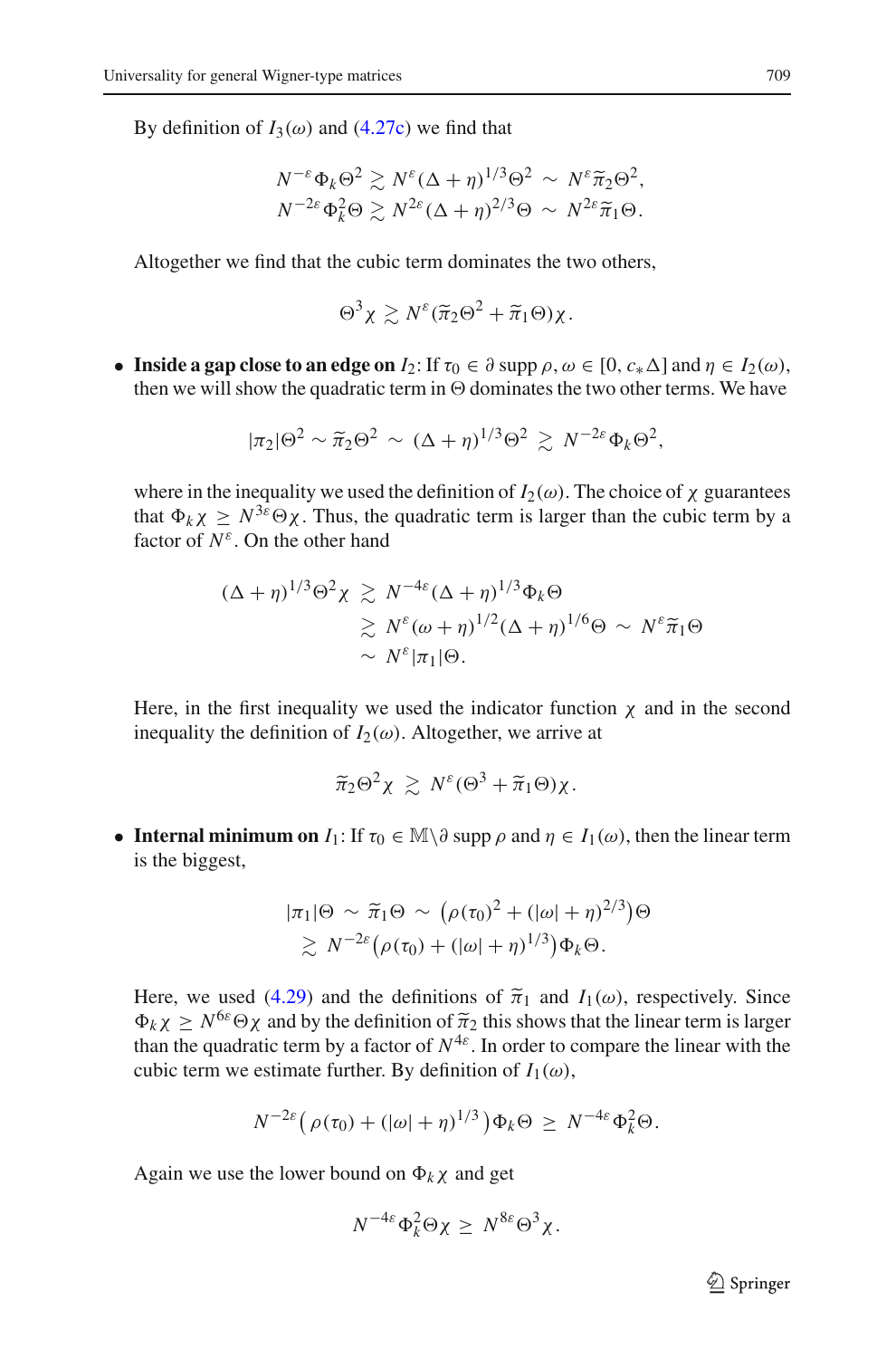Thus we showed that on the domain  $I_1(\omega)$ 

$$
\widetilde{\pi}_1 \Theta \chi \gtrsim N^{\varepsilon} (\Theta^3 + \widetilde{\pi}_2 \Theta^2) \chi.
$$

The other cases are proven similarly. This completes the proof of  $(4.43)$ .

#### <span id="page-43-0"></span>**5 Rigidity and delocalization of eigenvectors**

#### <span id="page-43-1"></span>**5.1 Proof of Corollary [1.10](#page-10-0)**

Here we explain how the local law, Theorem [1.7,](#page-7-0) is used to estimate the difference between the cumulative density of states and the eigenvalue distribution function of the random matrix **H**. The following auxiliary result shows that the difference between two probability measures can be estimated in terms of the difference of their respective Stieltjes transforms. For completeness the proof is given in the appendix. It uses a Cauchy-integral formula that was also applied in the construction of the Helffer-Sjöstrand functional calculus (cf. [\[11\]](#page-59-14)) and it appeared in different variants in [\[15](#page-59-15)[,20](#page-60-4),[21](#page-60-14)].

<span id="page-43-2"></span>**Lemma 5.1** (Bounding measures by Stieltjes transforms) *There is a universal constant C* > 0, *such that for any two probability measures,*  $v_1$  *and*  $v_2$ *, on the real line and any three numbers*  $\eta_1, \eta_2, \varepsilon \in (0, 1]$  *with*  $\varepsilon > \max\{\eta_1, \eta_2\}$ *, the difference between the two measures evaluated on the interval*  $[\tau_1, \tau_2] \subseteq \mathbb{R}$ *, with*  $\tau_1 < \tau_2$ *, satisfies* 

$$
\begin{aligned} \left| \nu_1([\tau_1, \tau_2]) - \nu_2([\tau_1, \tau_2]) \right| \\ &\leq C \left( \nu_1([\tau_1 - \eta_1, \tau_1]) + \nu_1([\tau_2, \tau_2 + \eta_2]) + J_1 + J_2 + J_3 \right). \end{aligned} \tag{5.1}
$$

<span id="page-43-4"></span><span id="page-43-3"></span>*Here, the three contributions to the error, J*1*, J*<sup>2</sup> *and J*3*, are defined as*

$$
J_1 := \int_{\tau_1 - \eta_1}^{\tau_1} d\omega \left( \text{Im} m_{\nu_1}(\omega + i\eta_1) + |m_{\nu_1 - \nu_2}(\omega + i\eta_1)| \right. \n+ \frac{1}{\eta_1} \int_{\eta_1}^{2\varepsilon} d\eta |m_{\nu_1 - \nu_2}(\omega + i\eta)| \right), \nJ_2 := \int_{\tau_2}^{\tau_2 + \eta_2} d\omega \left( \text{Im} m_{\nu_1}(\omega + i\eta_2) + |m_{\nu_1 - \nu_2}(\omega + i\eta_2)| \right. \n+ \frac{1}{\eta_2} \int_{\eta_2}^{2\varepsilon} d\eta |m_{\nu_1 - \nu_2}(\omega + i\eta)| \right), \nJ_3 := \frac{1}{\varepsilon} \int_{\tau_1 - \eta_1}^{\tau_2 + \eta_2} d\omega \int_{\varepsilon}^{2\varepsilon} d\eta |m_{\nu_1 - \nu_2}(\omega + i\eta)|,
$$
\n
$$
(5.2)
$$

*where m*<sup>ν</sup> *denotes the Stieltjes transform of* ν *for any signed measure* ν*.*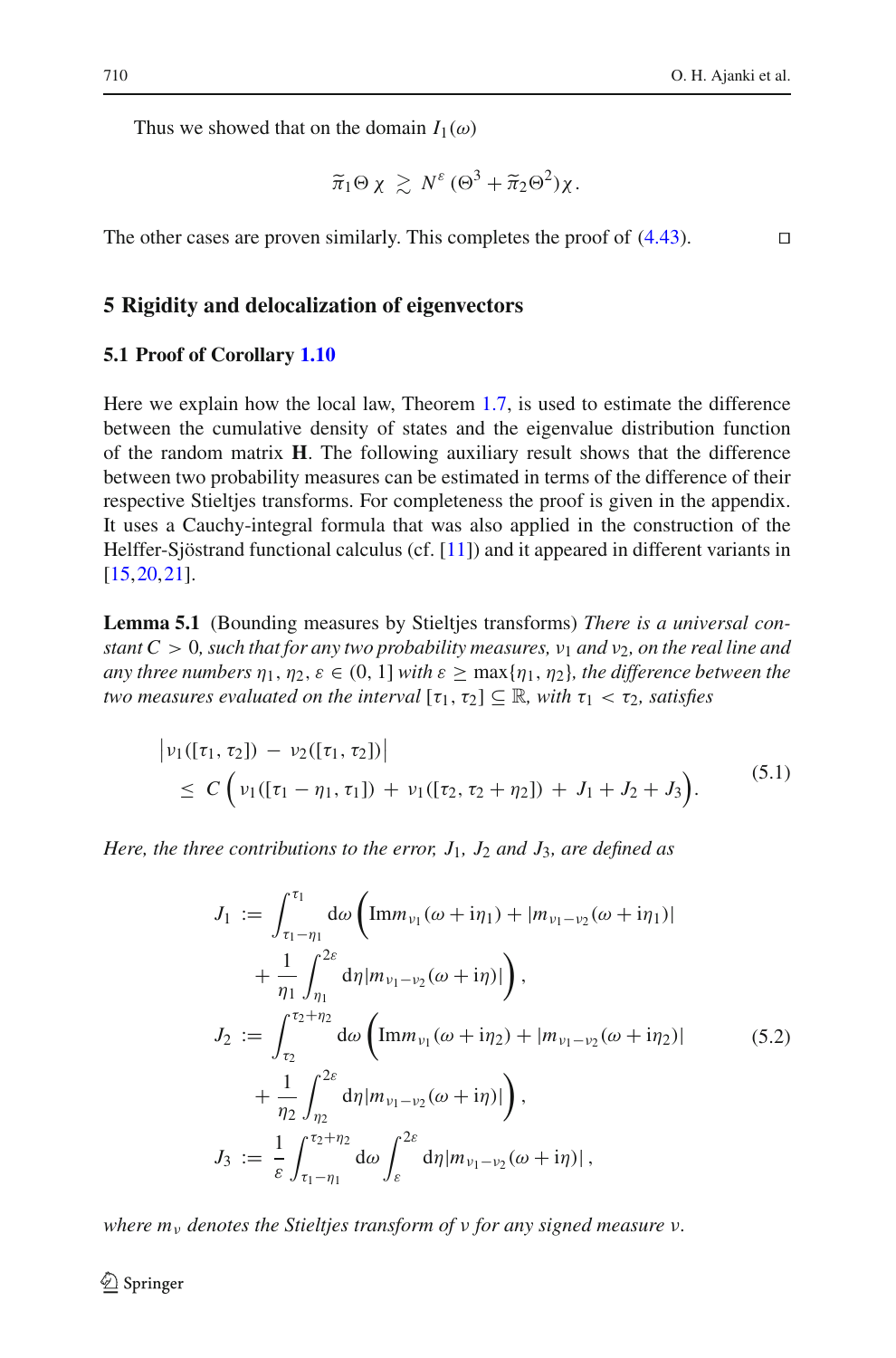<span id="page-44-0"></span>We will now apply this lemma to prove Corollary [1.10](#page-10-0) with the choices of the measures

$$
\nu_1(\mathrm{d}\omega) := \rho(\omega)\mathrm{d}\omega, \quad \text{and} \quad \nu_2(\mathrm{d}\omega) := \frac{1}{N} \sum_{i=1}^N \delta_{\lambda_i}(\mathrm{d}\omega). \tag{5.3}
$$

As a first step we show that a.w.o.p. there are no eigenvalues with an absolute value larger or equal than 10, i.e.,

$$
\# \{ i : |\lambda_i| \ge 10 \} = 0 \quad \text{a.w.o.p.} \tag{5.4}
$$

<span id="page-44-3"></span>We focus on the eigenvalues  $\lambda_i \geq 10$ . The ones with  $\lambda_i \leq -10$  are treated in the same way. We will show first that there are no eigenvalues in a small interval around  $\tau$  with  $\tau > 10$ . In fact, we prove that for  $\gamma \in (0, 1/3)$ ,

$$
\#\big\{i:\tau\leq\lambda_i\leq\tau+N^{-1}\big\}\prec N^{-\gamma}.\tag{5.5}
$$

<span id="page-44-2"></span>For this we apply Lemma [5.1](#page-43-2) with the same choices of the measures  $v_1$  and  $v_2$  as in  $(5.3)$  and with

$$
\eta_1 := \eta_2 := \varepsilon := N^{\gamma - 1}, \quad \tau_1 := \tau, \quad \tau_2 := \tau + N^{-1}.
$$
 (5.6)

<span id="page-44-1"></span>Theorem [1.7](#page-7-0) takes the form

$$
|\langle \mathbf{g}(\omega + i\eta) \rangle - \langle \mathbf{m}(\omega + i\eta) \rangle| \prec \frac{1}{N} + N^{-2\gamma}, \quad (\omega, \eta) \in \Gamma,
$$
 (5.7)

where  $\Gamma := [\tau - N^{\gamma-1}, \tau + 2N^{\gamma-1}] \times [N^{\gamma-1}, 2N^{\gamma-1}]$ . Here we used  $\kappa(\omega + i\eta) \leq \kappa$  $\eta_1+(N\eta)^{-1}$ , that follows from the facts that we are well outside supp  $\rho \subset [-2, 2]$ , and hence  $\Delta(\omega) = 1$  by [\(1.17\)](#page-7-2) so the condition [\(1.24\)](#page-8-6) holds, and thus [\(1.25\)](#page-8-5) is applicable.

Using the definition of stochastic domination (Definition [1.6\)](#page-7-1), the basic union bound, and the part (iii) of Lemma  $A.1$  we see that the estimate  $(5.7)$  holds even with supremum over  $(\omega, \eta) \in \widehat{\Gamma}$ , where  $\widehat{\Gamma} := (N^{-10}\mathbb{Z})^2 \cap \Gamma$  is a fine grid of spacing *N*<sup>−10</sup> with  $|\widehat{\Gamma}|$  ≤ *N*<sup>20</sup>. Using the Lipschitz-continuity of *z*  $\mapsto$  **/g**(*z*) with Lipschitzconstant bounded by  $N^2$ , as well as the uniform 1/3-Hölder-continuity of  $z \mapsto \langle \mathbf{m}(z) \rangle$ , we can extend the supremum over  $\widehat{\Gamma}$  to the entire domain  $\Gamma$ , i.e.,

$$
\sup_{(\omega,\eta)\in\Gamma} \left| \langle \mathbf{g}(\omega+i\eta) \rangle - \langle \mathbf{m}(\omega+i\eta) \rangle \right| \prec \frac{1}{N} + N^{-2\gamma}.
$$

Plugging this bound into the definitions of  $J_1$ ,  $J_2$  and  $J_3$  from [\(5.2\)](#page-43-3) and using [\(5.1\)](#page-43-4) and the fact that  $\rho = 0$  in this regime shows the validity of [\(5.5\)](#page-44-2).

We conclude that a.w.o.p. there are no eigenvalues in an interval of length  $N^{-1}$  to the right of  $\tau$ . By using a union bound this implies that

$$
\#\{i: 10 \le \lambda_i \le N\} = 0 \quad \text{a.w.o.p.}
$$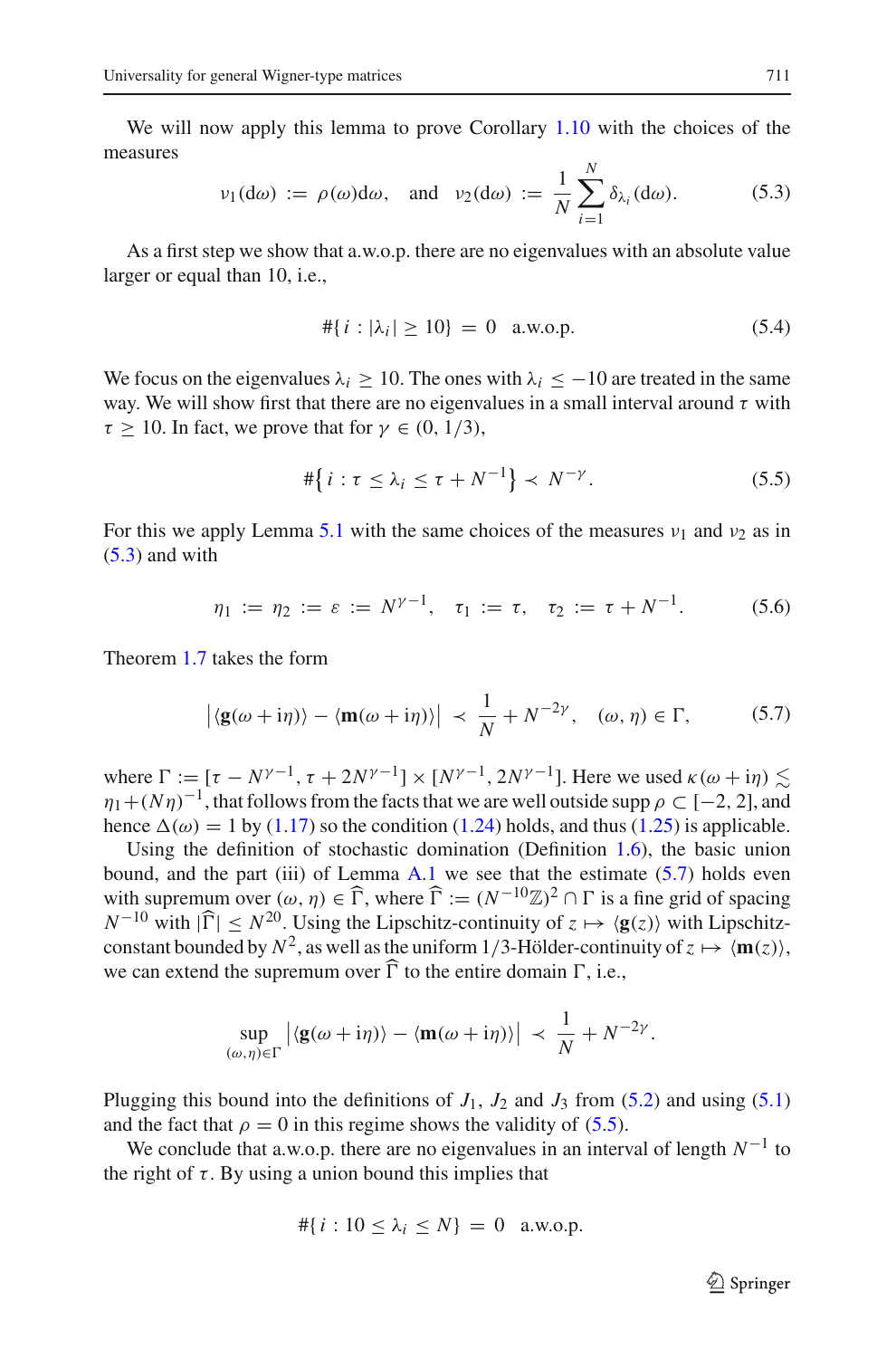The eigenvalues larger than *N* are treated by the following simple argument,

$$
\max_{i=1}^N \lambda_i^2 \le \sum_{i=1}^N \lambda_i^2 = \sum_{i,j=1}^N |h_{ij}|^2 \prec N.
$$

Thus [\(5.4\)](#page-44-3) holds true.

Now we apply Lemma [5.1](#page-43-2) to prove [\(1.28\)](#page-10-4). In case  $|\tau| \geq 10$  the bound (1.28) follows because a.w.o.p. there are no eigenvalues of **H** with absolute value larger or equal than 10. Thus, we fix  $\tau \in (-10, 10)$  and make the choices

$$
\eta_1 := \eta_2 := N^{\gamma - 1}, \quad \tau_1 := -10, \quad \tau_2 := \tau, \quad \varepsilon := 1. \tag{5.8}
$$

Again we use  $(1.21)$  from Theorem [1.7,](#page-7-0) the Lipschitz-continuity of  $\langle g \rangle$  and the Höldercontinuity of  $\langle \mathbf{m} \rangle$  to see that uniformly for all  $\eta \geq N^{\gamma-1}$ ,

$$
\sup_{\omega\in[0,\eta_1]}\left|\langle\mathbf{g}(\tau_1-\omega+i\eta)\rangle-\langle\mathbf{m}(\tau_1-\omega+i\eta)\rangle\right| \prec \frac{1}{N}+\frac{1}{(N\eta)^2}.
$$

Here we evaluated  $\Delta(\tau_1) = 1$  and thus  $\kappa \lesssim \eta + (N\eta)^{-1}$ . With *J*<sub>1</sub> defined as in [\(5.2\)](#page-43-3) we infer  $J_1 \prec N^{-1}$ . Theorem [1.7](#page-7-0) also implies the bound

$$
\sup_{\omega\in[-20,20]}\sup_{\eta\in[1,2]}\left|\langle\mathbf{g}(\omega+i\eta)\rangle-\langle\mathbf{m}(\omega+i\eta)\rangle\right|\prec\frac{1}{N},
$$

since in this regime  $\kappa \lesssim 1$ , thus showing that  $J_3 \prec N^{-1}$ . We are left with estimating the three terms constituting  $J_2$ . The first and second of these terms are estimated trivially by using the boundedness of their integrands. Therefore, we conclude that

$$
\left| \int_{-10}^{\tau} \rho(\omega) d\omega - \frac{\# \{ i : -10 \le \lambda_i \le \tau \}}{N} \right| \prec N^{\gamma - 1} + R(\tau), \tag{5.9}
$$

<span id="page-45-1"></span><span id="page-45-0"></span>where the error term, *R*, is defined as

$$
R(\tau) := N^{1-\gamma} \int_0^{N^{\gamma-1}} d\omega \int_{N^{\gamma-1}}^2 d\eta
$$
  
min  $\left\{ \frac{1}{N\eta(\Delta(\tau+\omega)^{1/3} + \rho(\tau+\omega+i\eta))}, \frac{1}{(N\eta)^{1/2}} \right\}.$  (5.10)

This expression is derived by using the bound  $(1.23)$  on  $\kappa$  for the integrand of the third contribution to  $J_2$ .

To estimate *R* further we distinguish three cases, depending on whether  $\tau$  is away from M, close to an edge or close to a local minimum in the interior of supp  $\rho$ . In each of these cases we prove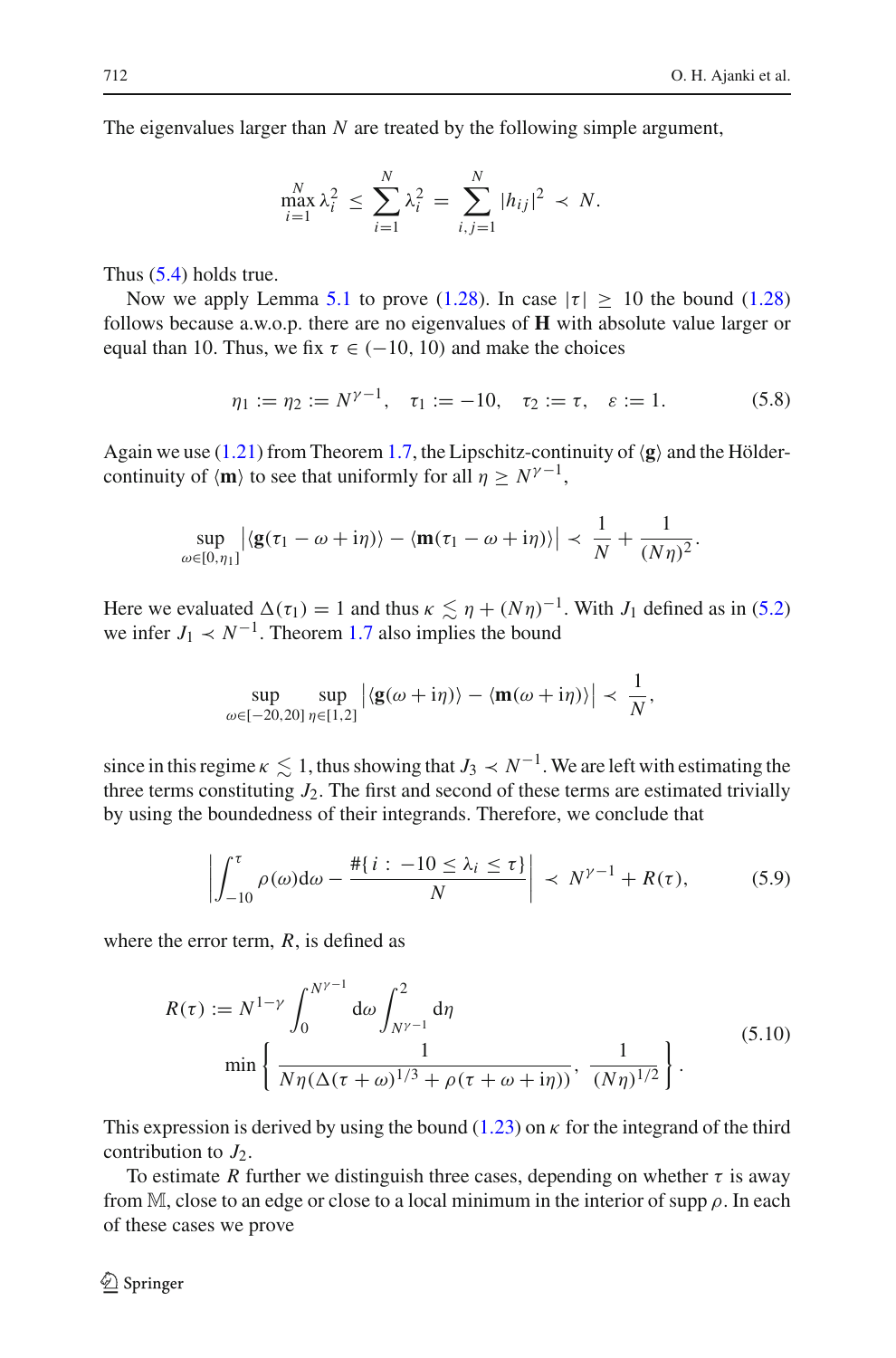$$
R(\tau) \prec \min \left\{ \frac{1}{N(\Delta(\tau)^{1/3} + \rho(\tau))}, \frac{1}{N^{4/5}} \right\}.
$$
 (5.11)

<span id="page-46-0"></span>Away from M: In case dist( $\tau$ , M)  $> \delta_{*}$ , with  $\delta_{*}$  the size of the neighborhood around the local minima from Theorem [4.1,](#page-26-2) we have  $\Delta^{1/3} + \rho \sim 1$  and thus the *η*-integral in [\(5.10\)](#page-45-0) yields a factor comparable to  $N^{-1}$  log *N*. Thus,  $R(\tau) \prec N^{-1}$ , and hence [\(5.11\)](#page-46-0) holds.

Close to an edge: Let dist( $\tau$ , { $\alpha_k$ ,  $\beta_k$ })  $\leq \delta_*$ . Then from the size of  $\rho$  at an internal edge, at the extreme edges and inside the gap (cf.  $(4.5b)$ ,  $(4.5d)$  and  $(4.5c)$  from Theorem [4.1\)](#page-26-2) we see that

$$
\Delta(\tau+\omega)^{1/3}+\rho(\tau+\omega+i\eta)\sim(\Delta(\tau)+\text{dist}(\tau,\{\alpha_k,\beta_k\})+\eta)^{1/3}.
$$

for any  $\omega \in [0, N^{\gamma-1}]$  and  $\eta \in [N^{\gamma-1}, 2]$ . With this the size of *R* is given by

$$
R(\tau) \sim \int_{N^{\gamma-1}}^2 d\eta \min\left\{\frac{1}{N\eta(\Delta(\tau)+\text{dist}(\tau,\{\alpha_k,\beta_k\})+\eta)^{1/3}},\frac{1}{(N\eta)^{1/2}}\right\}.
$$

Integrating over  $\eta$  yields that

$$
R(\tau) \lesssim \min \left\{ \frac{\log N}{N(\Delta(\tau) + \text{dist}(\tau, \{\alpha_k, \beta_k\}))^{1/3}}, \frac{1}{N^{4/5}} \right\}.
$$

Now [\(5.11\)](#page-46-0) follows by using the size of  $\rho$  from Theorem [4.1](#page-26-2) again.

Close to an internal local minimum: Suppose  $|\tau - \tau_0| \leq \delta_*$  for some  $\tau_0 \in \mathbb{M} \setminus \partial \text{ supp } \rho$ . Then using the size of  $\rho$  from [\(4.5e\)](#page-27-4) of Theorem [4.1](#page-26-2) we see that

$$
R(\tau) \sim \int_{N^{\gamma-1}}^2 d\eta \min \left\{ \frac{1}{N\eta(\rho(\tau_0)+|\tau-\tau_0|^{1/3}+\eta^{1/3})}, \frac{1}{(N\eta)^{1/2}} \right\}.
$$

The bound  $(5.11)$  follows by performing the integration over  $\eta$ .

This finishes the proof of [\(5.11\)](#page-46-0). We insert this bound into [\(5.9\)](#page-45-1) and use that  $\gamma$  was arbitrary. Thus, we find

$$
\left|\int_{-10}^{\tau}\rho(\omega)\mathrm{d}\omega\ -\ \frac{\#\{i:-10\leq\lambda_i\leq\tau\}}{N}\right|\ \prec\ \min\left\{\ \frac{1}{N(\Delta(\tau)^{1/3}+\rho(\tau))},\ \frac{1}{N^{4/5}}\right\}.
$$

This finishes the proof of  $(1.28)$  since there are no eigenvalues below  $-10$ .

Now we prove [\(1.29\)](#page-10-3). Let  $\tau \in \mathbb{R}$  suppose that for some  $k = 1, \ldots, K$  we have  $|\tau - \beta_k| = \text{dist}(\tau, \partial \text{ supp } \rho)$ . The case when  $\tau$  is closer to the set  $\{\alpha_k\}$  than to  ${β_k}$  is treated similarly. Suppose further that

$$
\tau \geq \alpha_k + \delta_k,
$$

where  $\delta_k$  are defined as in [\(1.30\)](#page-10-2) and  $\delta_0 = N^{\gamma - 2/3}$ . Note that there is nothing to show if  $k > 1$  and the size of the gap,  $\alpha_k - \beta_{k-1}$ , is smaller than  $2\delta_k$ , i.e., if such a  $\tau$  does not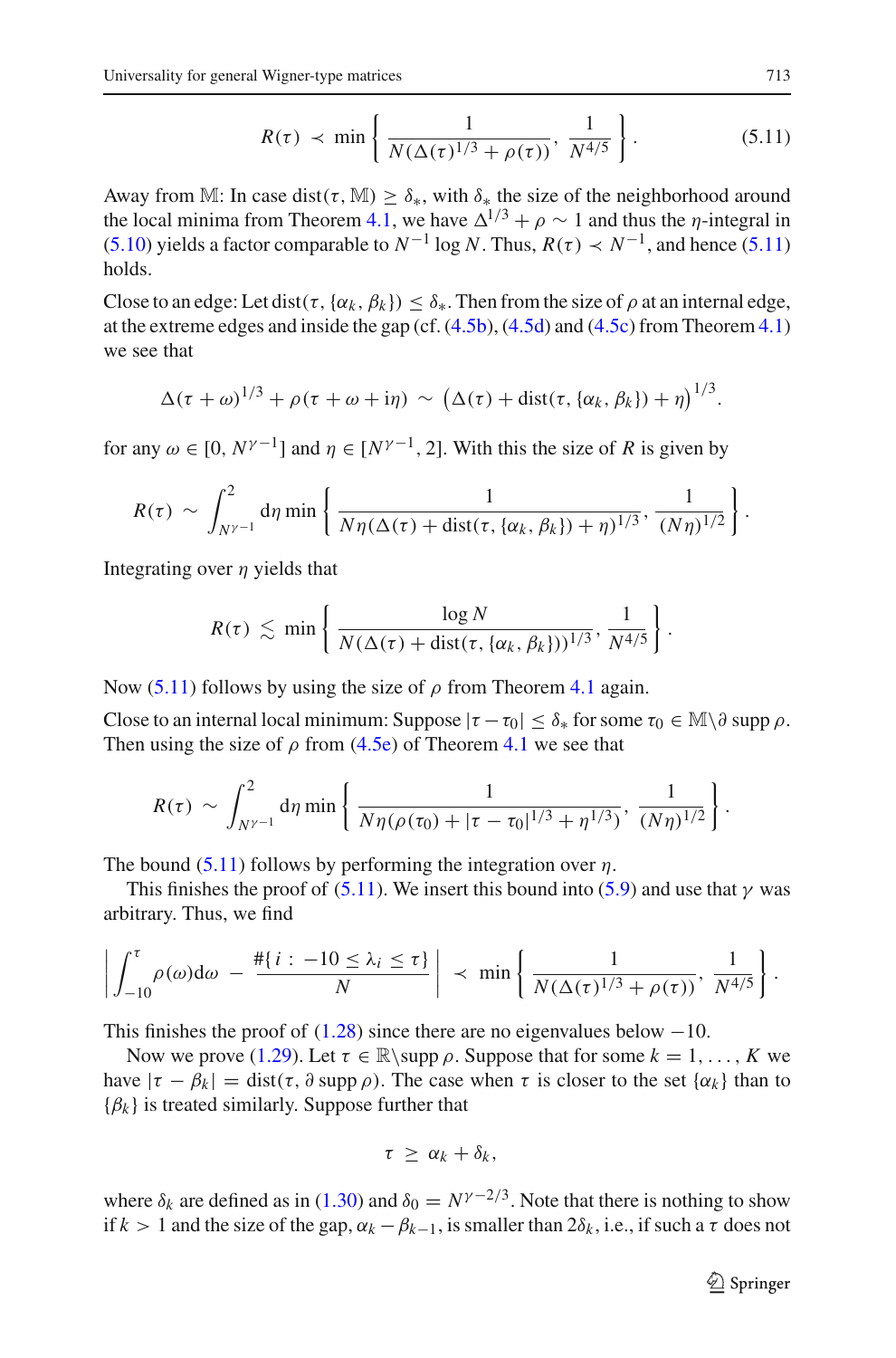exist. In particular, we have  $\alpha_k - \beta_{k-1} = \Delta(\tau) \gtrsim N^{-1/2}$ . We will show that a.w.o.p. there are no eigenvalues in an interval of length  $N^{-2/3}$  to the right of  $\tau$ , i.e.

$$
\#\{i : \tau \le \lambda_i \le \tau + N^{-2/3}\} = 0 \quad \text{a.w.o.p.} \tag{5.12}
$$

<span id="page-47-1"></span>We apply Lemma [5.1](#page-43-2) with the same choices of the measures  $v_1$  and  $v_2$  as in [\(5.3\)](#page-44-0). Additionally, we set

$$
\eta_1 := \eta_2 := \varepsilon := N^{-2/3}, \quad \tau_1 := \tau, \quad \tau_2 := \tau + N^{-2/3}.
$$
 (5.13)

We use the local law, Theorem [1.7,](#page-7-0) to estimate the differences between the Stieltjes transforms of the two measures for the integrands in the definition of the three error terms,  $J_1$ ,  $J_2$  and  $J_3$  from [\(5.2\)](#page-43-3). By the definition of  $\delta_k$  the condition [\(1.24\)](#page-8-6) is satisfied inside the integrals and we use the improved bound,  $(1.25)$ , on  $\kappa$ . Indeed, we find

$$
\sup |\langle \mathbf{g}(\omega+i\eta) \rangle - \langle \mathbf{m}(\omega+i\eta) \rangle| \prec \frac{1}{N \delta_k \Delta(\tau)^{1/3}} + \frac{1}{N^{2/3} \delta_k^{1/2} \Delta(\tau)^{1/6}},
$$

where the supremum is taken over  $\omega \in [\tau - N^{-2/3}, \tau + 2N^{-2/3}]$  and  $\eta \in$  $[N^{-2/3}, 2N^{-2/3}]$ . With this, the definition of  $\delta_k$  and the size of  $\rho$  from [\(4.5c\)](#page-27-6) and  $(4.5d)$  we infer

$$
J_1 + J_2 + J_3 \prec N^{-1 - \gamma/2}.
$$

From this [\(5.12\)](#page-47-1) follows. The claim, [\(1.29\)](#page-10-3), is now a consequence of a simple union bound taken over the events in  $(5.12)$  with different choices of  $\tau$ . This finishes the proof of Corollary [1.10.](#page-10-0)

#### <span id="page-47-0"></span>**5.2 Proof of Corollary [1.11](#page-10-1)**

Here we show how we get the rigidity, Corollary [1.11,](#page-10-1) from Corollary [1.10.](#page-10-0) Fix a  $\tau \in [\alpha_1, \beta_K]$ . We define the random fluctuation to the left,  $\delta_-,$  and to the right,  $\delta_+,$  of the eigenvalue  $\lambda_{i(\tau)}$  as

$$
\delta_{+}(\tau) := \inf \left\{ \delta \ge 0 : 2 + \left| \#\{i : \lambda_{i} \le \tau + \delta\} - N \int_{-\infty}^{\tau + \delta} \rho(\omega) d\omega \right| \right\}
$$
  
\n
$$
\le N \int_{\tau}^{\tau + \delta} \rho(\omega) d\omega \right\}
$$
  
\n
$$
\delta_{-}(\tau) := \inf \left\{ \delta \ge 0 : 1 + \left| \#\{i : \lambda_{i} \le \tau - \delta\} - N \int_{-\infty}^{\tau - \delta} \rho(\omega) d\omega \right| \right\}
$$
  
\n
$$
\le N \int_{\tau - \delta}^{\tau} \rho(\omega) d\omega \right\}.
$$
  
\n(5.15)

 $\mathcal{L}$  Springer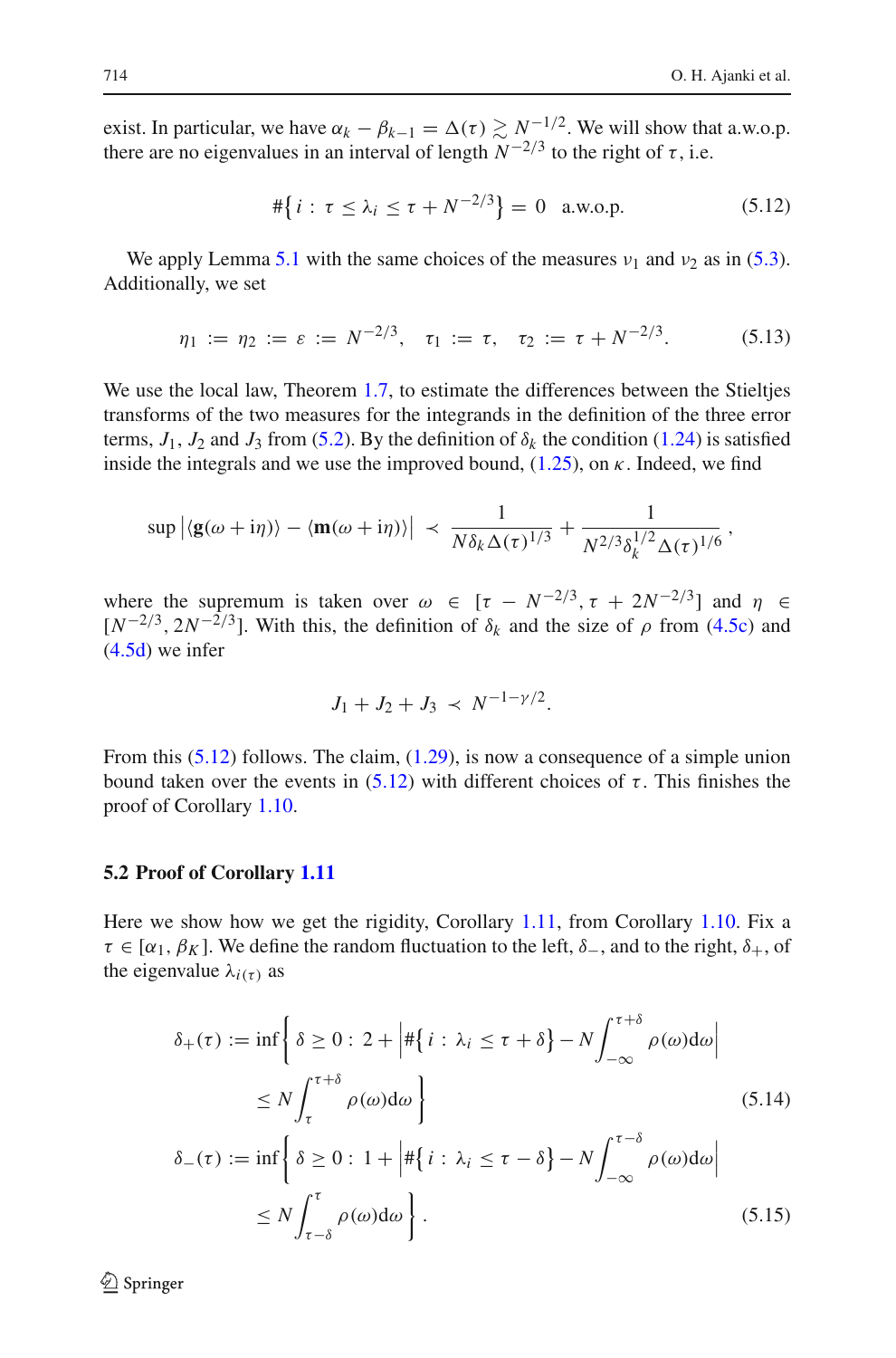We show now that with this definition,

$$
\lambda_{i(\tau)} \in [\tau - \delta_{-}(\tau), \tau + \delta_{+}(\tau)]. \tag{5.16}
$$

We start with the upper bound on  $\lambda_{i(\tau)}$ . By the definition of  $i(\tau)$  we find the inequality

$$
\begin{aligned} \#\{i:\lambda_i \leq \lambda_{i(\tau)}\} &= i(\tau) \leq 1 + N \int_{-\infty}^{\tau} \rho(\omega) d\omega \\ &= 1 + N \int_{-\infty}^{\tau+\delta_+} \rho(\omega) d\omega - N \int_{\tau}^{\tau+\delta_+} \rho(\omega) d\omega. \end{aligned}
$$

The definition of  $\delta_+ = \delta_+(\tau)$  implies that

$$
\#\big\{i:\lambda_i\leq \lambda_{i(\tau)}\big\}<\#\{i:\lambda_i\leq \tau+\delta_+\}.
$$

By monotonicity of the cumulative eigenvalue distribution, we conclude that  $\lambda_{i(\tau)} \leq$  $\tau + \delta_+$ . Thus, the upper bound is proven.

Now we show the lower bound. We start similarly,

$$
\#\{i : \lambda_i \le \lambda_{i(\tau)}\} = i(\tau) \ge N \int_{-\infty}^{\tau} \rho(\omega) d\omega
$$
  
=  $N \int_{-\infty}^{\tau-\delta_{-}} \rho(\omega) d\omega + N \int_{\tau-\delta_{-}}^{\tau} \rho(\omega) d\omega.$ 

By definition of  $\delta$  we get

$$
\#\big\{i:\lambda_i\leq \lambda_{i(\tau)}\big\}\geq 1+\liminf_{\varepsilon\downarrow 0} \#\big\{i:\lambda_i\leq \tau-\delta_--\varepsilon\big\}.
$$

Here the lim inf is necessary, since the cumulative eigenvalue distribution is not continuous from the left. We conclude that  $\lambda_{i(\tau)} \geq \tau - \delta = -\varepsilon$  for all  $\varepsilon > 0$  and therefore the lower bound is proven.

Now we start with the proof of [\(1.34\)](#page-11-4). For this we show that for any  $\tau$  that is well inside the support of the density of states, i.e., that satisfies [\(1.33\)](#page-11-5), we have

$$
\delta_{-}(\tau) + \delta_{+}(\tau) \prec \delta, \quad \delta := \min\left\{\frac{1}{\rho(\tau)(\Delta(\tau)^{1/3} + \rho(\tau))N}, \frac{1}{N^{3/5}}\right\}.
$$
 (5.17)

<span id="page-48-0"></span>If  $\tau$  is in the bulk, i.e., dist( $\tau$ , M)  $\geq \delta_*$ , then  $\delta \sim N^{-1}$  and thus [\(5.17\)](#page-48-0) follows from [\(1.28\)](#page-10-4). We distinguish the two remaining cases, namely whether  $\tau$  is close to an edge or to a local minimum inside the interior of supp  $\rho$ .

Close to an edge: Suppose that  $\tau \in [\beta_k - \delta_*, \beta_k - \varepsilon_k]$ . The case when  $\tau$  is closer to  $\{\alpha_k\}$  than to  $\{\beta_k\}$  is treated similarly. By the definition of  $\varepsilon_k$  in [\(1.32\)](#page-10-5) and by the size of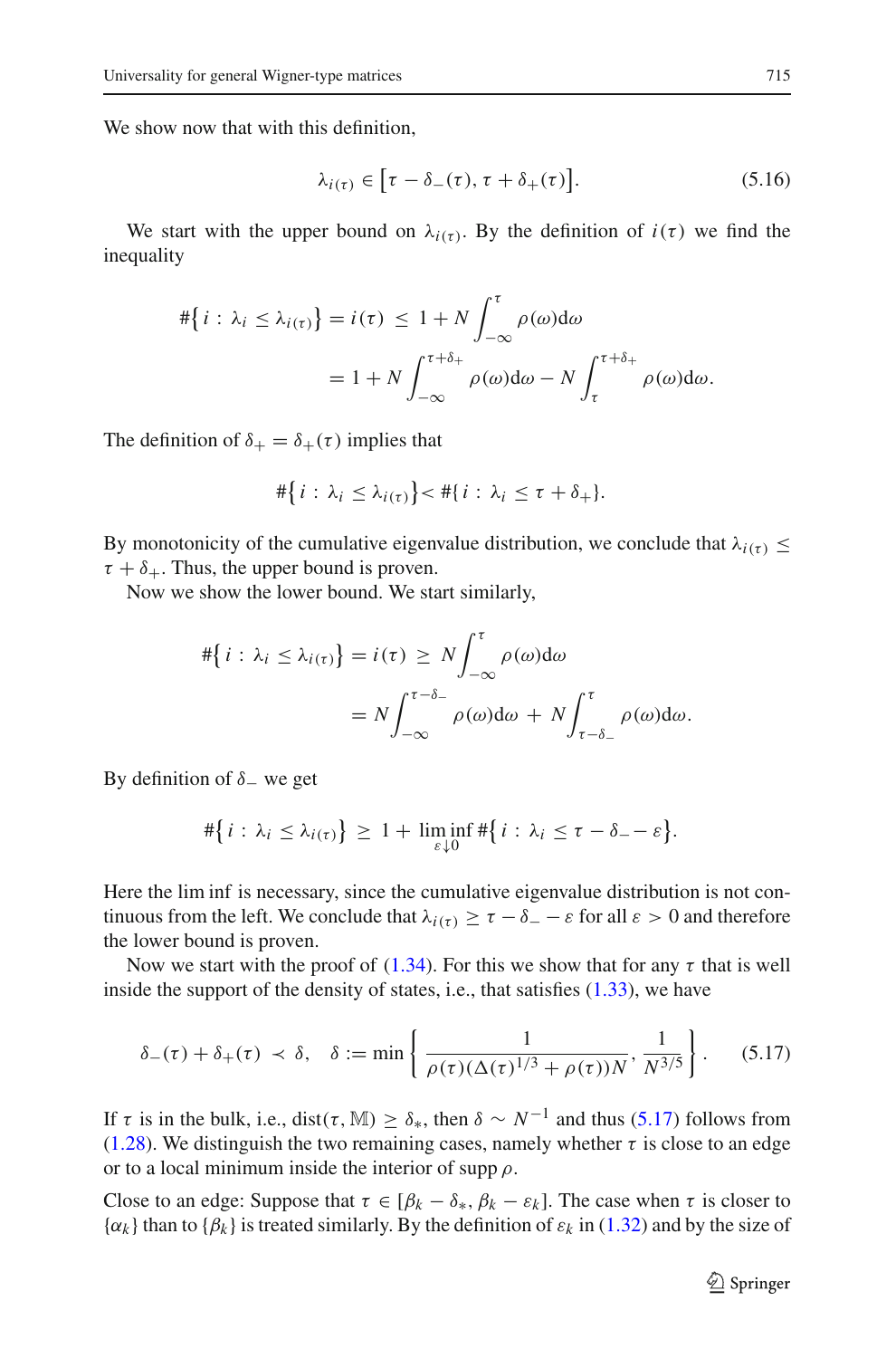$\rho$  from [\(4.5d\)](#page-27-7) and [\(4.5b\)](#page-27-5) in Theorem [4.1](#page-26-2) we see that  $\varepsilon_k \gtrsim N^{\gamma} \delta$ . Using Corollary [1.10](#page-10-0) we find for any  $\varepsilon \in (0, \gamma/2)$  that

$$
\left| \#\big\{i:\lambda_i\leq \tau+N^{\varepsilon}\delta\big\}-N\int_{-\infty}^{\tau+N^{\varepsilon}\delta}\rho(\omega)\mathrm{d}\omega\right| \prec \min\Big\{\big(\Delta(\tau)+\beta_k-\tau\big)^{-1/3},N^{1/5}\Big\}.
$$

On the other hand

$$
N \int_{\tau}^{\tau + N^{\varepsilon} \delta} \rho(\omega) d\omega \sim \frac{N^{1+\varepsilon} \delta(\beta_k - \tau)^{1/2}}{(\Delta(\tau) + \beta_k - \tau)^{1/6}} \approx N^{\varepsilon} \min \left\{ (\Delta(\tau) + \beta_k - \tau)^{-1/3}, N^{1/5} \right\}.
$$

Here we used the size of  $\rho$  from Theorem [4.1,](#page-26-2) the definition of  $\delta$  and  $\beta_k - \tau \geq \varepsilon_k$ . Since  $\varepsilon$  was arbitrary we conclude that  $\delta_+(\tau) \prec \delta$ . The bound,  $\delta_-(\tau) \prec \delta$ , is shown in the same way.

Close to internal local minima: Suppose  $|\tau - \tau_0| \leq \delta_*$  for some  $\tau_0 \in \mathbb{M} \setminus \partial \text{ supp } \rho$ . Then by [\(4.5e\)](#page-27-4) with  $\Delta(\tau_0) = 0$  and the definition of  $\delta$  in [\(5.17\)](#page-48-0) we have

$$
\delta \sim \min \left\{ \frac{1}{(\rho(\tau_0)^3 + |\tau - \tau_0|)^{2/3} N}, \frac{1}{N^{3/5}} \right\}.
$$

<span id="page-49-1"></span>We apply  $(1.28)$  from Corollary [1.10](#page-10-0) and, using  $(4.5e)$  again, we get

$$
\begin{aligned}\n\left| \#\left\{ i : \lambda_i \le \tau + N^{\varepsilon} \delta \right\} - N \int_{-\infty}^{\tau + N^{\varepsilon} \delta} \rho(\omega) d\omega \right| \\
&\quad \times \min \left\{ \left( \rho(\tau_0)^3 + |\tau + N^{\varepsilon} \delta - \tau_0| \right)^{-1/3}, N^{1/5} \right\}.\n\end{aligned} \tag{5.18}
$$

<span id="page-49-2"></span>On the other hand, we find

$$
N \int_{\tau}^{\tau + N^{\varepsilon} \delta} \rho(\omega) d\omega \, \sim \, N^{1 + \varepsilon} \delta \left( \rho(\tau_0)^3 + |\tau - \tau_0| + N^{\varepsilon} \delta \right)^{1/3} . \tag{5.19}
$$

We will now verify that for large enough *N*,

$$
N^{\varepsilon/2} \min \left\{ \left( \rho(\tau_0)^3 + |\tau + N^{\varepsilon} \delta - \tau_0| \right)^{-1/3}, N^{1/5} \right\}
$$
  
 
$$
\lesssim N^{1+\varepsilon} \delta \left( \rho(\tau_0)^3 + |\tau - \tau_0| + N^{\varepsilon} \delta \right)^{1/3}.
$$
 (5.20)

<span id="page-49-0"></span>We distinguish three cases. First let us consider the regime where  $\rho(\tau_0)^3 + |\tau - \tau_0|$  <  $N^{-3/5}$ . Then we have  $\delta = N^{-3/5}$  and

$$
N^{1+\varepsilon}\delta\big(\rho(\tau_0)^3+|\tau-\tau_0|+N^{\varepsilon}\delta\big)^{1/3}\,\sim\,N^{4\varepsilon/3}N^{1/5}.
$$

<sup>2</sup> Springer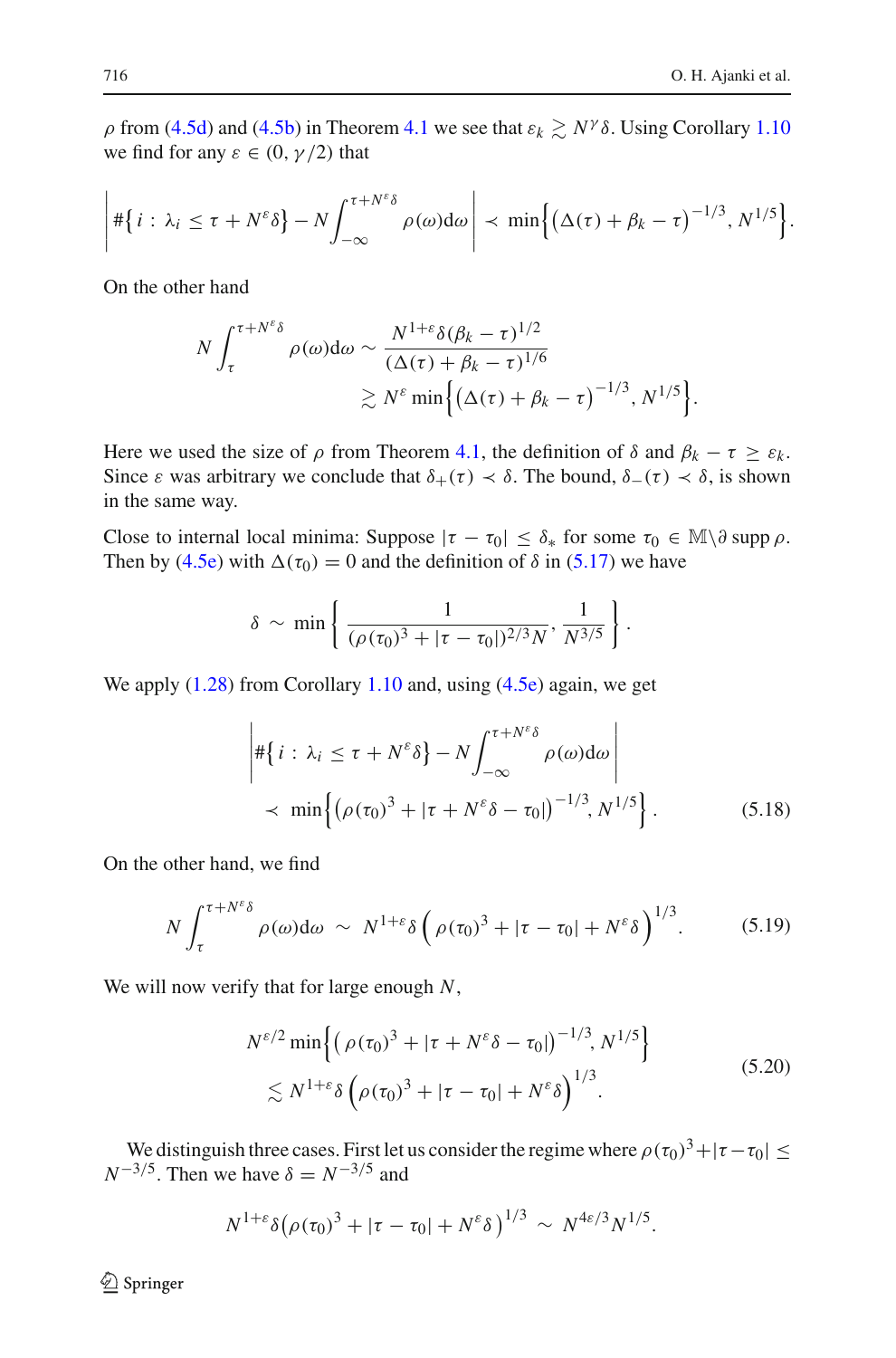Now we treat the situation where,  $N^{-3/5} < \rho(\tau_0)^3 + |\tau - \tau_0| < N^{3\varepsilon/2 - 3/5}$ . In this case

$$
N^{1+\varepsilon} \delta \left( \rho(\tau_0)^3 + |\tau - \tau_0| + N^{\varepsilon} \delta \right)^{1/3} \gtrsim \frac{N^{\varepsilon}}{(\rho(\tau_0)^3 + |\tau - \tau_0|)^{1/3}} \geq N^{\varepsilon/2} N^{1/5}.
$$

Finally, we consider  $\rho(\tau_0)^3 + |\tau - \tau_0| > N^{3\varepsilon/2 - 3/5}$ . Then for large enough *N* we find on the one hand

$$
\min\left\{(\rho(\tau_0)^3 + |\tau + N^{\varepsilon}\delta - \tau_0|)^{-1/3}, N^{1/5}\right\} \sim \frac{1}{(\rho(\tau_0)^3 + |\tau - \tau_0|)^{1/3}},
$$

and on the other hand

$$
N^{1+\varepsilon} \delta \left( \rho(\tau_0)^3 + |\tau - \tau_0| + N^{\varepsilon} \delta \right)^{1/3} \gtrsim \frac{N^{\varepsilon}}{(\rho(\tau_0)^3 + |\tau - \tau_0|)^{1/3}}.
$$

Thus,  $(5.20)$  holds true and since  $\varepsilon$  was arbitrary, we infer from  $(5.18)$  and  $(5.19)$  that  $\delta_+(\tau) \prec \delta$ . Along the same lines we prove  $\delta_-(\tau) \prec \delta$ . Thus [\(5.17\)](#page-48-0) and with it [\(1.34\)](#page-11-4) are proven.

The statement about the fluctuation of the eigenvalues at the leftmost edge, [\(1.35\)](#page-11-2) follows directly from [\(1.34\)](#page-11-4) and [\(1.29\)](#page-10-3) in Corollary [1.10.](#page-10-0) Indeed, for  $\tau \in [\alpha_1, \alpha_1 + \varepsilon_0)$ we have  $\lambda_{i(\tau)} \leq \lambda_{i(\alpha_1 + \varepsilon_0)}$  and from [\(1.34\)](#page-11-4) with  $\Delta(\tau) = 1$ , as well as  $\rho(\alpha_1 + \varepsilon_0) \sim \varepsilon_0^{1/2}$ , and from the definition of  $\varepsilon_0$  we see that

$$
\lambda_{i(\alpha_1+\varepsilon_0)} \leq \alpha_1 + \varepsilon_0 + N^{\gamma-2/3} \leq \tau + 2N^{\gamma-2/3} \quad \text{a.w.o.p.}
$$

On the other hand, [\(1.29\)](#page-10-3) shows that a.w.o.p.  $\lambda_{i(\tau)} \ge \alpha_1 - N^{\gamma - 2/3}$ . Since  $\gamma$  was arbitrary, [\(1.35\)](#page-11-2) follows. The rigidity at the rightmost edge is proven along the same lines.

The claim, [\(1.36\)](#page-11-3), about the remaining eigenvalues follows from a similar argument. For  $\tau \in (\beta_k - \varepsilon_k, \alpha_{k+1} + \varepsilon_k)$ , as a consequence of [\(1.29\)](#page-10-3), we have

$$
\lambda_{i(\tau)} \in \left[\lambda_{i(\beta_k - \varepsilon_k)}, \beta_k + \delta_k\right] \cup \left[\alpha_{k+1} - \delta_k, \lambda_{i(\alpha_{k+1} + \varepsilon_k)}\right] \text{ a.w.o.p.}
$$

From [\(1.34\)](#page-11-4) and the definition of  $\varepsilon_k$  we infer  $\lambda_i(\beta_k-\varepsilon_k) \geq \beta_k - 2\varepsilon_k$  a.w.o.p., as well as  $\lambda_{i(\alpha_{k+1}+\varepsilon_k)} \leq \alpha_{k+1} + 2\varepsilon_k$  a.w.o.p., which finishes the proof of [\(1.36\)](#page-11-3).

#### <span id="page-50-0"></span>**5.3 Proof of Corollary [1.14](#page-11-0)**

<span id="page-50-1"></span>The delocalization of eigenvectors is a simple consequence of the anisotropic local law Theorem [1.13](#page-11-1) using the argument from [\[14\]](#page-59-2). Expressing the resolvent in the eigenbasis, we have

$$
\mathbf{b} \cdot \mathbf{G}(z)\mathbf{b} = \sum_{i=1}^{N} \frac{|\mathbf{b} \cdot \mathbf{u}^{(i)}|^2}{\lambda_i - z},
$$
 (5.21)

 $\mathcal{D}$  Springer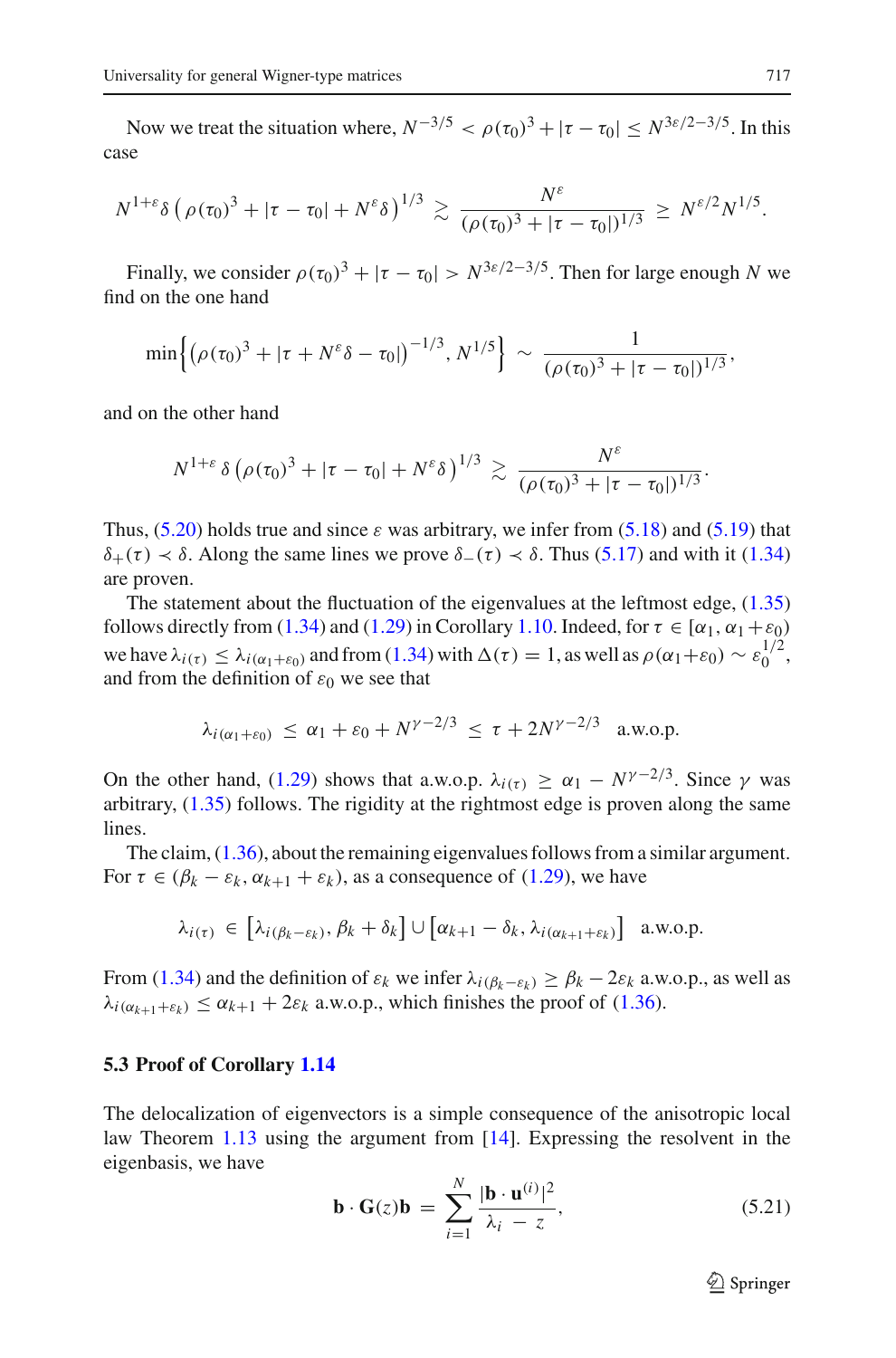where  $\mathbf{u}^{(i)}$  is the  $\ell^2$ -normalised eigenvector corresponding to the eigenvalue  $\lambda_i$ . We evaluate this at  $z := \lambda_k + iN^{\gamma-1}$  with  $\gamma > 0$  as in the statement of Theorem [1.13.](#page-11-1) The anisotropic local law implies that also  $\mathbf{b} \cdot \mathbf{G}(z) \mathbf{b}$  is uniformly bounded. Hence we get

$$
1 \gtrsim \text{Im } \mathbf{b} \cdot \mathbf{G}(z) \mathbf{b} \geq N^{1-\gamma} |\mathbf{b} \cdot \mathbf{u}^{(k)}|^2,
$$

by keeping only a single summand  $i = k$  from [\(5.21\)](#page-50-1). As  $\gamma > 0$  was arbitrary we conclude that

$$
|\mathbf{b} \cdot \mathbf{u}^{(k)}| \prec N^{-1/2},
$$

uniformly in *k*.

#### <span id="page-51-0"></span>**6 Anisotropic law and universality**

#### <span id="page-51-1"></span>**6.1 Proof of Theorem [1.13](#page-11-1)**

Given the entrywise local law, Theorem [1.7,](#page-7-0) the proof of the anisotropic law follows exactly as in Section 7 of [\[9\]](#page-59-16), where the same argument was presented for generalized Wigner matrices (this argument itself mimicked the detailed proof of the isotropic law for sample covariance matrices in Section 5 of [\[9\]](#page-59-16)). The only difference is that in our case  $G_{ii}(z)$  is close to  $m_i(z)$ , the *i*-th component of the solution to the QVE, which now genuinely depends on *i*, while in [\[9](#page-59-16)] we had  $G_{ii}(z) \approx m_{sc}(z)$  for every *i*, where  $m<sub>sc</sub>(z)$  is the solution to [\(1.3\)](#page-2-0). However, the diagonal resolvent elements played no essential role in [\[9](#page-59-16)]. We now explain the small modifications.

Recall from Section 5.2 of [\[9](#page-59-16)] that by polarization it is sufficient to prove  $(1.37)$  for  $l^2$ -normalized vectors  $\mathbf{w} = \mathbf{v}$ . We can then write

$$
\sum_{i,j=1}^N \overline{v}_i \, G_{ij} v_j - \sum_{i=1}^N m_i |v_i|^2 \, = \, \sum_i (G_{ii} - m_i) |v_i|^2 + \mathcal{Z}, \quad \mathcal{Z} := \sum_{i \neq j}^N \overline{v_i} G_{ij} v_j.
$$

The first term containing the diagonal elements *Gii* is clearly bounded by the right hand side of  $(1.37)$  by Theorem [1.7.](#page-7-0) This is the first instant where the nontrivial  $i$ -dependence of  $m_i$  is used.

The main technical part of the proof in [\[9](#page-59-16)] is then to control  $Z$ , the contribution of the off diagonal terms. We can follow this proof in our case to the letter; the nontrivial *i*-dependence of *mi* requires a slight modification only at one point. To see this, we recall the main structure of the proof. For any even  $p$ , the moment

<span id="page-51-2"></span>
$$
\mathbb{E}|Z|^p = \mathbb{E} \sum_{b_{11} \neq b_{12}} \cdots \sum_{b_{p1} \neq b_{p2}} \left( \prod_{k=1}^{p/2} \overline{v}_{b_{k1}} G_{b_{k1}b_{k2}} v_{b_{k2}} \right) \left( \prod_{k=p/2+1}^{p} \overline{v}_{b_{k1}} G_{b_{k1}b_{k2}}^* v_{b_{k2}} \right), \tag{6.1}
$$

is computed. Let us concentrate on a fixed summand in [\(6.1\)](#page-51-2) and let  $B = \{b_{k_1}\} \cup \{b_{k_2}\}\$ be the set of **v**-indices appearing in that term. Using the resolvent identity [\(2.9\)](#page-16-2) we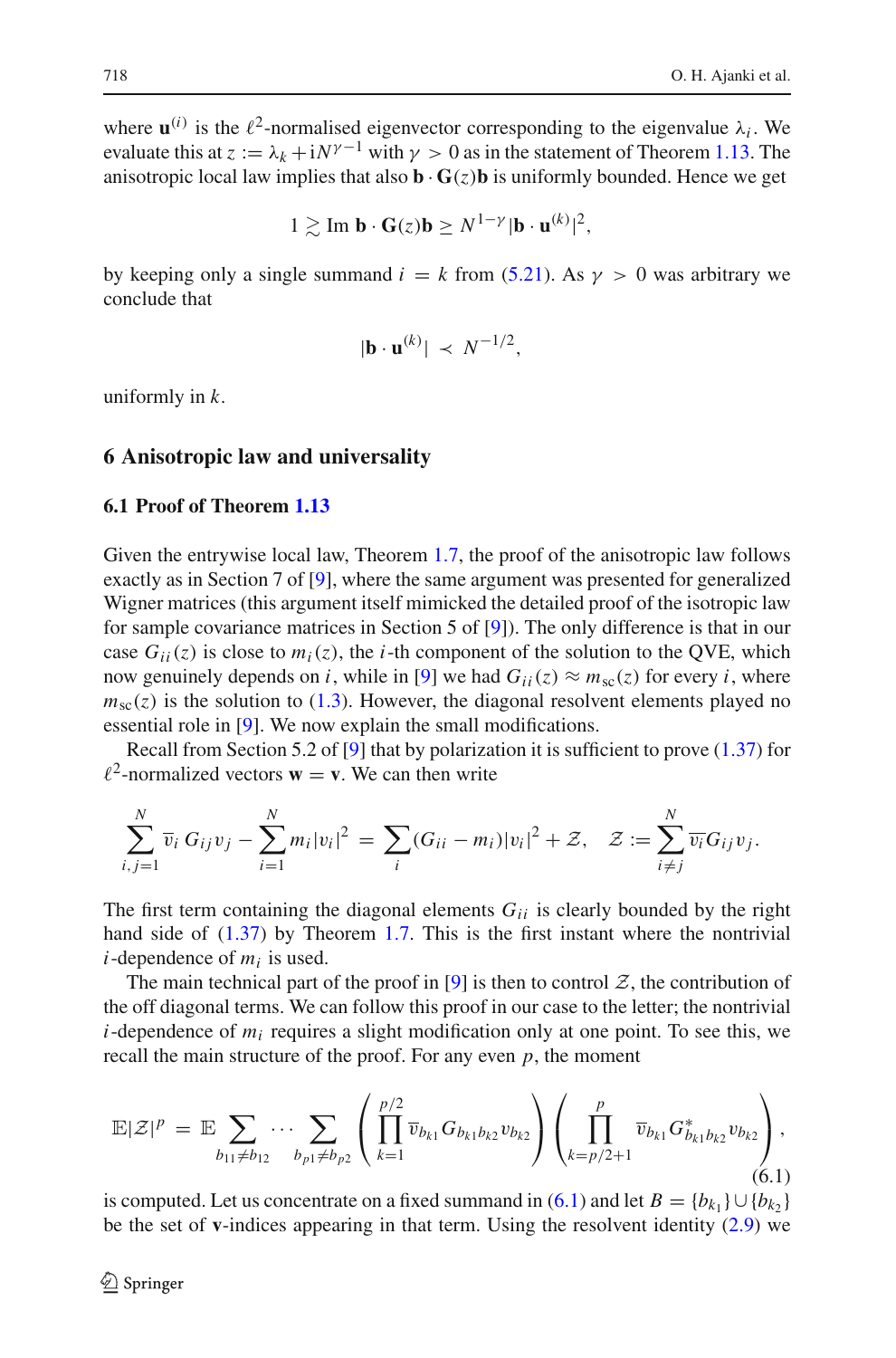successively expand the resolvents until each of them appears in a *maximally expanded* form, where every resolvent entry is of the form  $G_{ab}^{(B\setminus ab)}$ , for some  $a, b \in B$  (cf. Definition 5.4 of [\[9](#page-59-16)]). Each time a maximally expanded off-diagonal element is produced we use [\(2.3\)](#page-14-0). Finally, unless we end up with an expression that contains a very large numbers of off-diagonal resolvent entries (such *trivial leaves* are treated separately in Subsection 5.11 of [\[9\]](#page-59-16)) we apply [\(3.16\)](#page-21-3) to expand the remaining maximally expanded diagonal resolvent entries. This way we end up with an expression where only the resolvent entries of the type  $G_{ij}^{(B)}$ , with  $i, j \notin B$ , appear. In other words, the **v**-indices and the indices of the resolvent entries are completely decoupled; only explicit products of entries of **H** represent the connections between them. We can now take partial expectation w.r.t. the rows and columns of these *h*-terms. In this way we guarantee that each index in *B* appears at least twice as a value of  $b_{k1}$  or  $b_{k2}$  in [\(6.1\)](#page-51-2), i.e., the entries of **v** must be at least paired, and therefore the 2*p*-fold summation in [\(6.1\)](#page-51-2) effectively becomes at most a *p*-fold summation. This renders the uncontrolled  $\ell^1$ -norm of **v** to  $\ell^q$ -norms of **v**, with  $q > 2$ , which are bounded by one by normalization.

Along this procedure it is only at the treatment of the maximally expanded diagonal resolvent elements appearing in the non-trivial leaves (cf. Subsection 5.12 of [\[9\]](#page-59-16)) where we need to slightly adjust the proof to the setting where **S** is not stochastic. Using the QVE  $(1.7)$  and Schur's formula, similarly as in  $(3.16)$ , we obtain a representation, where all the dependence of the *B*-columns and -rows of **H** is explicit

<span id="page-52-1"></span>
$$
\frac{1}{G_{bb}^{(B\setminus b)}} = \frac{1}{m_b} - \sum_{i,j}^{(B)} \Big( h_{bi} G_{ij}^{(B)} h_{jb} - s_{bi} m_i \delta_{ij} \Big) + \sum_{a \in B} s_{ba} m_a + h_{bb}, \quad b \in B. \tag{6.2}
$$

This formula replaces (5.41) from [\[9](#page-59-16)]. Taking the inverse of this formula and expanding around the leading term  $m_b$ , we get a geometric series representation for  $G_{bb}^{(B\setminus b)}$  in terms of powers of the last three term in  $(6.2)$ . The resulting formula is analogous to (5.42) in [\[9\]](#page-59-16). The geometric series converges because the last three term on the right hand side of [\(6.2\)](#page-52-1) are much smaller than  $|1/m_b| \sim 1$  a.w.o.p. Indeed, the last two terms in [\(6.2\)](#page-52-1) are of size  $N^{-1}$  and  $N^{-1/2+c}$  a.w.o.p., respectively. The double sum in  $(6.2)$  is small by using the large deviation estimates  $(2.7a)$ – $(2.7c)$ , similarly as in the proof of Lemma [2.1.](#page-15-0) When estimating the diagonal sum  $i = j$ , we note that  $|G_{ii}^{(B)} - m_i|$  is small by first estimating  $|G_{ii}^{(B)} - G_{ii}|$  similarly to [\(2.12\)](#page-16-3), and then we use the local law Theorem [1.7](#page-7-0) to see that also  $|G_{ii} - m_i|$  is small.

The proof in [\[9](#page-59-16)] did not use the specific form of the subtracted term  $s_{bi}m_i\delta_{ij}$  in [\(6.2\)](#page-52-1), just the fact that the subtraction made  $(2.7c)$  applicable for the double summation in [\(6.2\)](#page-52-1). After this slight modification, the rest of the proof in [\[9\]](#page-59-16) goes through without any further changes.

#### <span id="page-52-0"></span>**6.2 Proof of Theorem [1.16](#page-12-0)**

For the proof of Theorem [1.16](#page-12-0) we follow the method developed in  $[14,17,20]$  $[14,17,20]$  $[14,17,20]$  $[14,17,20]$ . Theorem 2.1 from [\[18\]](#page-60-11) was designed for proving universality for a random matrix with a small independent Gaussian component and densities of state that may differ from Wigner's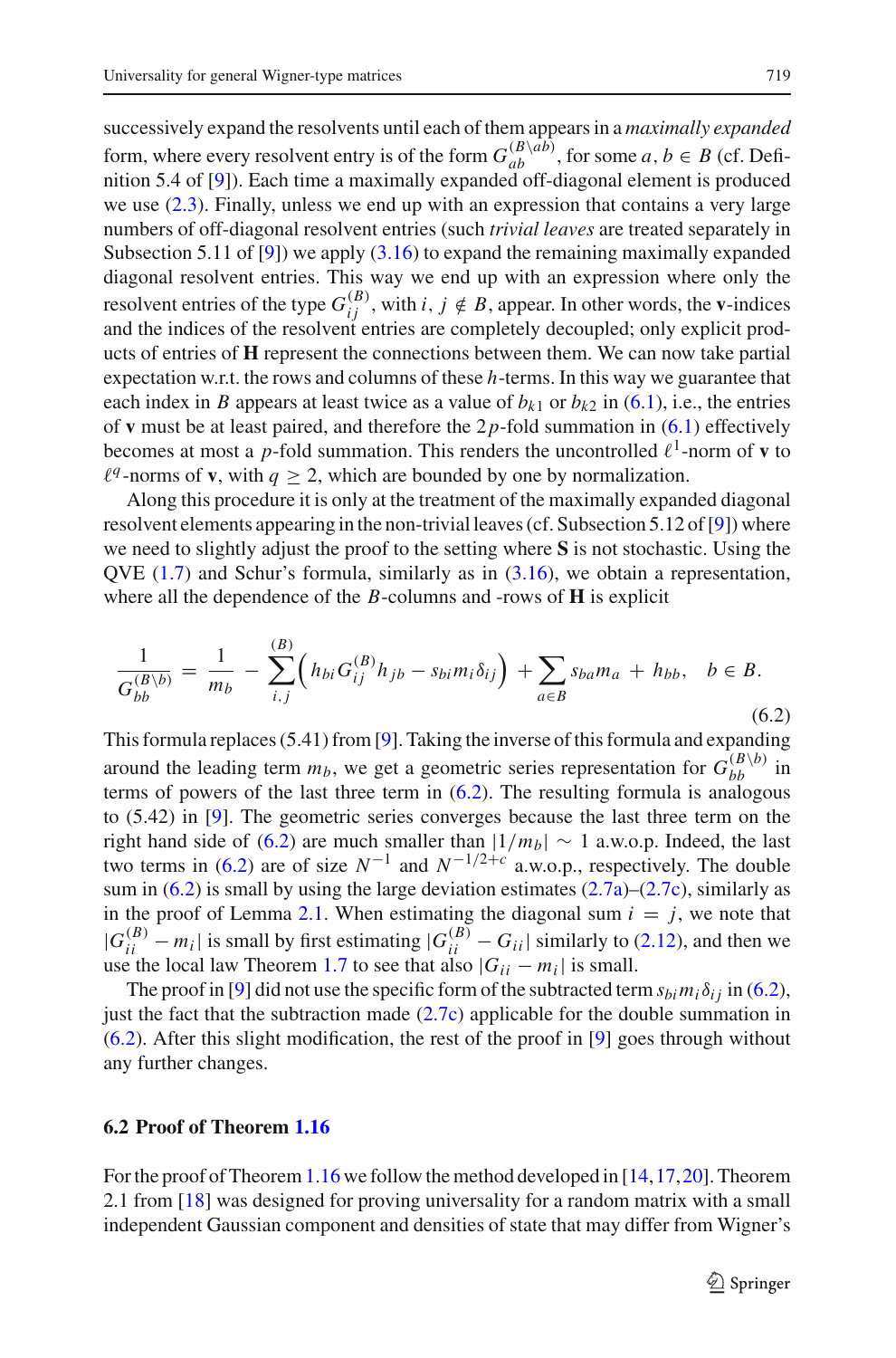semicircle law. The main theorem in  $[18]$  $[18]$  asserts that if local laws hold in a sufficiently strong sense then bulk universality holds locally for matrices with a small Gaussian component. We remark that a similar approach was independently developed in [\[26\]](#page-60-12) that can also be easily used to conclude bulk universality from Theorem [1.7,](#page-7-0) but here we follow [\[18\]](#page-60-11). In Section 2.5 of [\[18\]](#page-60-11) a recipe was given how to use this theorem to establish universality for a quite general class of random matrix models even without the Gaussian component, as long as uniform local laws on the optimal scale are known and the matrix satisfies the appropriate *q*-fullness condition (cf. Definition [1.15\)](#page-11-7) that allows for an application of the moment matching (Lemma 6.5 in [\[20\]](#page-60-4)) and the Green's function comparison theorem (Theorem 2.3 in [\[20\]](#page-60-4)).

Let **H** be the Wigner-type matrix satisfying the hypotheses of Theorem [1.16,](#page-12-0) and for which the universality is to be proven. Let  $\tau$  be a bulk point of  $\rho$ , so that  $\rho(\tau) > \varepsilon$ , for some  $\varepsilon > 0$ , and let  $I := [\tau - \delta, \tau + \delta]$  be some environment of size  $\delta \sim 1$ around  $\tau$ . Following the above recipe, it remains to show that the local law holds for the random matrices

$$
\mathbf{H}_t = e^{-t/2} \mathbf{H}_0 + (1 - e^{-t})^{1/2} \mathbf{U},
$$

uniformly in both  $t \in [0, T]$  and the spectral parameters  $z \in I + i[N^{\gamma-1}, \infty)$ . Here *T* is a small negative power of *N*, i.e.,  $T = N^{-\xi}$  for some  $\xi > 0$ , such that **H** and  $\mathbf{H}_T$ are close in the four moment comparison sense (cf. Theorem 2.3 of [\[20\]](#page-60-4)), and **U** is a standard GUE/GOE random matrix. The random matrix  $\mathbf{H}_0$  has independent entries, is independent of **U**, and has a variance matrix

$$
\mathbf{S}_0 := \mathbf{e}^T \mathbf{S} - (\mathbf{e}^T - 1) \mathbf{S}_G,
$$

with  $S$  and  $S_G$  denoting the variance matrices of **H** and the standard GUE/GOE-matrix, respectively. It follows that the variance matrix of  $H_t$  is

$$
S_t = e^{-t}S_0 + (1 - e^{-t})S_G,
$$

and hence  $S_T = S$  as required by the moment matching.

We will now show that  $H_t$  satisfy the hypotheses of Corollary [1.8](#page-8-1) uniformly in *t*. Since  $T = N^{-\xi}$  is small, the variance matrices  $S_t$  are all small perturbations of S. In particular,  $S_t$ ,  $t \in [0, T]$ , are hence *q*/2-full.

Next we show that the interval *I* is inside the bulk of  $H_t$ . To this end, we consider the QVE associated to the variance matrix  $S_t$ ,

$$
-\frac{1}{m_{t;i}} = z + (\mathbf{Sm}_t)_i + d_i, \quad \mathbf{d} = (\mathbf{S}_t - \mathbf{S})\mathbf{m}_t,
$$

as a perturbation of the original QVE with  $S = S_T$ . In order to use our stability results we show  $\|\mathbf{d}\|_{\infty}$   $\leq T$ . Since **H**<sub>t</sub> is *q*/2-full we have *s*<sub>t;*i*j</sub> ≥ *q*/2 and hence using (i) of Theorem 6.1 of [\[1](#page-59-5)] we see that there is a constant  $\delta' \sim 1$  such that  $\|\mathbf{m}_t(z)\|_{\infty} \sim 1$ uniformly for  $|Re\ z| \le \delta'$ . Moreover, the structural L<sup>2</sup>-bound from Theorem 2.1 of [\[1\]](#page-59-5) implies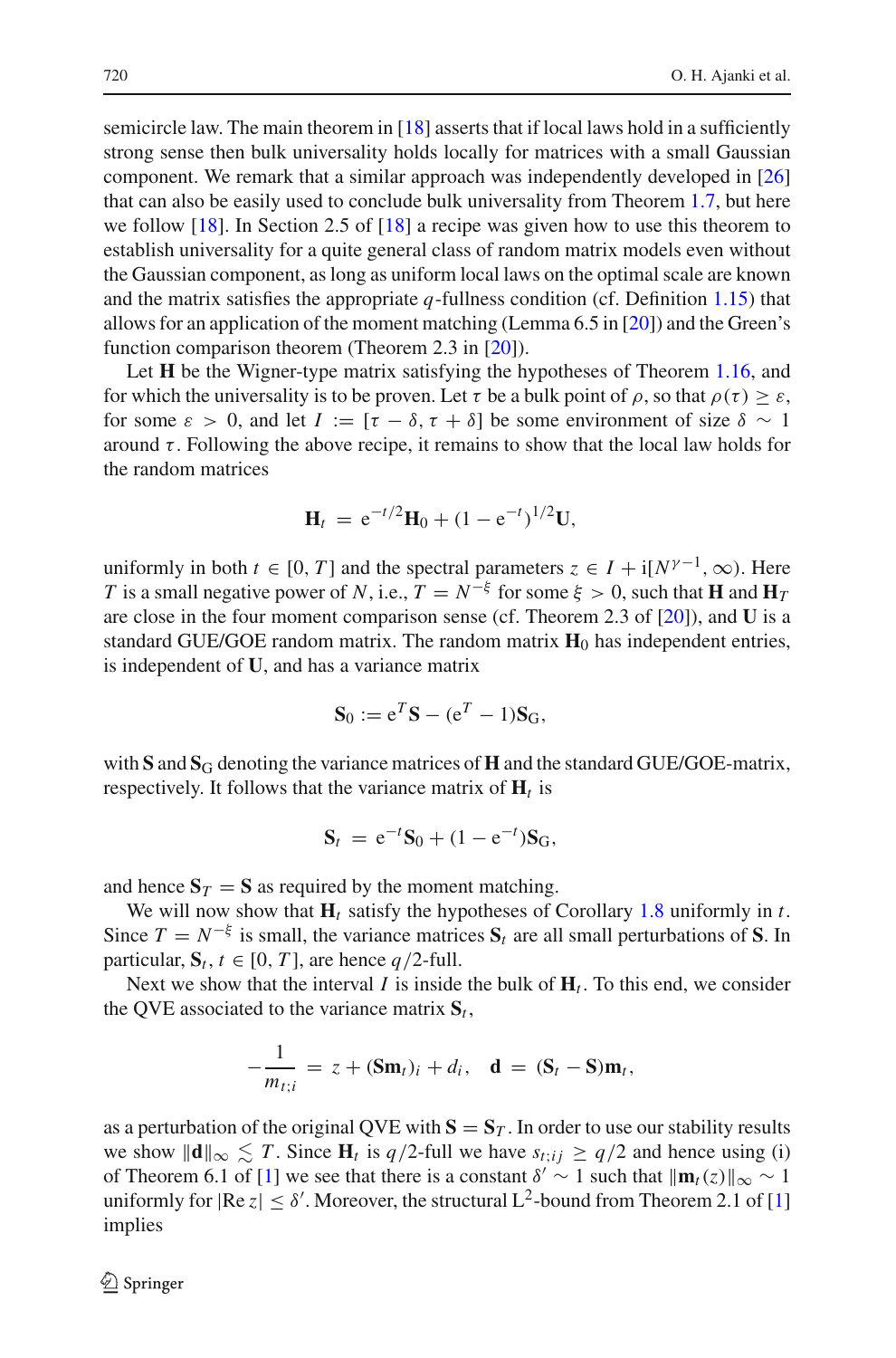$$
\frac{\|\mathbf{m}_t(z)\|_{\ell^2}^2}{N} = \frac{1}{N} \sum_{i=1}^N |m_{t;i}(z)|^2 \le \frac{4}{|z|^2}, \quad z \in \mathbb{H}, \ t \in [0, T].
$$

Combining these estimates we see that  $\sup_{t,z} ||\mathbf{m}_t(z)||_{\ell^2}^2 \lesssim N$ , and consequently the perturbation is small in the uniform norm:  $\|\mathbf{d}\|_{\infty} \lesssim N \sup_{i,j} |s_{t;ij} - s_{ij}| \lesssim N^{-\xi}$ . Applying the stability (Theorem [4.2](#page-27-0) or Theorem 2.12 from [\[1\]](#page-59-5)) of the QVE associated to **S** we conclude that  $\|\mathbf{m}_t(z) - \mathbf{m}(z)\|_{\infty} \leq N^{-\xi} \varepsilon^{-2}$ , and hence  $\rho_t(\omega) \geq \varepsilon/2$  for  $\omega \in I$  and all *t*, provided *N* is sufficiently large.

The moment condition (D) is automatically satisfied uniformly for every  $H_t$  by construction. Since the condition (A) is merely a matter of normalization we have now shown that  $\mathbf{H}_t$  satisfy the hypotheses of Corollary [1.8](#page-8-1) uniformly in *t*. Thus  $\mathbf{H}_t$ satisfy local law uniformly in  $t \in [0, T]$  and  $z \in I + i[N^{\gamma-1}, \infty)$ . This finishes the proof of universality.

**Acknowledgements** Open access funding provided by Institute of Science and Technology (IST Austria). We thank the anonymous referee for several useful comments and suggestions. We are grateful to Johannes Alt for pointing out several typos.

**Open Access** This article is distributed under the terms of the Creative Commons Attribution 4.0 International License [\(http://creativecommons.org/licenses/by/4.0/\)](http://creativecommons.org/licenses/by/4.0/), which permits unrestricted use, distribution, and reproduction in any medium, provided you give appropriate credit to the original author(s) and the source, provide a link to the Creative Commons license, and indicate if changes were made.

# <span id="page-54-0"></span>**A Appendix**

<span id="page-54-1"></span>The relation  $\prec$  is transitive and it satisfies the following arithmetic rules:

**Lemma A.1** (Basic facts about stochastic domination) *We have:*

- (i) If  $\phi \prec N^{\delta}\psi$ , for every  $\delta > 0$ , then  $\phi \prec \psi$ ;
- (ii) *If*  $\phi \prec N^{-\delta}\phi + \psi$ *, for some*  $\delta > 0$ *, then*  $\phi \prec \psi$ *.*

*Let*  $\phi_u$  *and*  $\psi_u$  *be some non-negative random variables parametrized by elements u of some set*  $\mathbb{U}$ *, such that*  $\phi_u \prec \psi_u$ *, uniformly in u. If*  $\mathbb{U}' \subset \mathbb{U}$ *, then* 

(iii)  $\sum_{u \in U'} \phi_u \prec \sum_{u \in U'} \psi_u$ , provided  $|U'| \le N^C$  for some  $C < \infty$ ;  $\lim_{u \to \infty} \int \frac{u}{u} \, du \, du \leq \lim_{u \to \infty} \int \psi_u$ , provided  $|U'| \leq C$ , for some  $C < \infty$ .

These properties follow directly from the definition (Definition [1.6\)](#page-7-1) of stochastic domination. For further details see [\[14\]](#page-59-2).

<span id="page-54-2"></span>**Lemma A.2** (Bound propagation) *Suppose*  $C_1$ ,  $D_1$ ,  $D_2$ ,  $D_3$  *and*  $\varepsilon_1$  *are positive constants, depending explicitly on p, P, L,* μ*,* γ *and possible on additional parameters in some set V . Suppose further that the threshold function N*<sup>0</sup> *from Definition* [1.9](#page-9-0) *depends on the same parameters. Let*  $\mathbb{D}^{(N)} \subseteq \mathbb{H}$  *be a sequence of connected subsets of the complex upper half plane with only polynomially growing diameter,*  $\sup\{|z_1 - z_2| : z_1, z_2 \in \mathbb{D}^{(N)}\} \leq N^{D_1}$ . Let  $\varphi = (\varphi^{(N)}(z) : z \in \mathbb{D}^{(N)})_{N \in \mathbb{N}}$  be *a* sequence of non-negative random functions and  $\Phi^{(N)}$  :  $\mathbb{D}^{(N)} \to (N^{-D_3}, \infty)$  *a sequence of deterministic functions on these sets. Suppose they satisfy the following conditions:*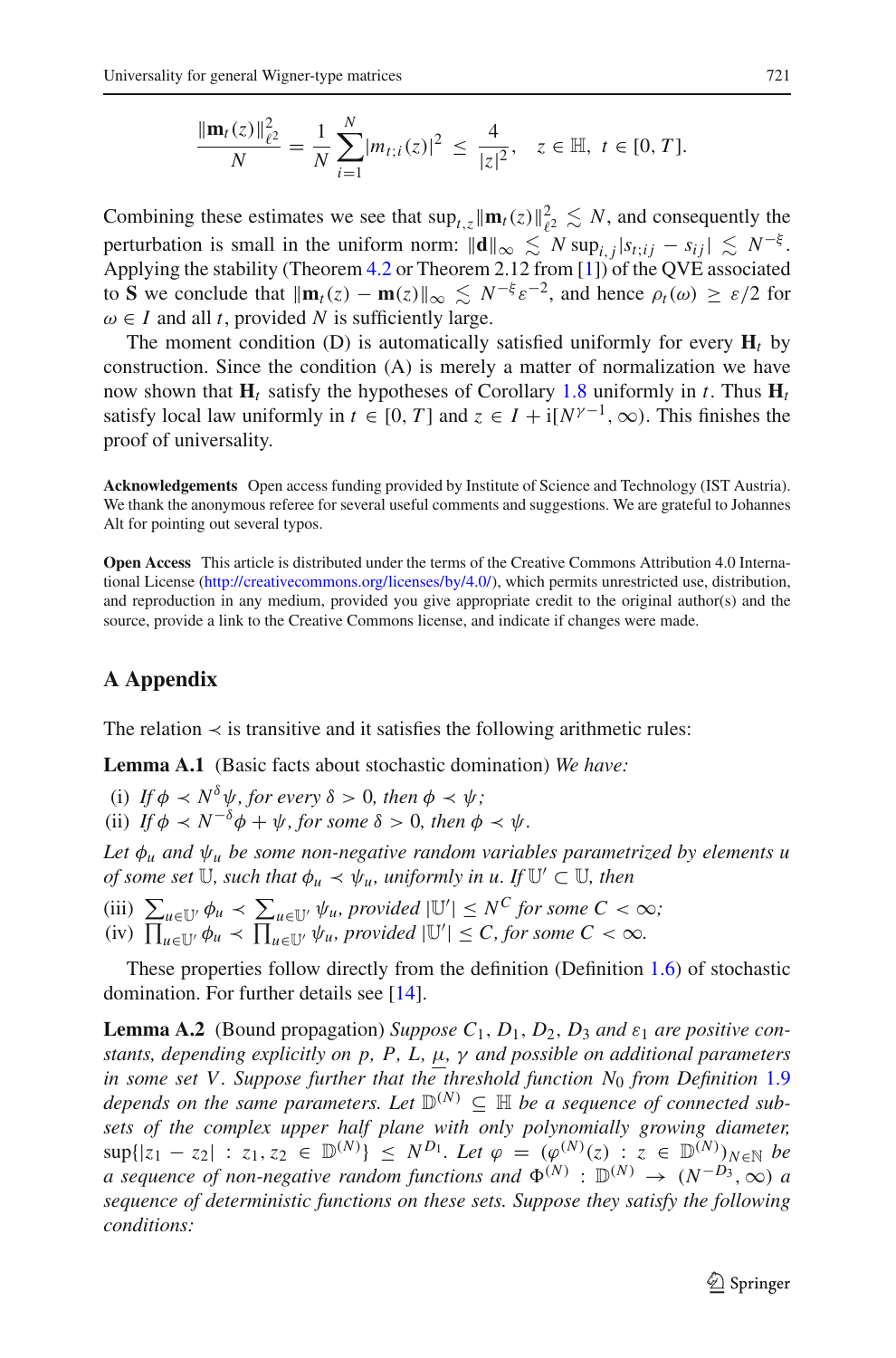<span id="page-55-0"></span>• *Uniformly for all*  $z_1, z_2 \in D(N)$ 

$$
|\varphi^{(N)}(z_1) - \varphi^{(N)}(z_2)| + |\Phi^{(N)}(z_1) - \Phi^{(N)}(z_2)| \le C_1 N^{D_2} |z_1 - z_2|^{\varepsilon_1}.
$$
 (A.1)

<span id="page-55-2"></span>• *Uniformly for all*  $z \in \mathbb{D}^{(N)}$ 

$$
a.w.o.p. \varphi^{(N)} \notin \left[ \Phi^{(N)}(z) - N^{-D_3}, \Phi^{(N)}(z) \right]. \tag{A.2}
$$

<span id="page-55-1"></span>• *There is a sequence*  $z_0^{(N)} \in \mathbb{D}^{(N)}$  *such that* 

$$
a.w.o.p. \varphi^{(N)}(z_0^{(N)}) \le \Phi^{(N)}(z_0^{(N)}). \tag{A.3}
$$

*Then the sequence* ϕ *satisfies the bound*

*a.w.o.p. for all* 
$$
z \in \mathbb{D}^{(N)}
$$
 :  $\varphi^{(N)}(z) \le \Phi^{(N)}(z)$ . (A.4)

*Proof* We will not carry the upper index *N* in this proof. First we choose a grid  $\mathbb{G} \subseteq \mathbb{D}$ with the following properties

- The number of points in G is polynomially large, i.e.,  $|\mathbb{G}| \leq C_2 N^{D_4}$ .
- The grid is connected and sufficiently dense in  $\mathbb{D}$ , i.e., for any two points  $z_1, z \in \mathbb{G}$ there is a path  $(z_i)_{i=2}^K \subseteq \mathbb{G}$ , such that max $\{|z_K - z|, |z_{i+1} - z_i|\} \leq N^{-D_5}$  for all  $i = 1, \ldots, K - 1.$

Here, the positive exponent *D*<sub>5</sub> is chosen sufficiently large such that  $C_1N^{D_2-\epsilon_1D_5} \leq$  $N^{-D_3}/2$ . Then an upper bound on the positive constants *D*<sub>4</sub> and *C*<sub>2</sub> is determined by the choice of  $D_5$  and the diameter of  $\mathbb{D}$ , i.e., by  $D_1$ .

Now let  $z \in \mathbb{G}$ . Then we find a path  $(z_i)_{i=1}^K$  in  $\mathbb{G}$  that connects  $z_0$  with  $z_{K+1} := z$ in the sense of the second property of G. We may assume the length of the path, *K*, to be bounded by  $|\mathbb{G}|$ . Inductively we show that for all  $i = 0, \ldots, K + 1$ 

a.w.o.p. 
$$
\varphi(z_i) \leq \Phi(z_i) - N^{-D_3}
$$
.

For  $i = 0$  this follows from  $(A.3)$  and  $(A.2)$ . For all other *i* it follows by induction using the continuity condition [\(A.1\)](#page-55-0), which implies  $|\varphi(z_{i+1}) - \varphi(z_i)| + |\Phi(z_{i+1}) - \Phi(z_i)| \le$  $N^{-D_3}/2$ . This shows that if  $\varphi(z_i) \leq \Phi(z_i) - N^{-D_3}$ , then  $\varphi(z_{i+1}) \leq \Phi(z_{i+1})$  and with [\(A.2\)](#page-55-2) even that  $\varphi(z_{i+1}) \leq \Phi(z_{i+1}) - N^{-D_3}$ . In particular,  $\varphi(z) \leq \Phi(z) - N^{-D_3}$ a.w.o.p.

Using a union bound we infer that

a.w.o.p. for all 
$$
z \in \mathbb{G}
$$
  $\varphi(z) \leq \Phi(z) - N^{-D_3}$ .

By [\(A.1\)](#page-55-0) and since  $\mathbb G$  is sufficiently dense in  $\mathbb D$  this bound extends to all  $z \in \mathbb D$  and the lemma is proven the lemma is proven.

*Proof of Lemma* [5.1](#page-43-2) For *f*, *χ* compactly supported on R the Cauchy integral formula holds true,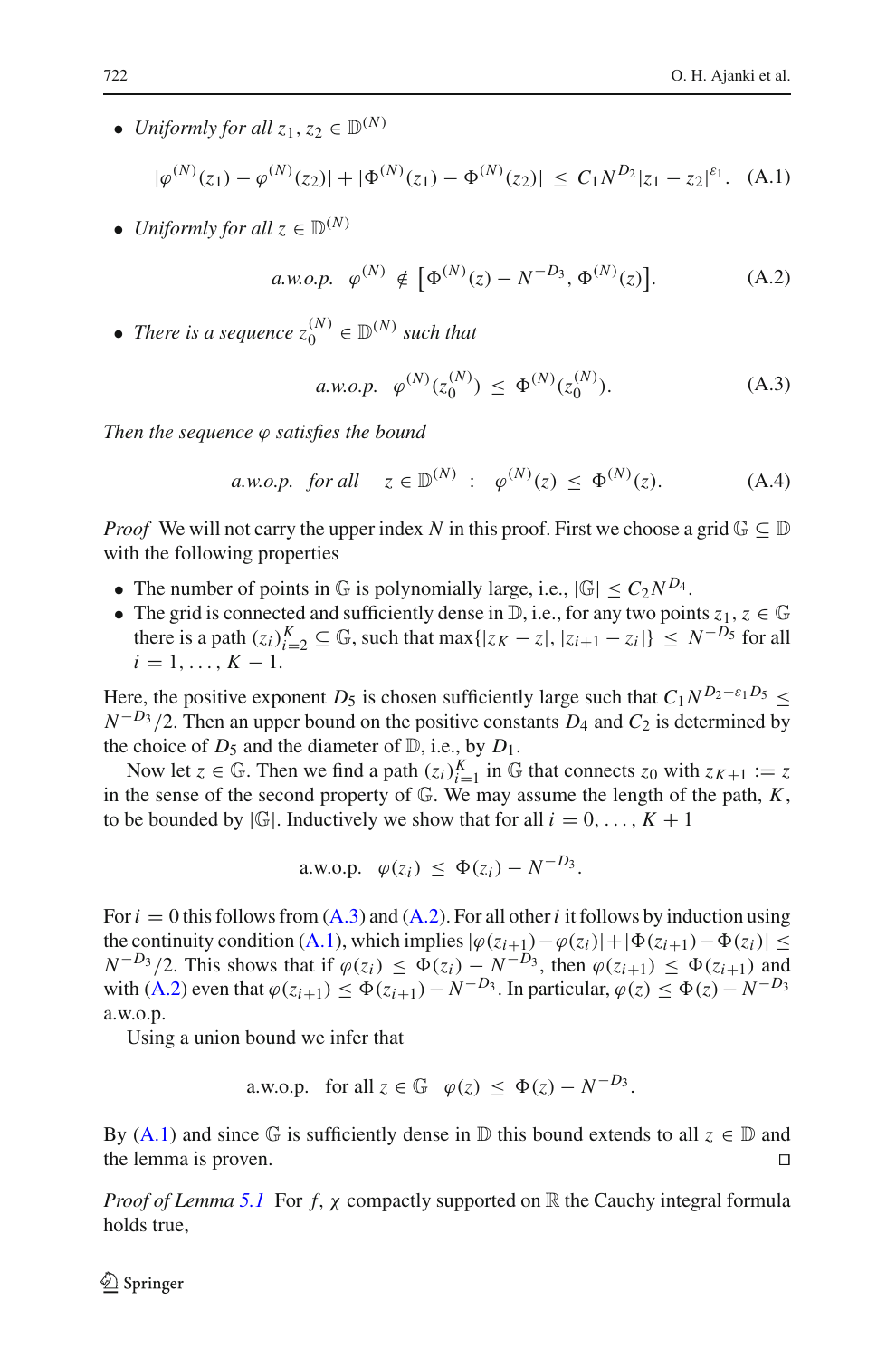$$
f(\tau) = \frac{1}{\pi} \int_{\mathbb{R}^2} \frac{\partial_{\overline{z}} \widetilde{f}(\sigma + i\eta)}{\tau - \sigma - i\eta} d\sigma d\eta
$$
  
= 
$$
\frac{1}{2\pi} \int_{\mathbb{R}^2} \frac{i\eta f''(\sigma) \chi(\eta) + i(f(\sigma) + i\eta f'(\sigma)) \chi'(\eta)}{\tau - \sigma - i\eta} d\sigma d\eta,
$$
  

$$
\widetilde{f}(\sigma + i\eta) := (f(\sigma) + i\eta f'(\sigma)) \chi(\eta).
$$

For a signed measure  $\nu$  on  $\mathbb R$  this implies the formula

$$
\int_{\mathbb{R}} f(\tau) \nu(d\tau) = \text{Re} \int_{\mathbb{R}} f(\tau) \nu(d\tau) = -\frac{1}{2\pi} \big( L_1(\nu) + L_2(\nu) + L_3(\nu) \big),
$$

where the three integrals  $L_1$ ,  $L_2$  and  $L_3$  are given as

$$
L_1(\nu) := \int_{\mathbb{R}^2} \eta f''(\sigma) \chi(\eta) \text{Im} m_{\nu}(\sigma + i\eta) d\sigma d\eta,
$$
  

$$
L_2(\nu) := \int_{\mathbb{R}^2} f(\sigma) \chi'(\eta) \text{Im} m_{\nu}(\sigma + i\eta) d\sigma d\eta,
$$
  

$$
L_3(\nu) := \int_{\mathbb{R}^2} \eta f'(\sigma) \chi'(\eta) \text{Re} m_{\nu}(\sigma + i\eta) d\sigma d\eta,
$$

and  $m<sub>v</sub>$  is the Stieltjes transform of  $v$ .

Now we choose  $f \ge 0$ , such that  $f|_{[\tau_1,\tau_2]} = 1$  and  $f|_{\mathbb{R}\setminus[\tau_1-\eta_1,\tau_2+\eta_2]} = 0$ . Furthermore, we assume that the derivatives of *f* satisfy

$$
||f'||_{[\tau_1-\eta_1,\tau_1]}\|_{\infty} \lesssim \eta_1^{-1}, \quad ||f''||_{[\tau_1-\eta_1,\tau_1]}\|_{\infty} \lesssim \eta_1^{-2},
$$
  

$$
||f'||_{[\tau_2,\tau_2+\eta_2]}\|_{\infty} \lesssim \eta_2^{-1}, \quad ||f''||_{[\tau_2,\tau_2+\eta_2]}\|_{\infty} \lesssim \eta_2^{-2}.
$$

The function  $\chi \geq 0$  is chosen to be symmetric and such that  $\chi|_{[-\varepsilon,\varepsilon]} = 1$ ,  $\chi|_{\mathbb{R}\setminus[-2\varepsilon,2\varepsilon]}=0$ , as well as  $\|\chi'\|_{\infty}\lesssim\varepsilon^{-1}$ . Here the constant  $\varepsilon$  is chosen to satisfy  $\varepsilon \ge \max{\{\eta_1, \eta_2\}}$ . We now derive bounds on  $L_k(\nu_1 - \nu_2)$  for  $k = 1, 2, 3$ .

We split the integral,  $L_1$ , into the contributions,

$$
L_1(\nu) = 2(L_{1,1,<}(\nu) + L_{1,1,<}(\nu) + L_{1,2,<}(\nu) + L_{1,2,<}(\nu)),
$$
  
\n
$$
L_{1,1,<}(\nu) := \int_{\tau_1 - \eta_1}^{\tau_1} d\sigma \int_0^{\eta_1} d\eta \eta f''(\sigma) \text{Im}m_{\nu}(\sigma + i\eta),
$$
  
\n
$$
L_{1,1,<}(\nu) := \int_{\tau_1 - \eta_1}^{\tau_1} d\sigma \int_{\eta_1}^{2\epsilon} d\eta \eta f''(\sigma) \chi(\eta) \text{Im}m_{\nu}(\sigma + i\eta),
$$
  
\n
$$
L_{1,2,<}(\nu) := \int_{\tau_2}^{\tau_2 + \eta_2} d\sigma \int_0^{\eta_2} d\eta \eta f''(\sigma) \text{Im}m_{\nu}(\sigma + i\eta),
$$
  
\n
$$
L_{1,2,<}(\nu) := \int_{\tau_2}^{\tau_2 + \eta_2} d\sigma \int_{\eta_2}^{2\epsilon} d\eta \eta f''(\sigma) \chi(\eta) \text{Im}m_{\nu}(\sigma + i\eta).
$$

<sup>2</sup> Springer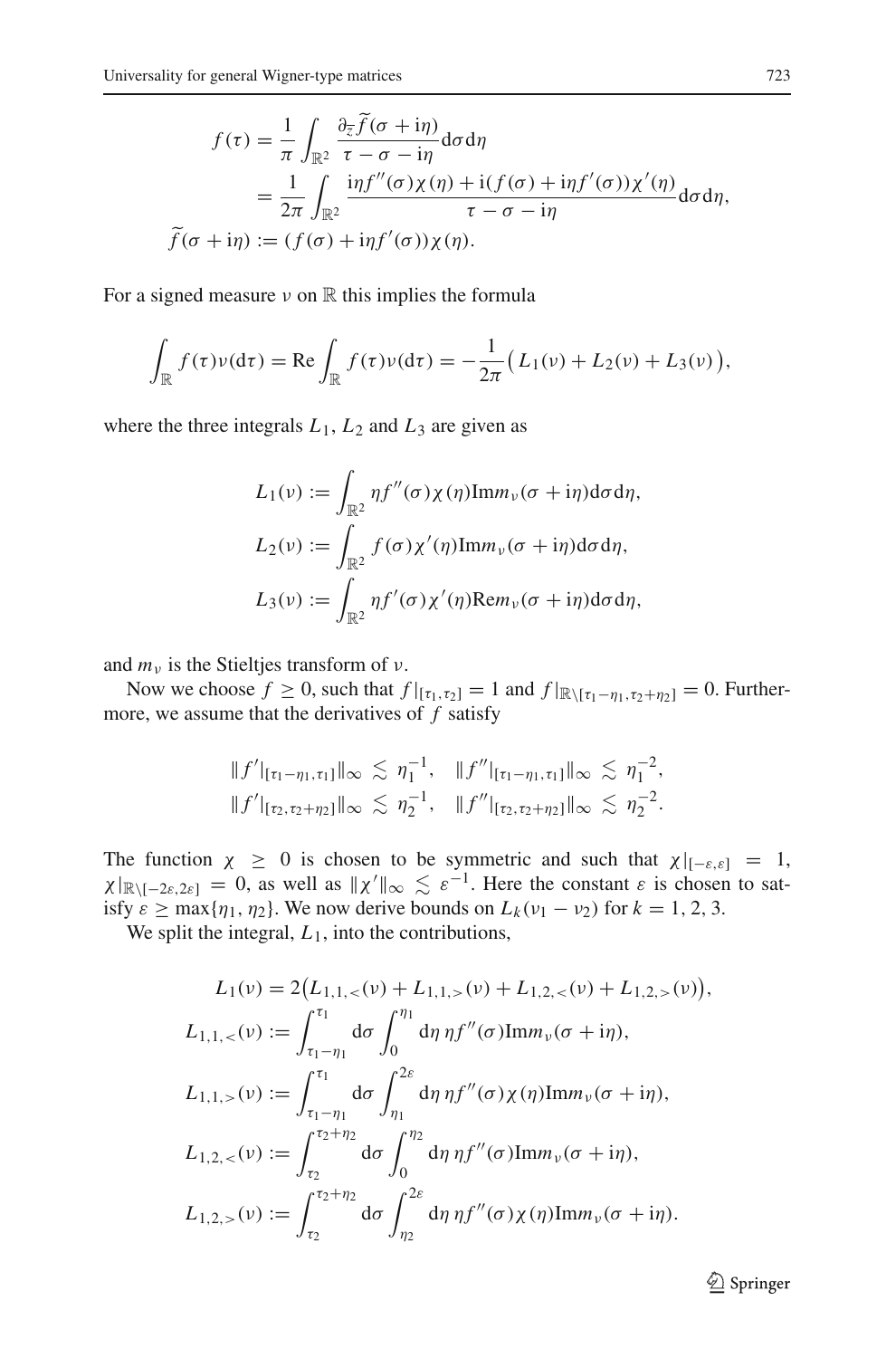For a positive measure *ν* the function  $\eta \mapsto \eta \text{Im} m_v (\sigma + i\eta)$  is monotonously increasing. Thus, we estimate

$$
|L_{1,1,<}(v)| \leq \max_{\sigma \in [0,\eta_1]} |f''(\tau_1 - \sigma)| \int_{\tau_1 - \eta_1}^{\tau_1} d\sigma \int_0^{\eta_1} d\eta \, \eta_1 \text{Im} m_v(\sigma + i\eta_1)
$$
  

$$
\leq \int_{\tau_1 - \eta_1}^{\tau_1} d\sigma \, \text{Im} m_v(\sigma + i\eta_1), v \geq 0.
$$

<span id="page-57-0"></span>We conclude that

$$
|L_{1,1,<}(v_1-v_2)| \leq \int_{\tau_1-\eta_1}^{\tau_1} d\sigma \left(2\mathrm{Im}m_{v_1}(\sigma+\mathrm{i}\eta_1)+\left|m_{v_1-v_2}(\sigma+\mathrm{i}\eta_1)\right|\right). \tag{A.5}
$$

<span id="page-57-1"></span>In the same way we find

$$
|L_{1,2,<}(\nu_1-\nu_2)| \leq \int_{\tau_2}^{\tau_2+\eta_2} d\sigma \left(2\mathrm{Im}m_{\nu_1}(\sigma+i\eta_2)+\left|m_{\nu_1-\nu_2}(\sigma+i\eta_2)\right|\right). \tag{A.6}
$$

For the treatment of  $L_{1,1,>}$  we integrate by parts, first in  $\sigma$  and then in  $\eta$ ,

$$
L_{1,1,>}(\nu) = -\eta_1 \int_{\tau_1 - \eta_1}^{\tau_1} d\sigma f'(\sigma) \text{Re} m_{\nu}(\sigma + i\eta_1)
$$

$$
- \int_{\eta_1}^{2\varepsilon} d\eta \int_{\tau_1 - \eta_1}^{\tau_1} d\sigma \, \partial_{\eta}(\eta \chi(\eta)) f'(\sigma) \text{Re} m_{\nu}(\sigma + i\eta).
$$

We use  $\max_{\eta} |\chi(\eta) + \eta \chi'(\eta)| \lesssim 1$  and  $\max_{\sigma \in [0, \eta_1]} |f'(\tau_1 - \sigma)| \lesssim \eta_1^{-1}$ . In this way we estimate for  $v = v_1 - v_2$ ,

$$
L_{1,1,>}(\nu_1 - \nu_2) \lesssim \int_{\tau_1 - \eta_1}^{\tau_1} d\sigma |m_{\nu_1 - \nu_2}(\sigma + i\eta_1)| + \frac{1}{\eta_1} \int_{\eta_1}^{2\varepsilon} d\eta \int_{\tau_1 - \eta_1}^{\tau_1} d\sigma |m_{\nu_1 - \nu_2}(\sigma + i\eta)|.
$$
 (A.7)

<span id="page-57-3"></span><span id="page-57-2"></span>Going through the same steps we also arrive at

$$
L_{1,2,>}(\nu_1 - \nu_2) \lesssim \int_{\tau_2}^{\tau_2 + \eta_2} d\sigma |m_{\nu_1 - \nu_2}(\sigma + i\eta_2)| + \frac{1}{\eta_2} \int_{\eta_2}^{2\varepsilon} d\eta \int_{\tau_2}^{\tau_2 + \eta_2} d\sigma |m_{\nu_1 - \nu_2}(\sigma + i\eta)|.
$$
 (A.8)

We continue by estimating  $L_2$  from above.

$$
|L_2(\nu_1-\nu_2)| \lesssim \frac{1}{\varepsilon} \int_{\tau_1-\eta_1}^{\tau_2+\eta_2} d\sigma \int_{\varepsilon}^{2\varepsilon} d\eta |m_{\nu_1-\nu_2}(\sigma+i\eta)|. \tag{A.9}
$$

<span id="page-57-4"></span><sup>2</sup> Springer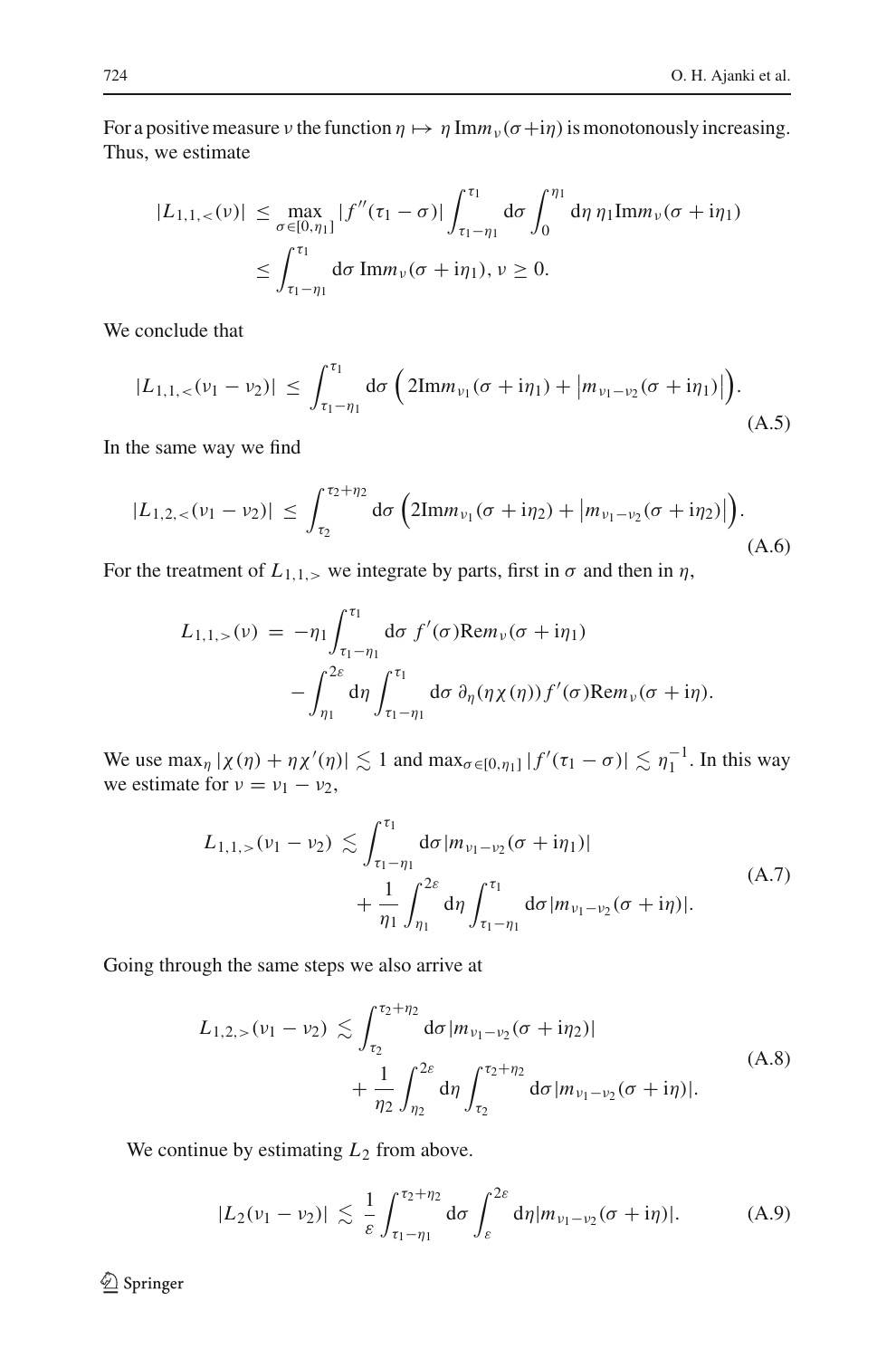Finally we derive a bound for *L*3. We split the integral into two components,

$$
L_3(\nu) = 2(L_{3,1}(\nu) + L_{3,2}(\nu)),
$$
  
\n
$$
L_{3,1}(\nu) := \int_{\tau_1 - \eta_1}^{\tau_1} d\sigma \int_{\varepsilon}^{2\varepsilon} d\eta \, \eta f'(\sigma) \chi'(\eta) \text{Rem}_\nu(\sigma + i\eta),
$$
  
\n
$$
L_{3,2}(\nu) := \int_{\tau_2}^{\tau_2 + \eta_2} d\sigma \int_{\varepsilon}^{2\varepsilon} d\eta \, \eta f'(\sigma) \chi'(\eta) \text{Rem}_\nu(\sigma + i\eta).
$$

We arrive at the bound

$$
L_3(\nu_1 - \nu_2) \lesssim \frac{1}{\eta_1} \int_{\tau_1 - \eta_1}^{\tau_1} d\sigma \int_{\varepsilon}^{2\varepsilon} d\eta |m_{\nu_1 - \nu_2}(\sigma + i\eta)| + \frac{1}{\eta_2} \int_{\tau_2}^{\tau_2 + \eta_2} d\sigma \int_{\varepsilon}^{2\varepsilon} d\eta |m_{\nu_1 - \nu_2}(\sigma + i\eta)|.
$$

We combine this with the estimates from  $(A.5)$ ,  $(A.6)$ ,  $(A.7)$ ,  $(A.8)$  and  $(A.9)$ . Altogether we have

$$
\left|\int f\,\mathrm{d}(\nu_1-\nu_2)\right|\,\lesssim\, J_1+J_2+J_3,
$$

where the three terms on the right hand side are given by

$$
J_1 := \int_{\tau_1 - \eta_1}^{\tau_1} d\sigma \left( \text{Im} m_{\nu_1} (\sigma + i\eta_1) + |m_{\nu_1 - \nu_2} (\sigma + i\eta_1)| \right. \n+ \frac{1}{\eta_1} \int_{\eta_1}^{2\varepsilon} d\eta |m_{\nu_1 - \nu_2} (\sigma + i\eta)| \right), \nJ_2 := \int_{\tau_2}^{\tau_2 + \eta_2} d\sigma \left( \text{Im} m_{\nu_1} (\sigma + i\eta_2) + |m_{\nu_1 - \nu_2} (\sigma + i\eta_2)| \right. \n+ \frac{1}{\eta_2} \int_{\eta_2}^{2\varepsilon} d\eta |m_{\nu_1 - \nu_2} (\sigma + i\eta)| \right), \nJ_3 := \frac{1}{\varepsilon} \int_{\tau_1 - \eta_1}^{\tau_2 + \eta_2} d\sigma \int_{\varepsilon}^{2\varepsilon} d\eta |m_{\nu_1 - \nu_2} (\sigma + i\eta)|.
$$

Now we use this bound for the smoothed out indicator function to derive a bound on the difference of number of eigenvalues in the interval  $[\tau_1, \tau_2]$  and the predicted number, given by the integral over the density of states. We use

$$
\nu_2([\tau_1, \tau_2]) \le \int f d\nu_1 + \int f d(\nu_1 - \nu_2), \tag{A.10}
$$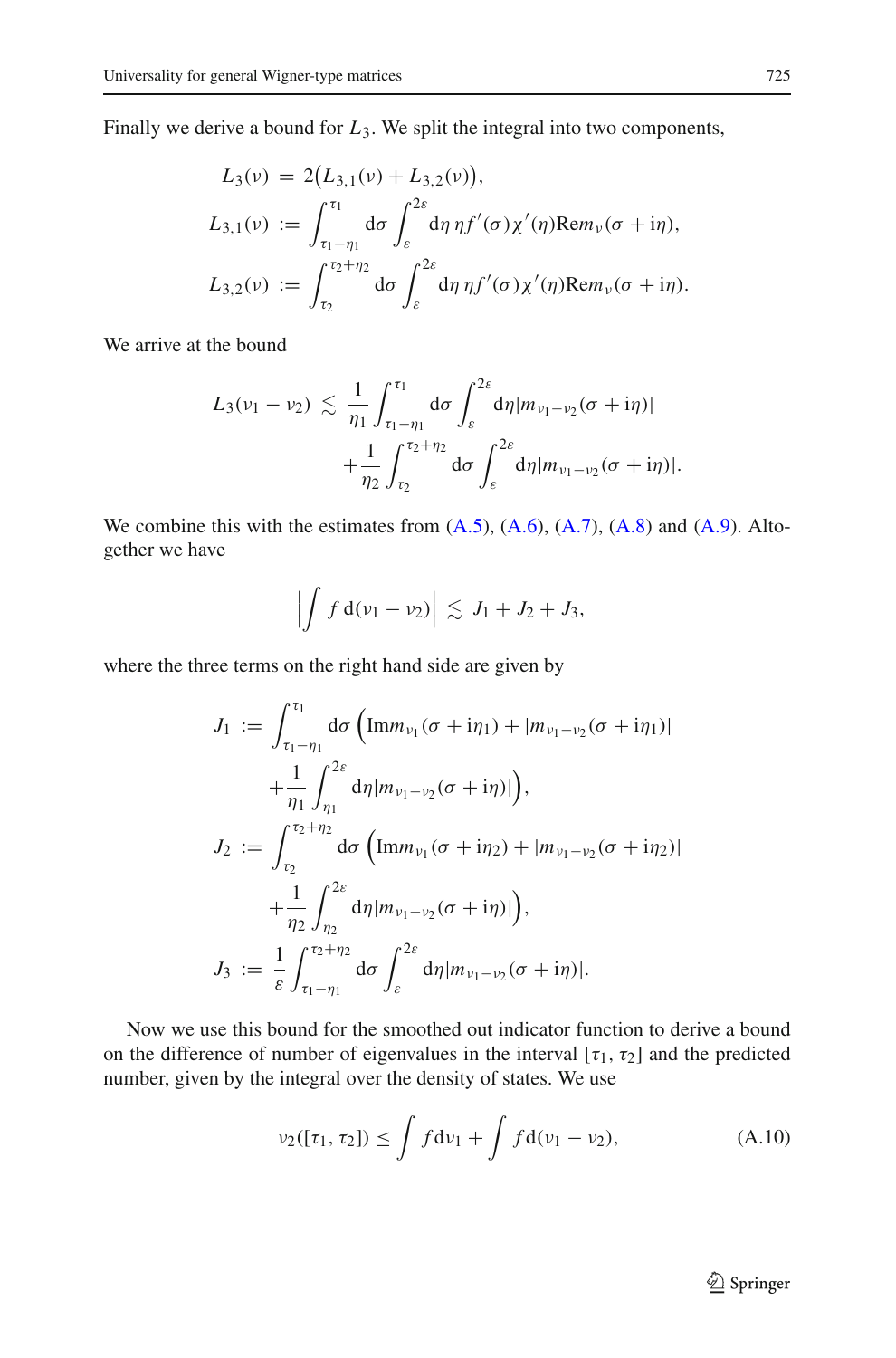for *f* defined as above. Then we get

$$
\nu_2([\tau_1,\tau_2]) \leq \nu_1([\tau_1,\tau_2]) + \nu_1([\tau_1-\eta_1,\tau_1] \cup [\tau_2,\tau_2+\eta_2]) + \Bigl| \int f d(\nu_1-\nu_2) \Bigl|.
$$

Similarly we use

$$
\nu_1([\tau_1, \tau_2]) \geq \int f d\nu_2 - \nu_1([\tau_1 - \eta_1, \tau_1] \cup [\tau_2, \tau_2 + \eta_2]),
$$

to get the bound

$$
\nu_1([\tau_1, \tau_2]) \geq \nu_2([\tau_1, \tau_2]) - \left| \int f d(\nu_2 - \nu_1) \right| - \nu_1([\tau_1 - \eta_1, \tau_1] \cup [\tau_2, \tau_2 + \eta_2]).
$$

Together, the two bounds imply

$$
|\nu_1([\tau_1,\tau_2])-\nu_2([\tau_1,\tau_2])|\,\lesssim\,\nu_1([\tau_1-\eta_1,\tau_1]\cup[\tau_2,\tau_2+\eta_2])+J_1+J_2+J_3.
$$

 $\Box$ 

## <span id="page-59-5"></span><span id="page-59-0"></span>**References**

- 1. Ajanki, O., Erdős, L., Krüger, T.: Quadratic Vector Equations on the Complex Upper Half Plane. [arXiv:1506.05095](http://arxiv.org/abs/1506.05095)
- <span id="page-59-6"></span>2. Ajanki, O., Erdős, L., Krüger, T.: Singularities of solutions to quadratic vector equations on the complex upper half-plane. Commun. Pure Appl. Math. doi[:10.1002/cpa.21639](http://dx.doi.org/10.1002/cpa.21639)
- <span id="page-59-10"></span>3. Ajanki, O., Erdős, L., Krüger, T.: Local spectral statistics of Gaussian matrices with correlated entries. J. Stat. Phys. **163**(2), 280–302 (2016). doi[:10.1007/s10955-016-1479-y](http://dx.doi.org/10.1007/s10955-016-1479-y)
- 4. Alt, J., Erdős, L., Krüger, T.: Local laws for Gram matrices. [arXiv:1606.07353](http://arxiv.org/abs/1606.07353)
- <span id="page-59-11"></span><span id="page-59-3"></span>5. Anderson, G., Zeitouni, O.: A CLT for a band matrix model. Probab. Theory Relat. Fields **134**(2), 283–338 (2005)
- <span id="page-59-4"></span>6. Anderson, G., Zeitouni, O.: A law of large numbers for finite-range dependent random matrices. Comm. Pure Appl. Math. **61**(8), 1118–1154 (2008)
- <span id="page-59-13"></span>7. Bai, Z .D., Silverstein, Jack W.: No eigenvalues outside the support of the limiting spectral distribution of large-dimensional sample covariance matrices. Ann. Probab. **26**(1), 316–345, 01 (1998)
- <span id="page-59-8"></span>8. Bekerman, F., Figalli, A., Guionnet, A.: Transport maps for Beta-matrix models and universality. Commun. Math. Phys. **338**, 589–619 (2015)
- 9. Bloemendal, A., Erdős, L., Knowles, A., Yau, H.-T., Yin, J.: Isotropic local laws for sample covariance and generalized wigner matrices. Electr. J. Probab. **19**(33), 1–53 (2014)
- <span id="page-59-16"></span><span id="page-59-7"></span>10. Bourgade, P., Erdős, L., Yau, H.-T.: Universality of general β-ensembles. Duke Math. J. 163(6), 1127– 1190 (2014)
- <span id="page-59-14"></span>11. Davies, E .B.: The functional calculus. J. Lond. Math. Soc. (2) **52**(1), 166–176 (1995)
- <span id="page-59-12"></span>12. Erdős, L., Knowles, A., Yau, H.-T.: Averaging fluctuations in resolvents of random band matrices. Ann. Henri Poincaré **14**(8), 1837–1926 (2013)
- <span id="page-59-1"></span>13. Erdős, L., Knowles, A., Yau, H.-T., Yin, J.: Spectral statistics of Erdős–Rényi s II: eigenvalue spacing and the extreme eigenvalues. Commun. Math. Phys. **314**(3), 587–640 (2012)
- <span id="page-59-2"></span>14. Erdős, L., Knowles, A., Yau, H.-T., Yin, J.: The local semicircle law for a general class of random matrices. Electron. J. Probab. **18**, 1–58 (2013)
- <span id="page-59-15"></span>15. Erdős, L., Ramírez, J.A., Schlein, B., Yau, H.-T.: Universality of sine-kernel for Wigner matrices with a small Gaussian perturbation. Electron. J. Probab. **15**(18), 526–603 (2010)
- <span id="page-59-9"></span>16. Erdős, L., Schlein, B., Yau, H.-T.: Universality of random matrices and local relaxation flow. Invent. Math. **185**, 75–119 (2011)